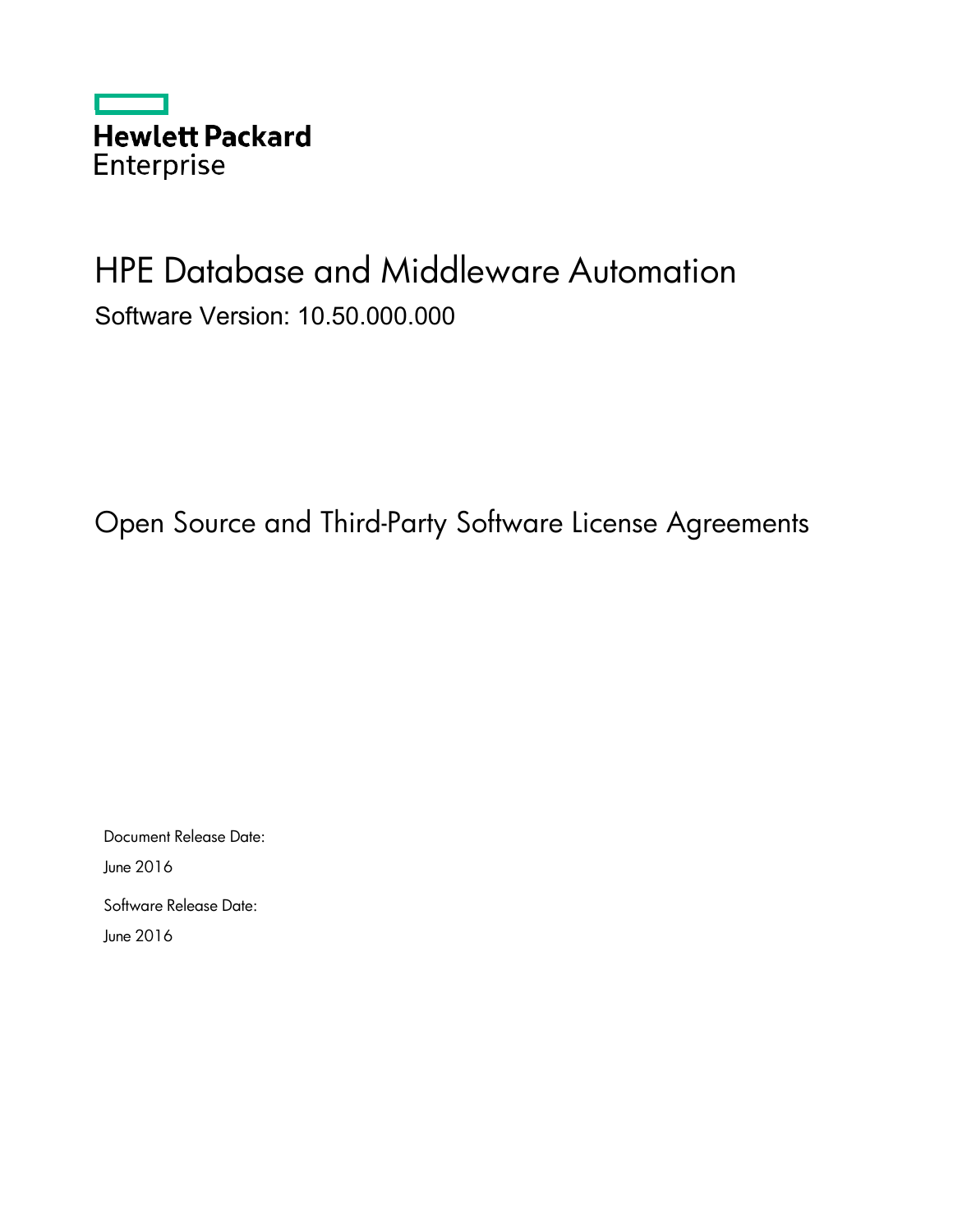### Legal Notices

#### **Warranty**

The only warranties for HPE products and services are set forth in the express warranty statements accompanying such products and services. Nothing herein should be construed as constituting an additional warranty. HPE shall not be liable for technical or editorial errors or omissions contained herein. The information contained herein is subject to change without notice.

#### Restricted Rights Legend

Confidential computer software. Valid license from HPE required for possession, use or copying. Consistent with FAR 12.211 and 12.212, Commercial Computer Software, Computer Software Documentation, and Technical Data for Commercial Items are licensed to the U.S. Government under vendor's standard commercial license.

#### Copyright Notice

© Copyright 2010-2016 Hewlett Packard Enterprise Development Company, LP

### Trademark Notices

Windows<sup>®</sup> is a U.S. registered trademark of Microsoft Corporation.

Oracle<sup>®</sup> and Java<sup>®</sup> are registered trademarks of Oracle and/or its affiliates.

### Documentation Updates

The title page of this document contains the following identifying information:

- Software Version number, which indicates the software version
- Document Release Date, which changes each time the document is updated
- Software Release Date, which indicates the release date of this version of the software

To check for recent updates or to verify that you are using the most recent edition of a document, go to: **<http://h20230.www2.hp.com/selfsolve/manuals>**

This site requires that you register for an HP Passport and sign-in. To register for an HP Passport ID, go to: **<http://h20229.www2.hp.com/passport-registration.html>**

Or click the **New users - please register** link on the HP Passport login page.

You will also receive updated or new editions if you subscribe to the appropriate product support service. Contact your HPE sales representative for details.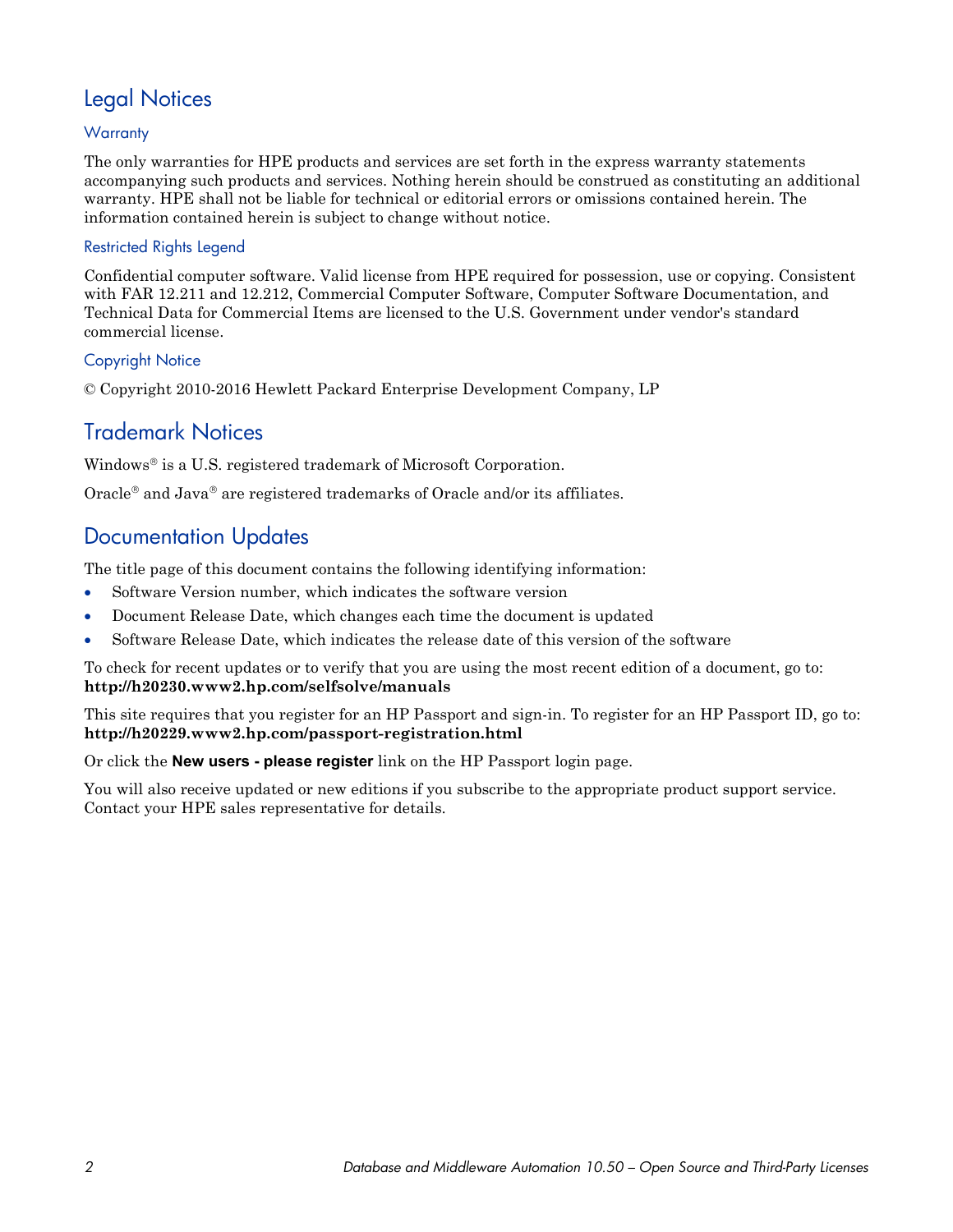### HPE Software Support

#### Visit the HPE Software support web site at: **[https://softwaresupport.hpe.com](https://softwaresupport.hpe.com/)**

The web site provides contact information and details about the products, services, and support that HPE Software & Solutions offers. It provides customer self-solve capabilities, and is a fast and efficient way to access interactive technical support tools needed to manage your business. As a valued support customer, you can benefit by using the web site to:

- Search for knowledge documents of interest
- Submit and track support cases and enhancement requests
- Download software patches
- Manage a support contract
- Look up HPE support contracts
- Review information about available services
- Enter into discussions with other software customers
- Research and register for software training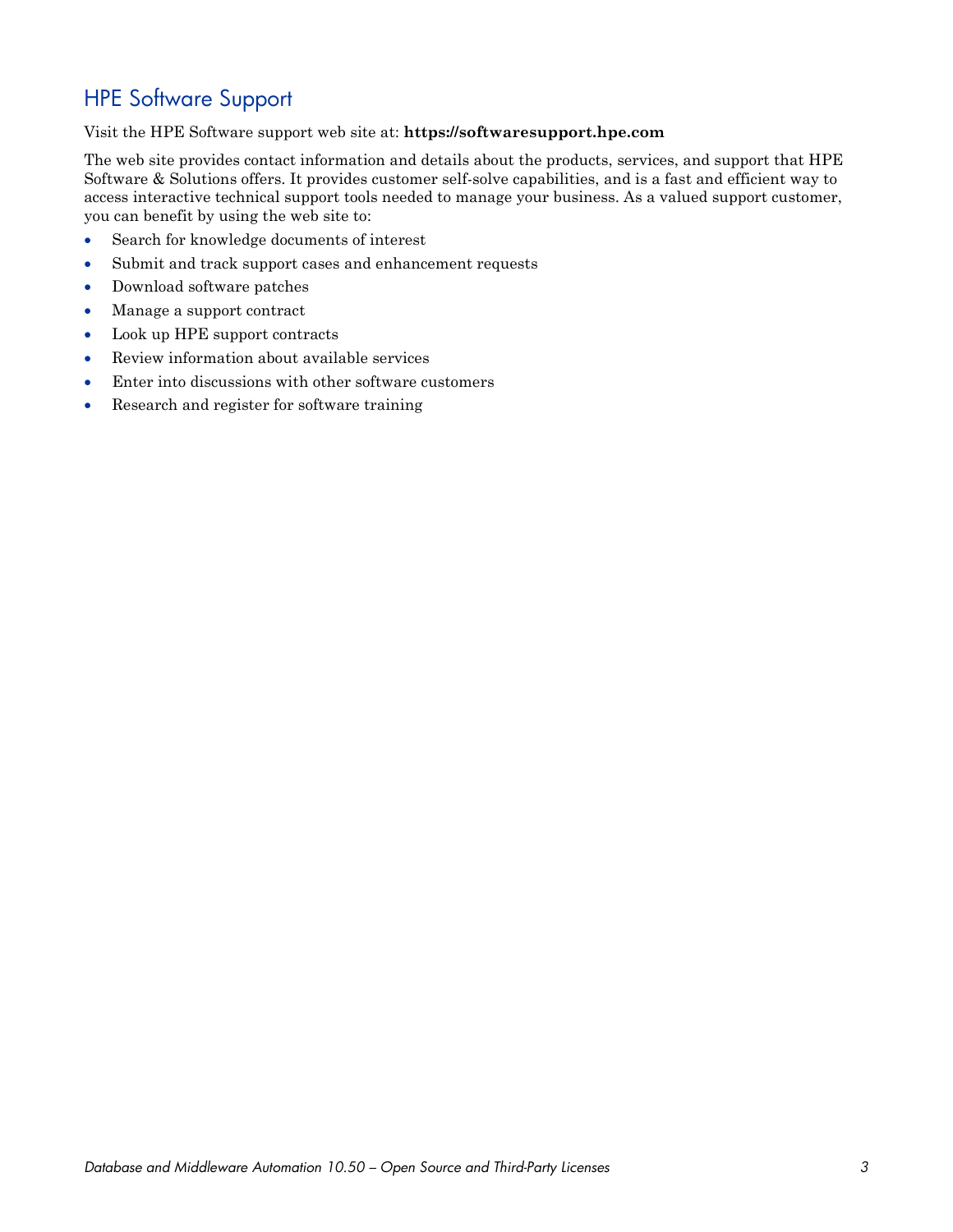## Contents

| .38 |
|-----|
|     |
|     |
|     |
|     |
|     |
|     |
|     |
|     |
|     |
|     |
|     |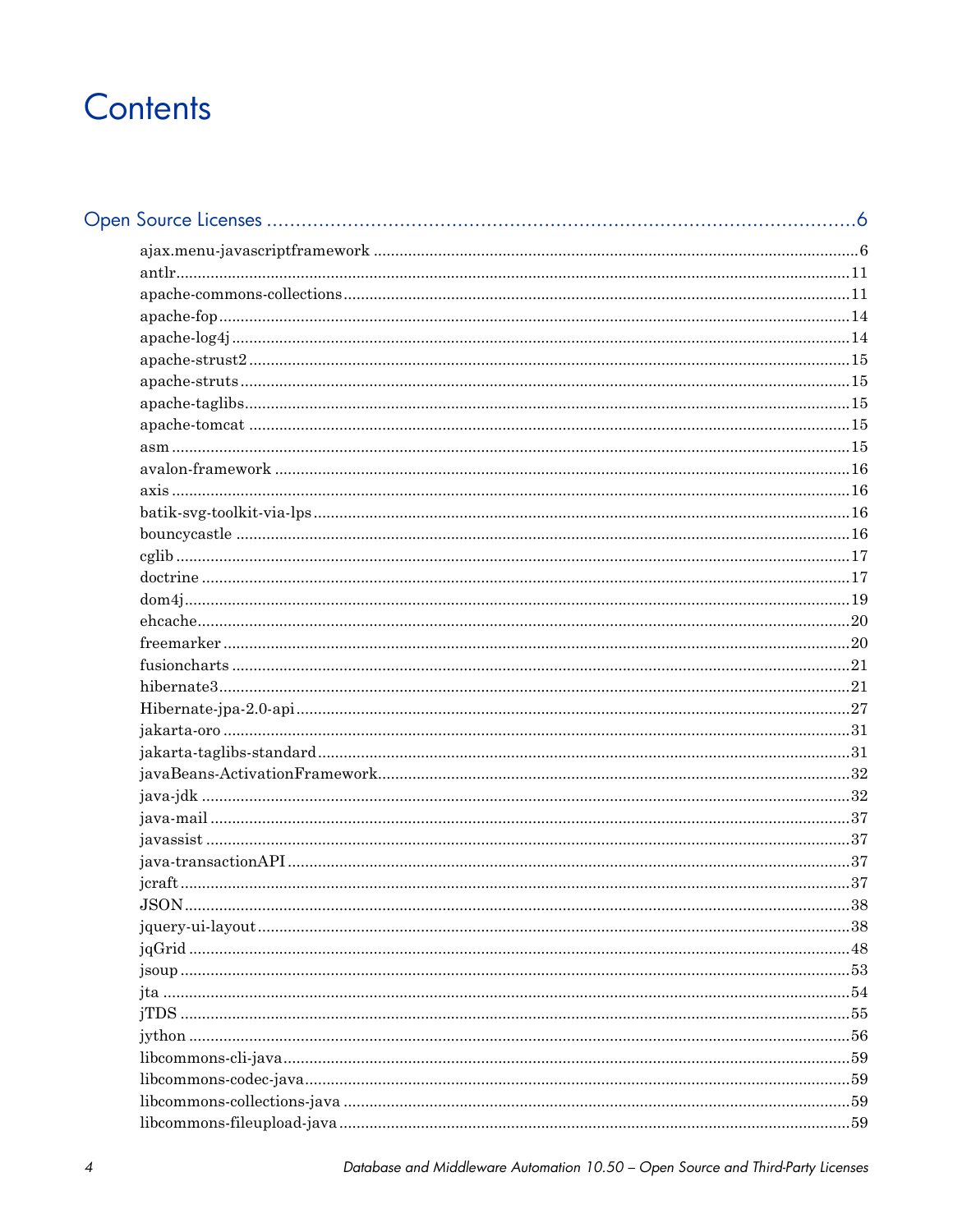| $libjs-d361$ |  |
|--------------|--|
|              |  |
|              |  |
|              |  |
|              |  |
|              |  |
|              |  |
|              |  |
|              |  |
|              |  |
|              |  |
|              |  |
|              |  |
|              |  |
|              |  |
|              |  |
|              |  |
|              |  |
|              |  |
|              |  |
|              |  |
|              |  |
|              |  |
|              |  |
|              |  |
|              |  |
|              |  |
|              |  |
|              |  |
|              |  |
|              |  |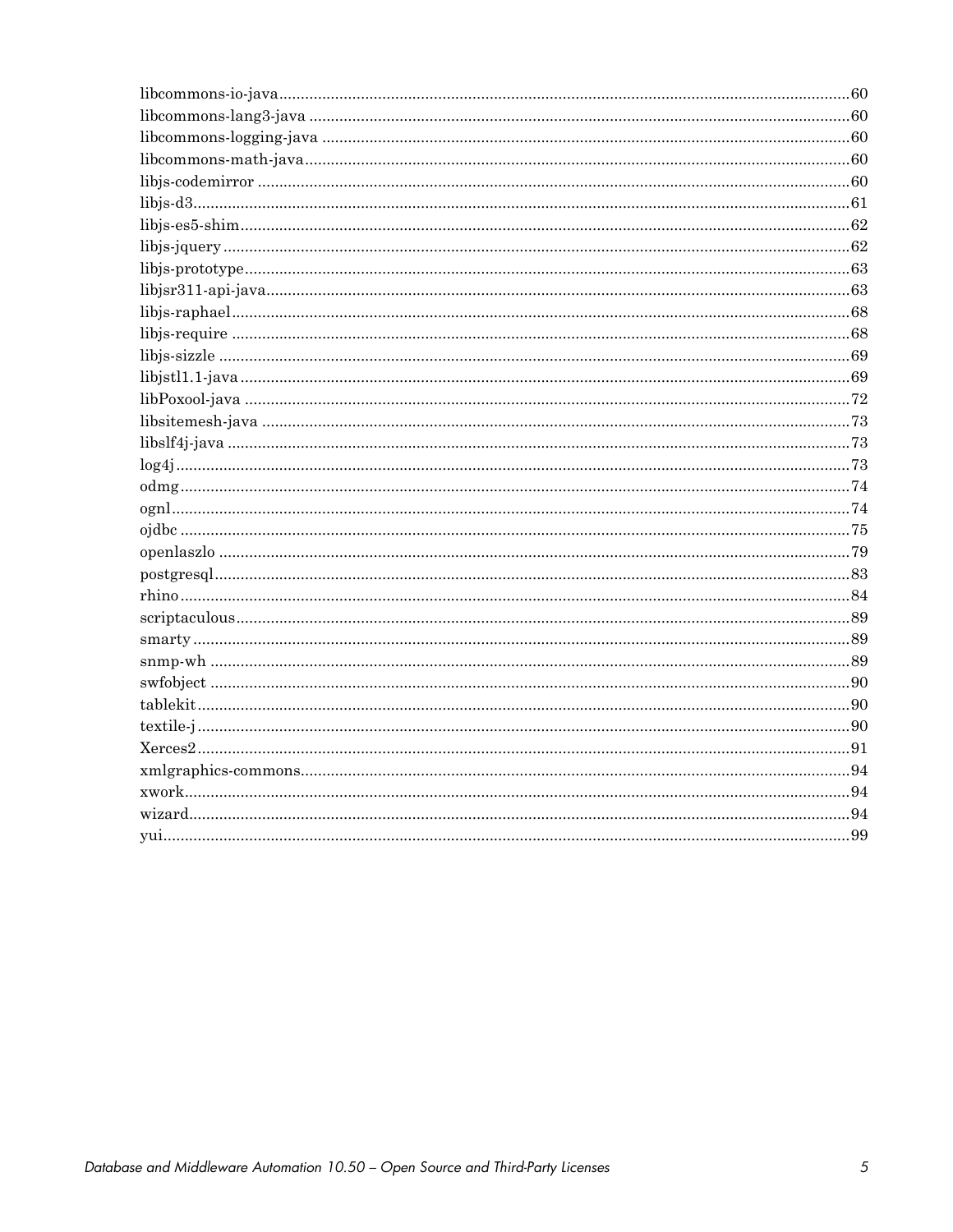# <span id="page-5-0"></span>Open Source Licenses

HPE acknowledges the redistribution of the following open source components under the licenses shown below.

### <span id="page-5-1"></span>ajax.menu-javascriptframework

Creative Commons

http://creativecommons.org/licenses/by/3.0/legalcode

Creative Commons Legal Code

Attribution 3.0 Unported

CREATIVE COMMONS CORPORATION IS NOT A LAW FIRM AND DOES NOT PROVIDE LEGAL SERVICES. DISTRIBUTION OF THIS LICENSE DOES NOT CREATE AN ATTORNEY-CLIENT RELATIONSHIP. CREATIVE COMMONS PROVIDES THIS INFORMATION ON AN "AS-IS" BASIS. CREATIVE COMMONS MAKES NO WARRANTIES REGARDING THE INFORMATION PROVIDED, AND DISCLAIMS LIABILITY FOR DAMAGES RESULTING FROM ITS USE.

#### License

THE WORK (AS DEFINED BELOW) IS PROVIDED UNDER THE TERMS OF THIS CREATIVE COMMONS PUBLIC LICENSE ("CCPL" OR "LICENSE"). THE WORK IS PROTECTED BY COPYRIGHT AND/OR OTHER APPLICABLE LAW. ANY USE OF THE WORK OTHER THAN AS AUTHORIZED UNDER THIS LICENSE OR COPYRIGHT LAW IS PROHIBITED.

BY EXERCISING ANY RIGHTS TO THE WORK PROVIDED HERE, YOU ACCEPT AND AGREE TO BE BOUND BY THE TERMS OF THIS LICENSE. TO THE EXTENT THIS LICENSE MAY BE CONSIDERED TO BE A CONTRACT, THE LICENSOR GRANTS YOU THE RIGHTS CONTAINED HERE IN CONSIDERATION OF YOUR ACCEPTANCE OF SUCH TERMS AND CONDITIONS.

#### 1. Definitions

"Adaptation" means a work based upon the Work, or upon the Work and other pre-existing works, such as a translation, adaptation, derivative work, arrangement of music or other alterations of a literary or artistic work, or phonogram or performance and includes cinematographic adaptations or any other form in which the Work may be recast, transformed, or adapted including in any form recognizably derived from the original, except that a work that constitutes a Collection will not be considered an Adaptation for the purpose of this License. For the avoidance of doubt, where the Work is a musical work, performance or phonogram, the synchronization of the Work in timed-relation with a moving image ("synching") will be considered an Adaptation for the purpose of this License.

"Collection" means a collection of literary or artistic works, such as encyclopedias and anthologies, or performances, phonograms or broadcasts, or other works or subject matter other than works listed in Section 1(f) below, which, by reason of the selection and arrangement of their contents, constitute intellectual creations, in which the Work is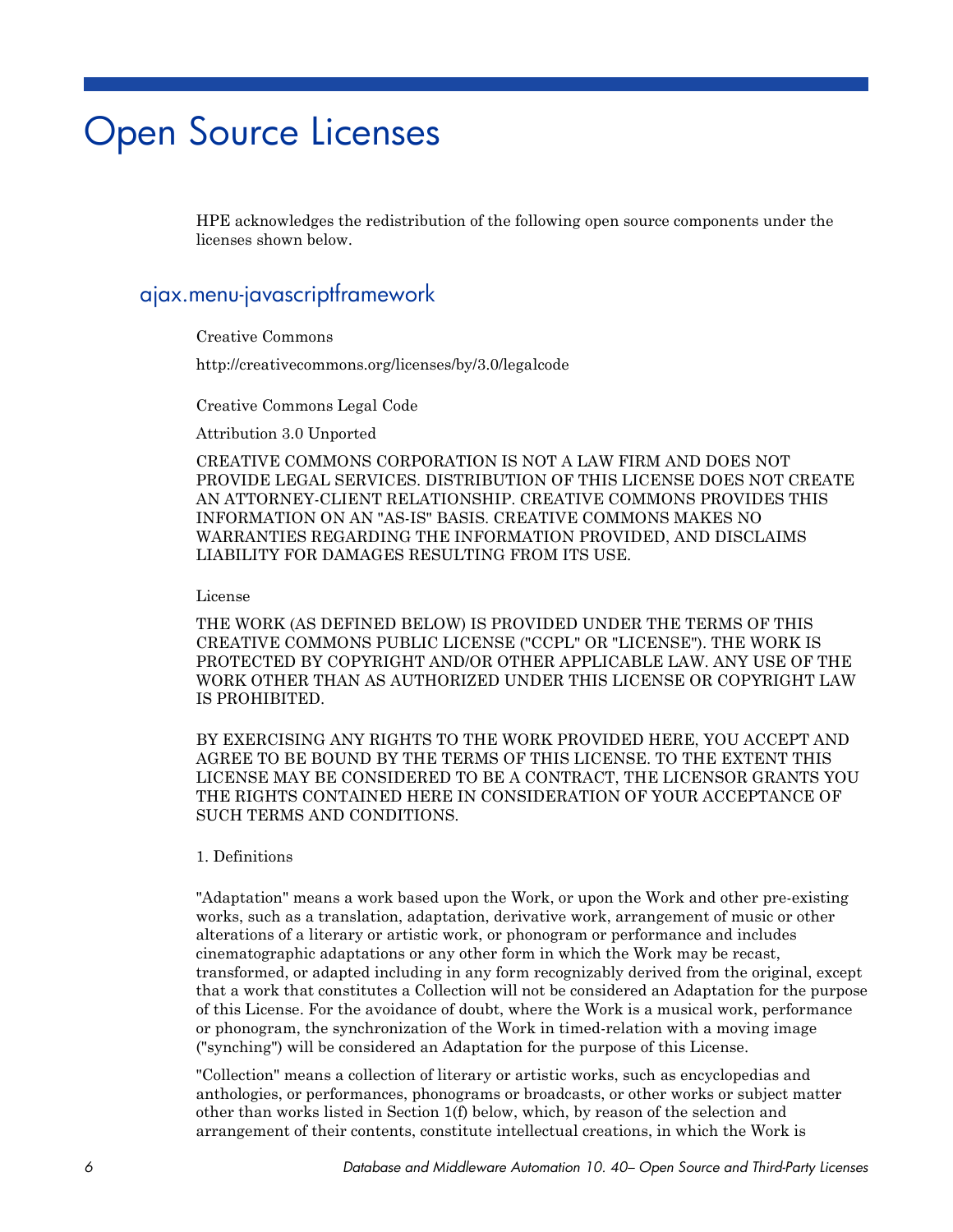included in its entirety in unmodified form along with one or more other contributions, each constituting separate and independent works in themselves, which together are assembled into a collective whole. A work that constitutes a Collection will not be considered an Adaptation (as defined above) for the purposes of this License.

"Distribute" means to make available to the public the original and copies of the Work or Adaptation, as appropriate, through sale or other transfer of ownership.

"Licensor" means the individual, individuals, entity or entities that offer(s) the Work under the terms of this License.

"Original Author" means, in the case of a literary or artistic work, the individual, individuals, entity or entities who created the Work or if no individual or entity can be identified, the publisher; and in addition (i) in the case of a performance the actors, singers, musicians, dancers, and other persons who act, sing, deliver, declaim, play in, interpret or otherwise perform literary or artistic works or expressions of folklore; (ii) in the case of a phonogram the producer being the person or legal entity who first fixes the sounds of a performance or other sounds; and, (iii) in the case of broadcasts, the organization that transmits the broadcast.

"Work" means the literary and/or artistic work offered under the terms of this License including without limitation any production in the literary, scientific and artistic domain, whatever may be the mode or form of its expression including digital form, such as a book, pamphlet and other writing; a lecture, address, sermon or other work of the same nature; a dramatic or dramatico-musical work; a choreographic work or entertainment in dumb show; a musical composition with or without words; a cinematographic work to which are assimilated works expressed by a process analogous to cinematography; a work of drawing, painting, architecture, sculpture, engraving or lithography; a photographic work to which are assimilated works expressed by a process analogous to photography; a work of applied art; an illustration, map, plan, sketch or three-dimensional work relative to geography, topography, architecture or science; a performance; a broadcast; a phonogram; a compilation of data to the extent it is protected as a copyrightable work; or a work performed by a variety or circus performer to the extent it is not otherwise considered a literary or artistic work.

"You" means an individual or entity exercising rights under this License who has not previously violated the terms of this License with respect to the Work, or who has received express permission from the Licensor to exercise rights under this License despite a previous violation.

"Publicly Perform" means to perform public recitations of the Work and to communicate to the public those public recitations, by any means or process, including by wire or wireless means or public digital performances; to make available to the public Works in such a way that members of the public may access these Works from a place and at a place individually chosen by them; to perform the Work to the public by any means or process and the communication to the public of the performances of the Work, including by public digital performance; to broadcast and rebroadcast the Work by any means including signs, sounds or images.

"Reproduce" means to make copies of the Work by any means including without limitation by sound or visual recordings and the right of fixation and reproducing fixations of the Work, including storage of a protected performance or phonogram in digital form or other electronic medium.

2. Fair Dealing Rights. Nothing in this License is intended to reduce, limit, or restrict any uses free from copyright or rights arising from limitations or exceptions that are provided for in connection with the copyright protection under copyright law or other applicable laws.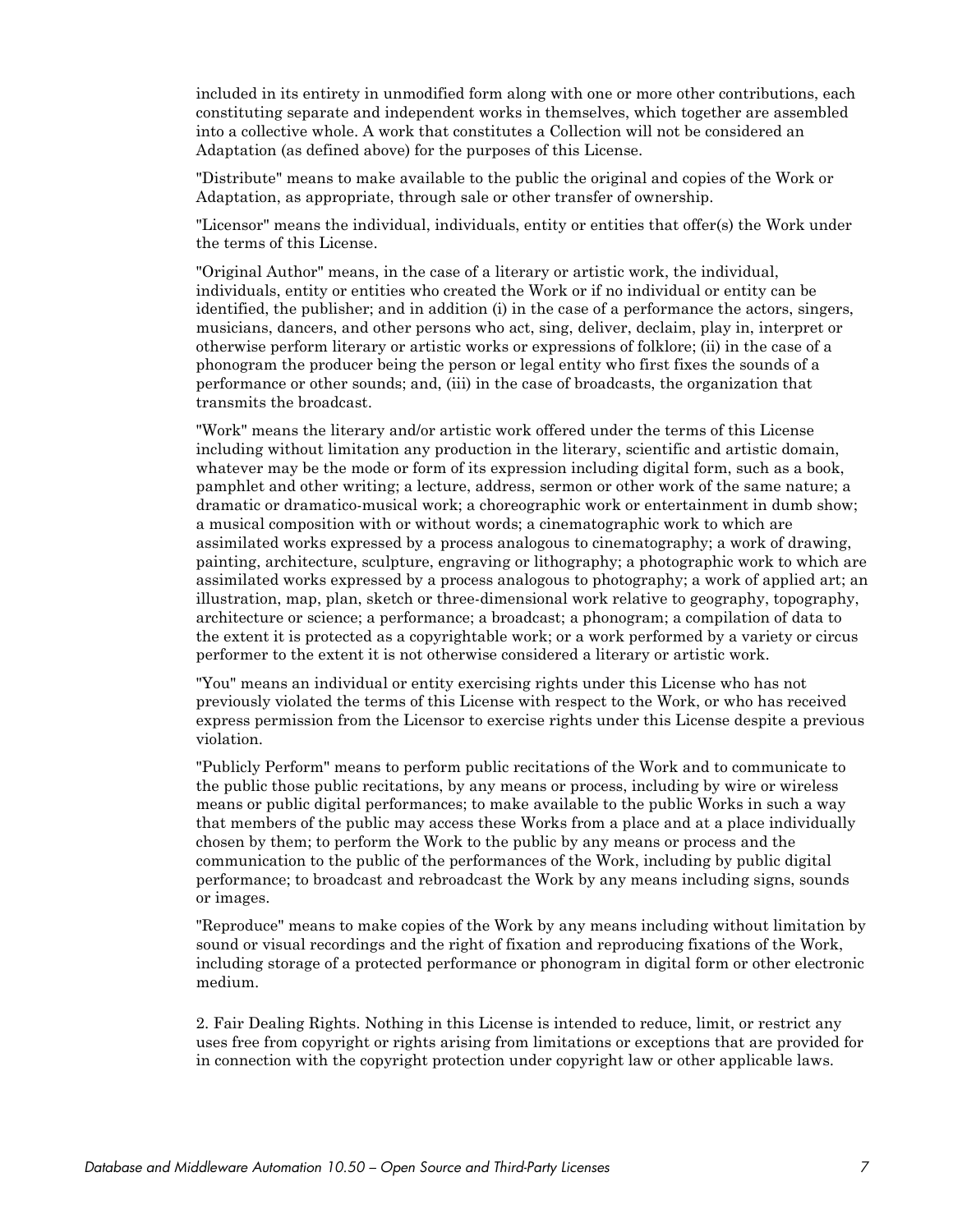3. License Grant. Subject to the terms and conditions of this License, Licensor hereby grants You a worldwide, royalty-free, non-exclusive, perpetual (for the duration of the applicable copyright) license to exercise the rights in the Work as stated below:

to Reproduce the Work, to incorporate the Work into one or more Collections, and to Reproduce the Work as incorporated in the Collections;

to create and Reproduce Adaptations provided that any such Adaptation, including any translation in any medium, takes reasonable steps to clearly label, demarcate or otherwise identify that changes were made to the original Work. For example, a translation could be marked "The original work was translated from English to Spanish," or a modification could indicate "The original work has been modified.";

to Distribute and Publicly Perform the Work including as incorporated in Collections; and,

to Distribute and Publicly Perform Adaptations.

For the avoidance of doubt:

Non-waivable Compulsory License Schemes. In those jurisdictions in which the right to collect royalties through any statutory or compulsory licensing scheme cannot be waived, the Licensor reserves the exclusive right to collect such royalties for any exercise by You of the rights granted under this License;

Waivable Compulsory License Schemes. In those jurisdictions in which the right to collect royalties through any statutory or compulsory licensing scheme can be waived, the Licensor waives the exclusive right to collect such royalties for any exercise by You of the rights granted under this License; and,

Voluntary License Schemes. The Licensor waives the right to collect royalties, whether individually or, in the event that the Licensor is a member of a collecting society that administers voluntary licensing schemes, via that society, from any exercise by You of the rights granted under this License.

The above rights may be exercised in all media and formats whether now known or hereafter devised. The above rights include the right to make such modifications as are technically necessary to exercise the rights in other media and formats. Subject to Section 8(f), all rights not expressly granted by Licensor are hereby reserved.

4. Restrictions. The license granted in Section 3 above is expressly made subject to and limited by the following restrictions:

You may Distribute or Publicly Perform the Work only under the terms of this License. You must include a copy of, or the Uniform Resource Identifier (URI) for, this License with every copy of the Work You Distribute or Publicly Perform. You may not offer or impose any terms on the Work that restrict the terms of this License or the ability of the recipient of the Work to exercise the rights granted to that recipient under the terms of the License. You may not sublicense the Work. You must keep intact all notices that refer to this License and to the disclaimer of warranties with every copy of the Work You Distribute or Publicly Perform. When You Distribute or Publicly Perform the Work, You may not impose any effective technological measures on the Work that restrict the ability of a recipient of the Work from You to exercise the rights granted to that recipient under the terms of the License.

This Section 4(a) applies to the Work as incorporated in a Collection, but this does not require the Collection apart from the Work itself to be made subject to the terms of this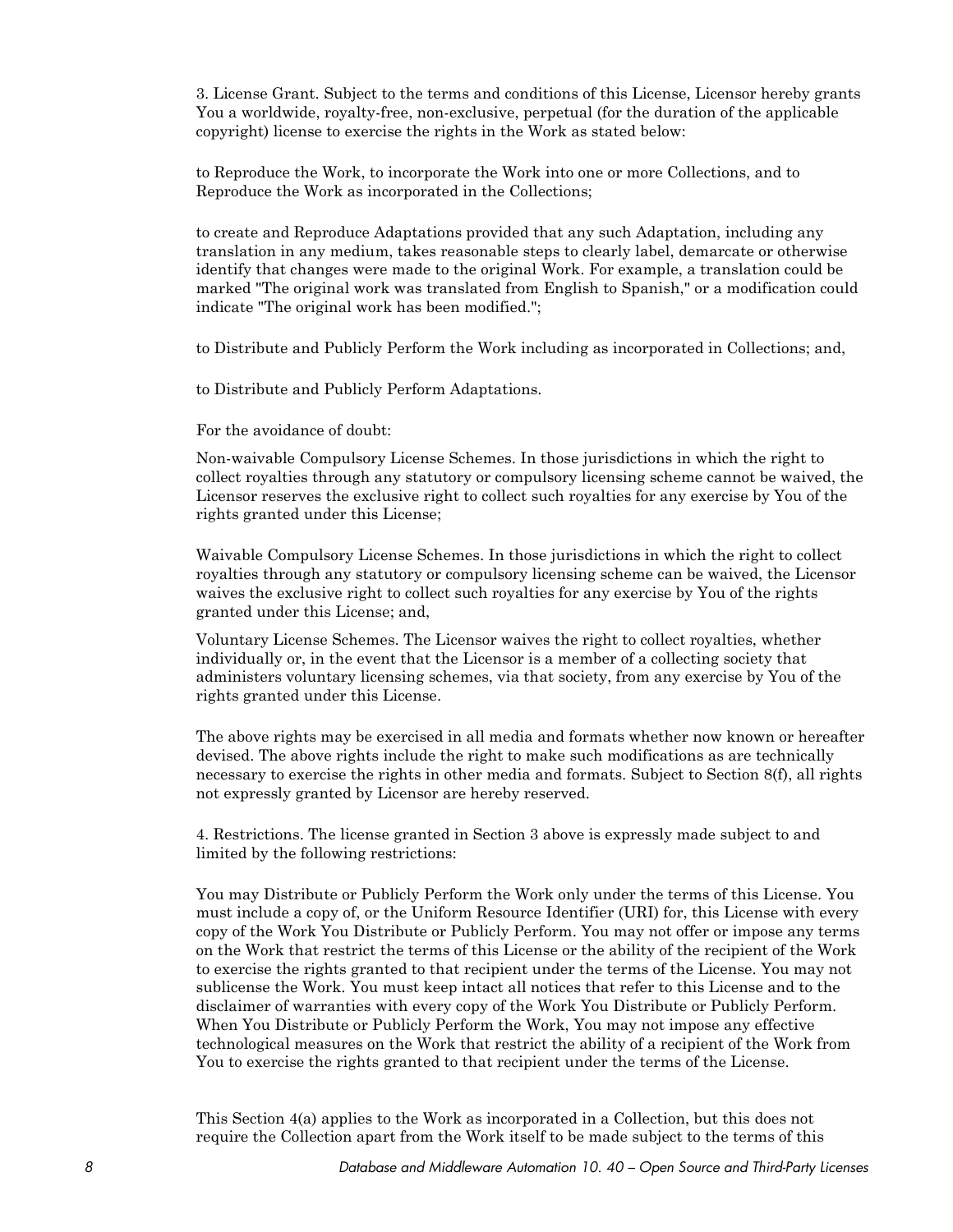License. If You create a Collection, upon notice from any Licensor You must, to the extent practicable, remove from the Collection any credit as required by Section 4(b), as requested. If You create an Adaptation, upon notice from any Licensor You must, to the extent practicable, remove from the Adaptation any credit as required by Section 4(b), as requested. If You Distribute, or Publicly Perform the Work or any Adaptations or Collections, You must, unless a request has been made pursuant to Section  $4(a)$ , keep intact all copyright notices for the Work and provide, reasonable to the medium or means You are utilizing: (i) the name of the Original Author (or pseudonym, if applicable) if supplied, and/or if the Original Author and/or Licensor designate another party or parties (e.g., a sponsor institute, publishing entity, journal) for attribution ("Attribution Parties") in Licensor's copyright notice, terms of service or by other reasonable means, the name of such party or parties; (ii) the title of the Work if supplied; (iii) to the extent reasonably practicable, the URI, if any, that Licensor specifies to be associated with the Work, unless such URI does not refer to the copyright notice or licensing information for the Work; and (iv) , consistent with Section 3(b), in the case of an Adaptation, a credit identifying the use of the Work in the Adaptation (e.g., "French translation of the Work by Original Author," or "Screenplay based on original Work by Original Author"). The credit required by this Section 4 (b) may be implemented in any reasonable manner; provided, however, that in the case of a Adaptation or Collection, at a minimum such credit will appear, if a credit for all contributing authors of the Adaptation or Collection appears, then as part of these credits and in a manner at least as prominent as the credits for the other contributing authors. For the avoidance of doubt, You may only use the credit required by this Section for the purpose of attribution in the manner set out above and, by exercising Your rights under this License, You may not implicitly or explicitly assert or imply any connection with, sponsorship or endorsement by the Original Author, Licensor and/or Attribution Parties, as appropriate, of You or Your use of the Work, without the separate, express prior written permission of the Original Author, Licensor and/or Attribution Parties.

Except as otherwise agreed in writing by the Licensor or as may be otherwise permitted by applicable law, if You Reproduce, Distribute or Publicly Perform the Work either by itself or as part of any Adaptations or Collections, You must not distort, mutilate, modify or take other derogatory action in relation to the Work which would be prejudicial to the Original Author's honor or reputation. Licensor agrees that in those jurisdictions (e.g. Japan), in which any exercise of the right granted in Section 3(b) of this License (the right to make Adaptations) would be deemed to be a distortion, mutilation, modification or other derogatory action prejudicial to the Original Author's honor and reputation, the Licensor will waive or not assert, as appropriate, this Section, to the fullest extent permitted by the applicable national law, to enable You to reasonably exercise Your right under Section 3(b) of this License (right to make Adaptations) but not otherwise.

#### 5. Representations, Warranties and Disclaimer

UNLESS OTHERWISE MUTUALLY AGREED TO BY THE PARTIES IN WRITING, LICENSOR OFFERS THE WORK AS-IS AND MAKES NO REPRESENTATIONS OR WARRANTIES OF ANY KIND CONCERNING THE WORK, EXPRESS, IMPLIED, STATUTORY OR OTHERWISE, INCLUDING, WITHOUT LIMITATION, WARRANTIES OF TITLE, MERCHANTIBILITY, FITNESS FOR A PARTICULAR PURPOSE, NONINFRINGEMENT, OR THE ABSENCE OF LATENT OR OTHER DEFECTS, ACCURACY, OR THE PRESENCE OF ABSENCE OF ERRORS, WHETHER OR NOT DISCOVERABLE. SOME JURISDICTIONS DO NOT ALLOW THE EXCLUSION OF IMPLIED WARRANTIES, SO SUCH EXCLUSION MAY NOT APPLY TO YOU.

6. Limitation on Liability. EXCEPT TO THE EXTENT REQUIRED BY APPLICABLE LAW, IN NO EVENT WILL LICENSOR BE LIABLE TO YOU ON ANY LEGAL THEORY FOR ANY SPECIAL, INCIDENTAL, CONSEQUENTIAL, PUNITIVE OR EXEMPLARY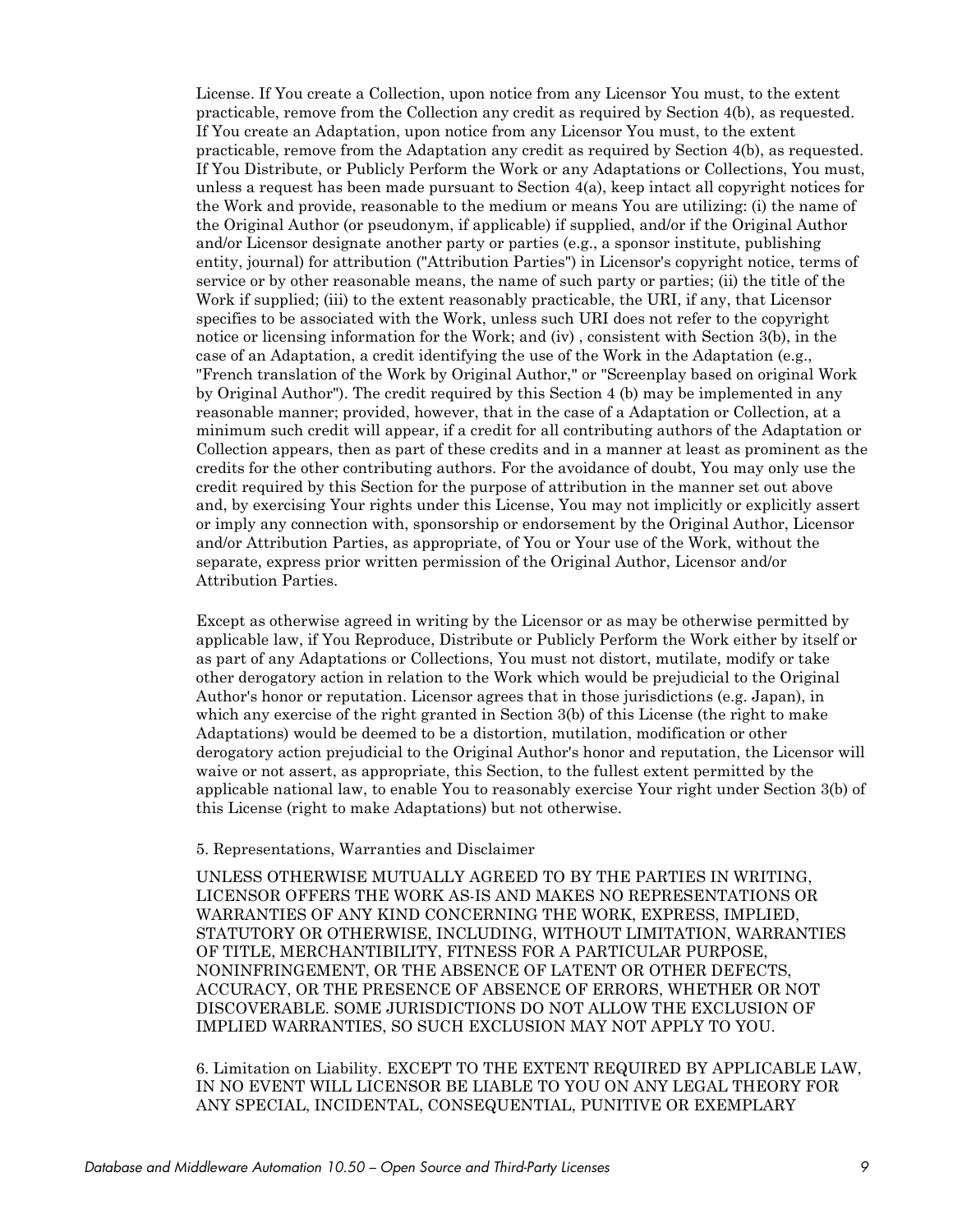#### DAMAGES ARISING OUT OF THIS LICENSE OR THE USE OF THE WORK, EVEN IF LICENSOR HAS BEEN ADVISED OF THE POSSIBILITY OF SUCH DAMAGES.

#### 7. Termination

This License and the rights granted hereunder will terminate automatically upon any breach by You of the terms of this License. Individuals or entities who have received Adaptations or Collections from You under this License, however, will not have their licenses terminated provided such individuals or entities remain in full compliance with those licenses. Sections 1, 2, 5, 6, 7, and 8 will survive any termination of this License. Subject to the above terms and conditions, the license granted here is perpetual (for the duration of the applicable copyright in the Work). Notwithstanding the above, Licensor reserves the right to release the Work under different license terms or to stop distributing the Work at any time; provided, however that any such election will not serve to withdraw this License (or any other license that has been, or is required to be, granted under the terms of this License), and this License will continue in full force and effect unless terminated as stated above.

#### 8. Miscellaneous

Each time You Distribute or Publicly Perform the Work or a Collection, the Licensor offers to the recipient a license to the Work on the same terms and conditions as the license granted to You under this License. Each time You Distribute or Publicly Perform an Adaptation, Licensor offers to the recipient a license to the original Work on the same terms and conditions as the license granted to You under this License. If any provision of this License is invalid or unenforceable under applicable law, it shall not affect the validity or enforceability of the remainder of the terms of this License, and without further action by the parties to this agreement, such provision shall be reformed to the minimum extent necessary to make such provision valid and enforceable. No term or provision of this License shall be deemed waived and no breach consented to unless such waiver or consent shall be in writing and signed by the party to be charged with such waiver or consent.

This License constitutes the entire agreement between the parties with respect to the Work licensed here. There are no understandings, agreements or representations with respect to the Work not specified here. Licensor shall not be bound by any additional provisions that may appear in any communication from You. This License may not be modified without the mutual written agreement of the Licensor and You.

The rights granted under, and the subject matter referenced, in this License were drafted utilizing the terminology of the Berne Convention for the Protection of Literary and Artistic Works (as amended on September 28, 1979), the Rome Convention of 1961, the WIPO Copyright Treaty of 1996, the WIPO Performances and Phonograms Treaty of 1996 and the Universal Copyright Convention (as revised on July 24, 1971). These rights and subject matter take effect in the relevant jurisdiction in which the License terms are sought to be enforced according to the corresponding provisions of the implementation of those treaty provisions in the applicable national law. If the standard suite of rights granted under applicable copyright law includes additional rights not granted under this License, such additional rights are deemed to be included in the License; this License is not intended to restrict the license of any rights under applicable law.

#### Creative Commons Notice

Creative Commons is not a party to this License, and makes no warranty whatsoever in connection with the Work. Creative Commons will not be liable to You or any party on any legal theory for any damages whatsoever, including without limitation any general, special, incidental or consequential damages arising in connection to this license. Notwithstanding the foregoing two (2) sentences, if Creative Commons has expressly identified itself as the Licensor hereunder, it shall have all rights and obligations of Licensor.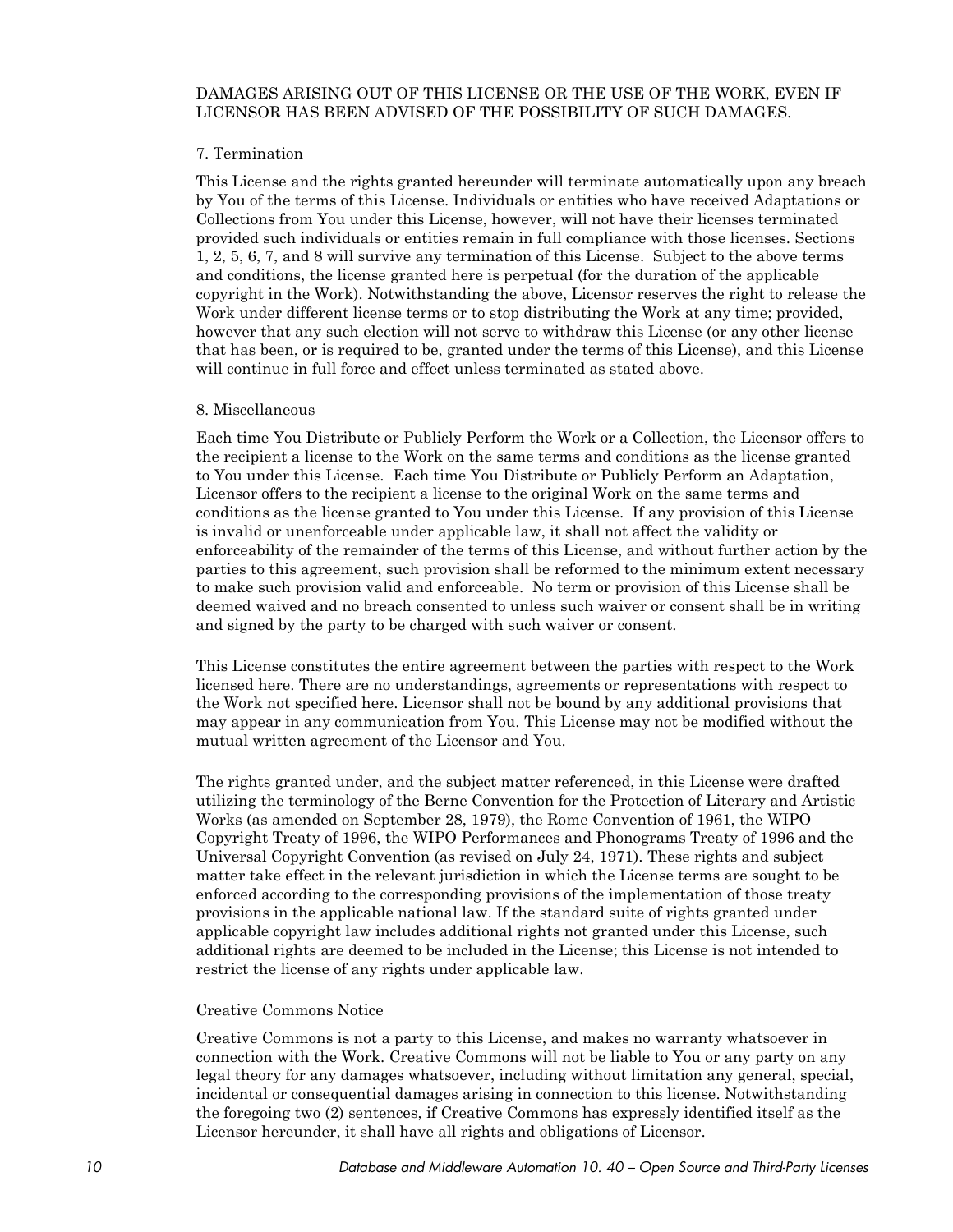Except for the limited purpose of indicating to the public that the Work is licensed under the CCPL, Creative Commons does not authorize the use by either party of the trademark "Creative Commons" or any related trademark or logo of Creative Commons without the prior written consent of Creative Commons. Any permitted use will be in compliance with Creative Commons' then-current trademark usage guidelines, as may be published on its website or otherwise made available upon request from time to time. For the avoidance of doubt, this trademark restriction does not form part of this License.

Creative Commons may be contacted at http://creativecommons.org/.

### <span id="page-10-0"></span>antlr

ANTLR 3 License

[The BSD License]

Copyright (c) 2010, Terence Parr

All rights reserved.

Redistribution and use in source and binary forms, with or without modification, are permitted provided that the following conditions are met:

Redistributions of source code must retain the above copyright notice, this list of conditions and the following disclaimer.

Redistributions in binary form must reproduce the above copyright notice, this list of conditions and the following disclaimer in the documentation and/or other materials provided with the distribution.

Neither the name of the author nor the names of its contributors may be used to endorse or promote products derived from this software without specific prior written permission.

THIS SOFTWARE IS PROVIDED BY THE COPYRIGHT HOLDERS AND CONTRIBUTORS "AS IS" AND ANY EXPRESS OR IMPLIED WARRANTIES, INCLUDING, BUT NOT LIMITED TO, THE IMPLIED WARRANTIES OF MERCHANTABILITY AND FITNESS FOR A PARTICULAR PURPOSE ARE DISCLAIMED. IN NO EVENT SHALL THE COPYRIGHT OWNER OR CONTRIBUTORS BE LIABLE FOR ANY DIRECT, INDIRECT, INCIDENTAL, SPECIAL, EXEMPLARY, OR CONSEQUENTIAL DAMAGES (INCLUDING, BUT NOT LIMITED TO, PROCUREMENT OF SUBSTITUTE GOODS OR SERVICES; LOSS OF USE, DATA, OR PROFITS; OR BUSINESS INTERRUPTION) HOWEVER CAUSED AND ON ANY THEORY OF LIABILITY, WHETHER IN CONTRACT, STRICT LIABILITY, OR TORT (INCLUDING NEGLIGENCE OR OTHERWISE) ARISING IN ANY WAY OUT OF THE USE OF THIS SOFTWARE, EVEN IF ADVISED OF THE POSSIBILITY OF SUCH DAMAGE.

### <span id="page-10-2"></span><span id="page-10-1"></span>apache-commons-collections

Apache License

Version 2.0, January 2004

http://www.apache.org/licenses/

TERMS AND CONDITIONS FOR USE, REPRODUCTION, AND DISTRIBUTION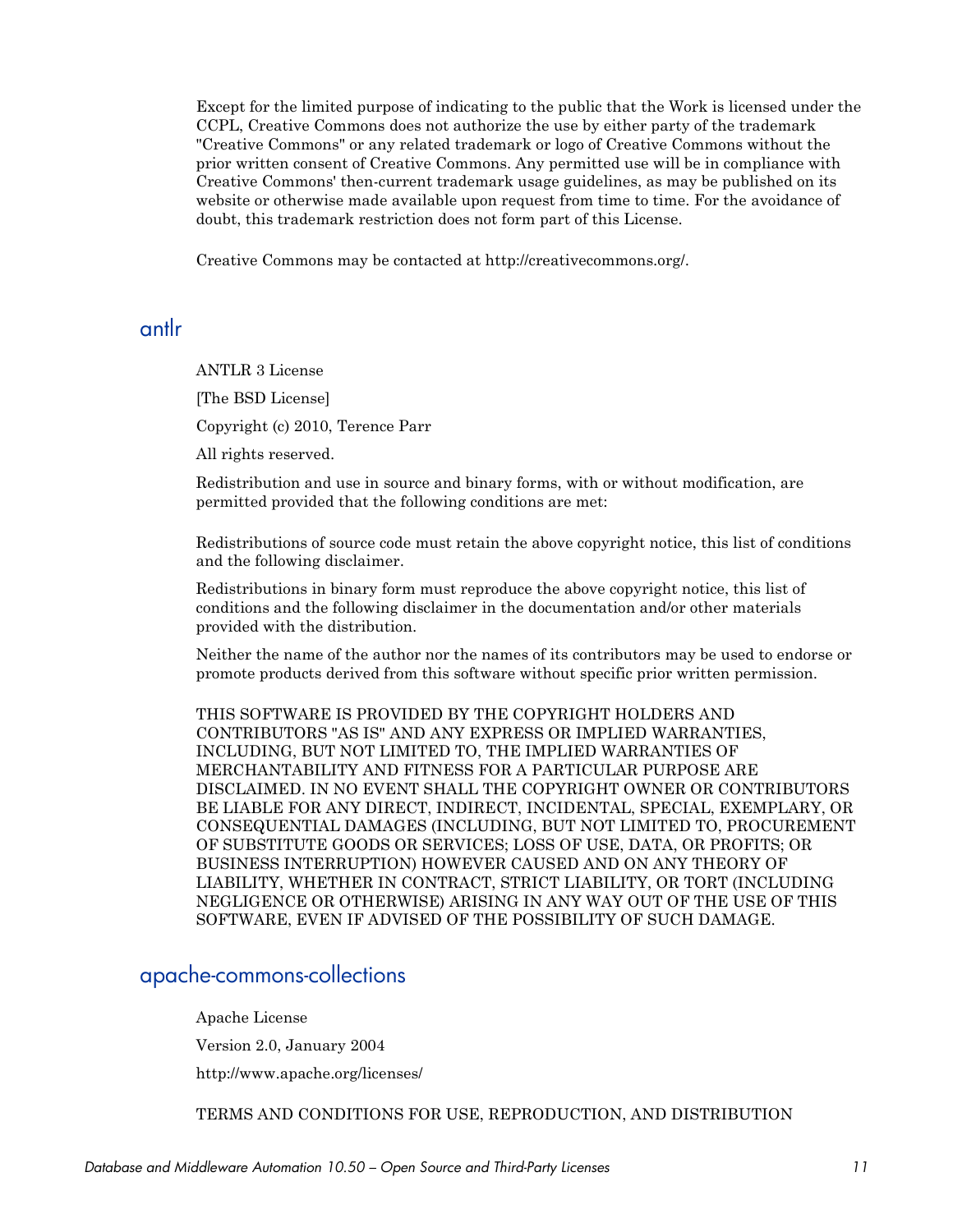#### 1. Definitions.

 "License" shall mean the terms and conditions for use, reproduction, and distribution as defined by Sections 1 through 9 of this document.

 "Licensor" shall mean the copyright owner or entity authorized by the copyright owner that is granting the License.

 "Legal Entity" shall mean the union of the acting entity and all other entities that control, are controlled by, or are under common control with that entity. For the purposes of this definition, "control" means (i) the power, direct or indirect, to cause the direction or management of such entity, whether by contract or otherwise, or (ii) ownership of fifty percent (50%) or more of the outstanding shares, or (iii) beneficial ownership of such entity.

 "You" (or "Your") shall mean an individual or Legal Entity exercising permissions granted by this License.

 "Source" form shall mean the preferred form for making modifications, including but not limited to software source code, documentation source, and configuration files.

 "Object" form shall mean any form resulting from mechanical transformation or translation of a Source form, including but not limited to compiled object code, generated documentation, and conversions to other media types.

 "Work" shall mean the work of authorship, whether in Source or Object form, made available under the License, as indicated by a copyright notice that is included in or attached to the work (an example is provided in the Appendix below).

 "Derivative Works" shall mean any work, whether in Source or Object form, that is based on (or derived from) the Work and for which the editorial revisions, annotations, elaborations, or other modifications represent, as a whole, an original work of authorship. For the purposes of this License, Derivative Works shall not include works that remain separable from, or merely link (or bind by name) to the interfaces of, the Work and derivative Works thereof.

 "Contribution" shall mean any work of authorship, including the original version of the Work and any modifications or additions to that Work or Derivative Works thereof, that is intentionally submitted to Licensor for inclusion in the Work by the copyright owner or by an individual or Legal Entity authorized to submit on behalf of the copyright owner. For the purposes of this definition, "submitted" means any form of electronic, verbal, or written communication sent to the Licensor or its representatives, including but not limited to communication on electronic mailing lists, source code control systems, and issue tracking systems that are managed by, or on behalf of, the Licensor for the purpose of discussing and improving the Work, but excluding communication that is conspicuously marked or otherwise designated in writing by the copyright owner as "Not a Contribution."

 "Contributor" shall mean Licensor and any individual or Legal Entity on behalf of whom a Contribution has been received by Licensor and subsequently incorporated within the Work.

 2. Grant of Copyright License. Subject to the terms and conditions of this License, each Contributor hereby grants to You a perpetual, worldwide, non-exclusive, no-charge, royaltyfree, irrevocable copyright license to reproduce, prepare Derivative Works of, publicly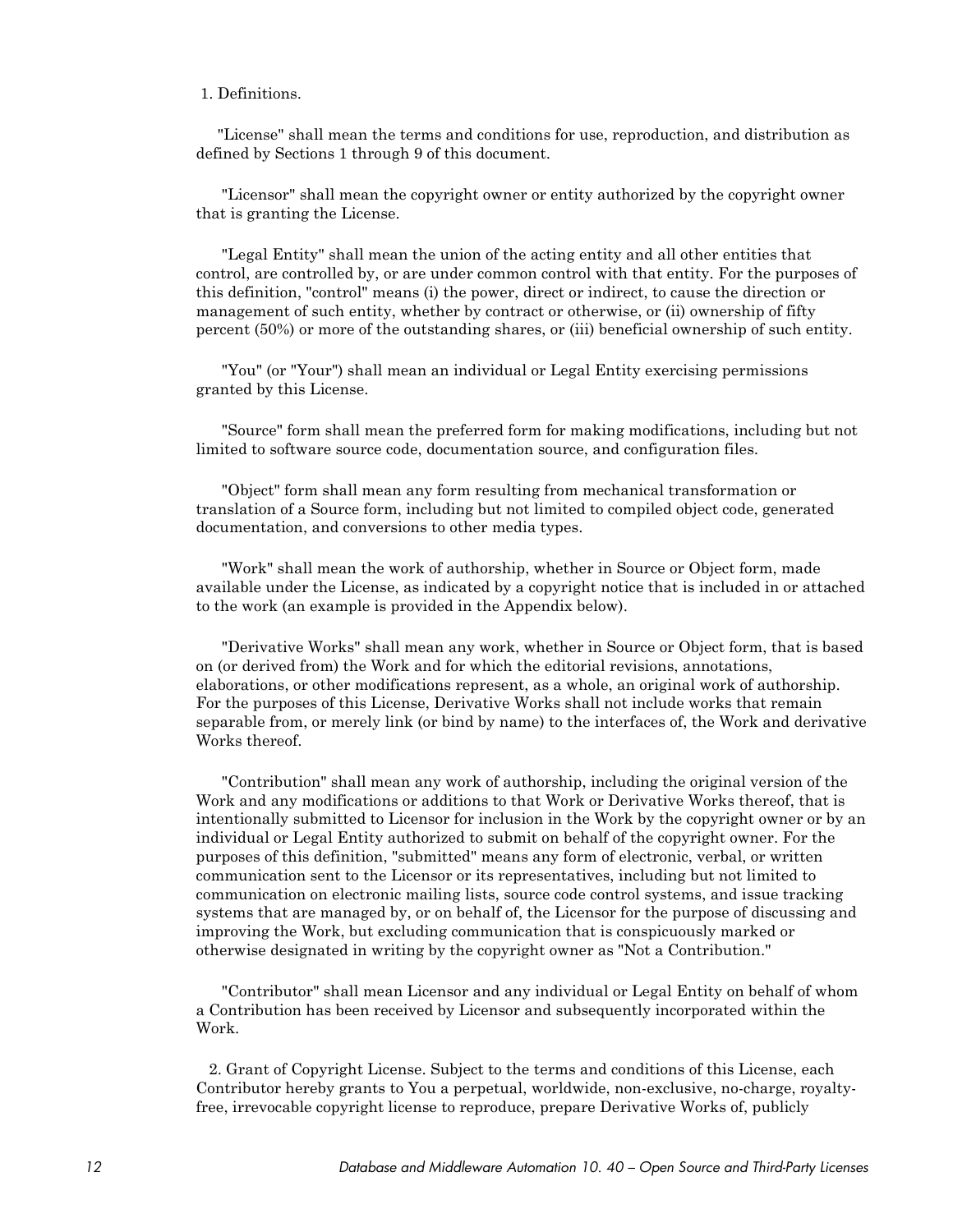display, publicly perform, sublicense, and distribute the Work and such Derivative Works in Source or Object form.

 3. Grant of Patent License. Subject to the terms and conditions of this License, each Contributor hereby grants to You a perpetual, worldwide, non-exclusive, no-charge, royaltyfree, irrevocable (except as stated in this section) patent license to make, have made, use, offer to sell, sell, import, and otherwise transfer the Work, where such license applies only to those patent claims licensable by such Contributor that are necessarily infringed by their

 Contribution(s) alone or by combination of their Contribution(s) with the Work to which such Contribution(s) was submitted. If You institute patent litigation against any entity (including a cross-claim or counterclaim in a lawsuit) alleging that the Work or a Contribution incorporated within the Work constitutes direct or contributory patent infringement, then any patent licenses granted to You under this License for that Work shall terminate as of the date such litigation is filed.

 4. Redistribution. You may reproduce and distribute copies of the Work or Derivative Works thereof in any medium, with or without modifications, and in Source or Object form, provided that You meet the following conditions:

 (a) You must give any other recipients of the Work or Derivative Works a copy of this License; and

 (b) You must cause any modified files to carry prominent notices stating that You changed the files; and

 (c) You must retain, in the Source form of any Derivative Works that You distribute, all copyright, patent, trademark, and attribution notices from the Source form of the Work, excluding those notices that do not pertain to any part of the Derivative Works; and

 (d) If the Work includes a "NOTICE" text file as part of its distribution, then any Derivative Works that You distribute must include a readable copy of the attribution notices contained within such NOTICE file, excluding those notices that do not pertain to any part of the Derivative Works, in at least one of the following places: within a NOTICE text file distributed as part of the Derivative Works; within the Source form or documentation, if provided along with the Derivative Works; or, within a display generated by the Derivative Works, if and wherever such third-party notices normally appear. The contents of the NOTICE file are for informational purposes only and do not modify the License. You may add Your own attribution notices within Derivative Works that You distribute, alongside or as an addendum to the NOTICE text from the Work, provided that such additional attribution notices cannot be construed as modifying the License.

 You may add Your own copyright statement to Your modifications and may provide additional or different license terms and conditions for use, reproduction, or distribution of Your modifications, or for any such Derivative Works as a whole, provided Your use, reproduction, and distribution of the Work otherwise complies with the conditions stated in this License.

 5. Submission of Contributions. Unless You explicitly state otherwise, any Contribution intentionally submitted for inclusion in the Work by You to the Licensor shall be under the terms and conditions of this License, without any additional terms or conditions. Notwithstanding the above, nothing herein shall supersede or modify the terms of any separate license agreement you may have executed with Licensor regarding such Contributions.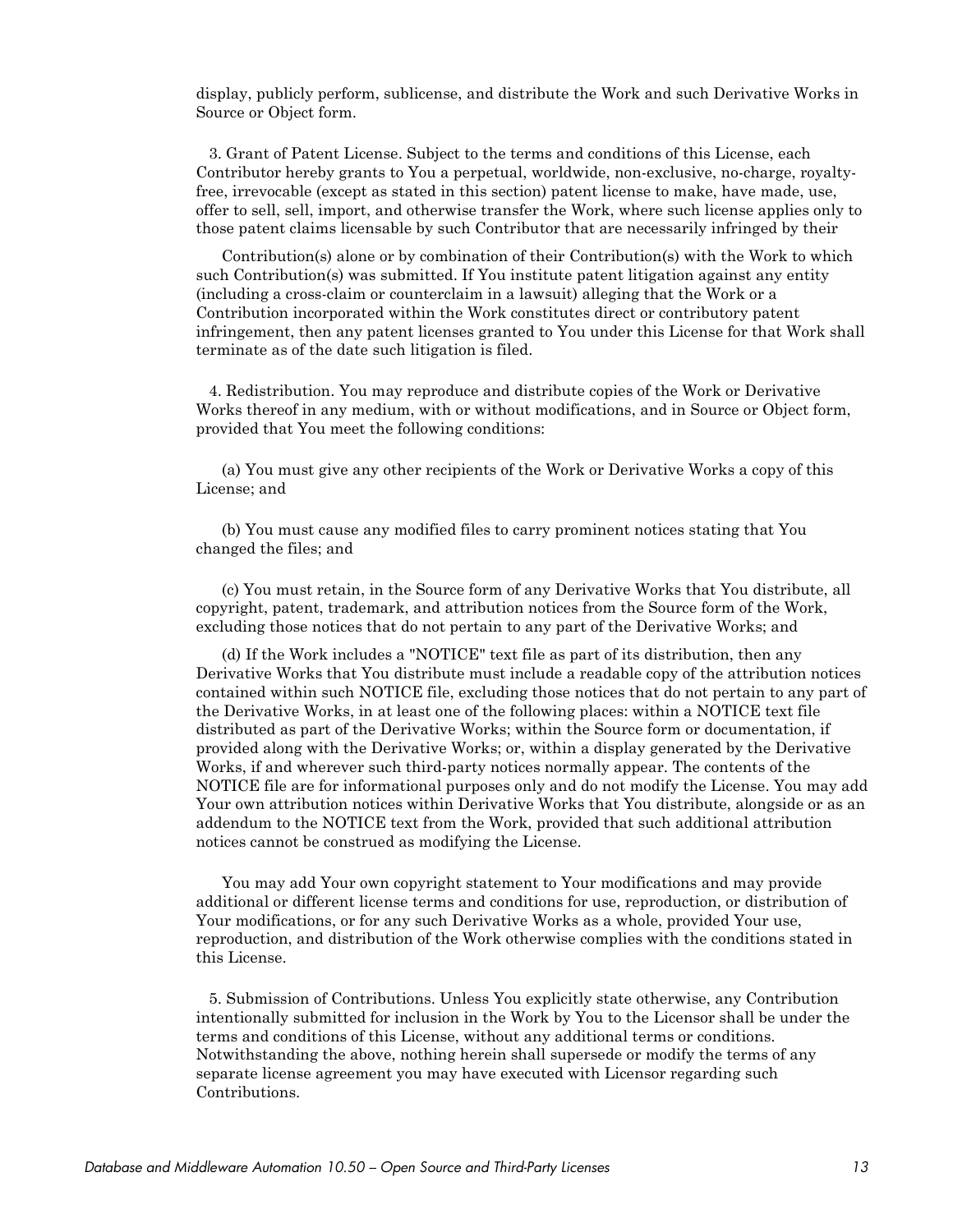6. Trademarks. This License does not grant permission to use the trade names, trademarks, service marks, or product names of the Licensor, except as required for reasonable and customary use in describing the origin of the Work and reproducing the content of the NOTICE file.

 7. Disclaimer of Warranty. Unless required by applicable law or agreed to in writing, Licensor provides the Work (and each Contributor provides its Contributions) on an "AS IS" BASIS, WITHOUT WARRANTIES OR CONDITIONS OF ANY KIND, either express or implied, including, without limitation, any warranties or conditions of TITLE, NON-INFRINGEMENT, MERCHANTABILITY, or FITNESS FOR A PARTICULAR PURPOSE. You are solely responsible for determining the appropriateness of using or redistributing the Work and assume any risks associated with Your exercise of permissions under this License.

 8. Limitation of Liability. In no event and under no legal theory, whether in tort (including negligence), contract, or otherwise, unless required by applicable law (such as deliberate and grossly negligent acts) or agreed to in writing, shall any Contributor be liable to You for damages, including any direct, indirect, special, incidental, or consequential damages of any character arising as a result of this License or out of the use or inability to use the Work (including but not limited to damages for loss of goodwill, work stoppage, computer failure or malfunction, or any and all other commercial damages or losses), even if such Contributor has been advised of the possibility of such damages.

 9. Accepting Warranty or Additional Liability. While redistributing the Work or Derivative Works thereof, You may choose to offer, and charge a fee for, acceptance of support, warranty, indemnity, or other liability obligations and/or rights consistent with this License. However, in accepting such obligations, You may act only on Your own behalf and on Your sole responsibility, not on behalf of any other Contributor, and only if You agree to indemnify, defend, and hold each Contributor harmless for any liability incurred by, or claims asserted against, such Contributor by reason of your accepting any such warranty or additional liability.

#### END OF TERMS AND CONDITIONS

The following open source software also uses the Apache License: apache-fop, apache-log4j, apache-strust2, apache-struts, apache-taglibs, apache-tomcat, avalon-framework, axis, apache-taglibs, batik-svg-toolkit-via-lps, cglib, ehcache, jakarta-oro, jakarta-taglibsstandard, libcommons-cli-java, libcommons-codec-java , libcommons-collections-java, libcommons-fileupload-java, libcommons-io-java, libcommons-lang3-java, libcommonslogging-java, libcommons-math-java, and javassist.

### <span id="page-13-0"></span>apache-fop

[Apache License](#page-10-2) Version 2.0, January 2004 See page [11.](#page-10-2)

### <span id="page-13-1"></span>apache-log4j

[Apache License](#page-10-2)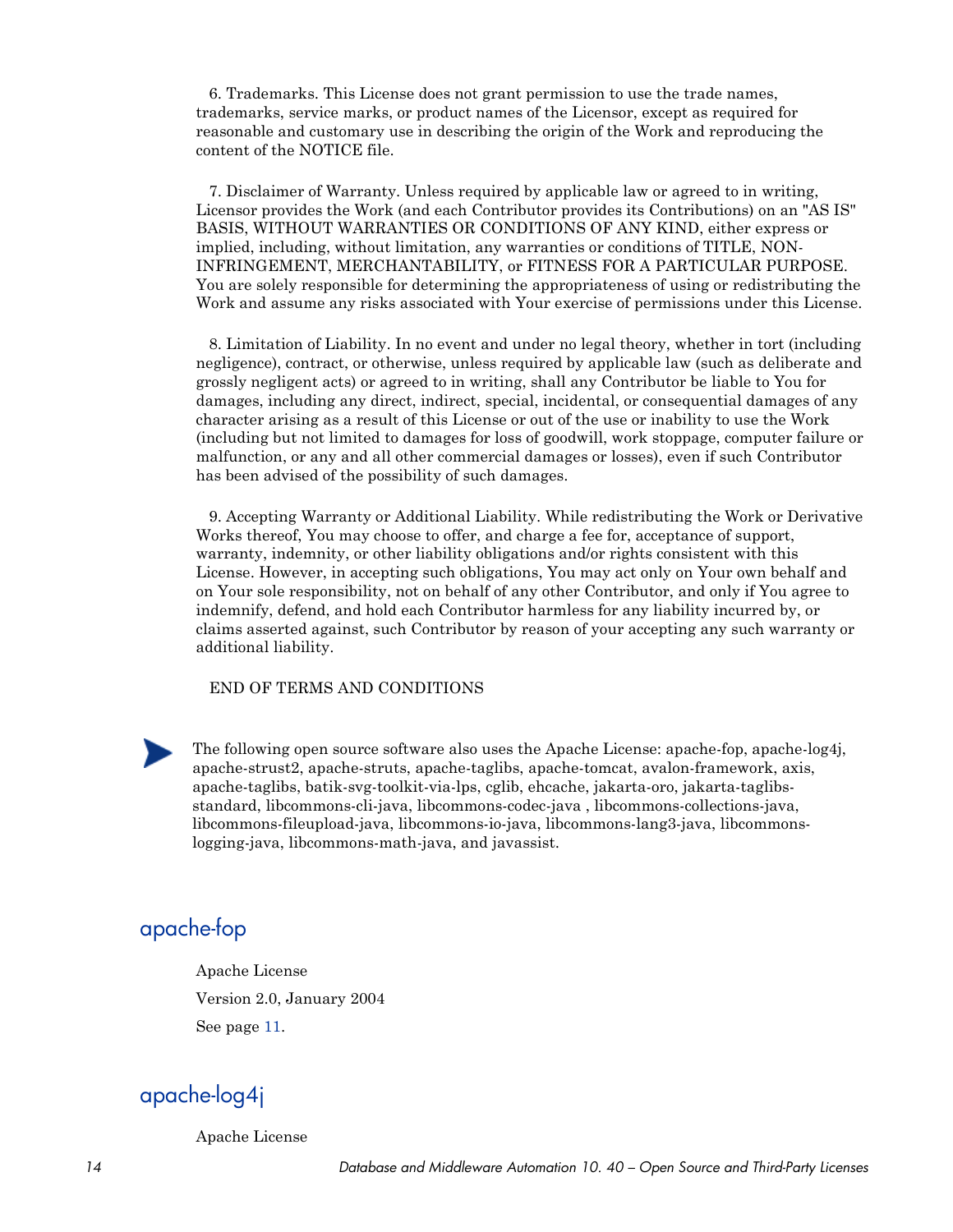Version 2.0, January 2004 See page [11.](#page-10-2)

### <span id="page-14-0"></span>apache-strust2

[Apache License](#page-10-2) Version 2.0, January 2004 See page [11.](#page-10-2)

### <span id="page-14-1"></span>apache-struts

[Apache License](#page-10-2) Version 2.0, January 2004 See page [11.](#page-10-2)

### <span id="page-14-2"></span>apache-taglibs

[Apache License](#page-10-2) Version 2.0, January 2004 See page [11.](#page-10-2)

### <span id="page-14-3"></span>apache-tomcat

[Apache License](#page-10-2) Version 7.0.54, May, 2014 See page [11.](#page-10-2)

#### <span id="page-14-4"></span>asm

ASM Project License Copyright (c) 2012 France Telecom All rights reserved.

Redistribution and use in source and binary forms, with or without modification, are permitted provided that the following conditions are met:

1. Redistributions of source code must retain the above copyright notice, this list of conditions and the following disclaimer.

2. Redistributions in binary form must reproduce the above copyright notice, this list of conditions and the following disclaimer in the documentation and/or other materials provided with the distribution.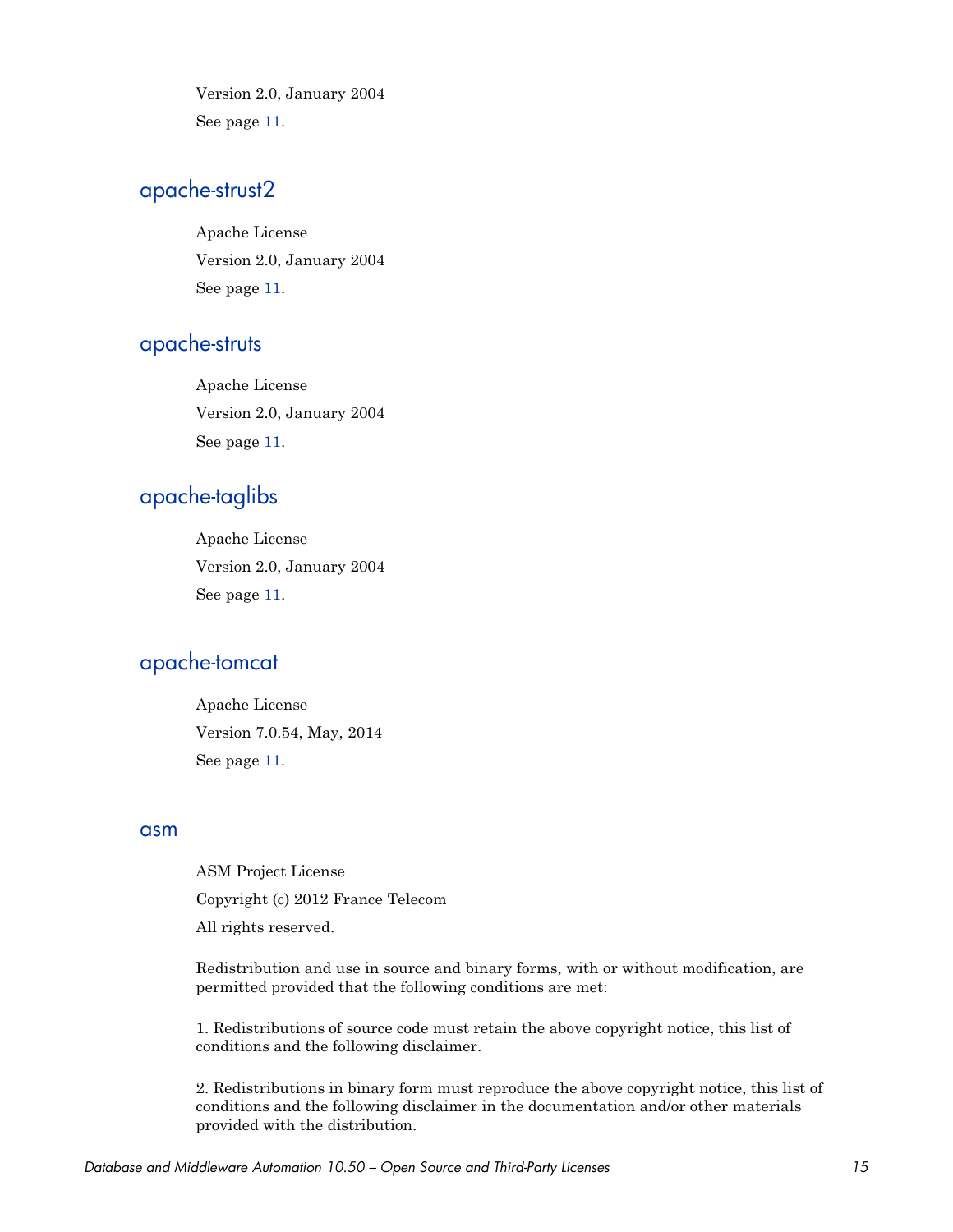3. Neither the name of the copyright holders nor the names of its contributors may be used to endorse or promote products derived from this software without specific prior written permission.

THIS SOFTWARE IS PROVIDED BY THE COPYRIGHT HOLDERS AND CONTRIBUTORS "AS IS" AND ANY EXPRESS OR IMPLIED WARRANTIES, INCLUDING, BUT NOT LIMITED TO, THE IMPLIED WARRANTIES OF MERCHANTABILITY AND FITNESS FOR A PARTICULAR PURPOSE ARE DISCLAIMED. IN NO EVENT SHALL THE COPYRIGHT OWNER OR CONTRIBUTORS BE LIABLE FOR ANY DIRECT, INDIRECT, INCIDENTAL, SPECIAL, EXEMPLARY, OR CONSEQUENTIAL DAMAGES (INCLUDING, BUT NOT LIMITED TO, PROCUREMENT OF SUBSTITUTE GOODS OR SERVICES; LOSS OF USE, DATA, OR PROFITS; OR BUSINESS INTERRUPTION) HOWEVER CAUSED AND ON ANY THEORY OF LIABILITY, WHETHER IN CONTRACT, STRICT LIABILITY, OR TORT (INCLUDING NEGLIGENCE OR OTHERWISE) ARISING IN ANY WAY OUT OF THE USE OF THIS SOFTWARE, EVEN IF ADVISED OF THE POSSIBILITY OF SUCH DAMAGE.

### <span id="page-15-0"></span>avalon-framework

[Apache License](#page-10-2) Version 2.0, January 2004 See page [11.](#page-10-2)

#### <span id="page-15-1"></span>axis

[Apache License](#page-10-2) Version 2.0, January 2004 See page [11.](#page-10-2)

### <span id="page-15-2"></span>batik-svg-toolkit-via-lps

[Apache License](#page-10-2) Version 2.0, January 2004 See page [11.](#page-10-2)

### <span id="page-15-3"></span>bouncycastle

[Apache License](#page-10-2)

Copyright (c) 2000 - 2012 The Legion Of The Bouncy Castle (http://www.bouncycastle.org)

Permission is hereby granted, free of charge, to any person obtaining a copy of this software and associated documentation files (the "Software"), to deal in the Software without restriction, including without limitation the rights to use, copy, modify, merge, publish, distribute, sublicense, and/or sell copies of the Software, and to permit persons to whom the Software is furnished to do so, subject to the following conditions:

The above copyright notice and this permission notice shall be included in all copies or substantial portions of the Software.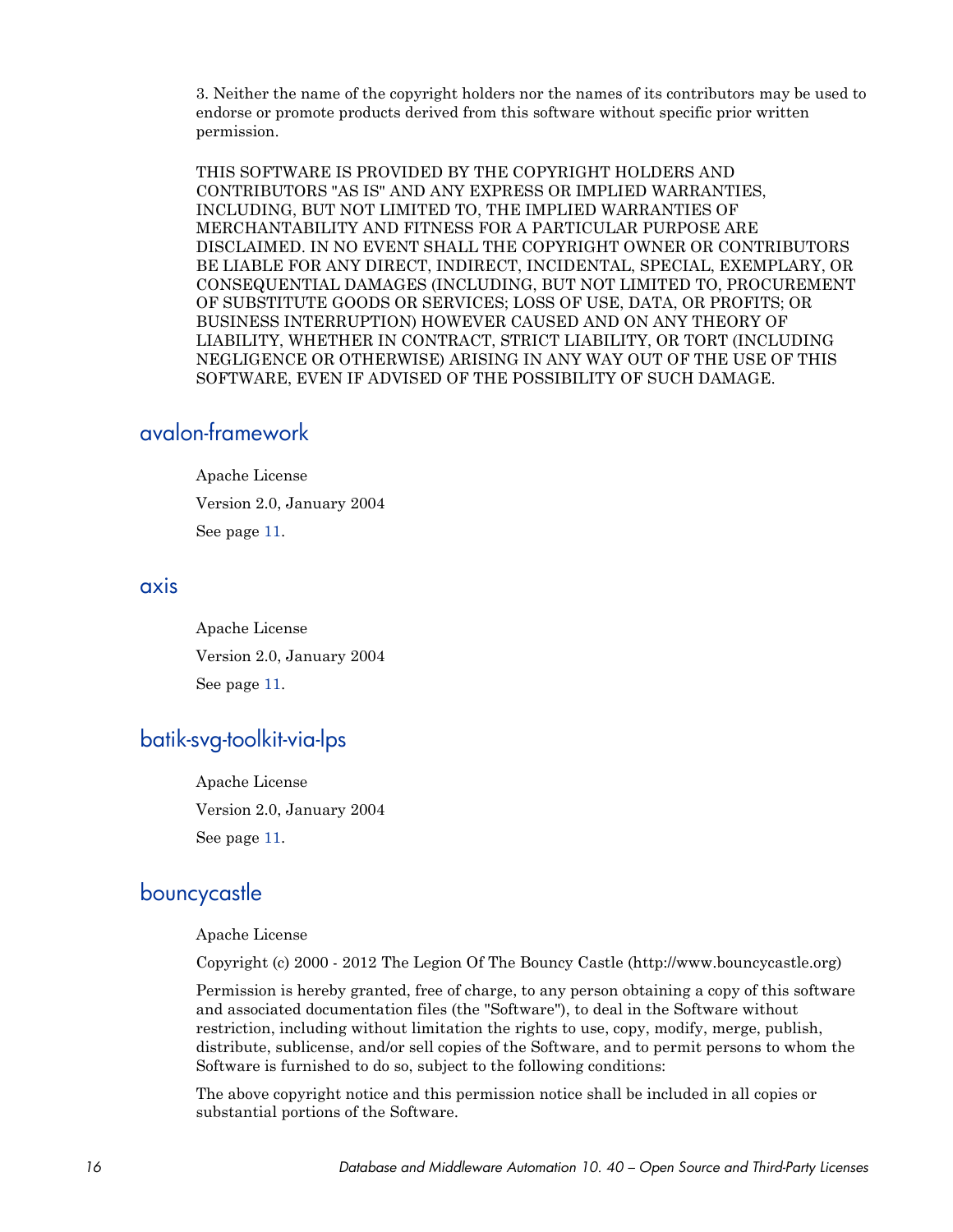THE SOFTWARE IS PROVIDED "AS IS", WITHOUT WARRANTY OF ANY KIND, EXPRESS OR IMPLIED, INCLUDING BUT NOT LIMITED TO THE WARRANTIES OF MERCHANTABILITY, FITNESS FOR A PARTICULAR PURPOSE AND NONINFRINGEMENT. IN NO EVENT SHALL THE AUTHORS OR COPYRIGHT HOLDERS BE LIABLE FOR ANY CLAIM, DAMAGES OR OTHER LIABILITY, WHETHER IN AN ACTION OF CONTRACT, TORT OR OTHERWISE, ARISING FROM, OUT OF OR IN CONNECTION WITH THE SOFTWARE OR THE USE OR OTHER DEALINGS IN THE SOFTWARE.

### <span id="page-16-0"></span>cglib

[Apache License](#page-10-2) Version 2.0, January 2004 See page [11.](#page-10-2)

### <span id="page-16-2"></span><span id="page-16-1"></span>doctrine

#### GNU LESSER GENERAL PUBLIC LICENSE

Version 3, 29 June 2007

Copyright © 2007 Free Software Foundation, Inc. [<http://fsf.org/>](http://fsf.org/)

Everyone is permitted to copy and distribute verbatim copies of this license document, but changing it is not allowed.

This version of the GNU Lesser General Public License incorporates the terms and conditions of version 3 of the GNU General Public License, supplemented by the additional permissions listed below.

0. Additional Definitions.

As used herein, "this License" refers to version 3 of the GNU Lesser General Public License, and the "GNU GPL" refers to version 3 of the GNU General Public License[.17](#page-16-2)

"The Library" refers to a covered work governed by this License, other than an Application or a Combined Work as defined below.

An "Application" is any work that makes use of an interface provided by the Library, but which is not otherwise based on the Library. Defining a subclass of a class defined by the Library is deemed a mode of using an interface provided by the Library.

A "Combined Work" is a work produced by combining or linking an Application with the Library. The particular version of the Library with which the Combined Work was made is also called the "Linked Version".

The "Minimal Corresponding Source" for a Combined Work means the Corresponding Source for the Combined Work, excluding any source code for portions of the Combined Work that, considered in isolation, are based on the Application, and not on the Linked Version.

The "Corresponding Application Code" for a Combined Work means the object code and/or source code for the Application, including any data and utility programs needed for reproducing the Combined Work from the Application, but excluding the System Libraries of the Combined Work.

1. Exception to Section 3 of the GNU GPL.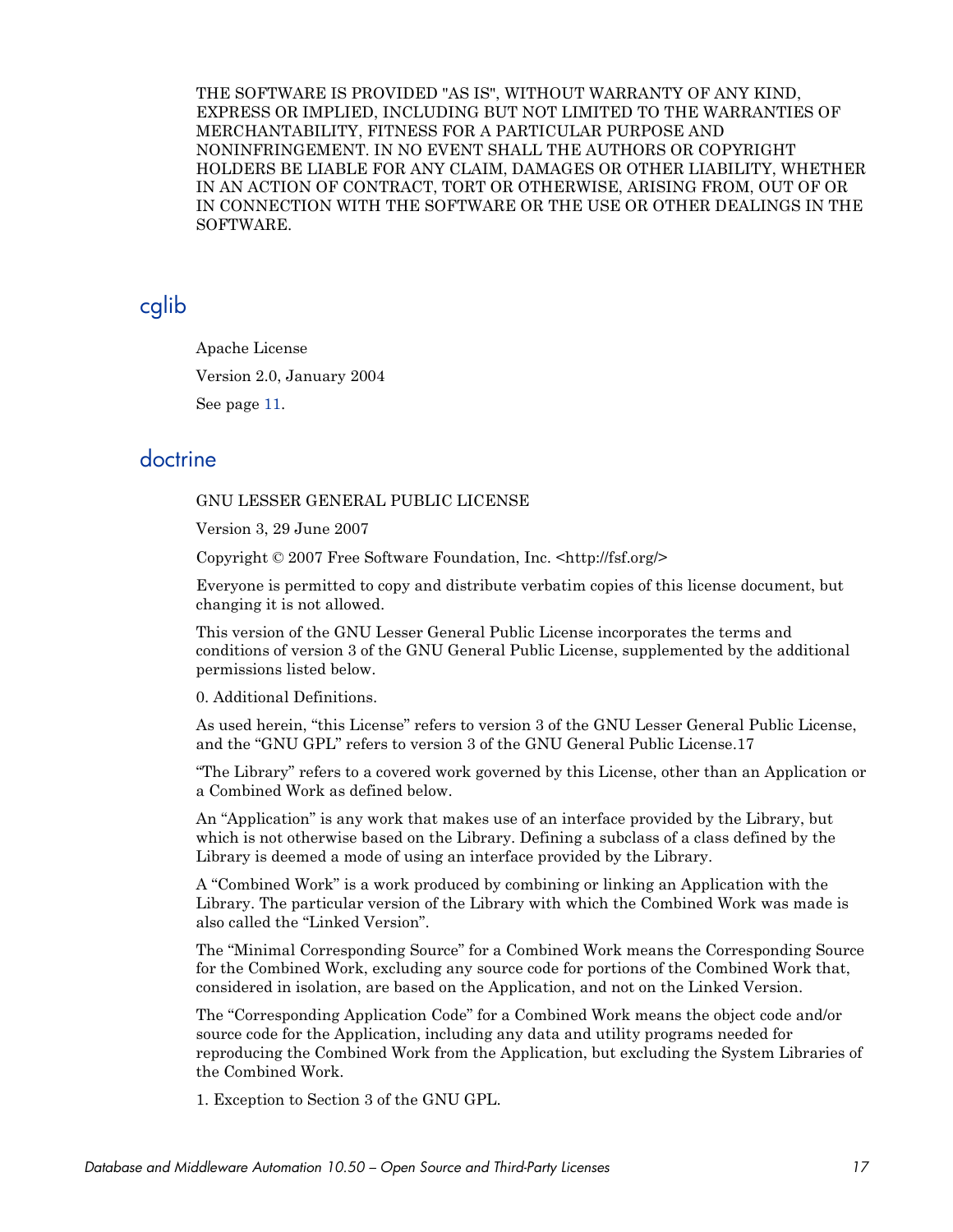You may convey a covered work under sections 3 and 4 of this License without being bound by section 3 of the GNU GPL.

2. Conveying Modified Versions.

If you modify a copy of the Library, and, in your modifications, a facility refers to a function or data to be supplied by an Application that uses the facility (other than as an argument passed when the facility is invoked), then you may convey a copy of the modified version:

a) under this License, provided that you make a good faith effort to ensure that, in the event an Application does not supply the function or data, the facility still operates, and performs whatever part of its purpose remains meaningful, or

b) under the GNU GPL, with none of the additional permissions of this License applicable to that copy.

3. Object Code Incorporating Material from Library Header Files.

The object code form of an Application may incorporate material from a header file that is part of the Library. You may convey such object code under terms of your choice, provided that, if the incorporated material is not limited to numerical parameters, data structure layouts and accessors, or small macros, inline functions and templates (ten or fewer lines in length), you do both of the following:

a) Give prominent notice with each copy of the object code that the Library is used in it and that the Library and its use are covered by this License.

b) Accompany the object code with a copy of the GNU GPL and this license document.

4. Combined Works.

You may convey a Combined Work under terms of your choice that, taken together, effectively do not restrict modification of the portions of the Library contained in the Combined Work and reverse engineering for debugging such modifications, if you also do each of the following:

a) Give prominent notice with each copy of the Combined Work that the Library is used in it and that the Library and its use are covered by this License.

b) Accompany the Combined Work with a copy of the GNU GPL and this license document.

c) For a Combined Work that displays copyright notices during execution, include the copyright notice for the Library among these notices, as well as a reference directing the user to the copies of the GNU GPL and this license document.

d) Do one of the following:

0) Convey the Minimal Corresponding Source under the terms of this License, and the Corresponding Application Code in a form suitable for, and under terms that permit, the user to recombine or relink the Application with a modified version of the Linked Version to produce a modified Combined Work, in the manner specified by section 6 of the GNU GPL for conveying Corresponding Source.

1) Use a suitable shared library mechanism for linking with the Library. A suitable mechanism is one that (a) uses at run time a copy of the Library already present on the user's computer system, and (b) will operate properly with a modified version of the Library that is interface-compatible with the Linked Version.

e) Provide Installation Information, but only if you would otherwise be required to provide such information under section 6 of the GNU GPL, and only to the extent that such information is necessary to install and execute a modified version of the Combined Work produced by recombining or relinking the Application with a modified version of the Linked Version. (If you use option 4d0, the Installation Information must accompany the Minimal Corresponding Source and Corresponding Application Code. If you use option 4d1, you must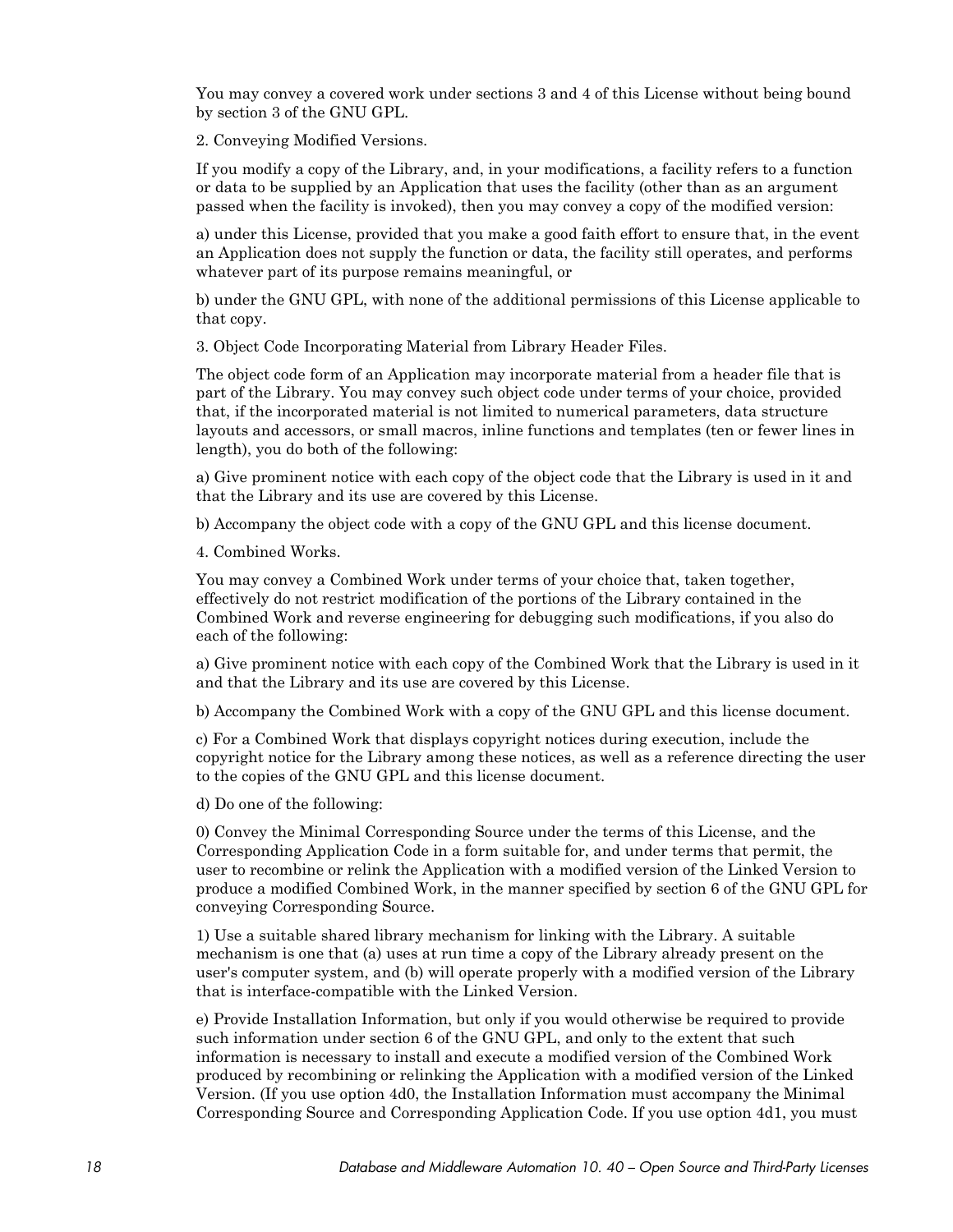provide the Installation Information in the manner specified by section 6 of the GNU GPL for conveying Corresponding Source.)

5. Combined Libraries.

You may place library facilities that are a work based on the Library side by side in a single library together with other library facilities that are not Applications and are not covered by this License, and convey such a combined library under terms of your choice, if you do both of the following:

a) Accompany the combined library with a copy of the same work based on the Library, uncombined with any other library facilities, conveyed under the terms of this License.

b) Give prominent notice with the combined library that part of it is a work based on the Library, and explaining where to find the accompanying uncombined form of the same work.

6. Revised Versions of the GNU Lesser General Public License.

The Free Software Foundation may publish revised and/or new versions of the GNU Lesser General Public License from time to time. Such new versions will be similar in spirit to the present version, but may differ in detail to address new problems or concerns.

Each version is given a distinguishing version number. If the Library as you received it specifies that a certain numbered version of the GNU Lesser General Public License "or any later version" applies to it, you have the option of following the terms and conditions either of that published version or of any later version published by the Free Software Foundation. If the Library as you received it does not specify a version number of the GNU Lesser General Public License, you may choose any version of the GNU Lesser General Public License ever published by the Free Software Foundation.

If the Library as you received it specifies that a proxy can decide whether future versions of the GNU Lesser General Public License shall apply, that proxy's public statement of acceptance of any version is permanent authorization for you to choose that version for the Library.

The following open source software also uses the [GNU LESSER GENERAL PUBLIC](#page-16-2)  [LICENSE:](#page-16-2) hibernate3, javassist, jtds, lijbs-jquery, smarty and textile-j.

### <span id="page-18-0"></span>dom4j

Redistribution and use of this software and associated documentation ("Software"), with or without modification, are permitted provided that the following conditions are met:

Redistributions of source code must retain copyright statements and notices.

Redistributions must also contain a copy of this document.

Redistributions in binary form must reproduce the above copyright notice, this list of conditions and the following disclaimer in the documentation and/or other materials provided with the distribution.

The name "DOM4J" must not be used to endorse or promote products derived fromthis Software without prior written permission of MetaStuff, Ltd. For written permission, please contact dom4j-info@metastuff.com.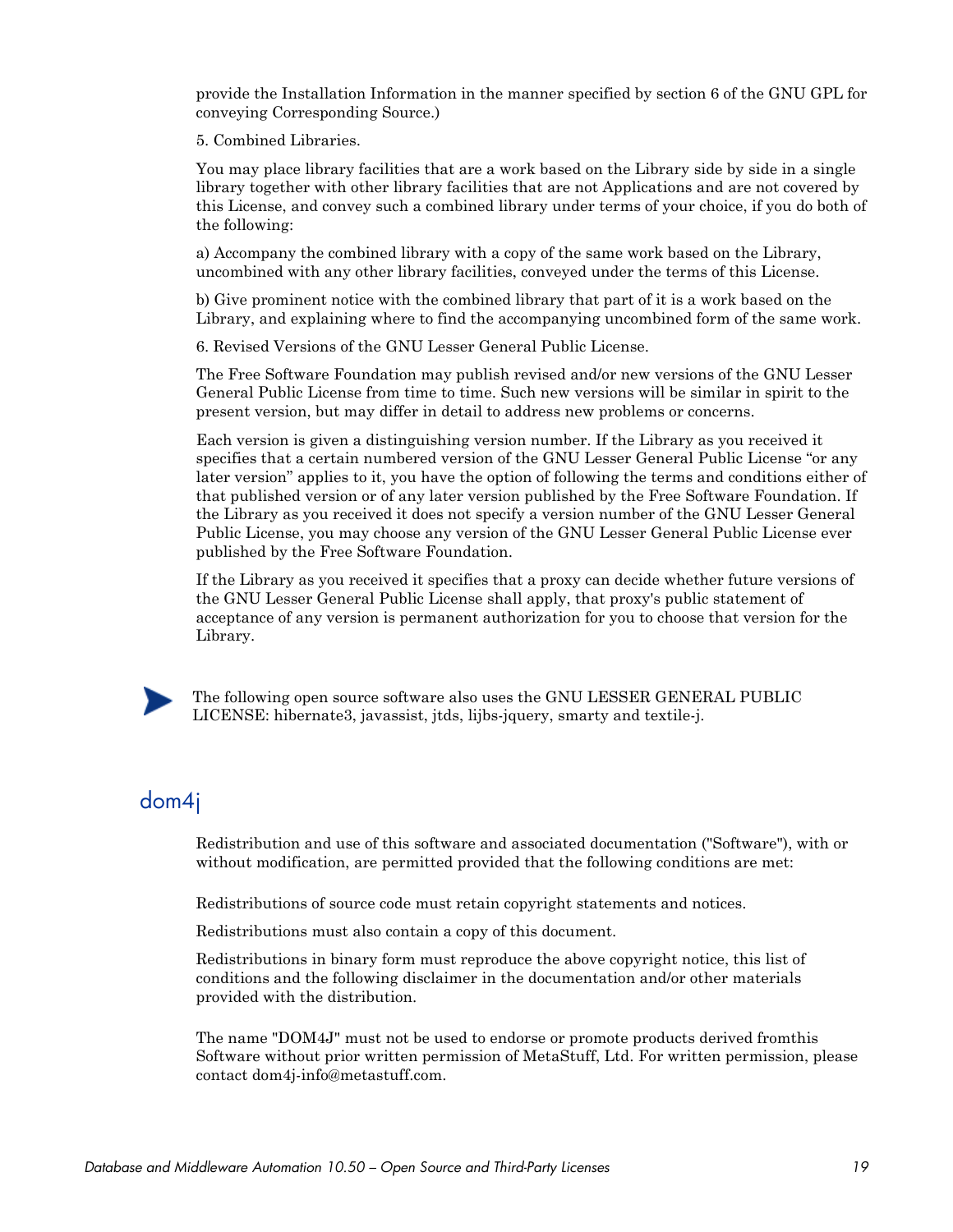Products derived from this Software may not be called "DOM4J" nor may "DOM4J" appear in their names without prior written permission of MetaStuff, Ltd. DOM4J is a registered trademark of MetaStuff, Ltd.

Due credit should be given to the DOM4J Project - http://dom4j.sourceforge.net

THIS SOFTWARE IS PROVIDED BY METASTUFF, LTD. AND CONTRIBUTORS ``AS IS'' AND ANY EXPRESSED OR IMPLIED WARRANTIES, INCLUDING, BUT NOT LIMITED TO, THE IMPLIED WARRANTIES OF MERCHANTABILITY AND FITNESS FOR A PARTICULAR PURPOSE ARE DISCLAIMED. IN NO EVENT SHALL METASTUFF, LTD. OR ITS CONTRIBUTORS BE LIABLE FOR ANY DIRECT, INDIRECT, INCIDENTAL, SPECIAL, EXEMPLARY, OR CONSEQUENTIAL DAMAGES (INCLUDING, BUT NOT LIMITED TO, PROCUREMENT OF SUBSTITUTE GOODS OR SERVICES; LOSS OF USE, DATA, OR PROFITS; OR BUSINESS INTERRUPTION) HOWEVER CAUSED AND ON ANY THEORY OF LIABILITY, WHETHER IN CONTRACT, STRICT LIABILITY, OR TORT (INCLUDING NEGLIGENCE OR OTHERWISE) ARISING IN ANY WAY OUT OF THE USE OF THIS SOFTWARE, EVEN IF ADVISED OF THE POSSIBILITY OF SUCH DAMAGE.

Copyright 2001-2005 (C) MetaStuff, Ltd. All Rights Reserved.

### <span id="page-19-0"></span>ehcache

[Apache License](#page-10-2) Version 2.0, January 2004 See page [11.](#page-10-2)

### <span id="page-19-1"></span>freemarker

Copyright (c) 2003 The Visigoth Software Society. All rights reserved.

Redistribution and use in source and binary forms, with or without modification, are permitted provided that the following conditions are met:

Redistributions of source code must retain the above copyright notice, this list of conditions and the following disclaimer.

The end-user documentation included with the redistribution, if any, must include the following acknowledgement: "This product includes software developed by the Visigoth Software Society (http://www.visigoths.org/)." Alternately, this acknowledgement may appear in the software itself, if and wherever such third-party acknowledgements normally appear.

Neither the name "FreeMarker", "Visigoth", nor any of the names of the project contributors may be used to endorse or promote products derived from this software without prior written permission. For written permission, please contact visigoths@visigoths.org.

Products derived from this software may not be called "FreeMarker" or "Visigoth" nor may "FreeMarker" or "Visigoth" appear in their names without prior written permission of the Visigoth Software Society.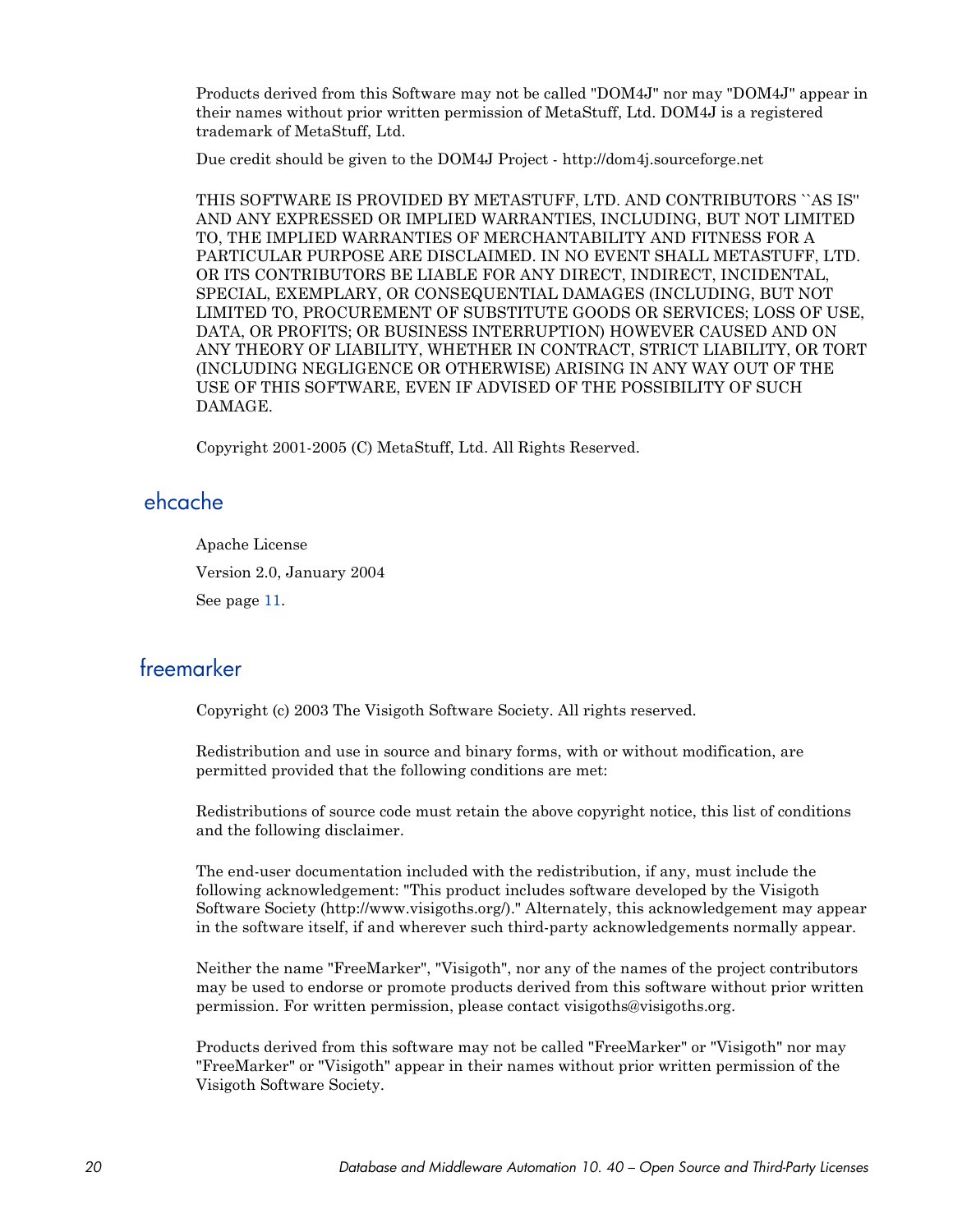THIS SOFTWARE IS PROVIDED ``AS IS'' AND ANY EXPRESSED OR IMPLIED WARRANTIES, INCLUDING, BUT NOT LIMITED TO, THE IMPLIED WARRANTIES OF MERCHANTABILITY AND FITNESS FOR A PARTICULAR PURPOSE ARE DISCLAIMED. IN NO EVENT SHALL THE VISIGOTH SOFTWARE SOCIETY OR ITS CONTRIBUTORS BE LIABLE FOR ANY DIRECT, INDIRECT, INCIDENTAL, SPECIAL, EXEMPLARY, OR CONSEQUENTIAL DAMAGES (INCLUDING, BUT NOT LIMITED TO, PROCUREMENT OF SUBSTITUTE GOODS OR SERVICES; LOSS OF USE, DATA, OR PROFITS; OR BUSINESS INTERRUPTION) HOWEVER CAUSED AND ON ANY THEORY OF LIABILITY, WHETHER IN CONTRACT, STRICT LIABILITY, OR TORT (INCLUDING NEGLIGENCE OR OTHERWISE) ARISING IN ANY WAY OUT OF THE USE OF THIS SOFTWARE, EVEN IF ADVISED OF THE POSSIBILITY OF SUCH DAMAGE.

### <span id="page-20-0"></span>fusioncharts

The MIT License (MIT)

Copyright (c) 2007-2010 FusionCharts Free

Permission is hereby granted, free of charge, to any person obtaining a copy of this software and associated documentation files (the "Software"), to deal in the Software without restriction, including without limitation the rights to use, copy, modify, merge, publish, distribute, sublicense, and/or sell copies of the Software, and to permit persons to whom the Software is furnished to do so, subject to the following conditions:

The above copyright notice and this permission notice shall be included in all copies or substantial portions of the Software.

THE SOFTWARE IS PROVIDED "AS IS", WITHOUT WARRANTY OF ANY KIND, EXPRESS OR IMPLIED, INCLUDING BUT NOT LIMITED TO THE WARRANTIES OF MERCHANTABILITY, FITNESS FOR A PARTICULAR PURPOSE AND NONINFRINGEMENT. IN NO EVENT SHALL THE AUTHORS OR COPYRIGHT HOLDERS BE LIABLE FOR ANY CLAIM, DAMAGES OR OTHER LIABILITY, WHETHER IN AN ACTION OF CONTRACT, TORT OR OTHERWISE, ARISING FROM, OUT OF OR IN CONNECTION WITH THE SOFTWARE OR THE USE OR OTHER DEALINGS IN THE SOFTWARE.

### <span id="page-20-1"></span>hibernate3

GNU LESSER GENERAL PUBLIC LICENSE

Version 2.1, February 1999

Copyright (C) 1991, 1999 Free Software Foundation, Inc.

51 Franklin Street, Fifth Floor, Boston, MA 02110-1301 USA

Everyone is permitted to copy and distribute verbatim copies

of this license document, but changing it is not allowed.

[This is the first released version of the Lesser GPL. It also counts as the successor of the GNU Library Public License, version 2, hence the version number 2.1.]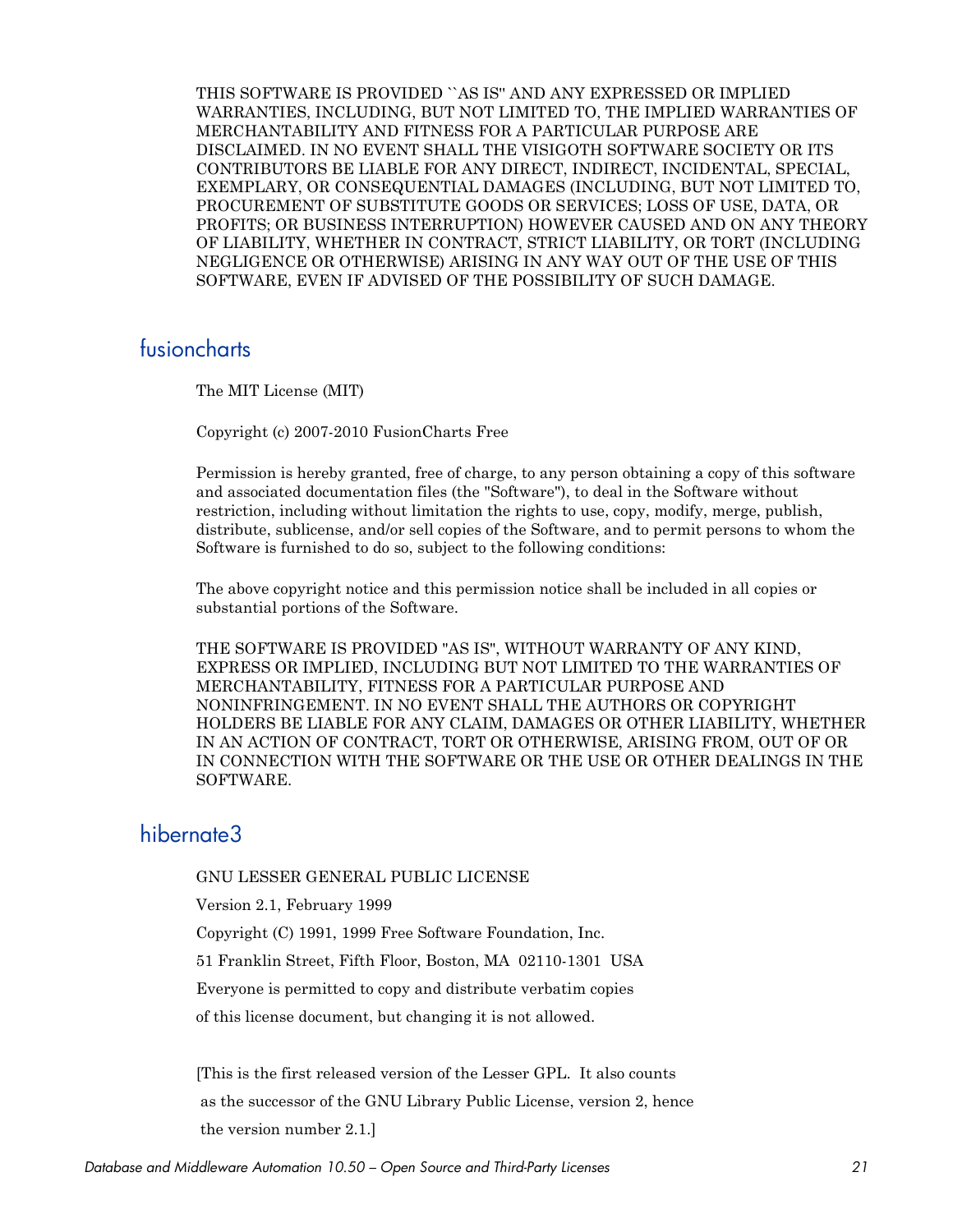#### Preamble

The licenses for most software are designed to take away your freedom to share and change it. By contrast, the GNU General Public Licenses are intended to guarantee your freedom to share and change free software--to make sure the software is free for all its users.

This license, the Lesser General Public License, applies to some specially designated software packages--typically libraries--of the Free Software Foundation and other authors who decide to use it. You can use it too, but we suggest you first think carefully about whether this license or the ordinary General Public License is the better strategy to use in any particular case, based on the explanations below.

When we speak of free software, we are referring to freedom of use, not price. Our General Public Licenses are designed to make sure that you have the freedom to distribute copies of free software (and charge for this service if you wish); that you receive source code or can get it if you want it; that you can change the software and use pieces of it in new free programs; and that you are informed that you can do these things.

To protect your rights, we need to make restrictions that forbid distributors to deny you these rights or to ask you to surrender these rights. These restrictions translate to certain responsibilities for you if you distribute copies of the library or if you modify it.

For example, if you distribute copies of the library, whether gratis or for a fee, you must give the recipients all the rights that we gave you. You must make sure that they, too, receive or can get the source code. If you link other code with the library, you must provide complete object files to the recipients, so that they can relink them with the library after making changes to the library and recompiling it. And you must show them these terms so they know their rights.

We protect your rights with a two-step method: (1) we copyright the library, and (2) we offer you this license, which gives you legal permission to copy, distribute and/or modify the library.

To protect each distributor, we want to make it very clear that there is no warranty for the free library. Also, if the library is modified by someone else and passed on, the recipients should know that what they have is not the original version, so that the original author's reputation will not be affected by problems that might be introduced by others.

Finally, software patents pose a constant threat to the existence of any free program. We wish to make sure that a company cannot effectively restrict the users of a free program by obtaining a restrictive license from a patent holder. Therefore, we insist that any patent license obtained for a version of the library must be consistent with the full freedom of use specified in this license.

Most GNU software, including some libraries, is covered by the ordinary GNU General Public License. This license, the GNU Lesser General Public License, applies to certain designated libraries, and is quite different from the ordinary General Public License. We use this license for certain libraries in order to permit linking those libraries into non-free programs.

When a program is linked with a library, whether statically or using a shared library, the combination of the two is legally speaking a combined work, a derivative of the original library. The ordinary General Public License therefore permits such linking only if the entire combination fits its criteria of freedom. The Lesser General Public License permits more lax criteria for linking other code with the library.

We call this license the "Lesser" General Public License because it does Less to protect the user's freedom than the ordinary General Public License. It also provides other free software developers Less of an advantage over competing non-free programs. These disadvantages are the reason we use the ordinary General Public License for many libraries. However, the Lesser license provides advantages in certain special circumstances.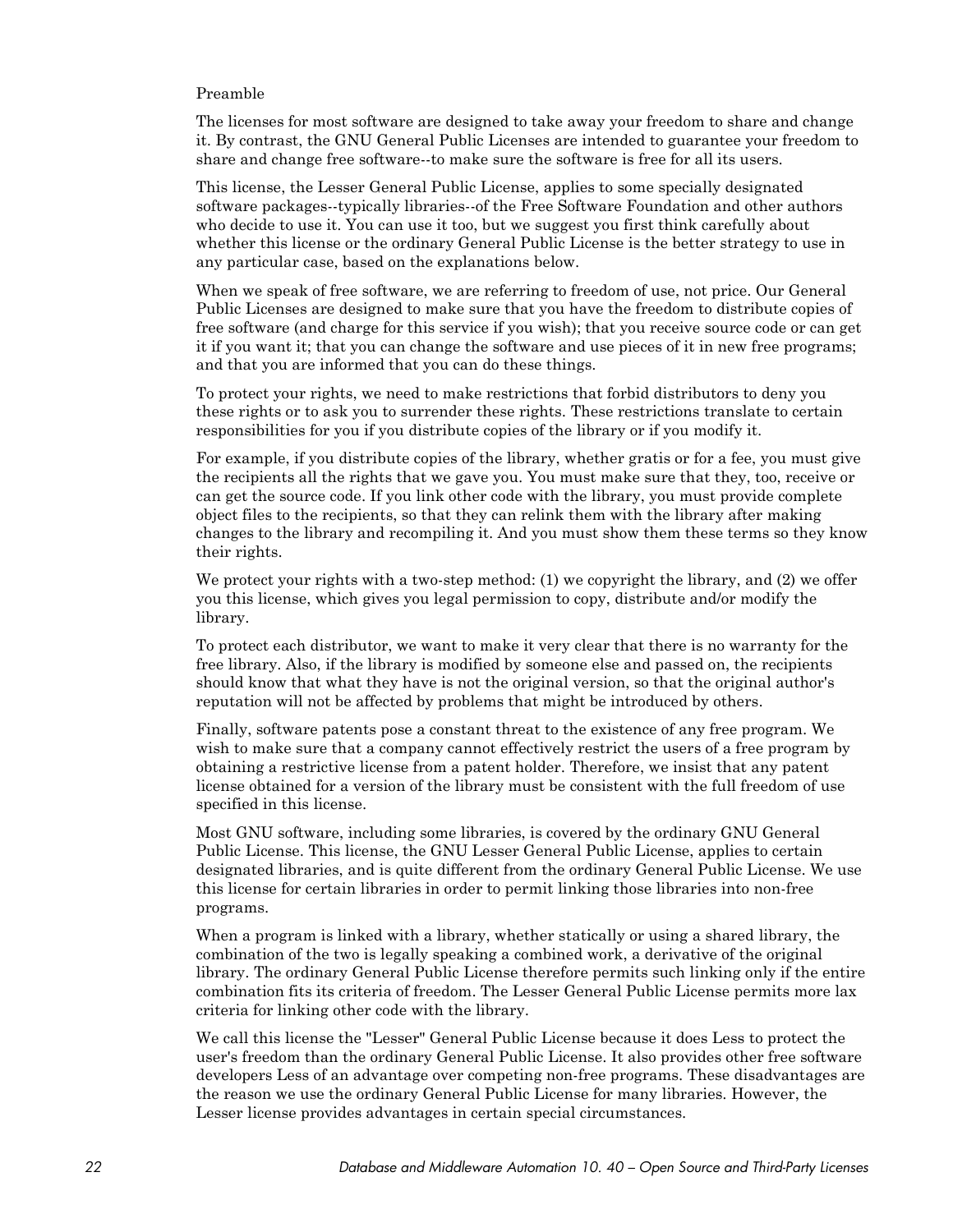For example, on rare occasions, there may be a special need to encourage the widest possible use of a certain library, so that it becomes a de-facto standard. To achieve this, non-free programs must be allowed to use the library. A more frequent case is that a free library does the same job as widely used non-free libraries. In this case, there is little to gain by limiting the free library to free software only, so we use the Lesser General Public License.

In other cases, permission to use a particular library in non-free programs enables a greater number of people to use a large body of free software. For example, permission to use the GNU C Library in non-free programs enables many more people to use the whole GNU operating system, as well as its variant, the GNU/Linux operating system.

Although the Lesser General Public License is Less protective of the users' freedom, it does ensure that the user of a program that is linked with the Library has the freedom and the wherewithal to run that program using a modified version of the Library.

The precise terms and conditions for copying, distribution and modification follow. Pay close attention to the difference between a "work based on the library" and a "work that uses the library". The former contains code derived from the library, whereas the latter must be combined with the library in order to run.

#### TERMS AND CONDITIONS FOR COPYING, DISTRIBUTION AND MODIFICATION

0. This License Agreement applies to any software library or other program which contains a notice placed by the copyright holder or other authorized party saying it may be distributed under the terms of this Lesser General Public License (also called "this License"). Each licensee is addressed as "you".

A "library" means a collection of software functions and/or data prepared so as to be conveniently linked with application programs (which use some of those functions and data) to form executables.

The "Library", below, refers to any such software library or work which has been distributed under these terms. A "work based on the Library" means either the Library or any derivative work under copyright law: that is to say, a work containing the Library or a portion of it, either verbatim or with modifications and/or translated straightforwardly into another language. (Hereinafter, translation is included without limitation in the term "modification".)

"Source code" for a work means the preferred form of the work for making modifications to it. For a library, complete source code means all the source code for all modules it contains, plus any associated interface definition files, plus the scripts used to control compilation and installation of the library.

Activities other than copying, distribution and modification are not covered by this License; they are outside its scope. The act of running a program using the Library is not restricted, and output from such a program is covered only if its contents constitute a work based on the Library (independent of the use of the Library in a tool for writing it). Whether that is true depends on what the Library does and what the program that uses the Library does.

1. You may copy and distribute verbatim copies of the Library's complete source code as you receive it, in any medium, provided that you conspicuously and appropriately publish on each copy an appropriate copyright notice and disclaimer of warranty; keep intact all the notices that refer to this License and to the absence of any warranty; and distribute a copy of this License along with the Library.

You may charge a fee for the physical act of transferring a copy, and you may at your option offer warranty protection in exchange for a fee.

2. You may modify your copy or copies of the Library or any portion of it, thus forming a work based on the Library, and copy and distribute such modifications or work under the terms of Section 1 above, provided that you also meet all of these conditions:

a) The modified work must itself be a software library.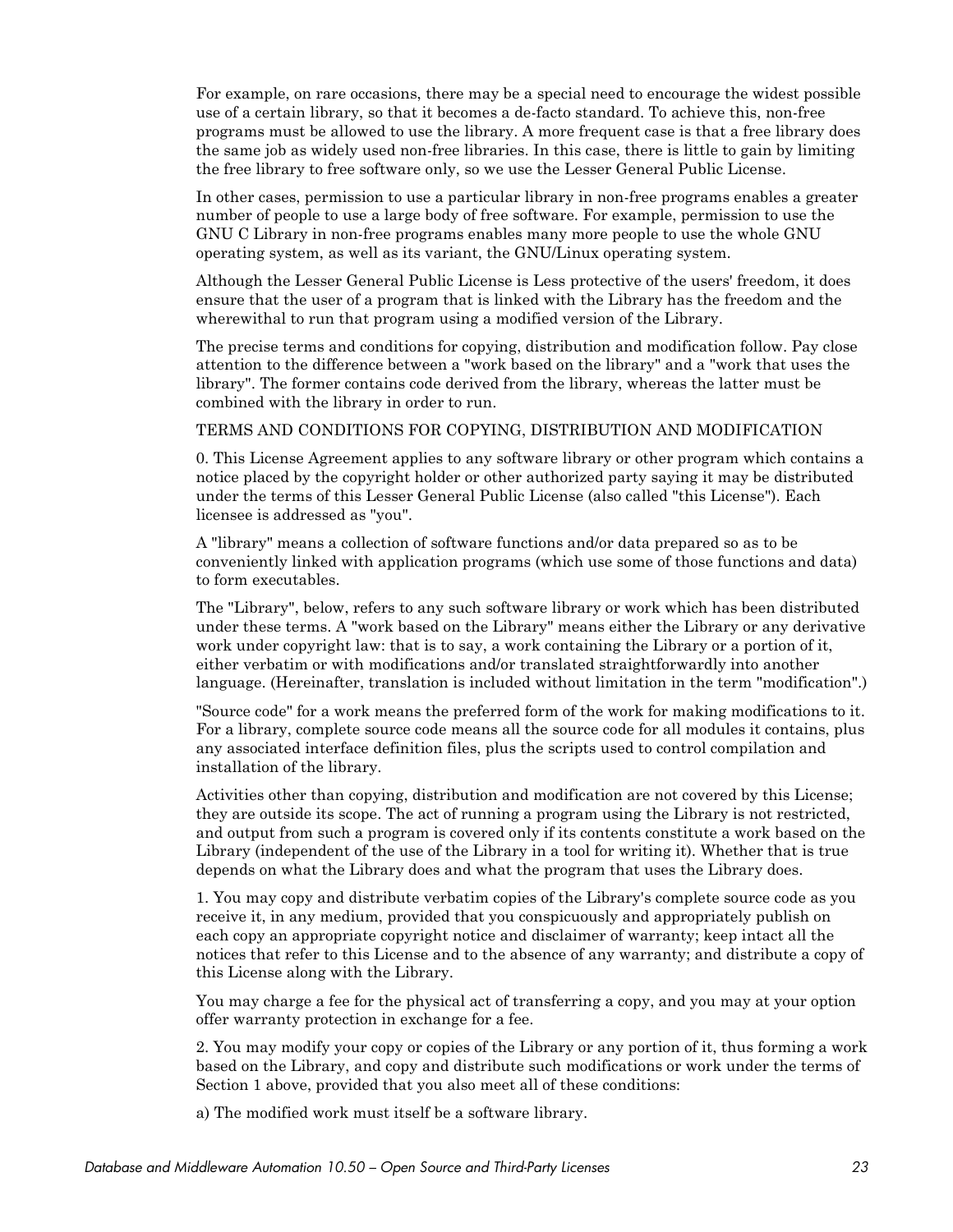b) You must cause the files modified to carry prominent notices stating that you changed the files and the date of any change.

c) You must cause the whole of the work to be licensed at no charge to all third parties under the terms of this License.

d) If a facility in the modified Library refers to a function or a table of data to be supplied by an application program that uses the facility, other than as an argument passed when the facility is invoked, then you must make a good faith effort to ensure that, in the event an application does not supply such function or table, the facility still operates, and performs whatever part of its purpose remains meaningful.

(For example, a function in a library to compute square roots has a purpose that is entirely well-defined independent of the application. Therefore, Subsection 2d requires that any application-supplied function or table used by this function must be optional: if the application does not supply it, the square root function must still compute square roots.)

These requirements apply to the modified work as a whole. If identifiable sections of that work are not derived from the Library, and can be reasonably considered independent and separate works in themselves, then this License, and its terms, do not apply to those sections when you distribute them as separate works. But when you distribute the same sections as part of a whole which is a work based on the Library, the distribution of the whole must be on the terms of this License, whose permissions for other licensees extend to the entire whole, and thus to each and every part regardless of who wrote it.

Thus, it is not the intent of this section to claim rights or contest your rights to work written entirely by you; rather, the intent is to exercise the right to control the distribution of derivative or collective works based on the Library.

In addition, mere aggregation of another work not based on the Library with the Library (or with a work based on the Library) on a volume of a storage or distribution medium does not bring the other work under the scope of this License.

3. You may opt to apply the terms of the ordinary GNU General Public License instead of this License to a given copy of the Library. To do this, you must alter all the notices that refer to this License, so that they refer to the ordinary GNU General Public License, version 2, instead of to this License. (If a newer version than version 2 of the ordinary GNU General Public License has appeared, then you can specify that version instead if you wish.) Do not make any other change in these notices.

Once this change is made in a given copy, it is irreversible for that copy, so the ordinary GNU General Public License applies to all subsequent copies and derivative works made from that copy.

This option is useful when you wish to copy part of the code of the Library into a program that is not a library.

4. You may copy and distribute the Library (or a portion or derivative of it, under Section 2) in object code or executable form under the terms of Sections 1 and 2 above provided that you accompany it with the complete corresponding machine-readable source code, which must be distributed under the terms of Sections 1 and 2 above on a medium customarily used for software interchange.

If distribution of object code is made by offering access to copy from a designated place, then offering equivalent access to copy the source code from the same place satisfies the requirement to distribute the source code, even though third parties are not compelled to copy the source along with the object code.

5. A program that contains no derivative of any portion of the Library, but is designed to work with the Library by being compiled or linked with it, is called a "work that uses the Library". Such a work, in isolation, is not a derivative work of the Library, and therefore falls outside the scope of this License.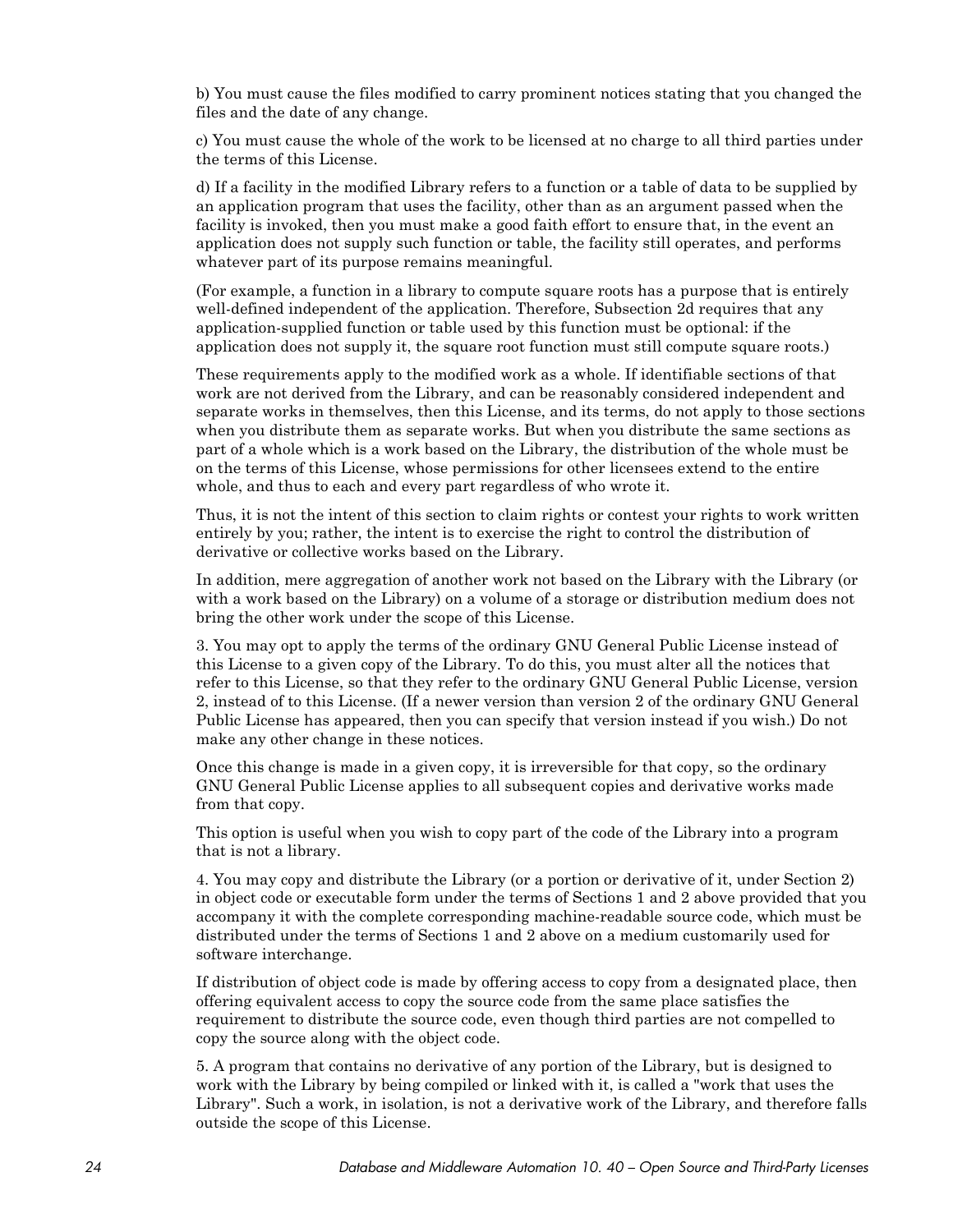However, linking a "work that uses the Library" with the Library creates an executable that is a derivative of the Library (because it contains portions of the Library), rather than a "work that uses the library". The executable is therefore covered by this License. Section 6 states terms for distribution of such executables.

When a "work that uses the Library" uses material from a header file that is part of the Library, the object code for the work may be a derivative work of the Library even though the source code is not. Whether this is true is especially significant if the work can be linked without the Library, or if the work is itself a library. The threshold for this to be true is not precisely defined by law.

If such an object file uses only numerical parameters, data structure layouts and accessors, and small macros and small inline functions (ten lines or less in length), then the use of the object file is unrestricted, regardless of whether it is legally a derivative work. (Executables containing this object code plus portions of the Library will still fall under Section 6.)

Otherwise, if the work is a derivative of the Library, you may distribute the object code for the work under the terms of Section 6. Any executables containing that work also fall under Section 6, whether or not they are linked directly with the Library itself.

6. As an exception to the Sections above, you may also combine or link a "work that uses the Library" with the Library to produce a work containing portions of the Library, and distribute that work under terms of your choice, provided that the terms permit modification of the work for the customer's own use and reverse engineering for debugging such modifications.

You must give prominent notice with each copy of the work that the Library is used in it and that the Library and its use are covered by this License. You must supply a copy of this License. If the work during execution displays copyright notices, you must include the copyright notice for the Library among them, as well as a reference directing the user to the copy of this License. Also, you must do one of these things:

a) Accompany the work with the complete corresponding machine-readable source code for the Library including whatever changes were used in the work (which must be distributed under Sections 1 and 2 above); and, if the work is an executable linked with the Library, with the complete machine-readable "work that uses the Library", as object code and/or source code, so that the user can modify the Library and then relink to produce a modified executable containing the modified Library. (It is understood that the user who changes the contents of definitions files in the Library will not necessarily be able to recompile the application to use the modified definitions.)

b) Use a suitable shared library mechanism for linking with the Library. A suitable mechanism is one that (1) uses at run time a copy of the library already present on the user's computer system, rather than copying library functions into the executable, and (2) will operate properly with a modified version of the library, if the user installs one, as long as the modified version is interface-compatible with the version that the work was made with.

c) Accompany the work with a written offer, valid for at least three years, to give the same user the materials specified in Subsection 6a, above, for a charge no more than the cost of performing this distribution.

d) If distribution of the work is made by offering access to copy from a designated place, offer equivalent access to copy the above specified materials from the same place.

e) Verify that the user has already received a copy of these materials or that you have already sent this user a copy.

For an executable, the required form of the "work that uses the Library" must include any data and utility programs needed for reproducing the executable from it. However, as a special exception, the materials to be distributed need not include anything that is normally distributed (in either source or binary form) with the major components (compiler, kernel,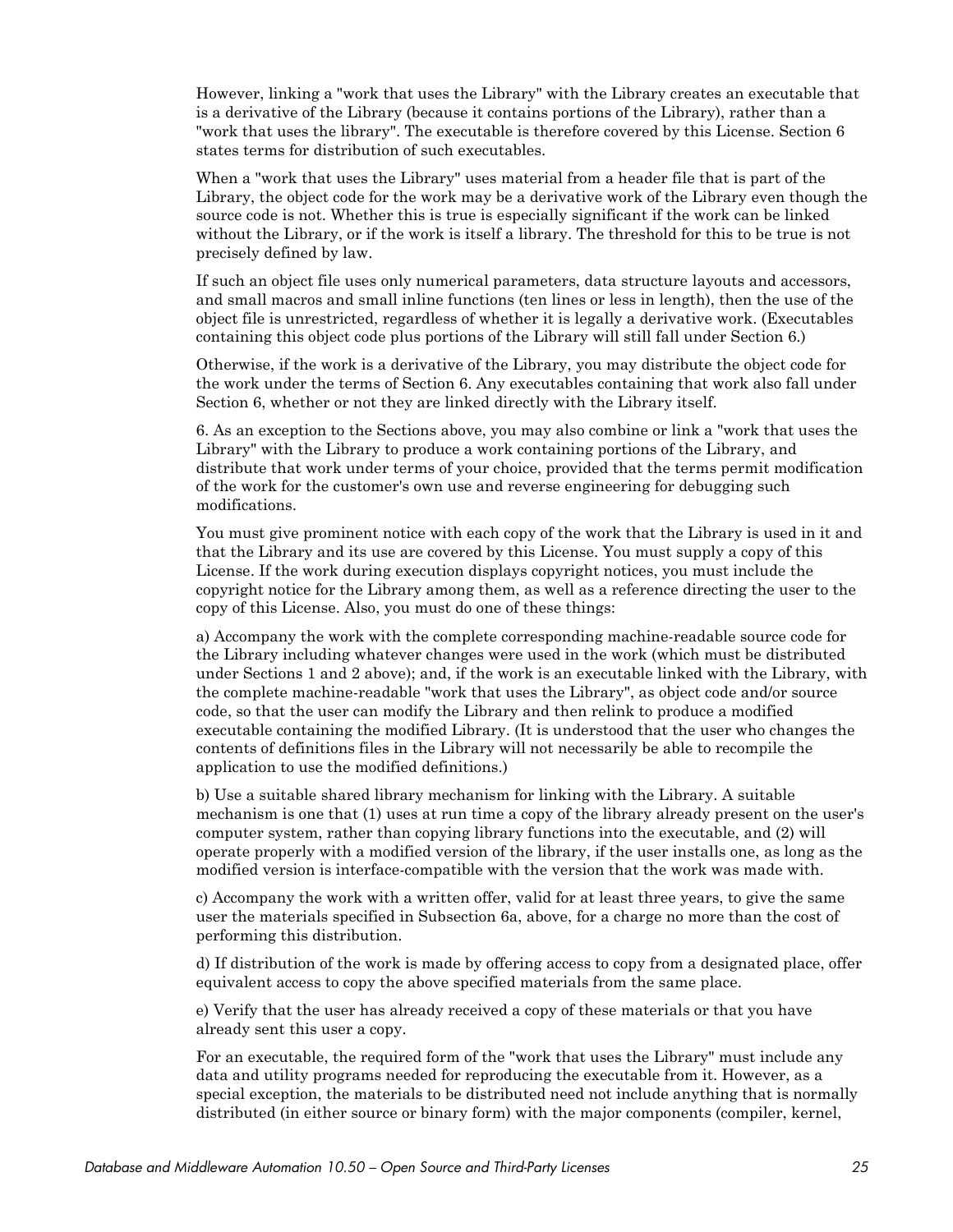and so on) of the operating system on which the executable runs, unless that component itself accompanies the executable.

It may happen that this requirement contradicts the license restrictions of other proprietary libraries that do not normally accompany the operating system. Such a contradiction means you cannot use both them and the Library together in an executable that you distribute.

7. You may place library facilities that are a work based on the Library side-by-side in a single library together with other library facilities not covered by this License, and distribute such a combined library, provided that the separate distribution of the work based on the Library and of the other library facilities is otherwise permitted, and provided that you do these two things:

a) Accompany the combined library with a copy of the same work based on the Library, uncombined with any other library facilities. This must be distributed under the terms of the Sections above.

b) Give prominent notice with the combined library of the fact that part of it is a work based on the Library, and explaining where to find the accompanying uncombined form of the same work.

8. You may not copy, modify, sublicense, link with, or distribute the Library except as expressly provided under this License. Any attempt otherwise to copy, modify, sublicense, link with, or distribute the Library is void, and will automatically terminate your rights under this License. However, parties who have received copies, or rights, from you under this License will not have their licenses terminated so long as such parties remain in full compliance.

9. You are not required to accept this License, since you have not signed it. However, nothing else grants you permission to modify or distribute the Library or its derivative works. These actions are prohibited by law if you do not accept this License. Therefore, by modifying or distributing the Library (or any work based on the Library), you indicate your acceptance of this License to do so, and all its terms and conditions for copying, distributing or modifying the Library or works based on it.

10. Each time you redistribute the Library (or any work based on the Library), the recipient automatically receives a license from the original licensor to copy, distribute, link with or modify the Library subject to these terms and conditions. You may not impose any further restrictions on the recipients' exercise of the rights granted herein. You are not responsible for enforcing compliance by third parties with this License.

11. If, as a consequence of a court judgment or allegation of patent infringement or for any other reason (not limited to patent issues), conditions are imposed on you (whether by court order, agreement or otherwise) that contradict the conditions of this License, they do not excuse you from the conditions of this License. If you cannot distribute so as to satisfy simultaneously your obligations under this License and any other pertinent obligations, then as a consequence you may not distribute the Library at all. For example, if a patent license would not permit royalty-free redistribution of the Library by all those who receive copies directly or indirectly through you, then the only way you could satisfy both it and this License would be to refrain entirely from distribution of the Library.

If any portion of this section is held invalid or unenforceable under any particular circumstance, the balance of the section is intended to apply, and the section as a whole is intended to apply in other circumstances.

It is not the purpose of this section to induce you to infringe any patents or other property right claims or to contest validity of any such claims; this section has the sole purpose of protecting the integrity of the free software distribution system which is implemented by public license practices. Many people have made generous contributions to the wide range of software distributed through that system in reliance on consistent application of that system;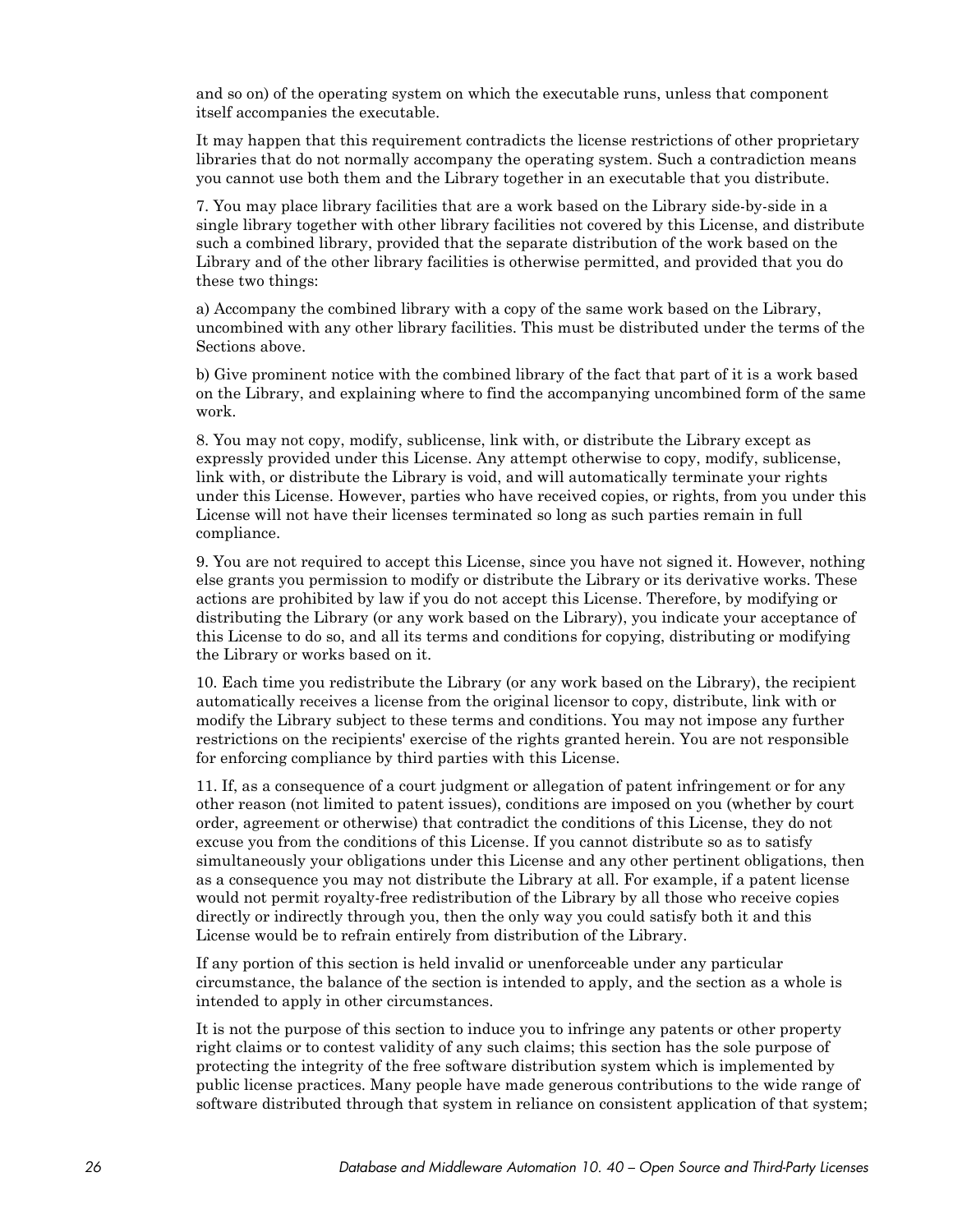it is up to the author/donor to decide if he or she is willing to distribute software through any other system and a licensee cannot impose that choice.

This section is intended to make thoroughly clear what is believed to be a consequence of the rest of this License.

12. If the distribution and/or use of the Library is restricted in certain countries either by patents or by copyrighted interfaces, the original copyright holder who places the Library under this License may add an explicit geographical distribution limitation excluding those countries, so that distribution is permitted only in or among countries not thus excluded. In such case, this License incorporates the limitation as if written in the body of this License.

13. The Free Software Foundation may publish revised and/or new versions of the Lesser General Public License from time to time. Such new versions will be similar in spirit to the present version, but may differ in detail to address new problems or concerns.

Each version is given a distinguishing version number. If the Library specifies a version number of this License which applies to it and "any later version", you have the option of following the terms and conditions either of that version or of any later version published by the Free Software Foundation. If the Library does not specify a license version number, you may choose any version ever published by the Free Software Foundation.

14. If you wish to incorporate parts of the Library into other free programs whose distribution conditions are incompatible with these, write to the author to ask for permission. For software which is copyrighted by the Free Software Foundation, write to the Free Software Foundation; we sometimes make exceptions for this. Our decision will be guided by the two goals of preserving the free status of all derivatives of our free software and of promoting the sharing and reuse of software generally.

#### NO WARRANTY

15. BECAUSE THE LIBRARY IS LICENSED FREE OF CHARGE, THERE IS NO WARRANTY FOR THE LIBRARY, TO THE EXTENT PERMITTED BY APPLICABLE LAW. EXCEPT WHEN OTHERWISE STATED IN WRITING THE COPYRIGHT HOLDERS AND/OR OTHER PARTIES PROVIDE THE LIBRARY "AS IS" WITHOUT WARRANTY OF ANY KIND, EITHER EXPRESSED OR IMPLIED, INCLUDING, BUT NOT LIMITED TO, THE IMPLIED WARRANTIES OF MERCHANTABILITY AND FITNESS FOR A PARTICULAR PURPOSE. THE ENTIRE RISK AS TO THE QUALITY AND PERFORMANCE OF THE LIBRARY IS WITH YOU. SHOULD THE LIBRARY PROVE DEFECTIVE, YOU ASSUME THE COST OF ALL NECESSARY SERVICING, REPAIR OR CORRECTION.

16. IN NO EVENT UNLESS REQUIRED BY APPLICABLE LAW OR AGREED TO IN WRITING WILL ANY COPYRIGHT HOLDER, OR ANY OTHER PARTY WHO MAY MODIFY AND/OR REDISTRIBUTE THE LIBRARY AS PERMITTED ABOVE, BE LIABLE TO YOU FOR DAMAGES, INCLUDING ANY GENERAL, SPECIAL, INCIDENTAL OR CONSEQUENTIAL DAMAGES ARISING OUT OF THE USE OR INABILITY TO USE THE LIBRARY (INCLUDING BUT NOT LIMITED TO LOSS OF DATA OR DATA BEING RENDERED INACCURATE OR LOSSES SUSTAINED BY YOU OR THIRD PARTIES OR A FAILURE OF THE LIBRARY TO OPERATE WITH ANY OTHER SOFTWARE), EVEN IF SUCH HOLDER OR OTHER PARTY HAS BEEN ADVISED OF THE POSSIBILITY OF SUCH DAMAGES.

#### END OF TERMS AND CONDITIONS

### <span id="page-26-0"></span>Hibernate-jpa-2.0-api

Eclipse Public License - v 1.0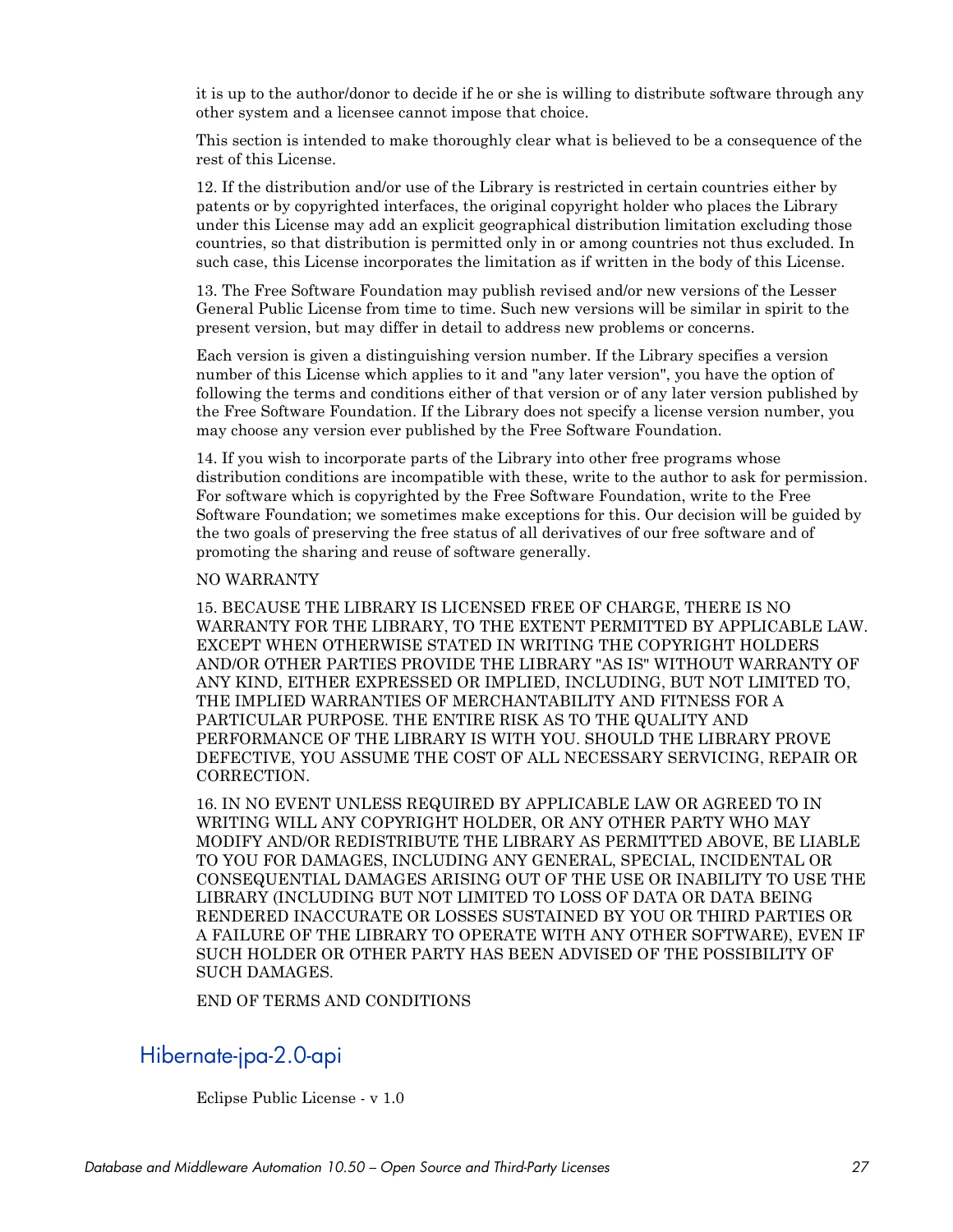#### THE ACCOMPANYING PROGRAM IS PROVIDED UNDER THE TERMS OF THIS ECLIPSE PUBLIC LICENSE ("AGREEMENT"). ANY USE, REPRODUCTION OR DISTRIBUTION OF THE PROGRAM CONSTITUTES RECIPIENT'S ACCEPTANCE OF THIS AGREEMENT.

#### 1. DEFINITIONS

"Contribution" means:

a) in the case of the initial Contributor, the initial code and documentation distributed under this Agreement, and

b) in the case of each subsequent Contributor:

i) changes to the Program, and

ii) additions to the Program;

where such changes and/or additions to the Program originate from and are distributed by that particular Contributor. A Contribution 'originates' from a Contributor if it was added to the Program by such Contributor itself or anyone acting on such Contributor's behalf. Contributions do not include additions to the Program which: (i) are separate modules of software distributed in conjunction with the Program under their own license agreement, and (ii) are not derivative works of the Program.

"Contributor" means any person or entity that distributes the Program.

"Licensed Patents" mean patent claims licensable by a Contributor which are necessarily infringed by the use or sale of its Contribution alone or when combined with the Program.

"Program" means the Contributions distributed in accordance with this Agreement.

"Recipient" means anyone who receives the Program under this Agreement, including all Contributors.

#### 2. GRANT OF RIGHTS

a) Subject to the terms of this Agreement, each Contributor hereby grants Recipient a nonexclusive, worldwide, royalty-free copyright license to reproduce, prepare derivative works of, publicly display, publicly perform, distribute and sublicense the Contribution of such Contributor, if any, and such derivative works, in source code and object code form.

b) Subject to the terms of this Agreement, each Contributor hereby grants Recipient a nonexclusive, worldwide, royalty-free patent license under Licensed Patents to make, use, sell, offer to sell, import and otherwise transfer the Contribution of such Contributor, if any, in source code and object code form. This patent license shall apply to the combination of the Contribution and the Program if, at the time the Contribution is added by the Contributor, such addition of the Contribution causes such combination to be covered by the Licensed Patents. The patent license shall not apply to any other combinations which include the Contribution. No hardware per se is licensed hereunder.

c) Recipient understands that although each Contributor grants the licenses to its Contributions set forth herein, no assurances are provided by any Contributor that the Program does not infringe the patent or other intellectual property rights of any other entity. Each Contributor disclaims any liability to Recipient for claims brought by any other entity based on infringement of intellectual property rights or otherwise. As a condition to exercising the rights and licenses granted hereunder, each Recipient hereby assumes sole responsibility to secure any other intellectual property rights needed, if any. For example, if a third party patent license is required to allow Recipient to distribute the Program, it is Recipient's responsibility to acquire that license before distributing the Program.

d) Each Contributor represents that to its knowledge it has sufficient copyright rights in its Contribution, if any, to grant the copyright license set forth in this Agreement.

3. REQUIREMENTS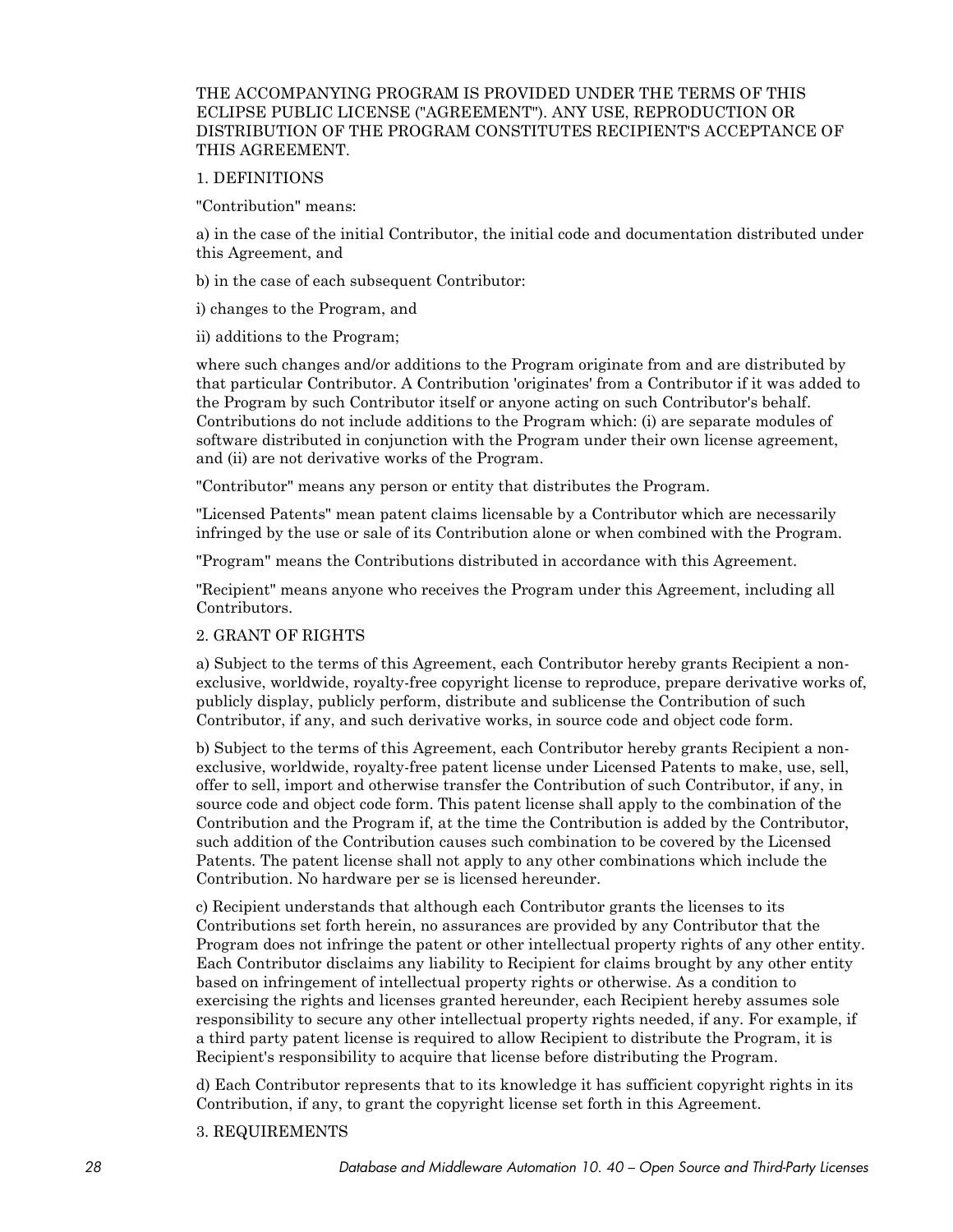A Contributor may choose to distribute the Program in object code form under its own license agreement, provided that:

a) it complies with the terms and conditions of this Agreement; and

b) its license agreement:

i) effectively disclaims on behalf of all Contributors all warranties and conditions, express and implied, including warranties or conditions of title and non-infringement, and implied warranties or conditions of merchantability and fitness for a particular purpose;

ii) effectively excludes on behalf of all Contributors all liability for damages, including direct, indirect, special, incidental and consequential damages, such as lost profits;

iii) states that any provisions which differ from this Agreement are offered by that Contributor alone and not by any other party; and

iv) states that source code for the Program is available from such Contributor, and informs licensees how to obtain it in a reasonable manner on or through a medium customarily used for software exchange.

When the Program is made available in source code form:

a) it must be made available under this Agreement; and

b) a copy of this Agreement must be included with each copy of the Program.

Contributors may not remove or alter any copyright notices contained within the Program.

Each Contributor must identify itself as the originator of its Contribution, if any, in a manner that reasonably allows subsequent Recipients to identify the originator of the Contribution.

#### 4. COMMERCIAL DISTRIBUTION

Commercial distributors of software may accept certain responsibilities with respect to end users, business partners and the like. While this license is intended to facilitate the commercial use of the Program, the Contributor who includes the Program in a commercial product offering should do so in a manner which does not create potential liability for other Contributors. Therefore, if a Contributor includes the Program in a commercial product offering, such Contributor ("Commercial Contributor") hereby agrees to defend and indemnify every other Contributor ("Indemnified Contributor") against any losses, damages and costs (collectively "Losses") arising from claims, lawsuits and other legal actions brought by a third party against the Indemnified Contributor to the extent caused by the acts or omissions of such Commercial Contributor in connection with its distribution of the Program in a commercial product offering. The obligations in this section do not apply to any claims or Losses relating to any actual or alleged intellectual property infringement. In order to qualify, an Indemnified Contributor must: a) promptly notify the Commercial Contributor in writing of such claim, and b) allow the Commercial Contributor to control, and cooperate with the Commercial Contributor in, the defense and any related settlement negotiations. The Indemnified Contributor may participate in any such claim at its own expense.

For example, a Contributor might include the Program in a commercial product offering, Product X. That Contributor is then a Commercial Contributor. If that Commercial Contributor then makes performance claims, or offers warranties related to Product X, those performance claims and warranties are such Commercial Contributor's responsibility alone. Under this section, the Commercial Contributor would have to defend claims against the other Contributors related to those performance claims and warranties, and if a court requires any other Contributor to pay any damages as a result, the Commercial Contributor must pay those damages.

#### 5. NO WARRANTY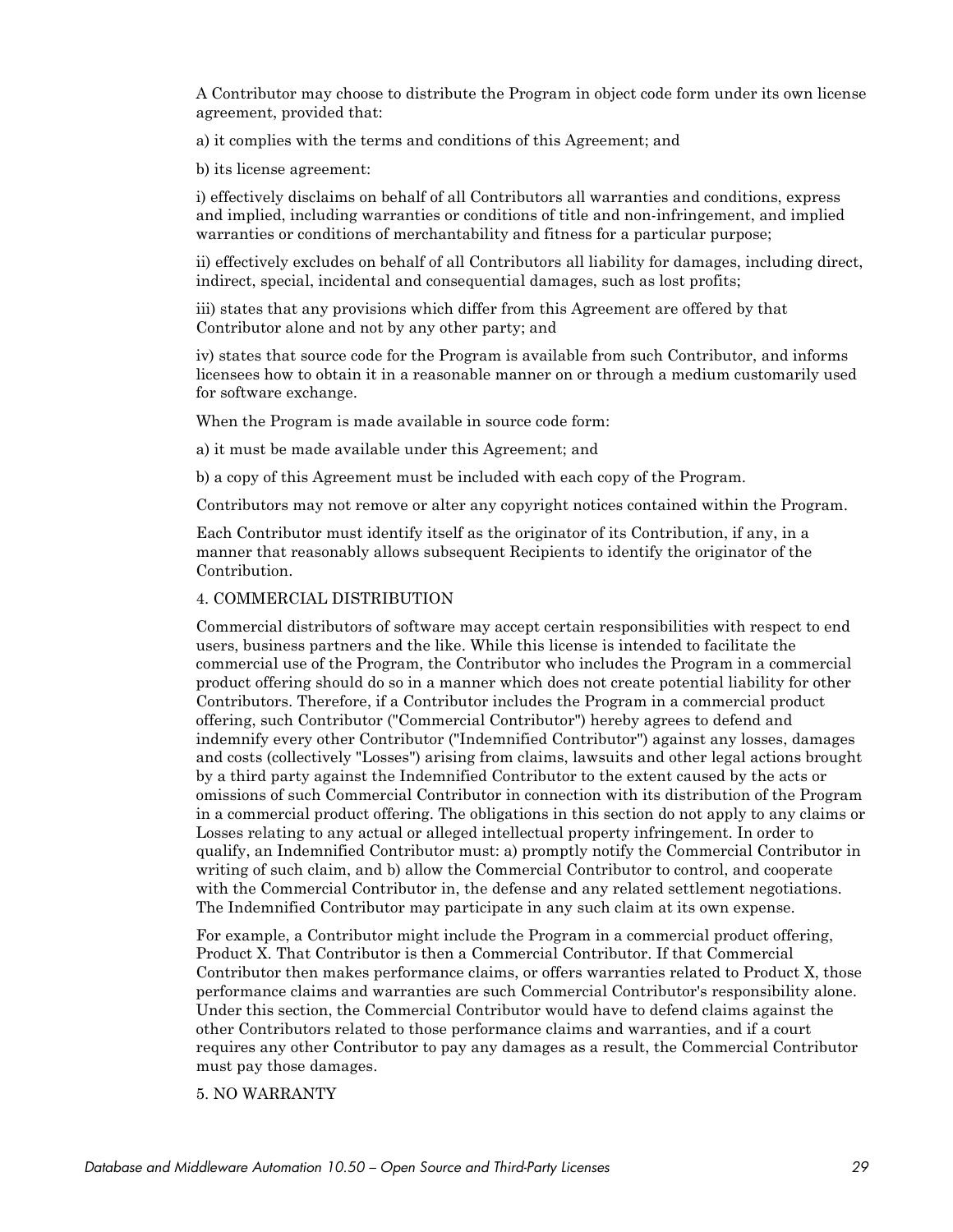EXCEPT AS EXPRESSLY SET FORTH IN THIS AGREEMENT, THE PROGRAM IS PROVIDED ON AN "AS IS" BASIS, WITHOUT WARRANTIES OR CONDITIONS OF ANY KIND, EITHER EXPRESS OR IMPLIED INCLUDING, WITHOUT LIMITATION, ANY WARRANTIES OR CONDITIONS OF TITLE, NON-INFRINGEMENT, MERCHANTABILITY OR FITNESS FOR A PARTICULAR PURPOSE. Each Recipient is solely responsible for determining the appropriateness of using and distributing the Program and assumes all risks associated with its exercise of rights under this Agreement , including but not limited to the risks and costs of program errors, compliance with applicable laws, damage to or loss of data, programs or equipment, and unavailability or interruption of operations.

#### 6. DISCLAIMER OF LIABILITY

EXCEPT AS EXPRESSLY SET FORTH IN THIS AGREEMENT, NEITHER RECIPIENT NOR ANY CONTRIBUTORS SHALL HAVE ANY LIABILITY FOR ANY DIRECT, INDIRECT, INCIDENTAL, SPECIAL, EXEMPLARY, OR CONSEQUENTIAL DAMAGES (INCLUDING WITHOUT LIMITATION LOST PROFITS), HOWEVER CAUSED AND ON ANY THEORY OF LIABILITY, WHETHER IN CONTRACT, STRICT LIABILITY, OR TORT (INCLUDING NEGLIGENCE OR OTHERWISE) ARISING IN ANY WAY OUT OF THE USE OR DISTRIBUTION OF THE PROGRAM OR THE EXERCISE OF ANY RIGHTS GRANTED HEREUNDER, EVEN IF ADVISED OF THE POSSIBILITY OF SUCH DAMAGES.

#### 7. GENERAL

If any provision of this Agreement is invalid or unenforceable under applicable law, it shall not affect the validity or enforceability of the remainder of the terms of this Agreement, and without further action by the parties hereto, such provision shall be reformed to the minimum extent necessary to make such provision valid and enforceable.

If Recipient institutes patent litigation against any entity (including a cross-claim or counterclaim in a lawsuit) alleging that the Program itself (excluding combinations of the Program with other software or hardware) infringes such Recipient's patent(s), then such Recipient's rights granted under Section 2(b) shall terminate as of the date such litigation is filed.

All Recipient's rights under this Agreement shall terminate if it fails to comply with any of the material terms or conditions of this Agreement and does not cure such failure in a reasonable period of time after becoming aware of such noncompliance. If all Recipient's rights under this Agreement terminate, Recipient agrees to cease use and distribution of the Program as soon as reasonably practicable. However, Recipient's obligations under this Agreement and any licenses granted by Recipient relating to the Program shall continue and survive.

Everyone is permitted to copy and distribute copies of this Agreement, but in order to avoid inconsistency the Agreement is copyrighted and may only be modified in the following manner. The Agreement Steward reserves the right to publish new versions (including revisions) of this Agreement from time to time. No one other than the Agreement Steward has the right to modify this Agreement. The Eclipse Foundation is the initial Agreement Steward. The Eclipse Foundation may assign the responsibility to serve as the Agreement Steward to a suitable separate entity. Each new version of the Agreement will be given a distinguishing version number. The Program (including Contributions) may always be distributed subject to the version of the Agreement under which it was received. In addition, after a new version of the Agreement is published, Contributor may elect to distribute the Program (including its Contributions) under the new version. Except as expressly stated in Sections 2(a) and 2(b) above, Recipient receives no rights or licenses to the intellectual property of any Contributor under this Agreement, whether expressly, by implication, estoppel or otherwise. All rights in the Program not expressly granted under this Agreement are reserved.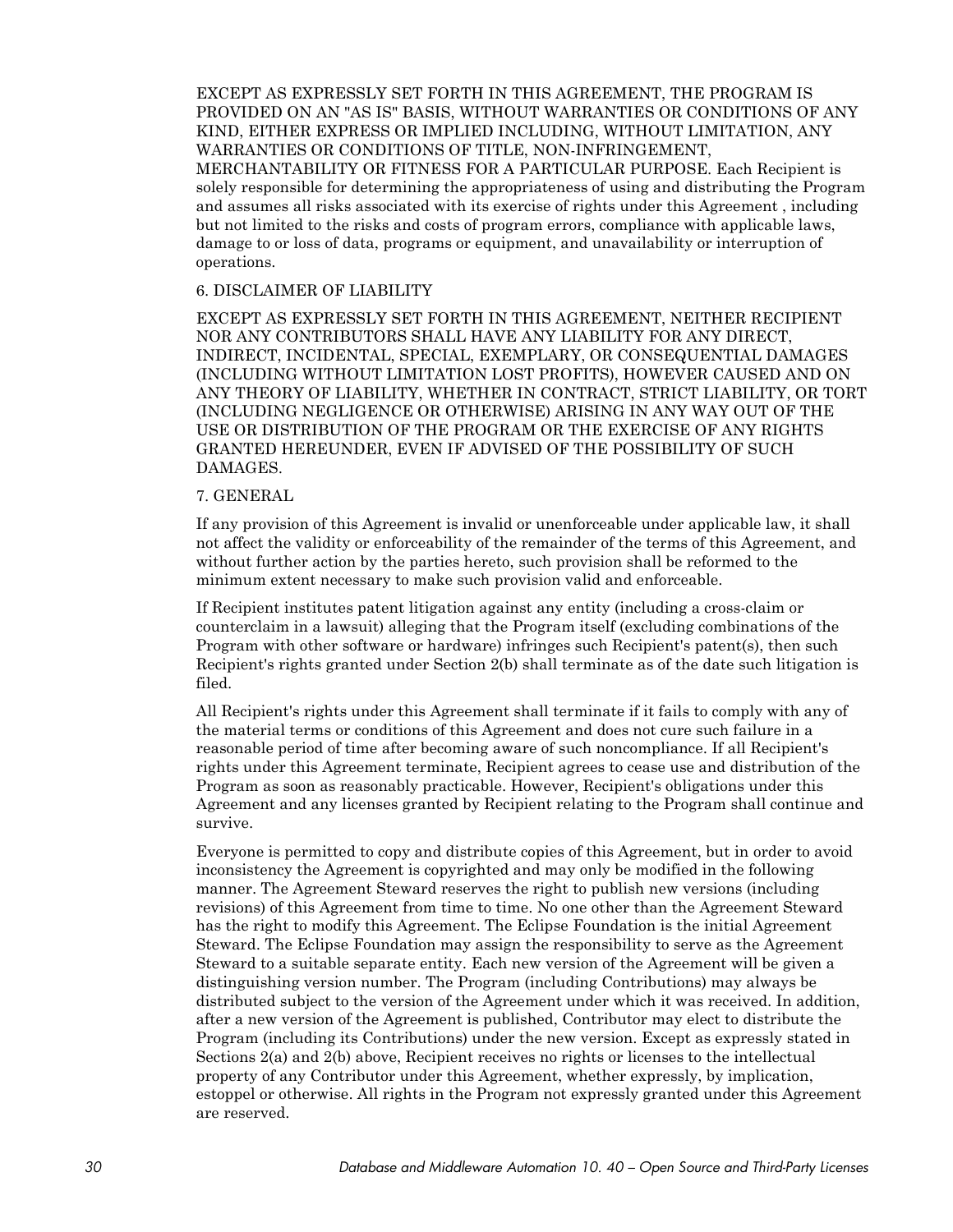This Agreement is governed by the laws of the State of New York and the intellectual property laws of the United States of America. No party to this Agreement will bring a legal action under this Agreement more than one year after the cause of action arose. Each party waives its rights to a jury trial in any resulting litigation.

Eclipse Distribution License - v 1.0

Copyright (c) 2007, Eclipse Foundation, Inc. and its licensors.

All rights reserved.

Redistribution and use in source and binary forms, with or without modification, are permitted provided that the following conditions are met:

Redistributions of source code must retain the above copyright notice, this list of conditions and the following disclaimer.

Redistributions in binary form must reproduce the above copyright notice, this list of conditions and the following disclaimer in the documentation and/or other materials provided with the distribution.

Neither the name of the Eclipse Foundation, Inc. nor the names of its contributors may be used to endorse or promote products derived from this software without specific prior written permission.

THIS SOFTWARE IS PROVIDED BY THE COPYRIGHT HOLDERS AND CONTRIBUTORS "AS IS" AND ANY EXPRESS OR IMPLIED WARRANTIES, INCLUDING, BUT NOT LIMITED TO, THE IMPLIED WARRANTIES OF MERCHANTABILITY AND FITNESS FOR A PARTICULAR PURPOSE ARE DISCLAIMED. IN NO EVENT SHALL THE COPYRIGHT OWNER OR CONTRIBUTORS BE LIABLE FOR ANY DIRECT, INDIRECT, INCIDENTAL, SPECIAL, EXEMPLARY, OR CONSEQUENTIAL DAMAGES (INCLUDING, BUT NOT LIMITED TO, PROCUREMENT OF SUBSTITUTE GOODS OR SERVICES; LOSS OF USE, DATA, OR PROFITS; OR BUSINESS INTERRUPTION) HOWEVER CAUSED AND ON ANY THEORY OF LIABILITY, WHETHER IN CONTRACT, STRICT LIABILITY, OR TORT (INCLUDING NEGLIGENCE OR OTHERWISE) ARISING IN ANY WAY OUT OF THE USE OF THIS SOFTWARE, EVEN IF ADVISED OF THE POSSIBILITY OF SUCH DAMAGE.

### <span id="page-30-0"></span>jakarta-oro

[Apache License](#page-10-2) Version 2.0, January 2004 See page [11.](#page-10-2)

### <span id="page-30-1"></span>jakarta-taglibs-standard

[Apache License](#page-10-2) Version 2.0, January 2004 See page [11.](#page-10-2)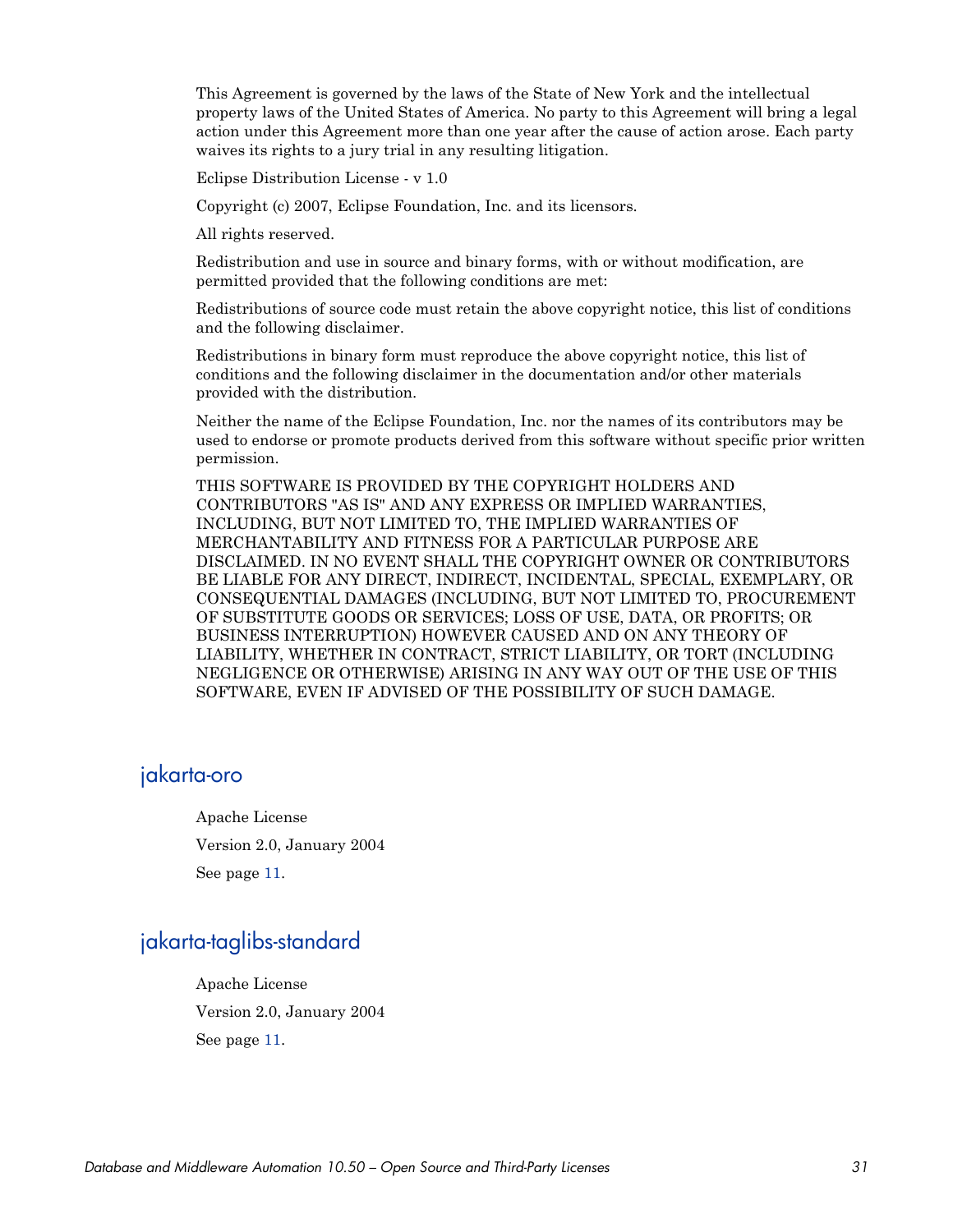### <span id="page-31-0"></span>javaBeans-ActivationFramework

[Oracle Corporation Binary Code License Agreement](#page-31-2) See page [32.](#page-31-2)

### <span id="page-31-2"></span><span id="page-31-1"></span>java-jdk

Oracle Corporation Binary Code License Agreement

Version 7u60 (1.7.0\_60-b19), January 2014

ORACLE CORPORATION ("ORACLE") IS WILLING TO LICENSE THE SOFTWARE IDENTIFIED BELOW TO YOU ONLY UPON THE CONDITION THAT YOU ACCEPT ALL OF THE TERMS CONTAINED IN THIS BINARY CODE LICENSE AGREEMENT AND SUPPLEMENTAL LICENSE TERMS (COLLECTIVELY "AGREEMENT"). PLEASE READ THE AGREEMENT CAREFULLY. BY USING THE SOFTWARE YOU ACKNOWLEDGE THAT YOU HAVE READ THE TERMS AND AGREE TO THEM. IF YOU ARE AGREEING TO THESE TERMS ON BEHALF OF A COMPANY OR OTHER LEGAL ENTITY, YOU REPRESENT THAT YOU HAVE THE LEGAL AUTHORITY TO BIND THE LEGAL ENTITY TO THESE TERMS. IF YOU DO NOT HAVE SUCH AUTHORITY, OR IF YOU DO NOT WISH TO BE BOUND BY THE TERMS, THEN YOU MUST NOT USE THE SOFTWARE ON THIS SITE OR ANY OTHER MEDIA ON WHICH THE SOFTWARE IS CONTAINED.

1. DEFINITIONS. "Software" means the identified above in binary form, any other machine readable materials (including, but not limited to, libraries, source files, header files, and data files), any updates or error corrections provided by Oracle, and any user manuals, programming guides and other documentation provided to you by Oracle under this Agreement. "General Purpose Desktop Computers and Servers" means computers, including desktop and laptop computers, or servers, used for general computing functions under end user control (such as but not specifically limited to email, general purpose Internet browsing, and office suite productivity tools). The use of Software in systems and solutions that provide dedicated functionality (other than as mentioned above) or designed for use in embedded or function-specific software applications, for example but not limited to: Software embedded in or bundled with industrial control systems, wireless mobile telephones, wireless handheld devices, netbooks, kiosks, TV/STB, Blu-ray Disc devices, telematics and network control switching equipment, printers and storage management systems, and other related systems are excluded from this definition and not licensed under this Agreement. "Programs" means Java technology applets and applications intended to run on the Java Platform Standard Edition (Java SE) platform on Java-enabled General Purpose Desktop Computers and Servers.

2. LICENSE TO USE. Subject to the terms and conditions of this Agreement, including, but not limited to the Java Technology Restrictions of the Supplemental License Terms, Oracle grants you a non-exclusive, non-transferable, limited license without license fees to reproduce and use internally Software complete and unmodified for the sole purpose of running Programs. Additional licenses for developers and/or publishers are granted in the Supplemental License Terms.

3. RESTRICTIONS. Software is confidential and copyrighted. Title to Software and all associated intellectual property rights is retained by Oracle and/or its licensors. Unless enforcement is prohibited by applicable law, you may not modify, decompile, or reverse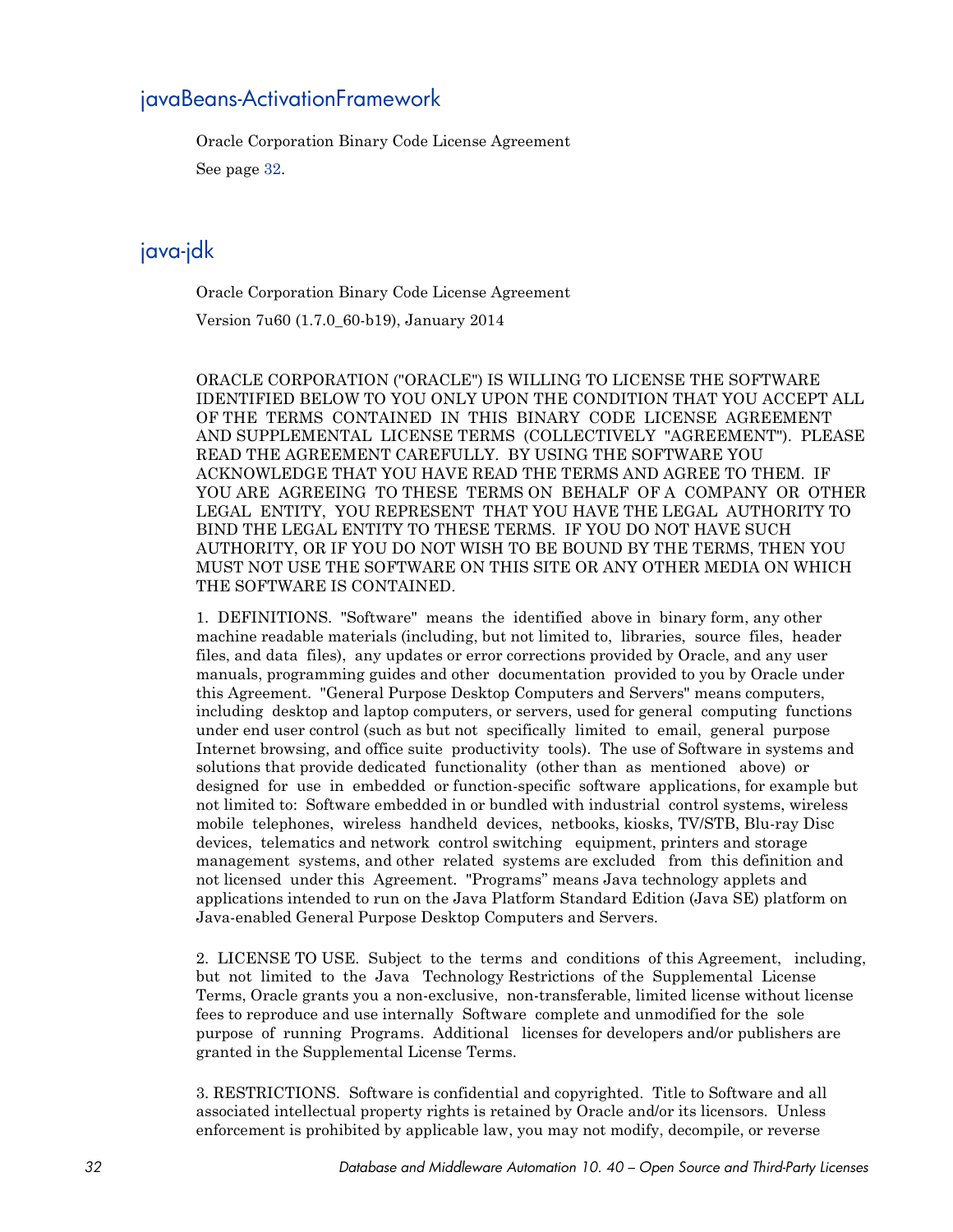engineer Software. You acknowledge that Licensed Software is not designed or intended for use in the design, construction, operation or maintenance of any nuclear facility. Oracle Corporation disclaims any express or implied warranty of fitness for such uses. No right, title or interest in or to any trademark service mark, logo or trade name of Oracle or its licensors is granted under this Agreement. Additional restrictions for developers and/or publishers licenses are set forth in the Supplemental License Terms.

4. LIMITED WARRANTY. Oracle warrants to you that for a period of ninety (90) days from the date of purchase, as evidenced by a copy of the receipt, the media on which Software is furnished (if any) will be free of defects in materials and workmanship under normal use. Except for the foregoing, Software is provided "AS IS". Your exclusive remedy and Oracle's entire liability under this limited warranty will be at Oracle's option to replace Software media or refund the fee paid for Software. Any implied warranties on the Software are limited to 90 days. Some states do not allow limitations on duration of an implied warranty, so the above may not apply to you. This limited warranty gives you specific legal rights. You may have others, which vary from state to state.

5. DISCLAIMER OF WARRANTY. UNLESS SPECIFIED IN THIS AGREEMENT, ALL EXPRESS OR IMPLIED CONDITIONS, REPRESENTATIONS AND WARRANTIES, INCLUDING ANY IMPLIED WARRANTY OF MERCHANTABILITY, FITNESS FOR A PARTICULAR PURPOSE OR NON-INFRINGEMENT ARE DISCLAIMED, EXCEPT TO THE EXTENT THAT THESE DISCLAIMERS ARE HELD TO BE LEGALLY INVALID.

6. LIMITATION OF LIABILITY. TO THE EXTENT NOT PROHIBITED BY LAW, IN NO EVENT WILL ORACLE OR ITS LICENSORS BE LIABLE FOR ANY LOST REVENUE, PROFIT OR DATA, OR FOR SPECIAL, INDIRECT, CONSEQUENTIAL, INCIDENTAL OR PUNITIVE DAMAGES, HOWEVER CAUSED REGARDLESS OF THE THEORY OF LIABILITY, ARISING OUT OF OR RELATED TO THE USE OF OR INABILITY TO USE SOFTWARE, EVEN IF ORACLE HAS BEEN ADVISED OF THE POSSIBILITY OF SUCH DAMAGES. In no event will Oracle's liability to you, whether in contract, tort (including negligence), or otherwise, exceed the amount paid by you for Software under this Agreement. The foregoing limitations will apply even if the above stated warranty fails of its essential purpose. Some states do not allow the exclusion of incidental or consequential damages, so some of the terms above may not be applicable to you.

7. TERMINATION. This Agreement is effective until terminated. You may terminate this Agreement at any time by destroying all copies of Software. This Agreement will terminate immediately without notice from Oracle if you fail to comply with any provision of this Agreement. Either party may terminate this Agreement immediately should any Software become, or in either party's opinion be likely to become, the subject of a claim of infringement of any intellectual property right. Upon Termination, you must destroy all copies of Software.

8. EXPORT REGULATIONS. All Software and technical data delivered under this Agreement are subject to US export control laws and may be subject to export or import regulations in other countries. You agree to comply strictly with all such laws and regulations and acknowledge that you have the responsibility to obtain such licenses to export, re-export, or import as may be required after delivery to you.

9. TRADEMARKS AND LOGOS. You acknowledge and agree as between you and Oracle that Oracle owns the ORACLE, SOLARIS, JAVA, JINI, FORTE, and iPLANET trademarks and all ORACLE, SOLARIS, JAVA, JINI, FORTE, and iPLANET-related trademarks, service marks, logos and other brand designations ("Oracle Marks"), and you agree to comply with the Third Party Usage Guidelines for Oracle Trademarks currently located at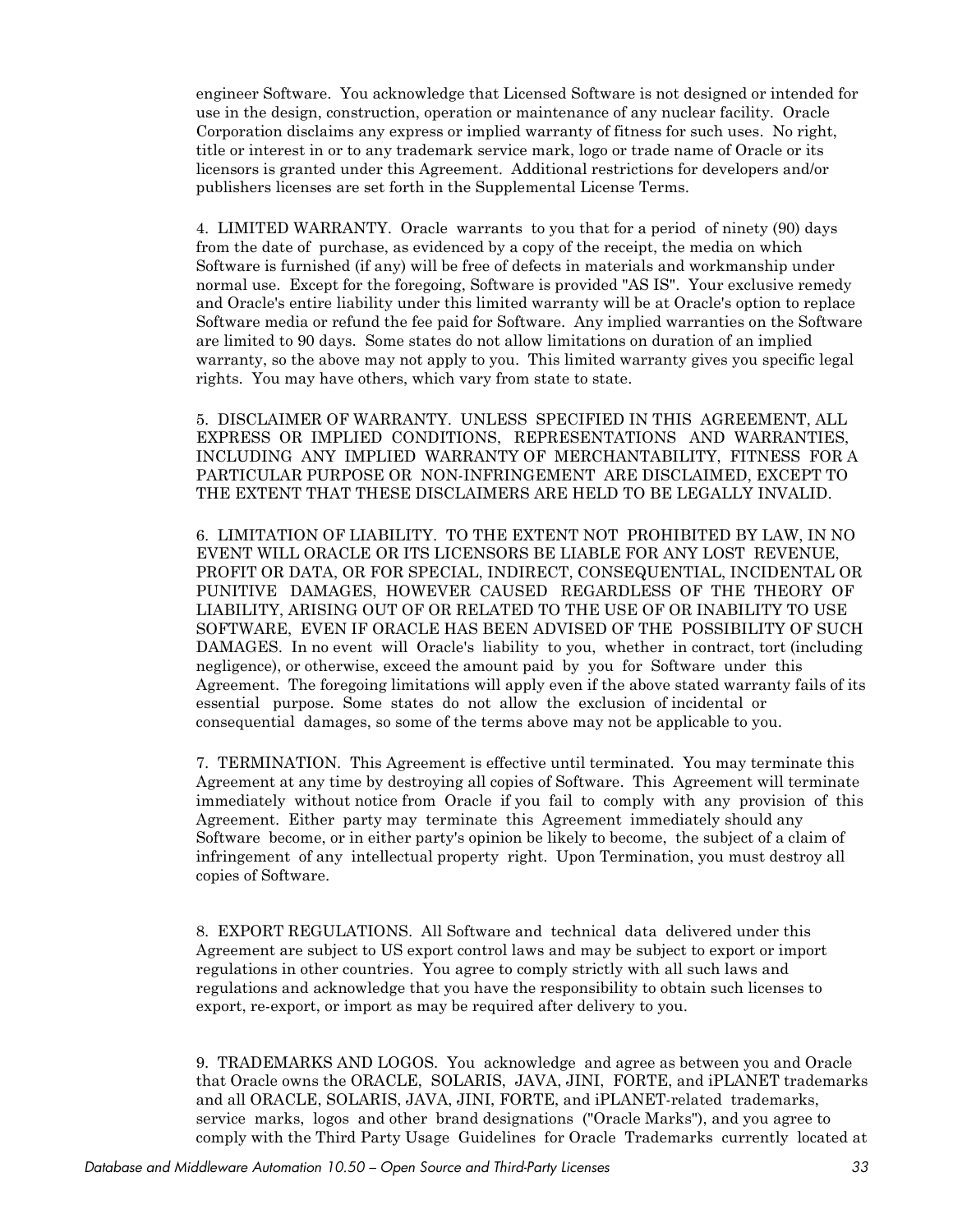http://www.oracle.com/html/3party.html. Any use you make of the Oracle Marks inures to Oracle's benefit.

10. U.S. GOVERNMENT RESTRICTED RIGHTS. If Software is being acquired by or on behalf of the U.S. Government or by a U.S. Government prime contractor or subcontractor (at any tier), then the Government's rights in Software and accompanying documentation will be only as set forth in this Agreement; this is in accordance with 48 CFR 227.7201 through 227.7202-4 (for Department of Defense (DOD) acquisitions) and with 48 CFR 2.101 and 12.212 (for non-DOD acquisitions).

11. GOVERNING LAW. Any action related to this Agreement will be governed by California law and controlling U.S. federal law. No choice of law rules of any jurisdiction will apply.

12. SEVERABILITY. If any provision of this Agreement is held to be unenforceable, this Agreement will remain in effect with the provision omitted, unless omission would frustrate the intent of the parties, in which case this Agreement will immediately terminate.

13. INTEGRATION. This Agreement is the entire agreement between you and Oracle relating to its subject matter. It supersedes all prior or contemporaneous oral or written communications, proposals, representations and warranties and prevails over any conflicting or additional terms of any quote, order, acknowledgment, or other communication between the parties relating to its subject matter during the term of this Agreement. No modification of this Agreement will be binding unless in writing and signed by an authorized representative of each party.

#### SUPPLEMENTAL LICENSE TERMS

These Supplemental License Terms add to or modify the terms of the Binary Code License Agreement. Capitalized terms not defined in these Supplemental Terms shall have the same meanings ascribed to them in the Binary Code License Agreement. These Supplemental Terms shall supersede any inconsistent or conflicting terms in the Binary Code License Agreement, or in any license contained within the Software.

A. Software Internal Use and Development License Grant. Subject to the terms and conditions of this Agreement and restrictions and exceptions set forth in the Software "README" file incorporated herein by reference, including, but not limited to the Java Technology Restrictions of these Supplemental Terms, Oracle grants you a nonexclusive, non-transferable, limited license without fees to reproduce internally and use internally the Software complete and unmodified for the purpose of designing, developing, and testing your Programs.

B. License to Distribute Software. Subject to the terms and conditions of this Agreement and restrictions and exceptions set forth in the Software README file, including, but not limited to the Java Technology Restrictions of these Supplemental Terms, Oracle grants you a non-exclusive, non-transferable, limited license without fees to reproduce and distribute the Software, provided that (i) you distribute the Software complete and unmodified and only bundled as part of, and for the sole purpose of running, your Programs, (ii) the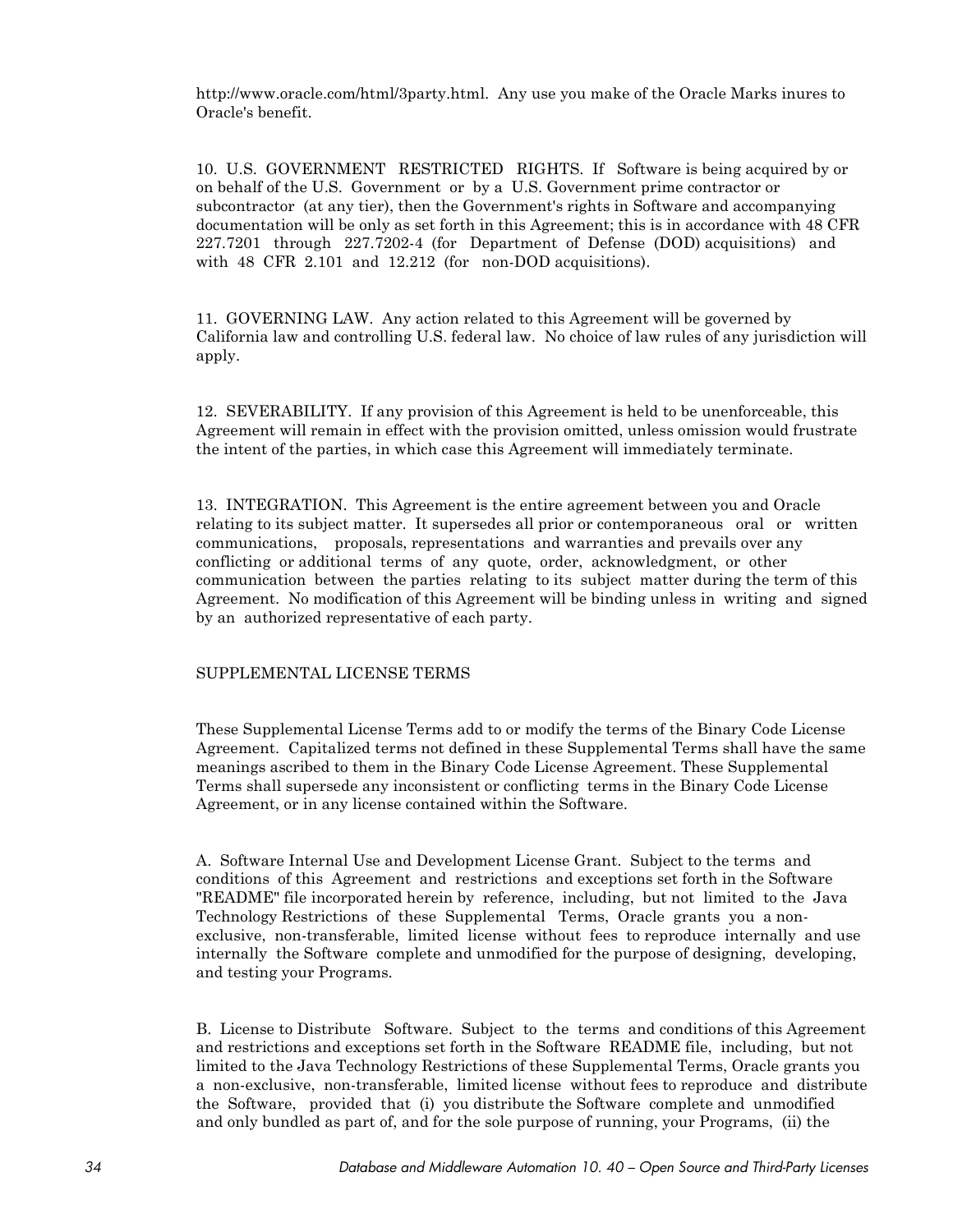Programs add significant and primary functionality to the Software, (iii) you do not distribute additional software intended to replace any component(s) of the Software, (iv) you do not remove or alter any proprietary legends or notices contained in the Software, (v) you only distribute the Software subject to a license agreement that protects Oracle's interests consistent with the terms contained in this Agreement, and (vi) you agree to defend and indemnify Oracle and its licensors from and against any damages, costs, liabilities, settlement amounts and/or expenses (including attorneys' fees) incurred in connection with any claim, lawsuit or action by any third party that arises or results from the use or distribution of any and all Programs and/or Software.

C. License to Distribute Redistributables. Subject to the terms and conditions of this Agreement and restrictions and exceptions set forth in the Software README file, including but not limited to the Java Technology Restrictions of these Supplemental Terms, Oracle grants you a non-exclusive, non-transferable, limited license without fees to reproduce and distribute those files specifically identified as redistributable in the Software "README" file ("Redistributables") provided that: (i) you distribute the Redistributables complete and unmodified, and only bundled as part of Programs, (ii) the Programs add significant and primary functionality to the Redistributables, (iii) you do not distribute additional software intended to supersede any component(s) of the Redistributables (unless otherwise specified in the applicable README file), (iv) you do not remove or alter any proprietary legends or notices contained in or on the Redistributables, (v) you only distribute the Redistributables pursuant to a license agreement that protects Oracle's interests consistent with the terms contained in the Agreement, (vi) you agree to defend and indemnify Oracle and its licensors from and against any damages, costs, liabilities, settlement amounts and/or expenses (including attorneys' fees) incurred in connection with any claim, lawsuit or action by any third party that arises or results from the use or distribution of any and all Programs and/or Software.

D. Java Technology Restrictions. You may not create, modify, or change the behavior of, or authorize your licensees to create, modify, or change the behavior of, classes, interfaces, or subpackages that are in any way identified as "java", "javax", "sun" or similar convention as specified by Oracle in any naming convention designation.

E. Distribution by Publishers. This section pertains to your distribution of the Software with your printed book or magazine (as those terms are commonly used in the industry) relating to Java technology ("Publication"). Subject to and conditioned upon your compliance with the restrictions and obligations contained in the Agreement, in addition to the license granted in Paragraph 1 above, Oracle hereby grants to you a non-exclusive, nontransferable limited right to reproduce complete and unmodified copies of the Software on electronic media (the "Media") for the sole purpose of inclusion and distribution with your Publication(s), subject to the following terms: (i) You may not distribute the Software on a stand-alone basis; it must be distributed with your Publication(s); (ii) You are responsible for downloading the Software from the applicable Oracle web site; (iii) You must refer to the Software as JavaTM SE Development Kit 6; (iv) The Software must be reproduced in its entirety and without any modification whatsoever (including, without limitation, the Binary Code License and Supplemental License Terms accompanying the Software and proprietary rights notices contained in the Software); (v) The Media label shall include the following information: Copyright 2006, 2010, Oracle Corporation All rights reserved. Use is subject to license terms. Oracle, Sun, Sun Microsystems, the Sun logo, Solaris, Java, the Java Coffee Cup logo, J2SE, and all trademarks and logos based on Java are trademarks or registered trademarks of Oracle Corporation in the U.S. and other countries. This information must be placed on the Media label in such a manner as to only apply to the Oracle Software; (vi) You must clearly identify the Software as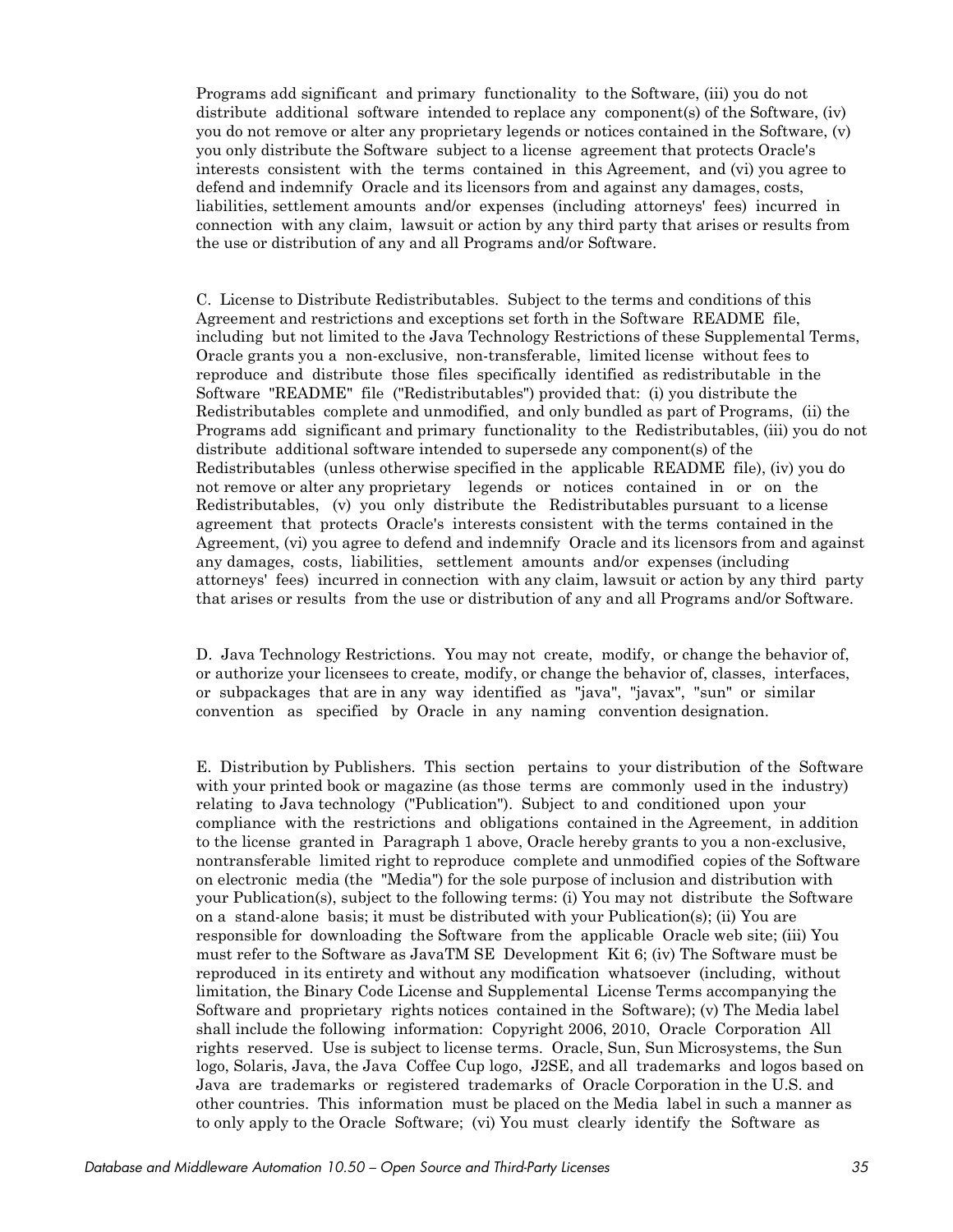Oracle's product on the Media holder or Media label, and you may not state or imply that Oracle is responsible for any third-party software contained on the Media; (vii) You may not include any third party software on the Media which is intended to be a replacement or substitute for the Software; (viii) You shall indemnify Oracle for all damages arising from your failure to comply with the requirements of this Agreement. In addition, you shall defend, at your expense, any and all claims brought against Oracle by third parties, and shall pay all damages awarded by a court of competent jurisdiction, or such settlement amount negotiated by you, arising out of or in connection with your use, reproduction or distribution of the Software and/or the Publication. Your obligation to provide indemnification under this section shall arise provided that Oracle: (a) provides you prompt notice of the claim; (b) gives you sole control of the defense and settlement of the claim; (c) provides you, at your expense, with all available information, assistance and authority to defend; and (d) has not compromised or settled such claim without your prior written consent; and (ix) You shall provide Oracle with a written notice for each Publication; such notice shall include the following information: (1) title of Publication, (2) author(s), (3) date of Publication, and (4) ISBN or ISSN numbers. Such notice shall be sent to Oracle Corporation, 500 Oracle Parkway, Redwood Shores, California 94065 U.S.A , Attention: Contracts Administration.

F. Source Code. Software may contain source code that, unless expressly licensed for other purposes, is provided solely for reference purposes pursuant to the terms of this Agreement. Source code may not be redistributed unless expressly provided for in this Agreement.

G. Third Party Code. Additional copyright notices and license terms applicable to portions of the Software are set forth in the THIRDPARTYLICENSEREADME.txt file. In addition to any terms and conditions of any third party opensource/freeware license identified in the THIRDPARTYLICENSEREADME.txt file, the disclaimer of warranty and limitation of liability provisions in paragraphs 5 and 6 of the Binary Code License Agreement shall apply to all Software in this distribution.

H. Termination for Infringement. Either party may terminate this Agreement immediately should any Software become, or in either party's opinion be likely to become, the subject of a claim of infringement of any intellectual property right.

I. Installation and Auto-Update. The Software's installation and auto-update processes transmit a limited amount of data to Oracle (or its service provider) about those specific processes to help Oracle understand and optimize them. Oracle does not associate the data with personally identifiable information. You can find more information about the data Oracle collects at http://java.com/data/.

For inquiries please contact: Oracle Corporation, 500 Oracle Parkway, Redwood Shores, California 94065, USA.



The following open source software also uses the [Oracle Corporation Binary Code License](#page-31-2)  [Agreement:](#page-31-2) java-mail, java-transactionAPI, and javaBeans-ActivationFramework.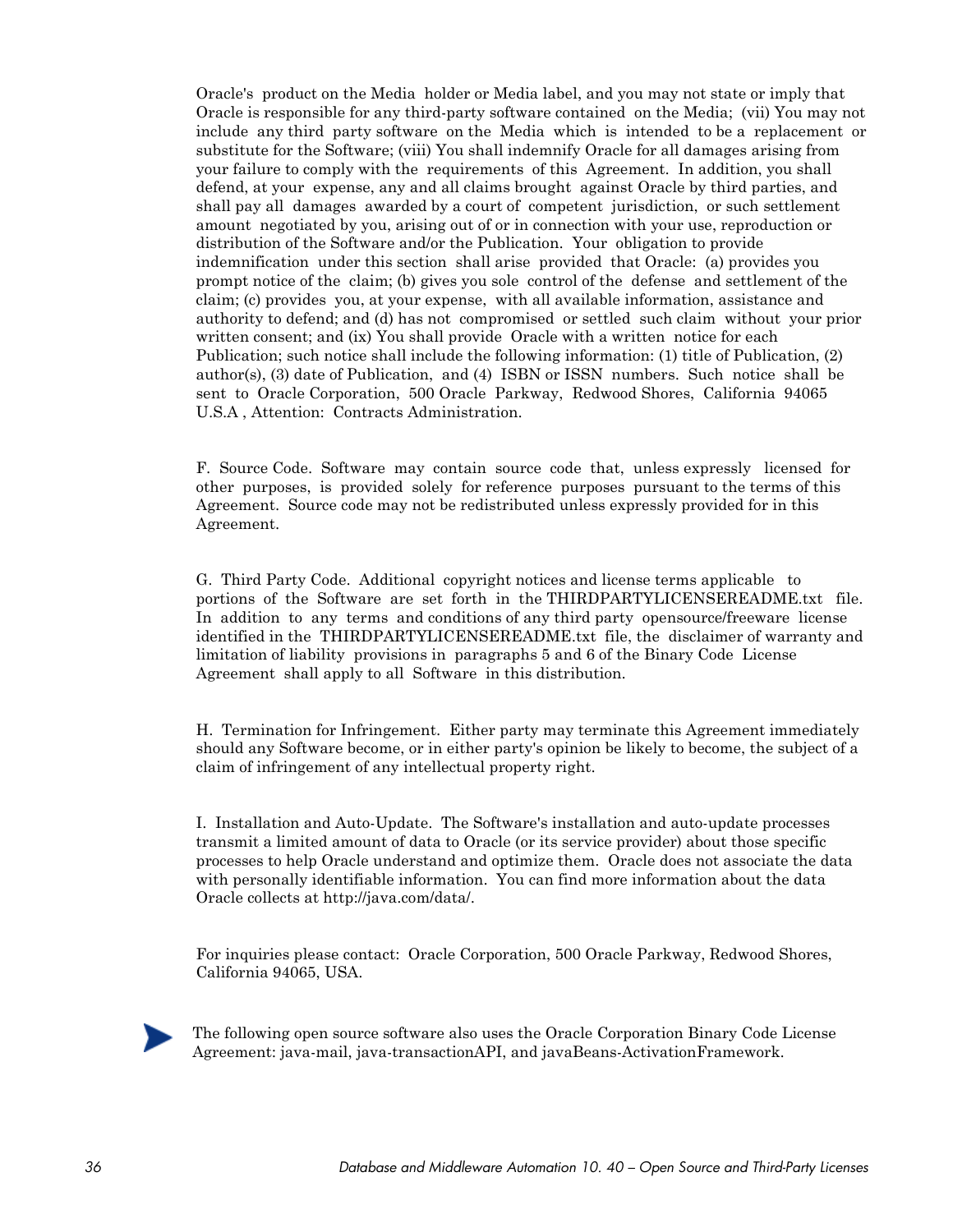# java-mail

[Oracle Corporation Binary Code License Agreement](#page-31-0) See page [32.](#page-31-0)

### javassist

[Oracle Corporation Binary Code License Agreement](#page-31-0) Version 3.16.1

<span id="page-36-0"></span>Mozilla Public License Version 2.0 See page [37.](#page-36-0)

[Apache License](#page-10-0) Version 2.0, January 2004 See page [11.](#page-10-0)

[GNU LESSER GENERAL PUBLIC LICENSE](#page-16-0) Version 3, June 2007 See page [17.](#page-16-0)

### java-transactionAPI

[Oracle Corporation Binary Code License Agreement](#page-31-0) See page [32.](#page-31-0)

# jcraft

JSch 0.0.\* was released under the GNU LGPL license. Later, we have switched over to a BSD-style license.

------------------------------------------------------------------------------

Copyright (c) 2002-2010 Atsuhiko Yamanaka, JCraft,Inc.

All rights reserved.

Redistribution and use in source and binary forms, with or without modification, are permitted provided that the following conditions are met:

 1. Redistributions of source code must retain the above copyright notice, this list of conditions and the following disclaimer.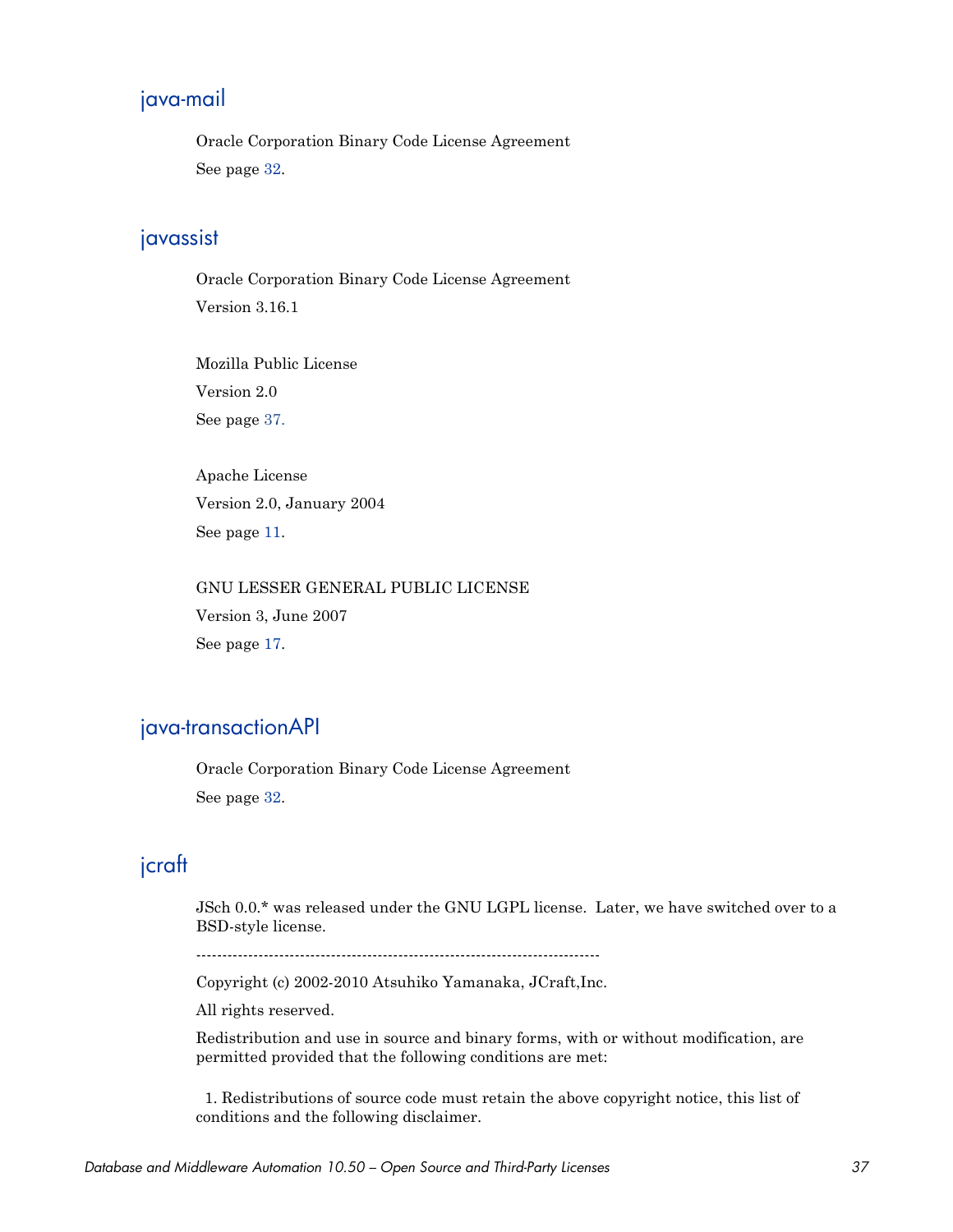2. Redistributions in binary form must reproduce the above copyright notice, this list of conditions and the following disclaimer in the documentation and/or other materials provided with the distribution.

 3. The names of the authors may not be used to endorse or promote products derived from this software without specific prior written permission.

THIS SOFTWARE IS PROVIDED ``AS IS'' AND ANY EXPRESSED OR IMPLIED WARRANTIES, INCLUDING, BUT NOT LIMITED TO, THE IMPLIED WARRANTIES OF MERCHANTABILITY AND FITNESS FOR A PARTICULAR PURPOSE ARE DISCLAIMED. IN NO EVENT SHALL JCRAFT, INC. OR ANY CONTRIBUTORS TO THIS SOFTWARE BE LIABLE FOR ANY DIRECT, INDIRECT, INCIDENTAL, SPECIAL, EXEMPLARY, OR CONSEQUENTIAL DAMAGES (INCLUDING, BUT NOT

LIMITED TO, PROCUREMENT OF SUBSTITUTE GOODS OR SERVICES; LOSS OF USE, DATA, OR PROFITS; OR BUSINESS INTERRUPTION) HOWEVER CAUSED AND ON ANY THEORY OF LIABILITY, WHETHER IN CONTRACT, STRICT LIABILITY, OR TORT (INCLUDING NEGLIGENCE OR OTHERWISE) ARISING IN ANY WAY OUT OF THE USE OF THIS SOFTWARE,

EVEN IF ADVISED OF THE POSSIBILITY OF SUCH DAMAGE.

### JSON

The JSON License

Copyright (c) 2002 JSON.org

Permission is hereby granted, free of charge, to any person obtaining a copy of this software and associated documentation files (the "Software"), to deal in the Software without restriction, including without limitation the rights to use, copy, modify, merge, publish, distribute, sublicense, and/or sell copies of the Software, and to permit persons to whom the Software is furnished to do so, subject to the following conditions:

The above copyright notice and this permission notice shall be included in all copies or substantial portions of the Software.

The Software shall be used for Good, not Evil.

THE SOFTWARE IS PROVIDED "AS IS", WITHOUT WARRANTY OF ANY KIND, EXPRESS OR IMPLIED, INCLUDING BUT NOT LIMITED TO THE WARRANTIES OF MERCHANTABILITY, FITNESS FOR A PARTICULAR PURPOSE AND NONINFRINGEMENT. IN NO EVENT SHALL THE AUTHORS OR COPYRIGHT HOLDERS BE LIABLE FOR ANY CLAIM, DAMAGES OR OTHER LIABILITY, WHETHER IN AN ACTION OF CONTRACT, TORT OR OTHERWISE, ARISING FROM, OUT OF OR IN CONNECTION WITH THE SOFTWARE OR THE USE OR OTHER DEALINGS IN THE SOFTWARE.

### jquery-ui-layout

| *** ***          |  |  |  |  |  |
|------------------|--|--|--|--|--|
| $====== 0$ rigin |  |  |  |  |  |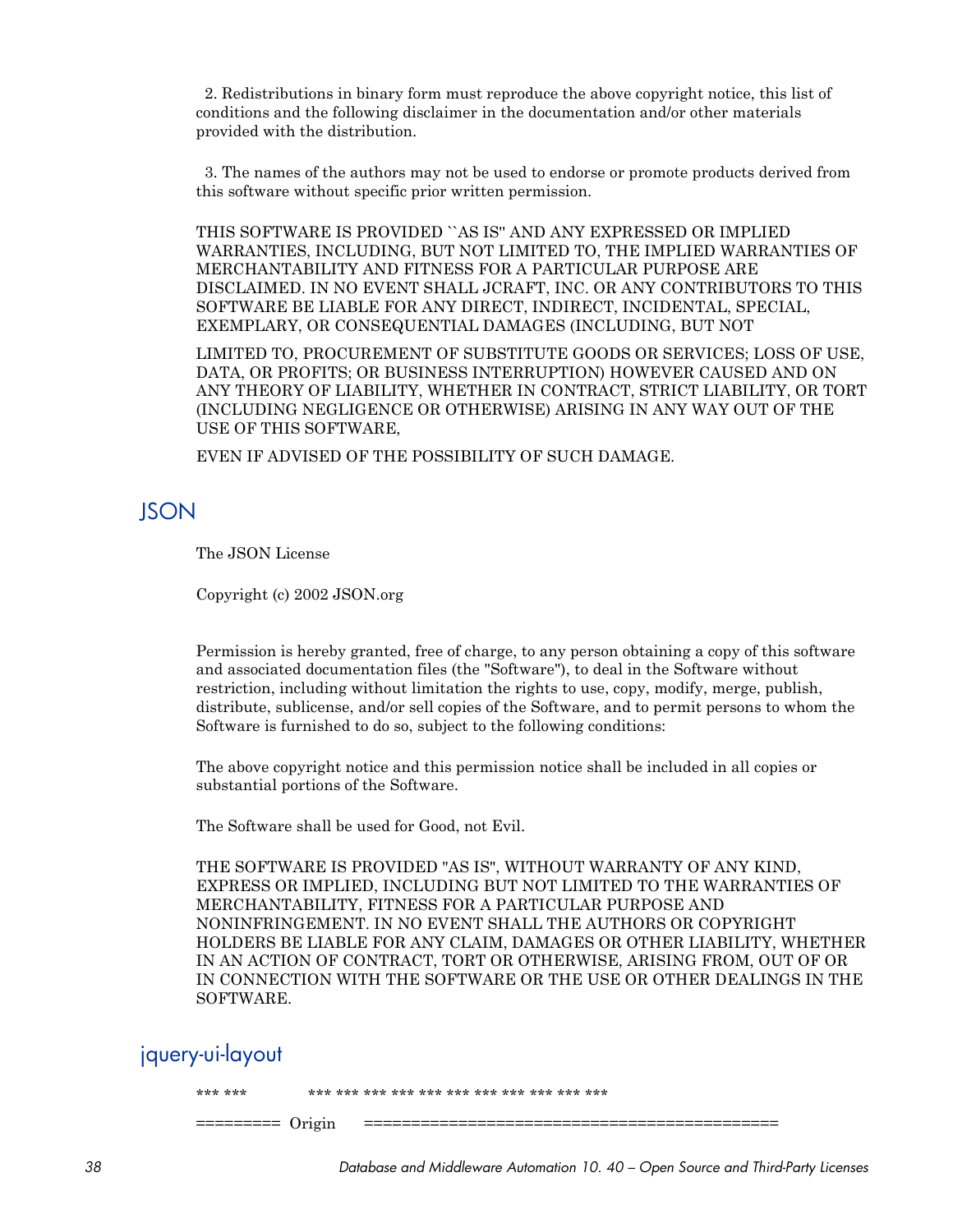\*\*\* \*\*\* \*\*\* \*\*\* \*\*\* \*\*\* \*\*\* \*\*\* \*\*\* \*\*\* \*\*\* \*\*\* \*\*\* unknown \*\*\* \*\*\* \*\*\* \*\*\* \*\*\* \*\*\* \*\*\* \*\*\* \*\*\* \*\*\* \*\*\* \*\*\* \*\*\*  $=======$   $Description$ \*\*\* \*\*\* \*\*\* \*\*\* \*\*\* \*\*\* \*\*\* \*\*\* \*\*\* \*\*\* \*\*\* \*\*\* \*\*\*

This plug-in was inspired by the extJS border-layout, and recreates that functionality as a jQuery plug-in. The UI Layout plug-in can create any UI look you want - from simple headers or sidebars, to a complex application with toolbars, menus, help-panels, status bars, sub-forms, etc.

Combined it with other jQuery UI widgets to create a sophisticated application. There are no limitations or issues - this widget is ready for production use. All feedback and requests are welcome as development is ongoing. If you create a good looking application using UI Layout, please let us know.

This plug-in is on the jQuery site at: http://plugins.jquery.com/project/Layout

If you like it, please 'rate it' for the benefit of other users :)

\*\*\* \*\*\* \*\*\* \*\*\* \*\*\* \*\*\* \*\*\* \*\*\* \*\*\* \*\*\* \*\*\* \*\*\* \*\*\* ========= License ============================================ \*\*\* \*\*\* \*\*\* \*\*\* \*\*\* \*\*\* \*\*\* \*\*\* \*\*\* \*\*\* \*\*\* \*\*\* \*\*\*

UI Layout

The Ultimate Page Layout Plugin for jQuery

Copyright (c) 2013 Kevin Dalman

Based on work by Fabrizio Balliano (http://www.fabrizioballiano.net)

Download: http://layout.jquery-dev.net/download.cfm

Documentation: http://layout.jquery-dev.net/documentation.cfm

Support: http://groups.google.com/group/jquery-ui-layout

Email Contact: kevin@jquery-dev.net

======================================================================= ======

#### LICENSE SUMMARY

Dual licensed under the GNU GPL (http://www.gnu.org/licenses/gpl.html) and MIT (http://www.opensource.org/licenses/mit-license.php) licenses.

This program is free software: you can redistribute it and/or modify it under the terms of the GNU General Public License as published by the Free Software Foundation, either version 3 of the License, or (at your option) any later version.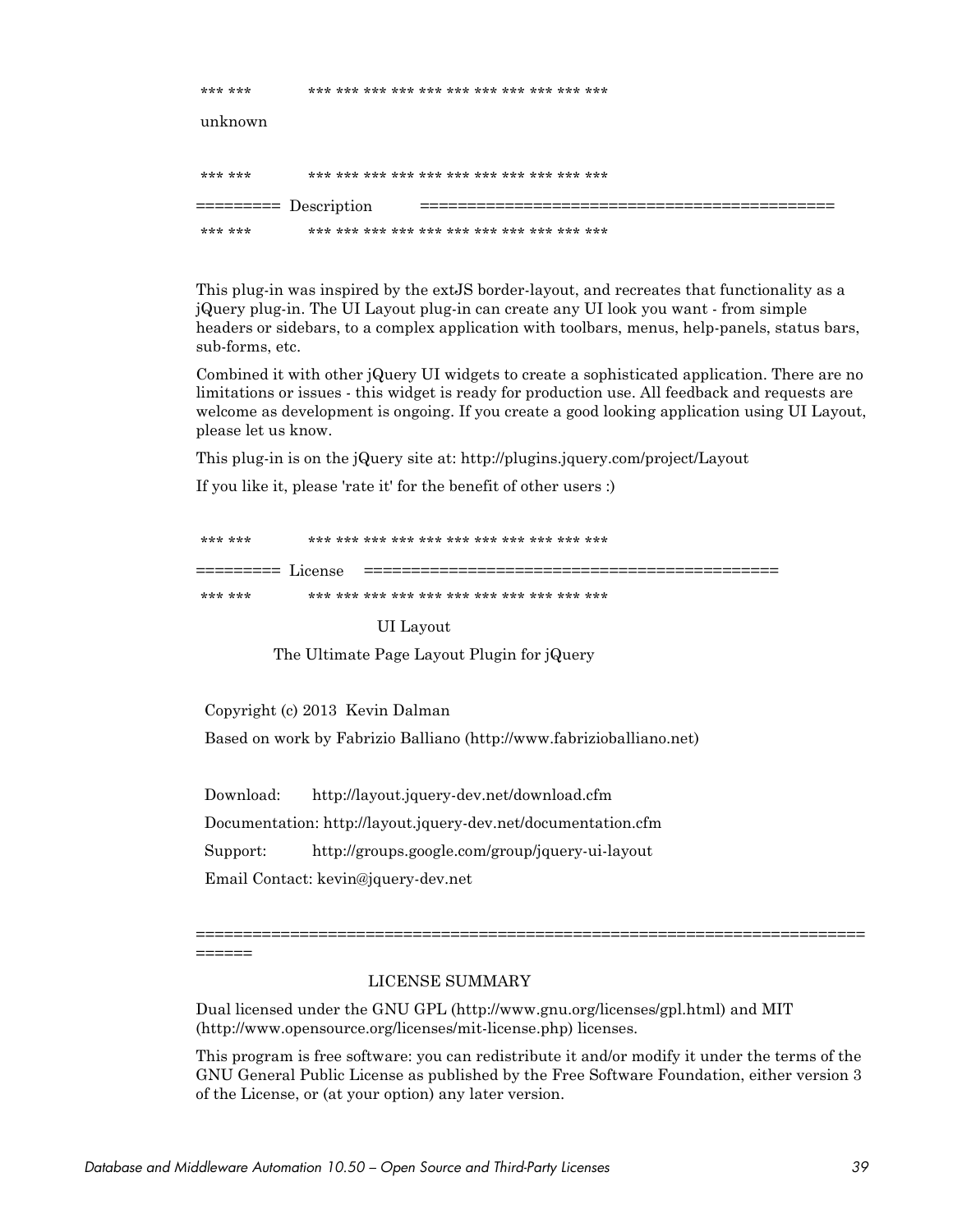This program is distributed in the hope that it will be useful, but WITHOUT ANY WARRANTY; without even the implied warranty of MERCHANTABILITY or FITNESS FOR A PARTICULAR PURPOSE. See the GNU General Public License for more details.

======================================================================= ======

### THE MIT LICENSE (MIT)

Permission is hereby granted, free of charge, to any person obtaining a copy of this software and associated documentation files (the "Software"), to deal in the Software without restriction, including without limitation the rights to use, copy, modify, merge, publish, distribute, sublicense, and/or sell copies of the Software, and to permit persons to whom the Software is furnished to do so, subject to the following conditions:

The above copyright notice and this permission notice shall be included in all copies or substantial portions of the Software.

THE SOFTWARE IS PROVIDED "AS IS", WITHOUT WARRANTY OF ANY KIND, EXPRESS OR IMPLIED, INCLUDING BUT NOT LIMITED TO THE WARRANTIES OF MERCHANTABILITY, FITNESS FOR A PARTICULAR PURPOSE AND NONINFRINGEMENT. IN NO EVENT SHALL THE AUTHORS OR COPYRIGHT HOLDERS BE LIABLE FOR ANY CLAIM, DAMAGES OR OTHER LIABILITY, WHETHER IN AN ACTION OF CONTRACT, TORT OR OTHERWISE, ARISING FROM, OUT OF OR IN CONNECTION WITH THE SOFTWARE OR THE USE OR OTHER DEALINGS IN THE SOFTWARE.

=======================================================================

======

# GNU GENERAL PUBLIC LICENSE

Version 3, 29 June 2007

#### Preamble

The GNU General Public License is a free, copyleft license for software and other kinds of works.

The licenses for most software and other practical works are designed to take away your freedom to share and change the works. By contrast, the GNU General Public License is intended to guarantee your freedom to share and change all versions of a program--to make sure it remains free software for all its users. We, the Free Software Foundation, use the GNU General Public License for most of our software; it applies also to any other work released this way by its authors. You can apply it to your programs, too.

When we speak of free software, we are referring to freedom, not price.

Our General Public Licenses are designed to make sure that you have the freedom to distribute copies of free software (and charge for them if you wish), that you receive source code or can get it if you want it, that you can change the software or use pieces of it in new free programs, and that you know you can do these things.

To protect your rights, we need to prevent others from denying you these rights or asking you to surrender the rights. Therefore, you have certain responsibilities if you distribute copies of the software, or if you modify it: responsibilities to respect the freedom of others.

For example, if you distribute copies of such a program, whether gratis or for a fee, you must pass on to the recipients the same freedoms that you received. You must make sure that they, too, receive or can get the source code. And you must show them these terms so they know their rights.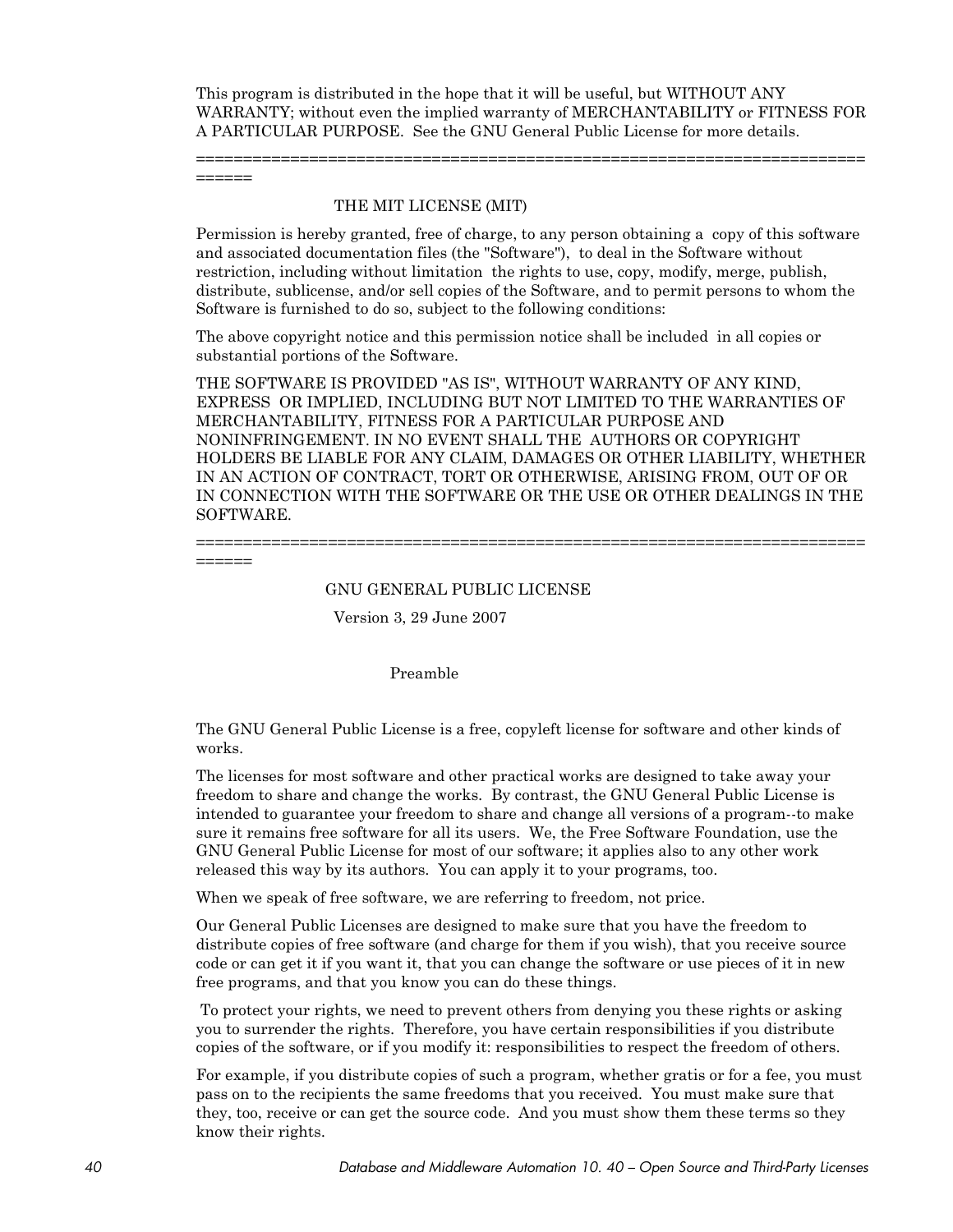Developers that use the GNU GPL protect your rights with two steps: (1) assert copyright on the software, and (2) offer you this License giving you legal permission to copy, distribute and/or modify it.

For the developers' and authors' protection, the GPL clearly explains that there is no warranty for this free software. For both users' and authors' sake, the GPL requires that modified versions be marked as changed, so that their problems will not be attributed erroneously to authors of previous versions.

Some devices are designed to deny users access to install or run modified versions of the software inside them, although the manufacturer can do so. This is fundamentally incompatible with the aim of protecting users' freedom to change the software. The systematic pattern of such abuse occurs in the area of products for individuals to use, which is precisely where it is most unacceptable.

Therefore, we have designed this version of the GPL to prohibit the practice for those products. If such problems arise substantially in other domains, we stand ready to extend this provision to those domains in future versions of the GPL, as needed to protect the freedom of users.

Finally, every program is threatened constantly by software patents.

States should not allow patents to restrict development and use of software on generalpurpose computers, but in those that do, we wish to avoid the special danger that patents applied to a free program could make it effectively proprietary. To prevent this, the GPL assures that patents cannot be used to render the program non-free.

The precise terms and conditions for copying, distribution and modification follow.

### TERMS AND CONDITIONS

0. Definitions.

"This License" refers to version 3 of the GNU General Public License.

"Copyright" also means copyright-like laws that apply to other kinds of works, such as semiconductor masks.

"The Program" refers to any copyrightable work licensed under this License. Each licensee is addressed as "you".

"Licensees" and "recipients" may be individuals or organizations.

To "modify" a work means to copy from or adapt all or part of the work in a fashion requiring copyright permission, other than the making of an exact copy. The resulting work is called a "modified version" of the earlier work or a work "based on" the earlier work.

A "covered work" means either the unmodified Program or a work based on the Program.

To "propagate" a work means to do anything with it that, without permission, would make you directly or secondarily liable for infringement under applicable copyright law, except executing it on a computer or modifying a private copy. Propagation includes copying, distribution (with or without modification), making available to the public, and in some countries other activities as well.

To "convey" a work means any kind of propagation that enables other parties to make or receive copies. Mere interaction with a user through a computer network, with no transfer of a copy, is not conveying.

An interactive user interface displays "Appropriate Legal Notices" to the extent that it includes a convenient and prominently visible feature that (1) displays an appropriate copyright notice, and (2) tells the user that there is no warranty for the work (except to the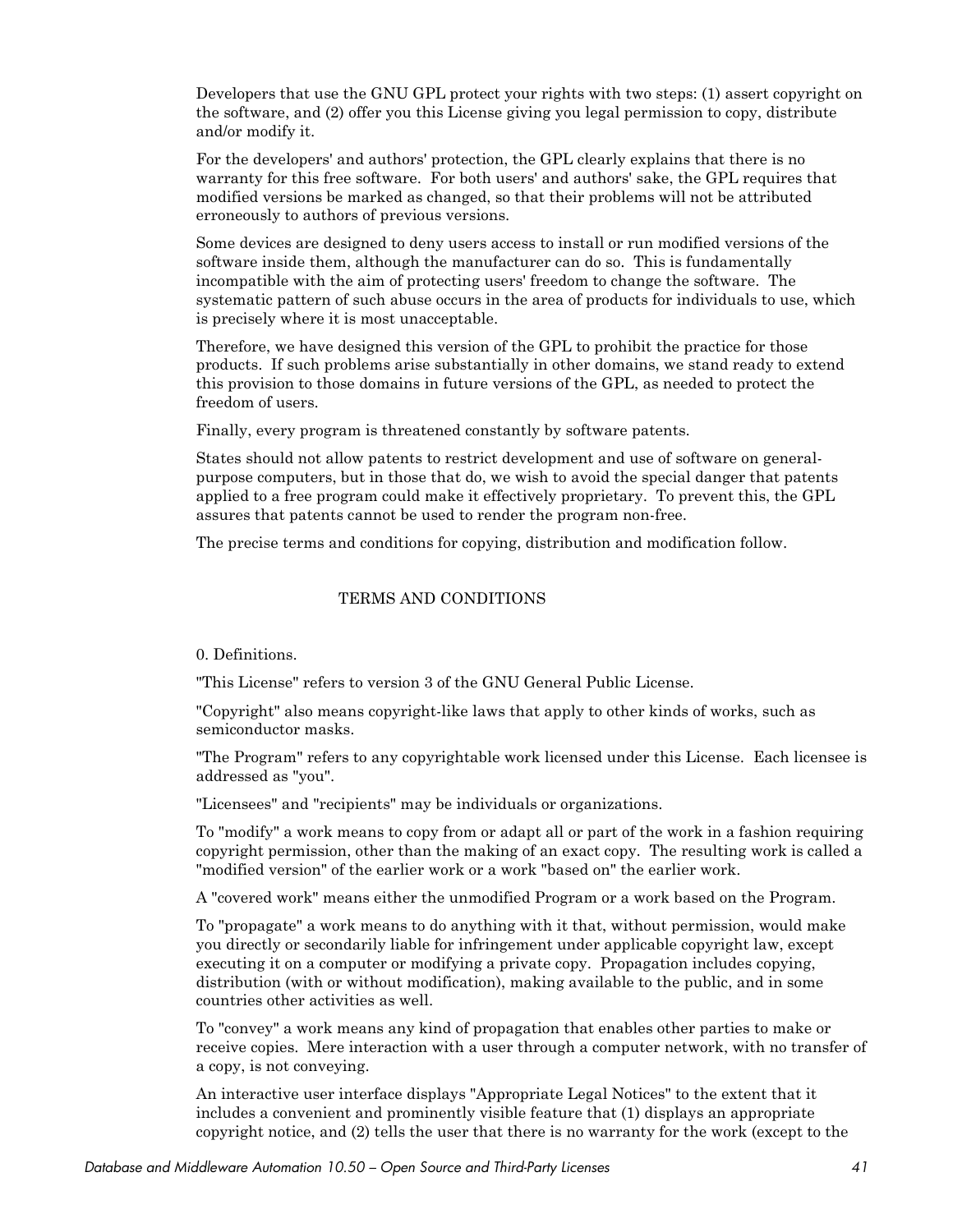extent that warranties are provided), that licensees may convey the work under this License, and how to view a copy of this License. If the interface presents a list of user commands or options, such as a menu, a prominent item in the list meets this criterion.

1. Source Code.

The "source code" for a work means the preferred form of the work or making modifications to it. "Object code" means any non-source form of a work.

A "Standard Interface" means an interface that either is an official standard defined by a recognized standards body, or, in the case of interfaces specified for a particular programming language, one that is widely used among developers working in that language.

The "System Libraries" of an executable work include anything, other than the work as a whole, that (a) is included in the normal form of packaging a Major Component, but which is not part of that Major Component, and (b) serves only to enable use of the work with that Major Component, or to implement a Standard Interface for which an implementation is available to the public in source code form.

A "Major Component", in this context, means a major essential component (kernel, window system, and so on) of the specific operating system (if any) on which the executable work runs, or a compiler used to produce the work, or an object code interpreter used to run it.

 The "Corresponding Source" for a work in object code form means all the source code needed to generate, install, and (for an executable work) run the object code and to modify the work, including scripts to control those activities. However, it does not include the work's System Libraries, or general-purpose tools or generally available free programs which are used unmodified in performing those activities but which are not part of the work. For example, Corresponding Source includes interface definition files associated with source files for the work, and the source code for shared libraries and dynamically linked subprograms that the work is specifically designed to require, such as by intimate data communication or control flow between those subprograms and other parts of the work.

The Corresponding Source need not include anything that users can regenerate automatically from other parts of the Corresponding Source.

The Corresponding Source for a work in source code form is that same work.

2. Basic Permissions.

All rights granted under this License are granted for the term of copyright on the Program, and are irrevocable provided the stated conditions are met. This License explicitly affirms your unlimited permission to run the unmodified Program. The output from running a covered work is covered by this License only if the output, given its content, constitutes a covered work. This License acknowledges your rights of fair use or other equivalent, as provided by copyright law.

You may make, run and propagate covered works that you do not convey, without conditions so long as your license otherwise remains in force. You may convey covered works to others for the sole purpose of having them make modifications exclusively for you, or provide you with facilities for running those works, provided that you comply with the terms of this License in conveying all material for which you do not control copyright.

Those thus making or running the covered works for you must do so exclusively on your behalf, under your direction and control, on terms that prohibit them from making any copies of your copyrighted material outside their relationship with you.

Conveying under any other circumstances is permitted solely under the conditions stated below. Sublicensing is not allowed; section 10 makes it unnecessary.

3. Protecting Users' Legal Rights From Anti-Circumvention Law.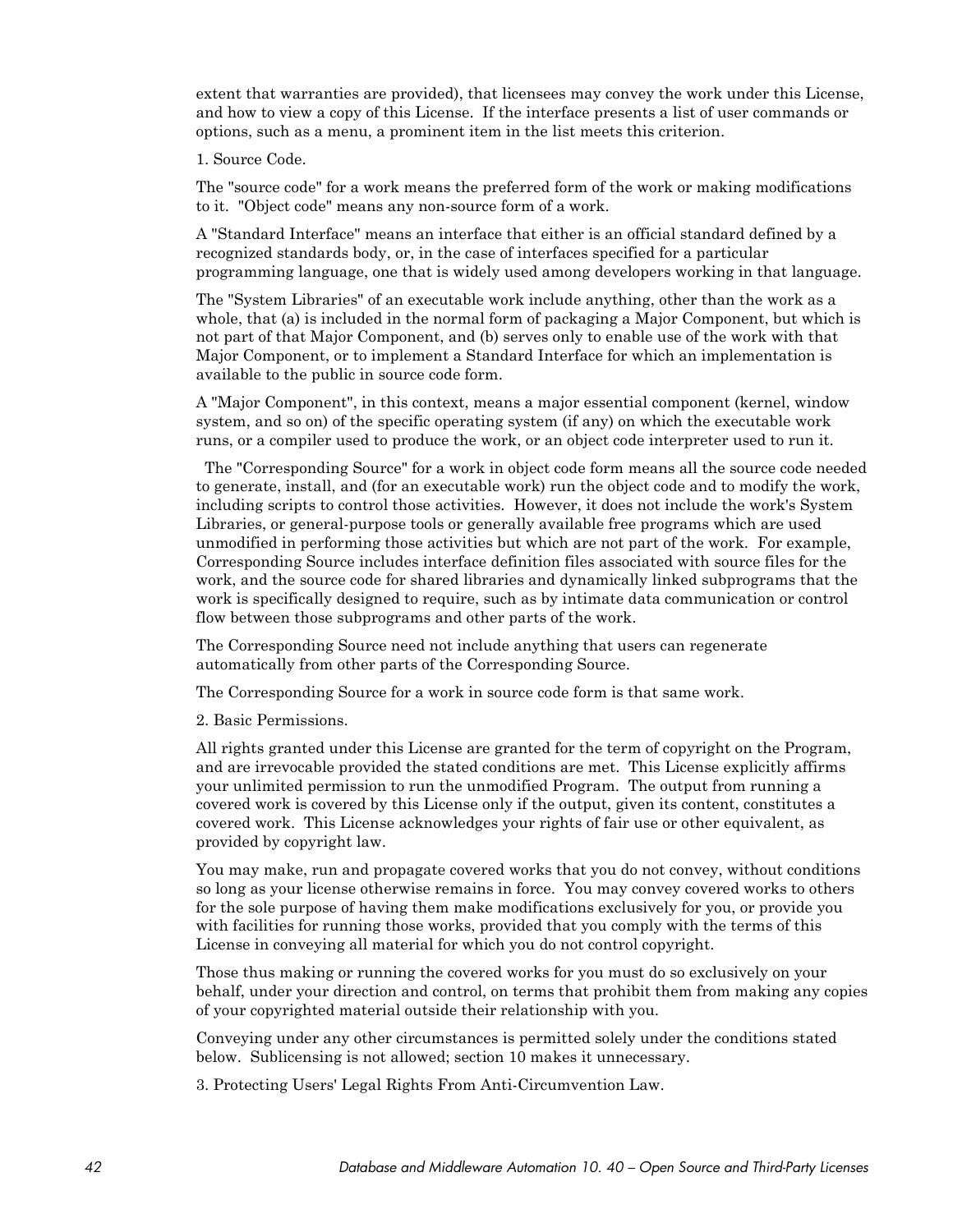No covered work shall be deemed part of an effective technological measure under any applicable law fulfilling obligations under article 11 of the WIPO copyright treaty adopted on 20 December 1996, or similar laws prohibiting or restricting circumvention of such measures.

When you convey a covered work, you waive any legal power to forbid circumvention of technological measures to the extent such circumvention is effected by exercising rights under this License with respect to the covered work, and you disclaim any intention to limit operation or modification of the work as a means of enforcing, against the work's users, your or third parties' legal rights to forbid circumvention of technological measures.

4. Conveying Verbatim Copies.

You may convey verbatim copies of the Program's source code as you receive it, in any medium, provided that you conspicuously and appropriately publish on each copy an appropriate copyright notice; keep intact all notices stating that this License and any nonpermissive terms added in accord with section 7 apply to the code; keep intact all notices of the absence of any warranty; and give all recipients a copy of this License along with the Program.

You may charge any price or no price for each copy that you convey, and you may offer support or warranty protection for a fee.

5. Conveying Modified Source Versions.

You may convey a work based on the Program, or the modifications to produce it from the Program, in the form of source code under the terms of section 4, provided that you also meet all of these conditions:

 a) The work must carry prominent notices stating that you modified it, and giving a relevant date.

 b) The work must carry prominent notices stating that it is released under this License and any conditions added under section 7. This requirement modifies the requirement in section 4 to "keep intact all notices".

 c) You must license the entire work, as a whole, under this License to anyone who comes into possession of a copy. This License will therefore apply, along with any applicable section 7 additional terms, to the whole of the work, and all its parts, regardless of how they are packaged. This License gives no permission to license the work in any other way, but it does not invalidate such permission if you have separately received it.

 d) If the work has interactive user interfaces, each must display Appropriate Legal Notices; however, if the Program has interactive interfaces that do not display Appropriate Legal Notices, your work need not make them do so.

A compilation of a covered work with other separate and independent works, which are not by their nature extensions of the covered work, and which are not combined with it such as to form a larger program, in or on a volume of a storage or distribution medium, is called an "aggregate" if the compilation and its resulting copyright are not used to limit the access or legal rights of the compilation's users beyond what the individual works permit. Inclusion of a covered work in an aggregate does not cause this License to apply to the other parts of the aggregate.

6. Conveying Non-Source Forms.

You may convey a covered work in object code form under the terms of sections 4 and 5, provided that you also convey the machine-readable Corresponding Source under the terms of this License, in one of these ways:

 a) Convey the object code in, or embodied in, a physical product (including a physical distribution medium), accompanied by the Corresponding Source fixed on a durable physical medium customarily used for software interchange.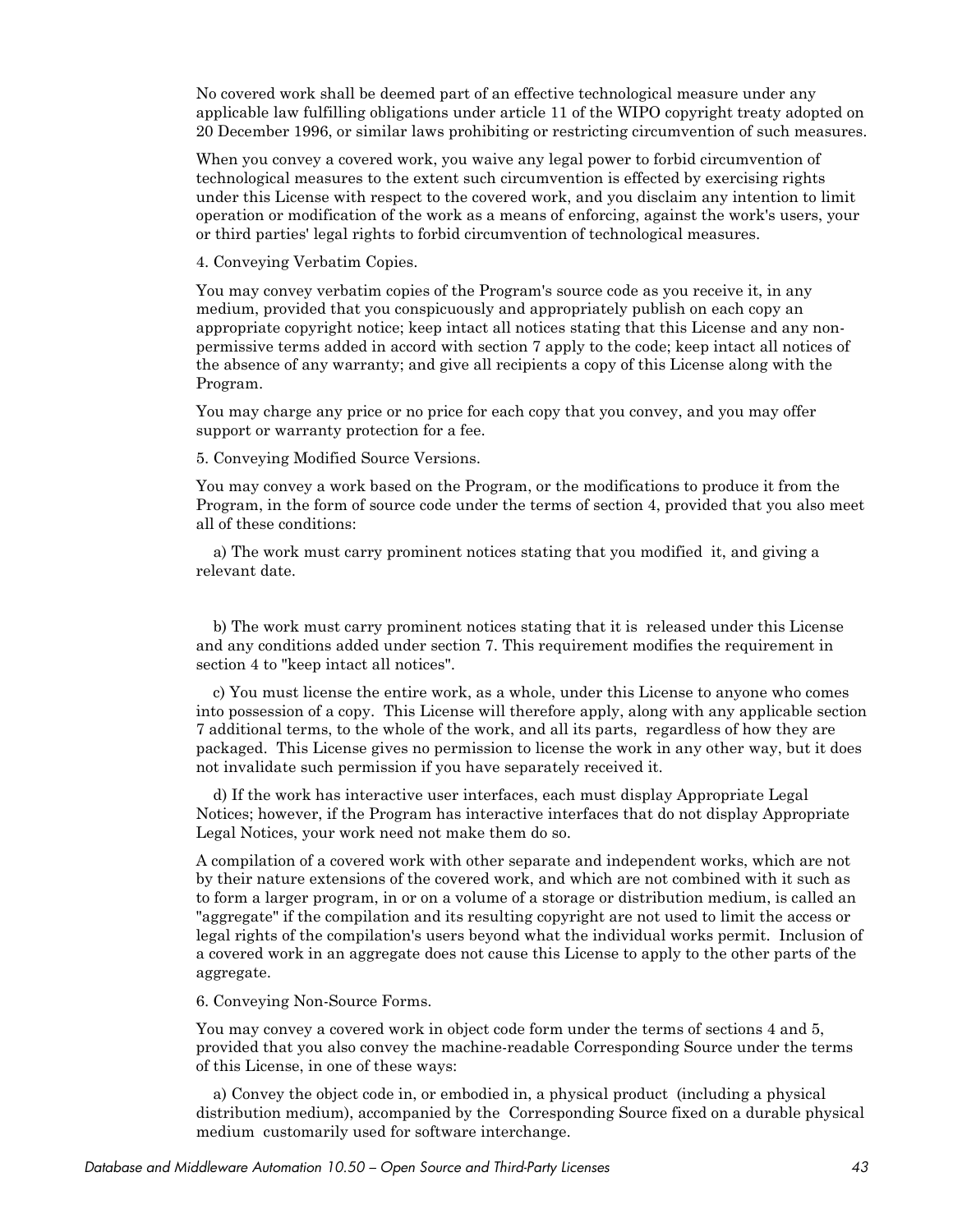b) Convey the object code in, or embodied in, a physical product (including a physical distribution medium), accompanied by a written offer, valid for at least three years and valid for as long as you offer spare parts or customer support for that product model, to give anyone who possesses the object code either (1) a copy of the Corresponding Source for all the software in the product that is covered by this License, on a durable physical medium customarily used for software interchange, for a price no more than your reasonable cost of physically performing this conveying of source, or (2) access to copy the Corresponding Source from a network server at no charge.

 c) Convey individual copies of the object code with a copy of the written offer to provide the Corresponding Source. This alternative is allowed only occasionally and noncommercially, and only if you received the object code with such an offer, in accord with subsection 6b.

 d) Convey the object code by offering access from a designated place (gratis or for a charge), and offer equivalent access to the Corresponding Source in the same way through the same place at no further charge. You need not require recipients to copy the Corresponding Source along with the object code. If the place to copy the object code is a network server, the Corresponding Source may be on a different server (operated by you or a third party) that supports equivalent copying facilities, provided you maintain clear directions next to the object code saying where to find the Corresponding Source. Regardless of what server hosts the Corresponding Source, you remain obligated to ensure that it is available for as long as needed to satisfy these requirements.

 e) Convey the object code using peer-to-peer transmission, provided you inform other peers where the object code and Corresponding Source of the work are being offered to the general public at no charge under subsection 6d.

A separable portion of the object code, whose source code is excluded from the Corresponding Source as a System Library, need not be included in conveying the object code work.

A "User Product" is either (1) a "consumer product", which means any tangible personal property which is normally used for personal, family, or household purposes, or (2) anything designed or sold for incorporation into a dwelling. In determining whether a product is a consumer product, doubtful cases shall be resolved in favor of coverage.

For a particular product received by a particular user, "normally used" refers to a typical or common use of that class of product, regardless of the status of the particular user or of the way in which the particular user actually uses, or expects or is expected to use, the product. A product is a consumer product regardless of whether the product has substantial commercial, industrial or non-consumer uses, unless such uses represent the only significant mode of use of the product.

"Installation Information" for a User Product means any methods, procedures, authorization keys, or other information required to install and execute modified versions of a covered work in that User Product from a modified version of its Corresponding Source. The information must suffice to ensure that the continued functioning of the modified object code is in no case prevented or interfered with solely because modification has been made.

If you convey an object code work under this section in, or with, or specifically for use in, a User Product, and the conveying occurs as part of a transaction in which the right of possession and use of the User Product is transferred to the recipient in perpetuity or for a fixed term (regardless of how the transaction is characterized), the Corresponding Source conveyed under this section must be accompanied by the Installation Information. But this requirement does not apply if neither you nor any third party retains the ability to install modified object code on the User Product (for example, the work has been installed in ROM).

The requirement to provide Installation Information does not include a requirement to continue to provide support service, warranty, or updates for a work that has been modified or installed by the recipient, or for the User Product in which it has been modified or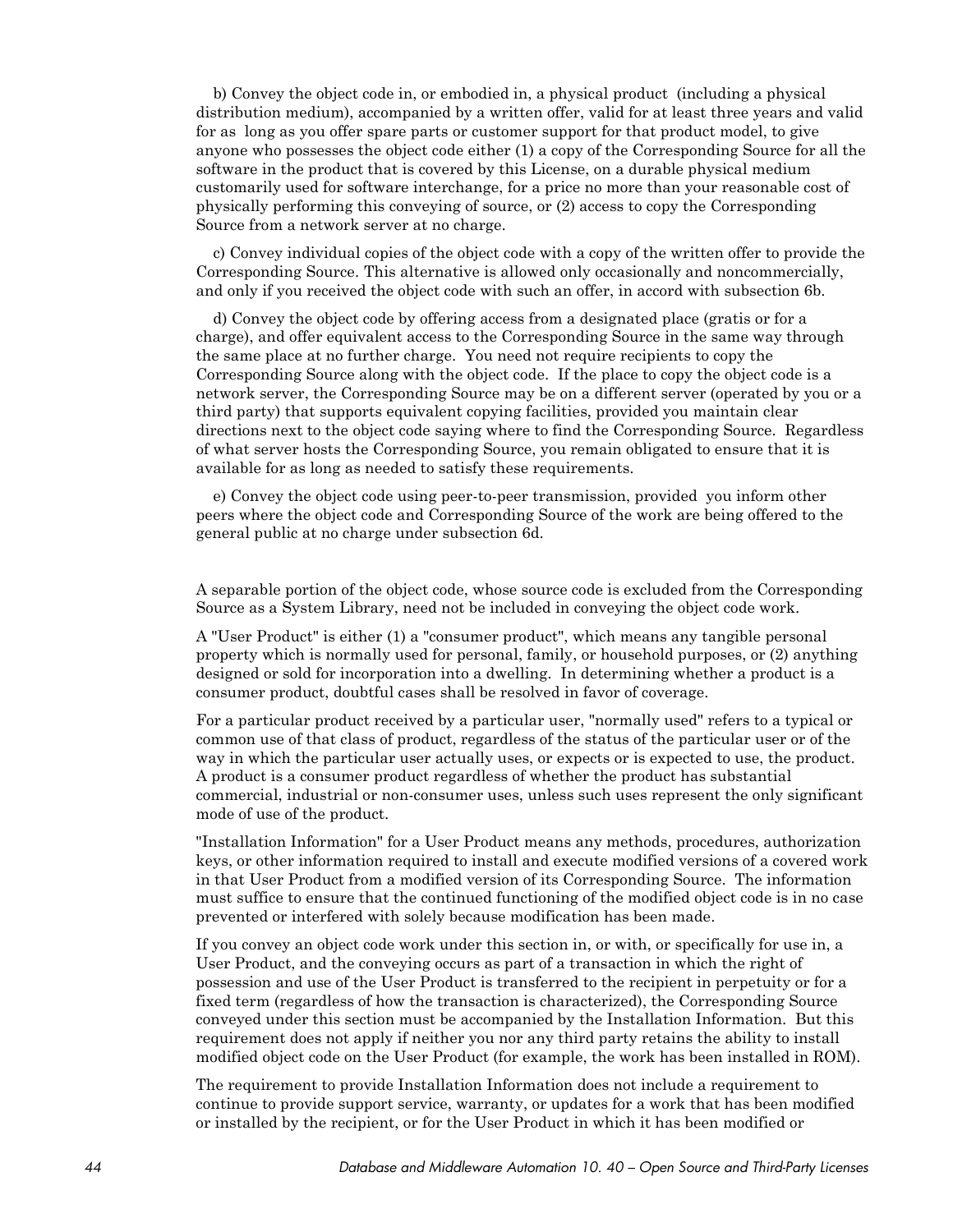installed. Access to a network may be denied when the modification itself materially and adversely affects the operation of the network or violates the rules and protocols for communication across the network.

Corresponding Source conveyed, and Installation Information provided, in accord with this section must be in a format that is publicly documented (and with an implementation available to the public in source code form), and must require no special password or key for unpacking, reading or copying.

7. Additional Terms.

"Additional permissions" are terms that supplement the terms of this License by making exceptions from one or more of its conditions. Additional permissions that are applicable to the entire Program shall be treated as though they were included in this License, to the extent that they are valid under applicable law. If additional permissions apply only to part of the Program, that part may be used separately under those permissions, but the entire Program remains governed by this License without regard to the additional permissions.

When you convey a copy of a covered work, you may at your option remove any additional permissions from that copy, or from any part of it. (Additional permissions may be written to require their own removal in certain cases when you modify the work.) You may place additional permissions on material, added by you to a covered work, for which you have or can give appropriate copyright permission.

Notwithstanding any other provision of this License, for material you add to a covered work, you may (if authorized by the copyright holders of that material) supplement the terms of this License with terms:

 a) Disclaiming warranty or limiting liability differently from the terms of sections 15 and 16 of this License; or

 b) Requiring preservation of specified reasonable legal notices or author attributions in that material or in the Appropriate Legal Notices displayed by works containing it; or

 c) Prohibiting misrepresentation of the origin of that material, or requiring that modified versions of such material be marked in reasonable ways as different from the original version; or

 d) Limiting the use for publicity purposes of names of licensors or authors of the material; or

 e) Declining to grant rights under trademark law for use of some trade names, trademarks, or service marks; or

 f) Requiring indemnification of licensors and authors of that material by anyone who conveys the material (or modified versions of it) with contractual assumptions of liability to the recipient, for any liability that these contractual assumptions directly impose on those licensors and authors.

All other non-permissive additional terms are considered "further restrictions" within the meaning of section 10. If the Program as you received it, or any part of it, contains a notice stating that it is governed by this License along with a term that is a further restriction, you may remove that term. If a license document contains a further restriction but permits relicensing or conveying under this License, you may add to a covered work material governed by the terms of that license document, provided that the further restriction does not survive such relicensing or conveying.

If you add terms to a covered work in accord with this section, you must place, in the relevant source files, a statement of the additional terms that apply to those files, or a notice indicating where to find the applicable terms.

Additional terms, permissive or non-permissive, may be stated in the form of a separately written license, or stated as exceptions; the above requirements apply either way.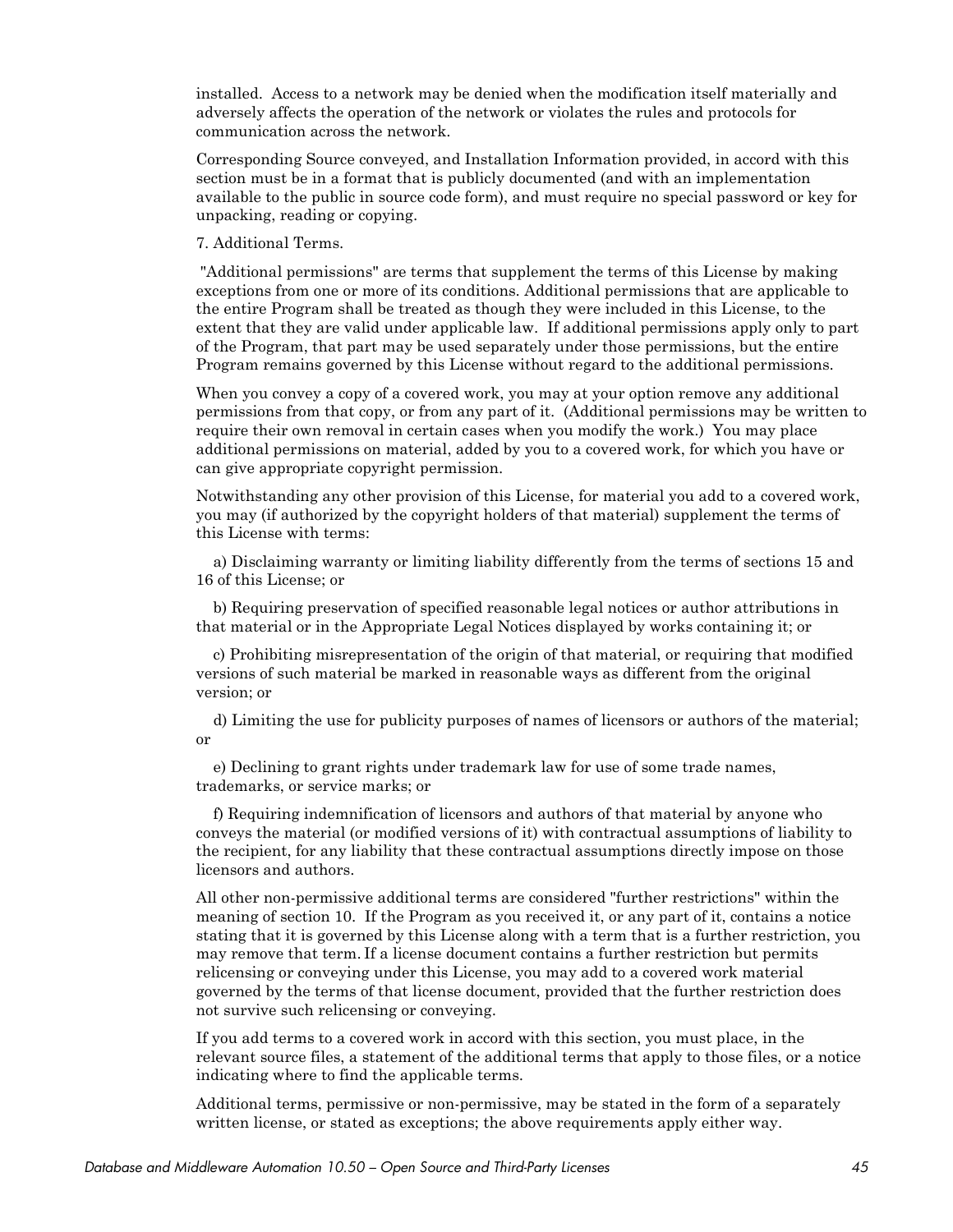#### 8. Termination.

You may not propagate or modify a covered work except as expressly provided under this License. Any attempt otherwise to propagate or modify it is void, and will automatically terminate your rights under this License (including any patent licenses granted under the third paragraph of section 11).

However, if you cease all violation of this License, then your license from a particular copyright holder is reinstated (a) provisionally, unless and until the copyright holder explicitly and finally terminates your license, and (b) permanently, if the copyright holder fails to notify you of the violation by some reasonable means prior to 60 days after the cessation.

Moreover, your license from a particular copyright holder is reinstated permanently if the copyright holder notifies you of the violation by some reasonable means, this is the first time you have received notice of violation of this License (for any work) from that copyright holder, and you cure the violation prior to 30 days after your receipt of the notice.

Termination of your rights under this section does not terminate the licenses of parties who have received copies or rights from you under this License. If your rights have been terminated and not permanently reinstated, you do not qualify to receive new licenses for the same material under section 10.

9. Acceptance Not Required for Having Copies.

You are not required to accept this License in order to receive or run a copy of the Program. Ancillary propagation of a covered work occurring solely as a consequence of using peer-topeer transmission to receive a copy likewise does not require acceptance. However, nothing other than this License grants you permission to propagate or modify any covered work. These actions infringe copyright if you do not accept this License. Therefore, by modifying or propagating a covered work, you indicate your acceptance of this License to do so.

10. Automatic Licensing of Downstream Recipients.

Each time you convey a covered work, the recipient automatically receives a license from the original licensors, to run, modify and propagate that work, subject to this License. You are not responsible for enforcing compliance by third parties with this License.

An "entity transaction" is a transaction transferring control of an organization, or substantially all assets of one, or subdividing an organization, or merging organizations. If propagation of a covered work results from an entity transaction, each party to that transaction who receives a copy of the work also receives whatever licenses to the work the party's predecessor in interest had or could give under the previous paragraph, plus a right to possession of the Corresponding Source of the work from the predecessor in interest, if the predecessor has it or can get it with reasonable efforts.

You may not impose any further restrictions on the exercise of the rights granted or affirmed under this License. For example, you may not impose a license fee, royalty, or other charge for exercise of rights granted under this License, and you may not initiate litigation (including a cross-claim or counterclaim in a lawsuit) alleging that any patent claim is infringed by making, using, selling, offering for sale, or importing the Program or any portion of it.

#### 11. Patents.

A "contributor" is a copyright holder who authorizes use under this License of the Program or a work on which the Program is based. The work thus licensed is called the contributor's "contributor version".

A contributor's "essential patent claims" are all patent claims owned or controlled by the contributor, whether already acquired or hereafter acquired, that would be infringed by some manner, permitted by this License, of making, using, or selling its contributor version, but do not include claims that would be infringed only as a consequence of further modification of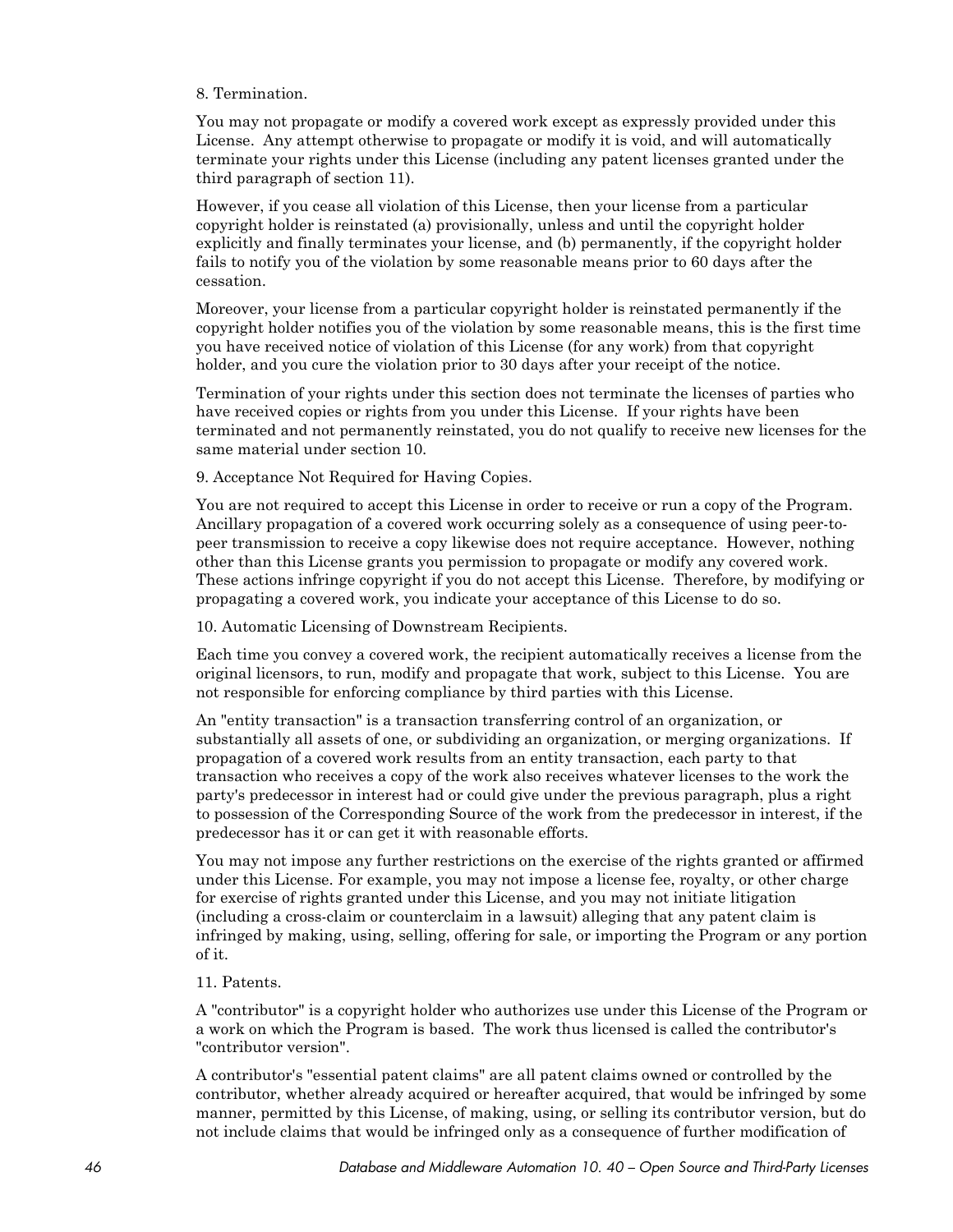the contributor version. For purposes of this definition, "control" includes the right to grant patent sublicenses in a manner consistent with the requirements of this License.

Each contributor grants you a non-exclusive, worldwide, royalty-free patent license under the contributor's essential patent claims, to make, use, sell, offer for sale, import and otherwise run, modify and propagate the contents of its contributor version.

In the following three paragraphs, a "patent license" is any express agreement or commitment, however denominated, not to enforce a patent (such as an express permission to practice a patent or covenant not to sue for patent infringement). To "grant" such a patent license to a party means to make such an agreement or commitment not to enforce a patent against the party.

If you convey a covered work, knowingly relying on a patent license, and the Corresponding Source of the work is not available for anyone to copy, free of charge and under the terms of this License, through a publicly available network server or other readily accessible means, then you must either (1) cause the Corresponding Source to be so available, or (2) arrange to deprive yourself of the benefit of the patent license for this particular work, or (3) arrange, in a manner consistent with the requirements of this License, to extend the patent license to downstream recipients. "Knowingly relying" means you have actual knowledge that, but for the patent license, your conveying the covered work in a country, or your recipient's use of the covered work in a country, would infringe one or more identifiable patents in that country that you have reason to believe are valid.

If, pursuant to or in connection with a single transaction or arrangement, you convey, or propagate by procuring conveyance of, a covered work, and grant a patent license to some of the parties receiving the covered work authorizing them to use, propagate, modify or convey a specific copy of the covered work, then the patent license you grant is automatically extended to all recipients of the covered work and works based on it.

A patent license is "discriminatory" if it does not include within the scope of its coverage, prohibits the exercise of, or is conditioned on the non-exercise of one or more of the rights that are specifically granted under this License. You may not convey a covered work if you are a party to an arrangement with a third party that is in the business of distributing software, under which you make payment to the third party based on the extent of your activity of conveying the work, and under which the third party grants, to any of the parties who would receive the covered work from you, a discriminatory patent license (a) in connection with copies of the covered work conveyed by you (or copies made from those copies), or (b) primarily for and in connection with specific products or compilations that contain the covered work, unless you entered into that arrangement, or that patent license was granted, prior to 28 March 2007.

Nothing in this License shall be construed as excluding or limiting any implied license or other defenses to infringement that may otherwise be available to you under applicable patent law.

12. No Surrender of Others' Freedom.

If conditions are imposed on you (whether by court order, agreement or otherwise) that contradict the conditions of this License, they do not excuse you from the conditions of this License. If you cannot convey a covered work so as to satisfy simultaneously your obligations under this License and any other pertinent obligations, then as a consequence you may not convey it at all. For example, if you agree to terms that obligate you to collect a royalty for further conveying from those to whom you convey the Program, the only way you could satisfy both those terms and this License would be to refrain entirely from conveying the Program.

13. Use with the GNU Affero General Public License.

Notwithstanding any other provision of this License, you have permission to link or combine any covered work with a work licensed under version 3 of the GNU Affero General Public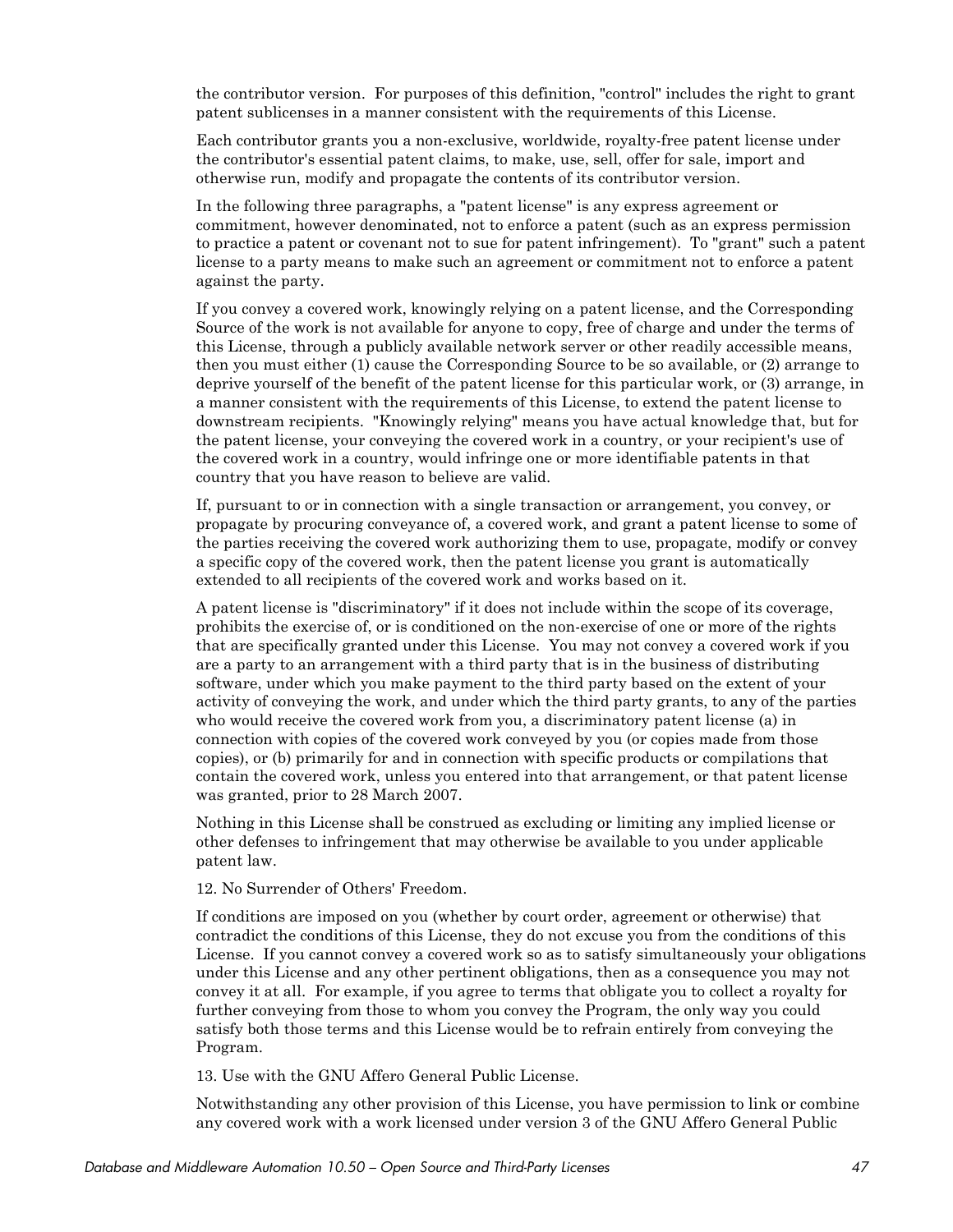License into a single combined work, and to convey the resulting work. The terms of this License will continue to apply to the part which is the covered work, but the special requirements of the GNU Affero General Public License, section 13, concerning interaction through a network will apply to the combination as such.

14. Revised Versions of this License.

The Free Software Foundation may publish revised and/or new versions of the GNU General Public License from time to time. Such new versions will be similar in spirit to the present version, but may differ in detail to address new problems or concerns.

Each version is given a distinguishing version number. If the Program specifies that a certain numbered version of the GNU General Public License "or any later version" applies to it, you have the option of following the terms and conditions either of that numbered version or of any later version published by the Free Software Foundation. If the Program does not specify a version number of the GNU General Public License, you may choose any version ever published by the Free Software Foundation.

If the Program specifies that a proxy can decide which future versions of the GNU General Public License can be used, that proxy's public statement of acceptance of a version permanently authorizes you to choose that version for the Program.

Later license versions may give you additional or different permissions. However, no additional obligations are imposed on any author or copyright holder as a result of your choosing to follow a later version.

15. Disclaimer of Warranty.

THERE IS NO WARRANTY FOR THE PROGRAM, TO THE EXTENT PERMITTED BY APPLICABLE LAW. EXCEPT WHEN OTHERWISE STATED IN WRITING THE COPYRIGHT HOLDERS AND/OR OTHER PARTIES PROVIDE THE PROGRAM "AS IS" WITHOUT WARRANTY OF ANY KIND, EITHER EXPRESSED OR IMPLIED, INCLUDING, BUT NOT LIMITED TO, THE IMPLIED WARRANTIES OF MERCHANTABILITY AND FITNESS FOR A PARTICULAR PURPOSE. THE ENTIRE RISK AS TO THE QUALITY AND PERFORMANCE OF THE PROGRAM IS WITH YOU. SHOULD THE PROGRAM PROVE DEFECTIVE, YOU ASSUME THE COST OF ALL NECESSARY SERVICING, REPAIR OR CORRECTION.

16. Limitation of Liability.

IN NO EVENT UNLESS REQUIRED BY APPLICABLE LAW OR AGREED TO IN WRITING WILL ANY COPYRIGHT HOLDER, OR ANY OTHER PARTY WHO MODIFIES AND/OR CONVEYS THE PROGRAM AS PERMITTED ABOVE, BE LIABLE TO YOU FOR DAMAGES, INCLUDING ANY GENERAL, SPECIAL, INCIDENTAL OR CONSEQUENTIAL DAMAGES ARISING OUT OF THE USE OR INABILITY TO USE THE PROGRAM (INCLUDING BUT NOT LIMITED TO LOSS OF DATA OR DATA BEING RENDERED INACCURATE OR LOSSES SUSTAINED BY YOU OR THIRD PARTIES OR A FAILURE OF THE PROGRAM TO OPERATE WITH ANY OTHER PROGRAMS), EVEN IF SUCH HOLDER OR OTHER PARTY HAS BEEN ADVISED OF THE POSSIBILITY OF SUCH DAMAGES.

17. Interpretation of Sections 15 and 16.

If the disclaimer of warranty and limitation of liability provided above cannot be given local legal effect according to their terms, reviewing courts shall apply local law that most closely approximates an absolute waiver of all civil liability in connection with the Program, unless a warranty or assumption of liability accompanies a copy of the Program in return for a fee.

jqGrid

\*\*\* \*\*\* \*\*\* \*\*\* \*\*\* \*\*\* \*\*\* \*\*\* \*\*\* \*\*\* \*\*\* \*\*\* \*\*\*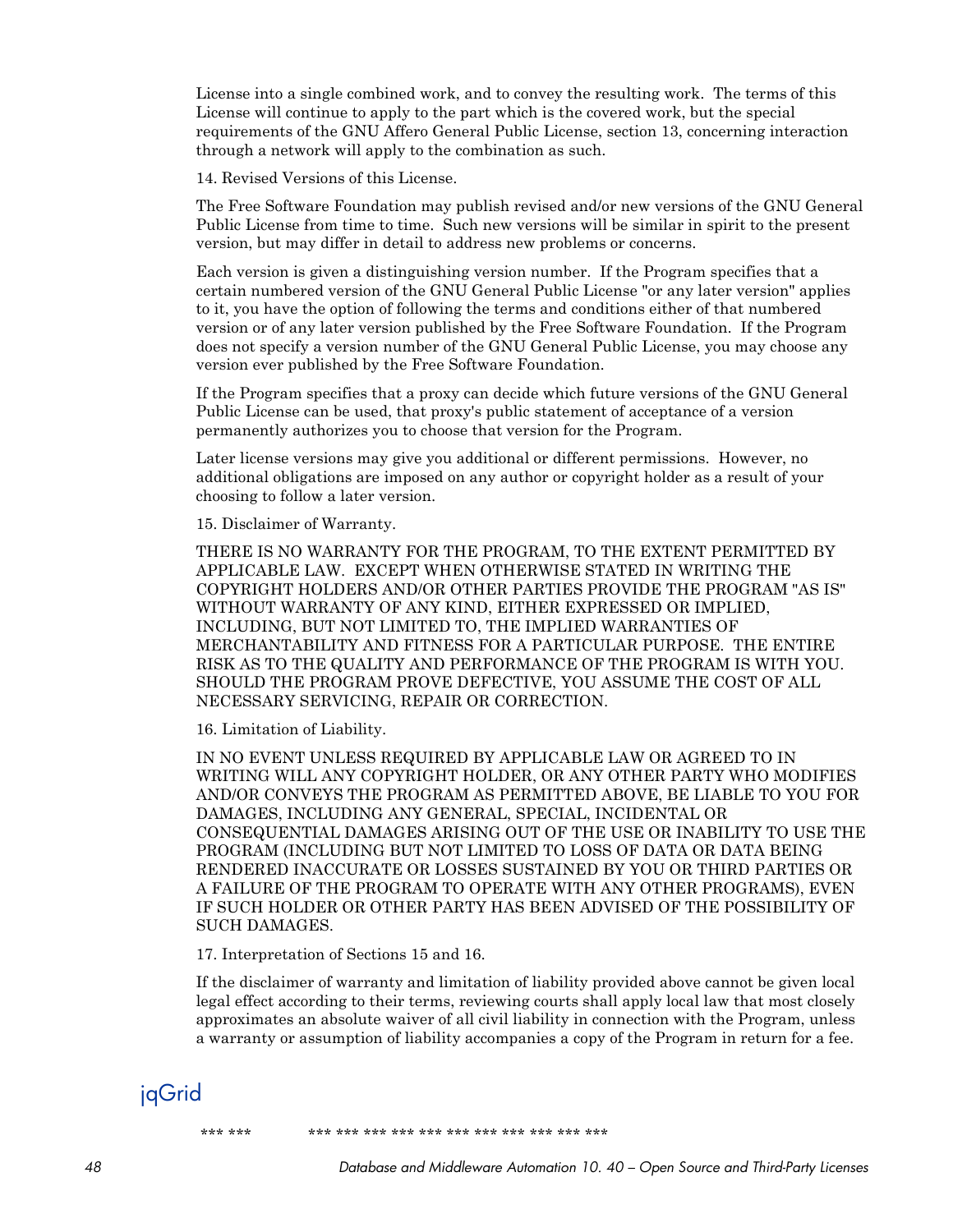| $=======O$ rigin |  |                                                 |  |  |
|------------------|--|-------------------------------------------------|--|--|
| *** ***          |  | *** *** *** *** *** *** *** *** *** *** *** *** |  |  |
| unknown          |  |                                                 |  |  |
| *** ***          |  | *** *** *** *** *** *** *** *** *** *** *** *** |  |  |
|                  |  |                                                 |  |  |
| *** ***          |  | *** *** *** *** *** *** *** *** *** *** *** *** |  |  |

jqGrid is an Ajax-enabled JavaScript control that provides solutions for representing and manipulating tabular data on the web. Since the grid is a client-side solution loading data dynamically through Ajax callbacks, it can be integrated with any server-side technology, including PHP, ASP, Java Servlets, JSP, ColdFusion, and Perl.

```
*** *** *** *** *** *** *** *** *** *** *** *** *** 
========= License ============================================ 
*** *** *** *** *** *** *** *** *** *** *** *** ***
```
Copyright (c) 2012 Tony Tomov, www.trirand.com/blog

Permission is hereby granted, free of charge, to any person obtaining a copy of this software and associated documentation files (the "Software"), to deal in the Software without restriction, including without limitation the rights to use, copy, modify, merge, publish, distribute, sublicense, and/or sell copies of the Software, and to permit persons to whom the Software is furnished to do so, subject to the following conditions:

The above copyright notice and this permission notice shall be included in all copies or substantial portions of the Software.

THE SOFTWARE IS PROVIDED "AS IS", WITHOUT WARRANTY OF ANY KIND, EXPRESS OR IMPLIED, INCLUDING BUT NOT LIMITED TO THE WARRANTIES OF MERCHANTABILITY, FITNESS FOR A PARTICULAR PURPOSE AND NONINFRINGEMENT. IN NO EVENT SHALL THE AUTHORS OR COPYRIGHT HOLDERS BE LIABLE FOR ANY CLAIM, DAMAGES OR OTHER LIABILITY, WHETHER IN AN ACTION OF CONTRACT, TORT OR OTHERWISE, ARISING FROM, OUT OF OR IN CONNECTION WITH THE SOFTWARE OR THE USE OR OTHER DEALINGS IN THE SOFTWARE.

GNU GENERAL PUBLIC LICENSE

Version 2, June 1991

Copyright (C) 1989, 1991 Free Software Foundation, Inc.

675 Mass Ave, Cambridge, MA 02139, USA

Everyone is permitted to copy and distribute verbatim copies of this license document, but changing it is not allowed.

#### Preamble

The licenses for most software are designed to take away your freedom to share and change it. By contrast, the GNU General Public License is intended to guarantee your freedom to share and change free software–to make sure the software is free for all its users. This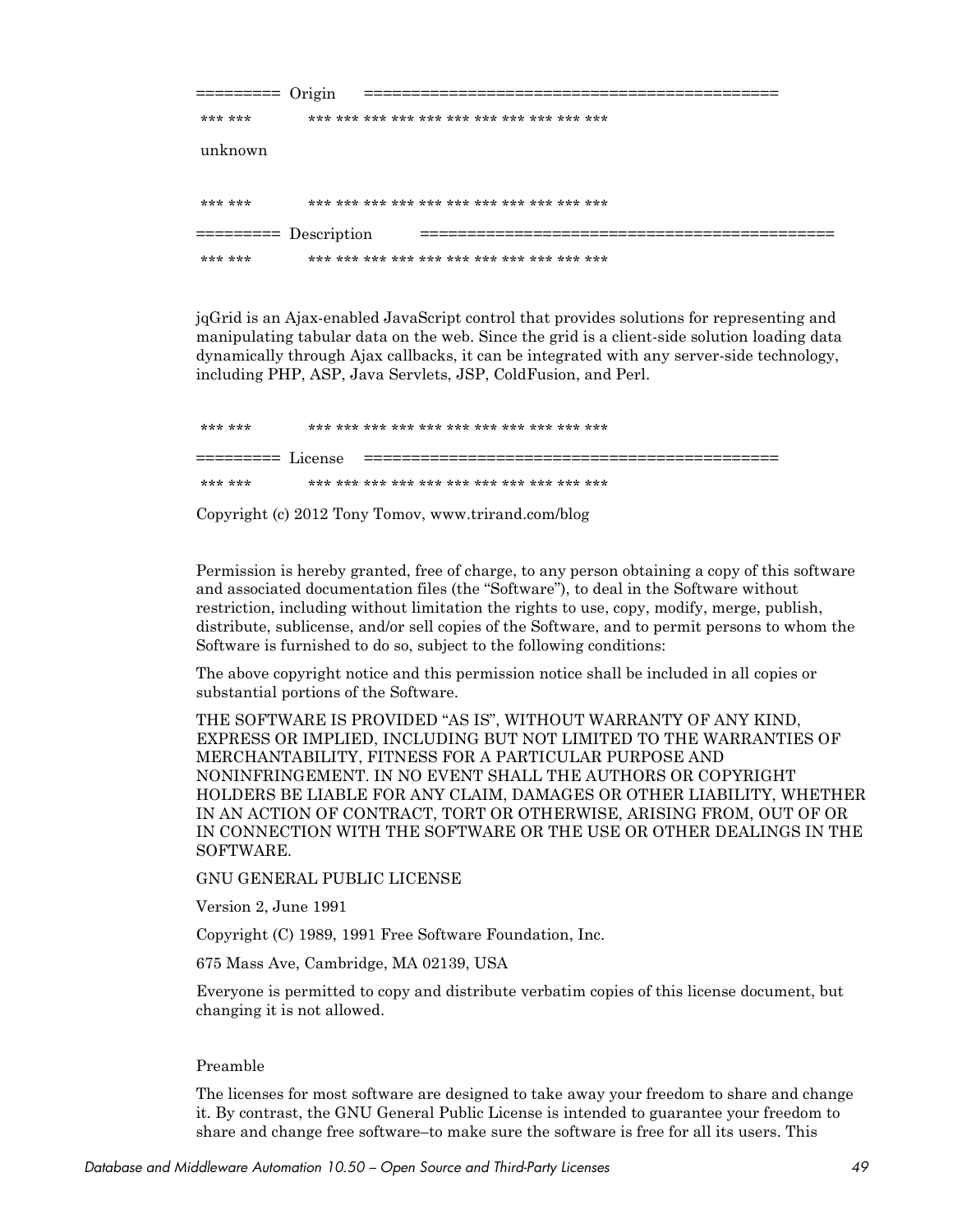General Public License applies to most of the Free Software Foundation's software and to any other program whose authors commit to using it. (Some other Free Software Foundation software is covered by the GNU Library General Public License instead.) You can apply it to your programs, too.

When we speak of free software, we are referring to freedom, not price. Our General Public Licenses are designed to make sure that you have the freedom to distribute copies of free software (and charge for this service if you wish), that you receive source code or can get it if you want it, that you can change the software or use pieces of it in new free programs; and that you know you can do these things.

To protect your rights, we need to make restrictions that forbid anyone to deny you these rights or to ask you to surrender the rights.

These restrictions translate to certain responsibilities for you if you distribute copies of the software, or if you modify it.

For example, if you distribute copies of such a program, whether gratis or for a fee, you must give the recipients all the rights that you have. You must make sure that they, too, receive or can get the source code. And you must show them these terms so they know their rights.

We protect your rights with two steps: (1) copyright the software, and (2) offer you this license which gives you legal permission to copy, distribute and/or modify the software.

Also, for each author's protection and ours, we want to make certain that everyone understands that there is no warranty for this free software. If the software is modified by someone else and passed on, we want its recipients to know that what they have is not the original, so that any problems introduced by others will not reflect on the original authors' reputations.

Finally, any free program is threatened constantly by software patents. We wish to avoid the danger that redistributors of a free program will individually obtain patent licenses, in effect making the program proprietary. To prevent this, we have made it clear that any patent must be licensed for everyone's free use or not licensed at all.

The precise terms and conditions for copying, distribution and modification follow.

#### GNU GENERAL PUBLIC LICENSE

#### TERMS AND CONDITIONS FOR COPYING, DISTRIBUTION AND MODIFICATION

0. This License applies to any program or other work which contains a notice placed by the copyright holder saying it may be distributed under the terms of this General Public License. The "Program", below, refers to any such program or work, and a "work based on the Program" means either the Program or any derivative work under copyright law: that is to say, a work containing the Program or a portion of it, either verbatim or with modifications and/or translated into another language. (Hereinafter, translation is included without limitation in the term "modification".) Each licensee is addressed as "you".

Activities other than copying, distribution and modification are not covered by this License; they are outside its scope. The act of running the Program is not restricted, and the output from the Program is covered only if its contents constitute a work based on the Program (independent of having been made by running the Program).

Whether that is true depends on what the Program does.

1. You may copy and distribute verbatim copies of the Program's source code as you receive it, in any medium, provided that you conspicuously and appropriately publish on each copy an appropriate copyright notice and disclaimer of warranty; keep intact all the notices that refer to this License and to the absence of any warranty; and give any other recipients of the Program a copy of this License along with the Program.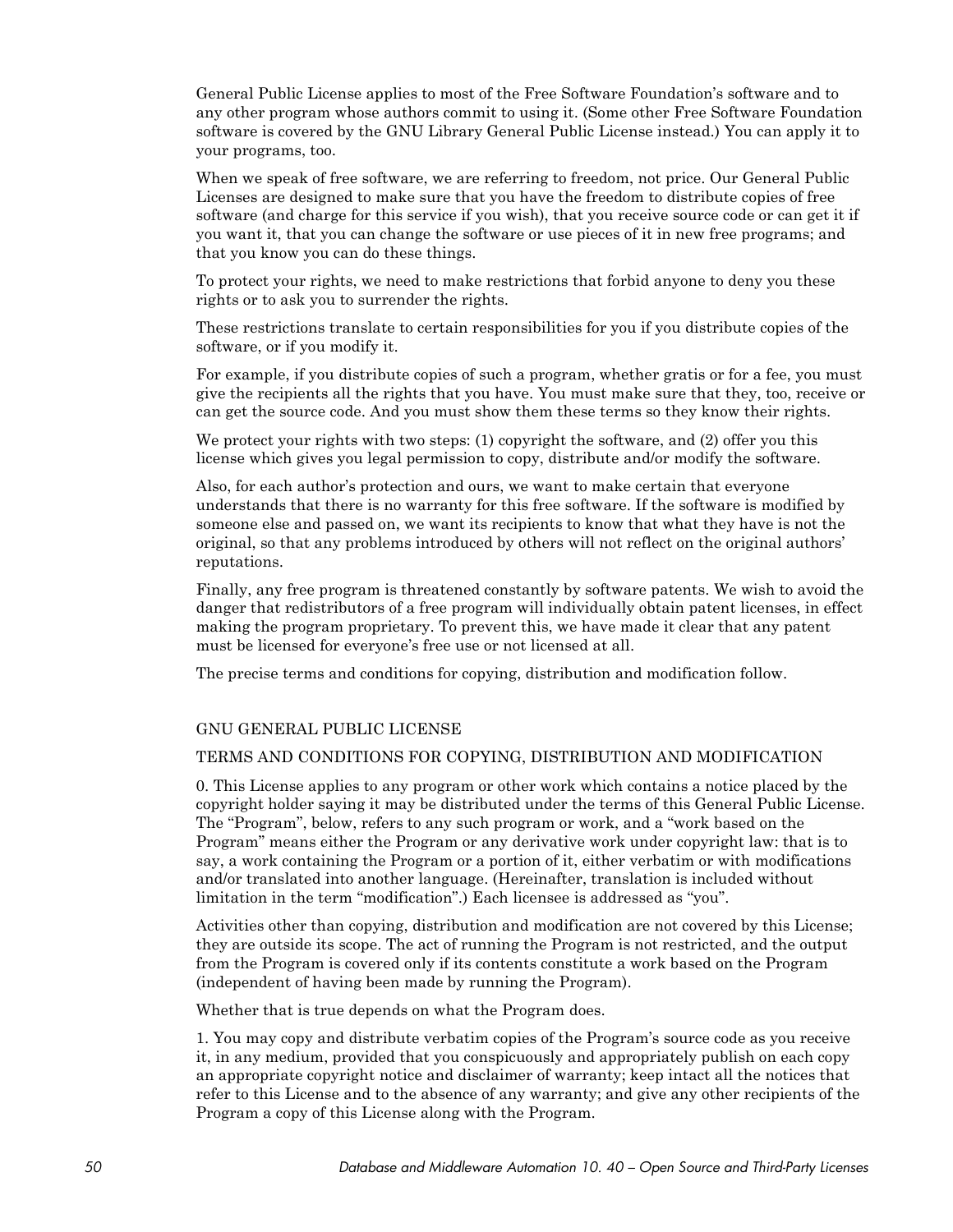You may charge a fee for the physical act of transferring a copy, and you may at your option offer warranty protection in exchange for a fee.

2. You may modify your copy or copies of the Program or any portion of it, thus forming a work based on the Program, and copy and distribute such modifications or work under the terms of Section 1 above, provided that you also meet all of these conditions:

a) You must cause the modified files to carry prominent notices stating that you changed the files and the date of any change.

b) You must cause any work that you distribute or publish, that in whole or in part contains or is derived from the Program or any part thereof, to be licensed as a whole at no charge to all third parties under the terms of this License.

c) If the modified program normally reads commands interactively when run, you must cause it, when started running for such interactive use in the most ordinary way, to print or display an announcement including an appropriate copyright notice and a notice that there is no warranty (or else, saying that you provide a warranty) and that users may redistribute the program under these conditions, and telling the user how to view a copy of this License. (Exception: if the Program itself is interactive but does not normally print such an announcement, your work based on the Program is not required to print an announcement.)

These requirements apply to the modified work as a whole. If identifiable sections of that work are not derived from the Program, and can be reasonably considered independent and separate works in themselves, then this License, and its terms, do not apply to those sections when you distribute them as separate works. But when you distribute the same sections as part of a whole which is a work based on the Program, the distribution of the whole must be on the terms of this License, whose permissions for other licensees extend to the entire whole, and thus to each and every part regardless of who wrote it.

Thus, it is not the intent of this section to claim rights or contest your rights to work written entirely by you; rather, the intent is to exercise the right to control the distribution of derivative or collective works based on the Program.

In addition, mere aggregation of another work not based on the Program with the Program (or with a work based on the Program) on a volume of a storage or distribution medium does not bring the other work under the scope of this License.

3. You may copy and distribute the Program (or a work based on it, under Section 2) in object code or executable form under the terms of Sections 1 and 2 above provided that you also do one of the following:

a) Accompany it with the complete corresponding machine-readable source code, which must be distributed under the terms of Sections 1 and 2 above on a medium customarily used for software interchange; or,

b) Accompany it with a written offer, valid for at least three years, to give any third party, for a charge no more than your cost of physically performing source distribution, a complete machine-readable copy of the corresponding source code, to be distributed under the terms of Sections 1 and 2 above on a medium customarily used for software interchange; or,

c) Accompany it with the information you received as to the offer to distribute corresponding source code. (This alternative is allowed only for noncommercial distribution and only if you received the program in object code or executable form with such an offer, in accord with Subsection b above.)

The source code for a work means the preferred form of the work for making modifications to it. For an executable work, complete source code means all the source code for all modules it contains, plus any associated interface definition files, plus the scripts used to control compilation and installation of the executable. However, as aspecial exception, the source code distributed need not include anything that is normally distributed (in either source or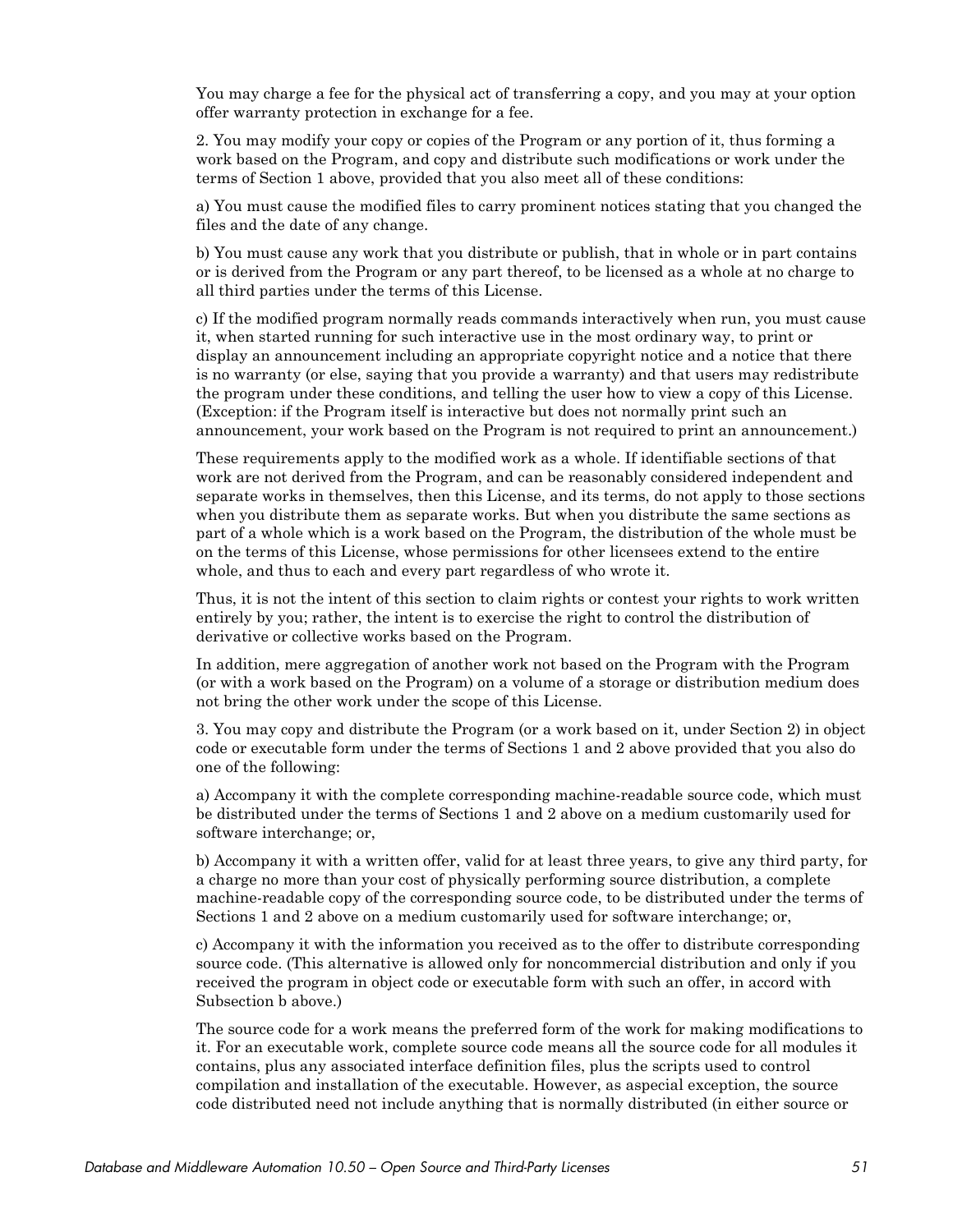binary form) with the major components (compiler, kernel, and so on) of the operating system on which the executable runs, unless that component itself accompanies the executable.

If distribution of executable or object code is made by offering access to copy from a designated place, then offering equivalent access to copy the source code from the same place counts as distribution of the source code, even though third parties are not compelled to copy the source along with the object code.

4. You may not copy, modify, sublicense, or distribute the Program except as expressly provided under this License. Any attempt otherwise to copy, modify, sublicense or distribute the Program is void, and will automatically terminate your rights under this License. However, parties who have received copies, or rights, from you under this License will not have their licenses terminated so long as such parties remain in full compliance.

5. You are not required to accept this License, since you have not signed it. However, nothing else grants you permission to modify or distribute the Program or its derivative works. These actions are prohibited by law if you do not accept this License. Therefore, by modifying or distributing the Program (or any work based on the Program), you indicate your acceptance of this License to do so, and all its terms and conditions for copying, distributing or modifying the Program or works based on it.

6. Each time you redistribute the Program (or any work based on the Program), the recipient automatically receives a license from the original licensor to copy, distribute or modify the Program subject to these terms and conditions. You may not impose any further restrictions on the recipients' exercise of the rights granted herein. You are not responsible for enforcing compliance by third parties to this License.

7. If, as a consequence of a court judgment or allegation of patent infringement or for any other reason (not limited to patent issues), conditions are imposed on you (whether by court order, agreement or otherwise) that contradict the conditions of this License, they do not excuse you from the conditions of this License. If you cannot distribute so as to satisfy simultaneously your obligations under this License and any other pertinent obligations, then as a consequence you may not distribute the Program at all. For example, if a patent license would not permit royalty-free redistribution of the Program by all those who receive copies directly or indirectly through you, then the only way you could satisfy both it and this License would be to refrain entirely from distribution of the Program.

If any portion of this section is held invalid or unenforceable under any particular circumstance, the balance of the section is intended to apply and the section as a whole is intended to apply in other circumstances.

It is not the purpose of this section to induce you to infringe any patents or other property right claims or to contest validity of any such claims; this section has the sole purpose of protecting the integrity of the free software distribution system, which is implemented by public license practices. Many people have made generous contributions to the wide range of software distributed through that system in reliance on consistent application of that system; it is up to the author/donor to decide if he or she is willing to distribute software through any other system and a licensee cannot impose that choice.

This section is intended to make thoroughly clear what is believed to be a consequence of the rest of this License.

8. If the distribution and/or use of the Program is restricted in certain countries either by patents or by copyrighted interfaces, the original copyright holder who places the Program under this License may add an explicit geographical distribution limitation excluding those countries, so that distribution is permitted only in or among countries not thus excluded. In such case, this License incorporates the limitation as if written in the body of this License.

9. The Free Software Foundation may publish revised and/or new versions of the General Public License from time to time. Such new versions will be similar in spirit to the present version, but may differ in detail to address new problems or concerns.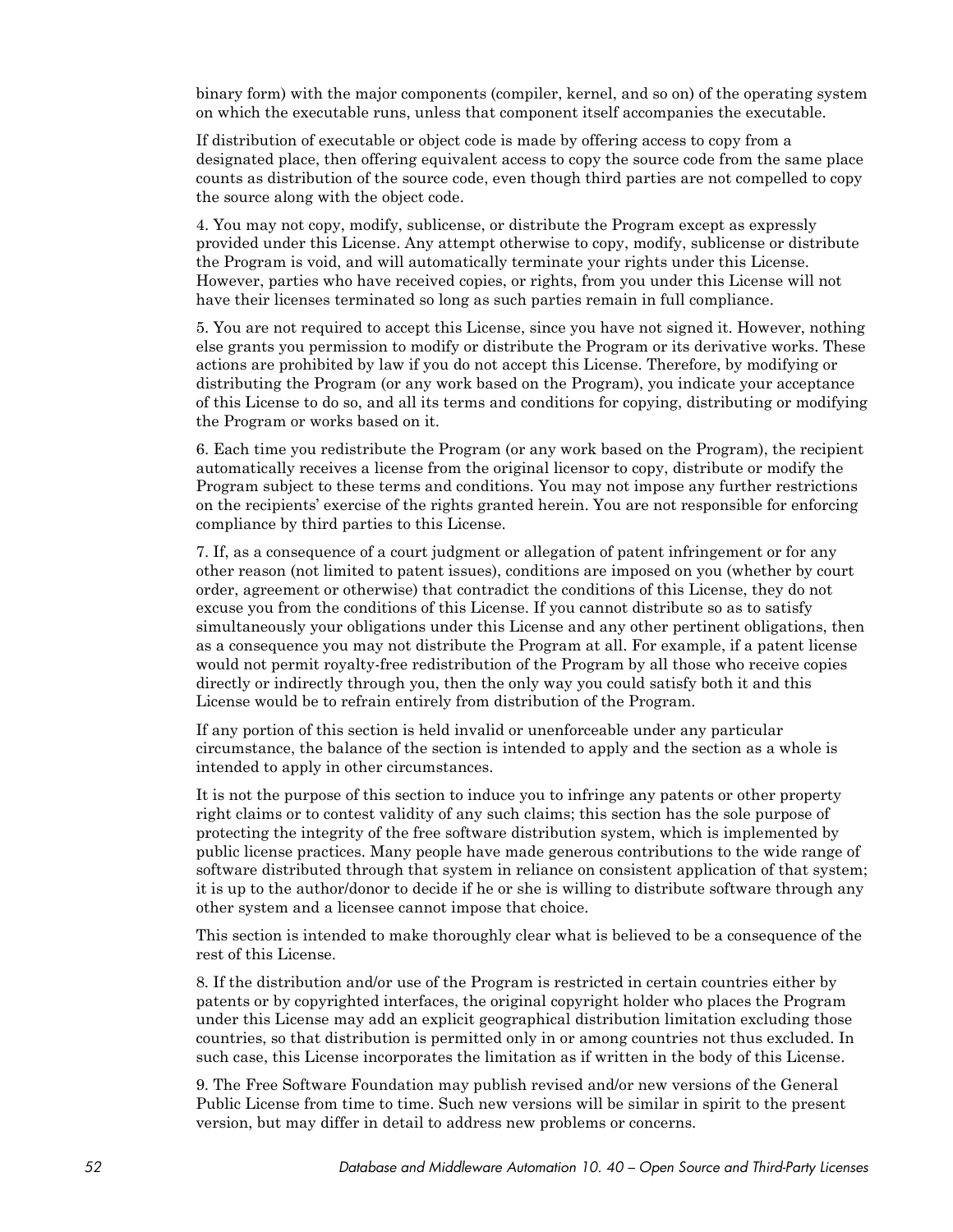Each version is given a distinguishing version number. If the Program specifies a version number of this License which applies to it and "any later version", you have the option of following the terms and conditions either of that version or of any later version published by the Free Software Foundation. If the Program does not specify a version number of this License, you may choose any version ever published by the Free Software Foundation.

10. If you wish to incorporate parts of the Program into other free programs whose distribution conditions are different, write to the author to ask for permission. For software which is copyrighted by the Free Software Foundation, write to the Free Software Foundation; we sometimes make exceptions for this. Our decision will be guided by the two goals of preserving the free status of all derivatives of our free software and of promoting the sharing and reuse of software generally.

NO WARRANTY

11. BECAUSE THE PROGRAM IS LICENSED FREE OF CHARGE, THERE IS NO WARRANTY FOR THE PROGRAM, TO THE EXTENT PERMITTED BY APPLICABLE LAW. EXCEPT WHEN OTHERWISE STATED IN WRITING THE COPYRIGHT HOLDERS AND/OR OTHER PARTIES PROVIDE THE PROGRAM "AS IS" WITHOUT WARRANTY OF ANY KIND, EITHER EXPRESSED OR IMPLIED, INCLUDING, BUT NOT LIMITED TO, THE IMPLIED WARRANTIES OF MERCHANTABILITY AND FITNESS FOR A PARTICULAR PURPOSE. THE ENTIRE RISK AS TO THE QUALITY AND PERFORMANCE OF THE PROGRAM IS WITH YOU. SHOULD THE PROGRAM PROVE DEFECTIVE, YOU ASSUME THE COST OF ALL NECESSARY SERVICING, REPAIR OR CORRECTION.

12. IN NO EVENT UNLESS REQUIRED BY APPLICABLE LAW OR AGREED TO IN WRITING WILL ANY COPYRIGHT HOLDER, OR ANY OTHER PARTY WHO MAY MODIFY AND/OR REDISTRIBUTE THE PROGRAM AS PERMITTED ABOVE, BE LIABLE TO YOU FOR DAMAGES, INCLUDING ANY GENERAL, SPECIAL, INCIDENTAL OR CONSEQUENTIAL DAMAGES ARISING OUT OF THE USE OR INABILITY TO USE THE PROGRAM (INCLUDING BUT NOT LIMITED TO LOSS OF DATA OR DATA BEING RENDERED INACCURATE OR LOSSES SUSTAINED BY YOU OR THIRD PARTIES OR A FAILURE OF THE PROGRAM TO OPERATE WITH ANY OTHER PROGRAMS), EVEN IF SUCH HOLDER OR OTHER PARTY HAS BEEN ADVISED OF THE POSSIBILITY OF SUCH DAMAGES.

END OF TERMS AND CONDITIONS

### jsoup

The MIT License

Copyright © 2009 - 2012 [Jonathan Hedley](http://jonathanhedley.com/) [\(jonathan@hedley.net\)](mailto:jonathan@hedley.net)

Permission is hereby granted, free of charge, to any person obtaining a copy of this software and associated documentation files (the "Software"), to deal in the Software without restriction, including without limitation the rights to use, copy, modify, merge, publish, distribute, sublicense, and/or sell copies of the Software, and to permit persons to whom the Software is furnished to do so, subject to the following conditions:

The above copyright notice and this permission notice shall be included in all copies or substantial portions of the Software.

THE SOFTWARE IS PROVIDED "AS IS", WITHOUT WARRANTY OF ANY KIND, EXPRESS OR IMPLIED, INCLUDING BUT NOT LIMITED TO THE WARRANTIES OF MERCHANTABILITY, FITNESS FOR A PARTICULAR PURPOSE AND NONINFRINGEMENT. IN NO EVENT SHALL THE AUTHORS OR COPYRIGHT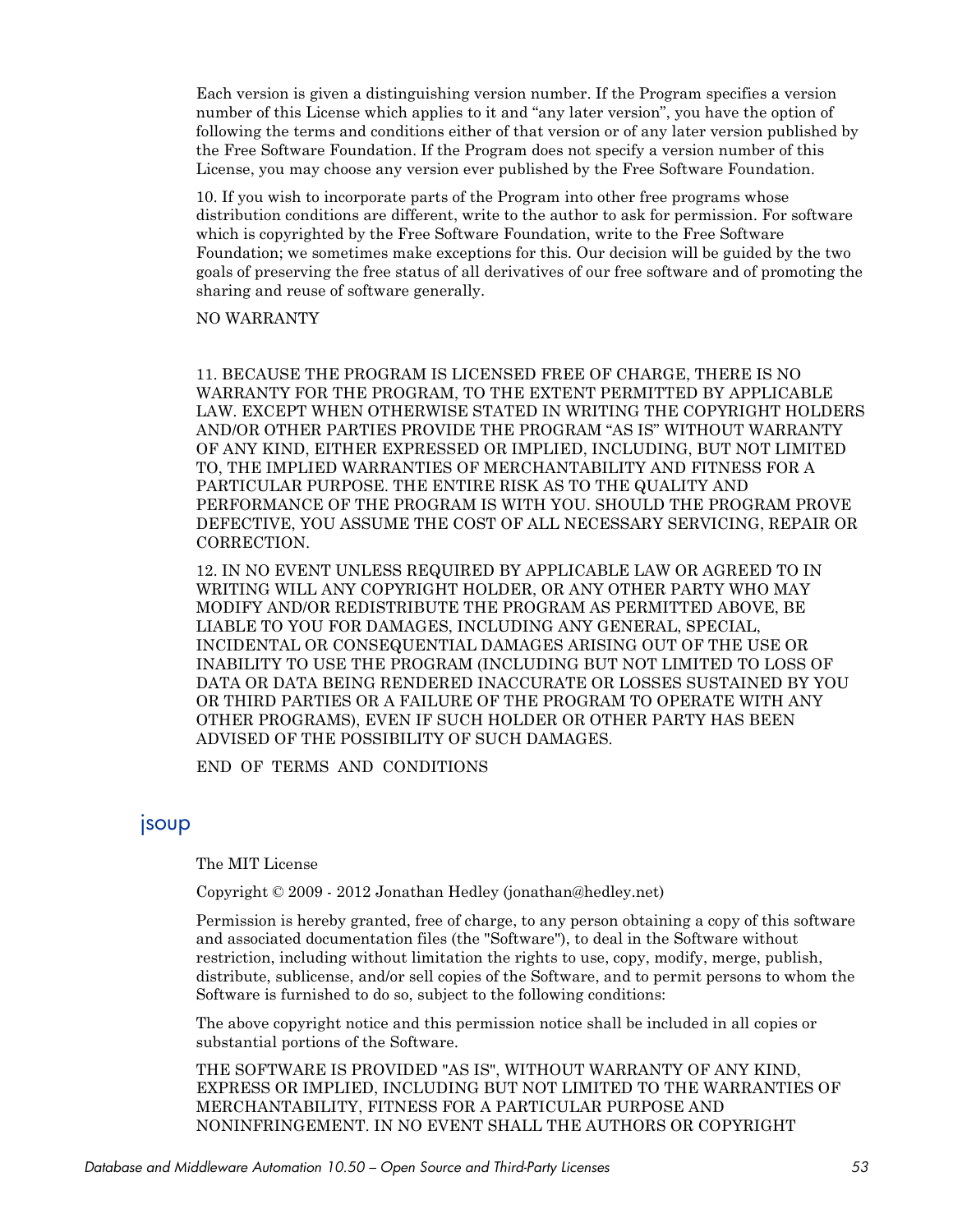HOLDERS BE LIABLE FOR ANY CLAIM, DAMAGES OR OTHER LIABILITY, WHETHER IN AN ACTION OF CONTRACT, TORT OR OTHERWISE, ARISING FROM, OUT OF OR IN CONNECTION WITH THE SOFTWARE OR THE USE OR OTHER DEALINGS IN THE **SOFTWARE** 

### jta

License Agreement

SUN MICROSYSTEMS, INC. (``SUN'') IS WILLING TO LICENSE ITS Java Transaction API

SOFTWARE (``SOFTWARE'') TO YOU ("CUSTOMER") ONLY UPON THE CONDITION THAT YOU ACCEPT ALL OF THE TERMS CONTAINED IN THIS LICENSE AGREEMENT ("AGREEMENT"). READ THE TERMS AND CONDITIONS OF THE AGREEMENT

CAREFULLY BEFORE SELECTING THE "ACCEPT" BUTTON AT THE BOTTOM OF THIS

PAGE. BY SELECTING THE "ACCEPT" BUTTON YOU AGREE TO THE TERMS AND CONDITIONS OF THE AGREEMENT. IF YOU ARE NOT W ILLING TO BE BOUND BY ITS TERMS, SELECT THE "DO NOT ACCEPT" BUTTON AT THE BOTTOM OF THIS PAGE

AND THE INSTALLATION PROCESS WILL NOT CONTINUE.

1. License to Distribute. Customer is granted a royalty-free, non-transferable right to rep roduce and use the Software for the purpose of developing applications which run in conjunction with the Software. Customer may not modify the Software (including any APIs exposed by the Software) in any way.

2. Restrictions. Software is confidential copyrighted information of Sun and title to all copies is retained by Sun and/or its licensors. Except to the extent enforcement of this provision is prohibited by applicable law, if at all, Customer shall not decompile, dis assemble, decrypt, extract, or otherwise reverse engineer Software. Software is not designed or intended for use in on-line control of aircraft, air traffic, aircraft navigation or aircraft communications; or in the design, construction, operation or maintenance of any nuclear facility. Customer warrants that it will not use or redistribute the Software for such purposes.

3. Trademarks and Logos. This Agreement does not authorize Customer to use any Sun name, trademark or logo. Customer acknowledges that Sun owns the Java trademark and all Java-related trademarks, logos and icons including the Coffee Cup and Duke ("Java Marks'') and agrees to: (i) comply with the Java Trademark Guidelines at http://java.sun.com/t rademarks.html; (ii) not do anything harmful to or inconsistent with Sun's rights in the Java Marks; and (iii) assist Sun in protecting those rights, including assigning to Sun any rights acquired by Customer in any Java Mark.

4. Disclaimer of Warranty. Software is provided ''AS IS,'' without a warranty of any kind. ALL EXPRESS OR IMPLIED REPRESENTATIONS AND WARRANTIES, INCLUDING ANY IMPLIED WARRANTY OF MERCHANTABILITY, FITNESS FOR A PARTICULAR PURPOSE OR NON-INFRINGEMENT, ARE HER EBY EXCLUDED.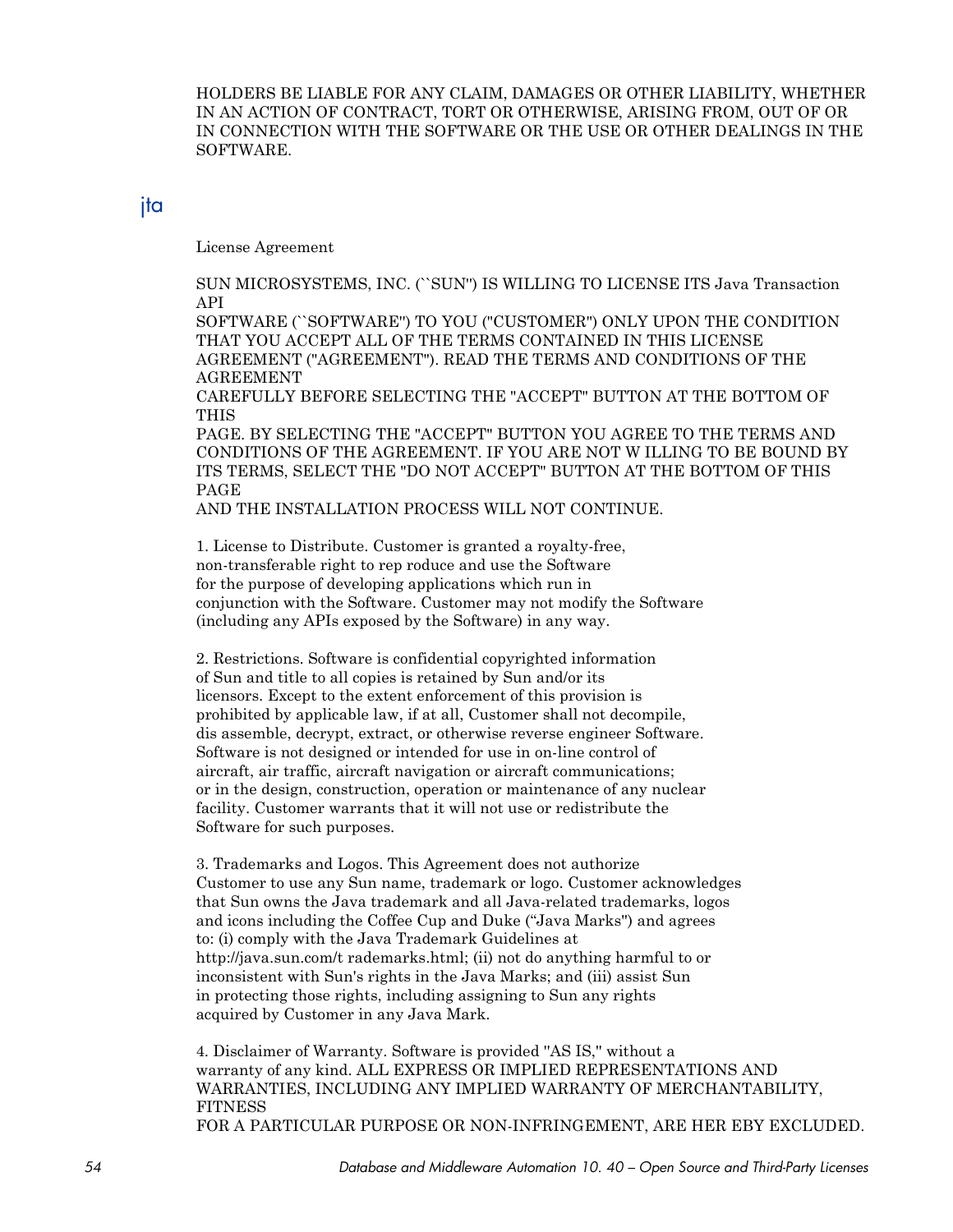5.Limitation of Liability. IN NO EVENT WILL SUN OR ITS LICENSORS BE LIABLE FOR ANY LOST REVENUE, PROFIT OR DATA, OR FOR SPECIAL, INDIRECT, CONSEQUENTIAL, INCIDENTAL OR PUNITIVE DAMAGES HOWEVER CAUSED AND REGARDLESS OF TH E THEORY OF LIABILITY ARISING OUT OF THE DOWNLOADING OF, USE OF, OR INABILITY TO USE, SOFTWARE, EVEN IF SUN HAS BEEN ADVISED OF THE POSSIBILITY OF SUCH DAMAGES.

6. Termination. Customer may terminate this Agreement at any time by destroying all copies of Software. This Agreement will terminate immediately without notice from Sun if Customer fails to comply with any provision of this Agreement. Upon such termination, Customer must destroy all copies of Software. Sections 4 and 5 above shall survive termination of this Agreement.

7. Export Regulations. Software, including technical data, is subject to U.S. export control laws, including the U.S. Export Administration Act and its associated regulations , and may be subject to export or import regulations in other countries. Customer agrees to comply strictly with all such regulations and acknowledges that it has the responsibility to obtain licenses to export, re-export, or import Software. Software may not be downloaded, or otherwise exported or re-exported (i) into, or to a national or resident of, Cuba, Iraq, Iran, North Korea, Libya, Sudan, Syria or any country to which the U.S. has embargoed goods; or (ii) to anyone on the U.S. Treasury Department's list of Specially Designated Nations or the U.S. Commerce Department's Table of Denial Orders.

8. Restricted Rights. Use, duplication or disclosure by the United States government is subject to the restrictions as set forth in the Rights in Technical Data and Computer Software Clauses in DFARS 252.227-7013(c) (1) (ii) and FAR 52.227-19(c) (2) as applicable.

9. Governing Law. Any action related to this Agreement will be governed by California law and controlling U.S. federal law. No choice of law rules of any jurisdiction will apply.

10. Severability. If any of the above provisions are held to be in violation of applicable law, void, or unenforceable in any jurisdiction, t hen such provisions are herewith waived or amended to the extent necessary for the Agreement to be otherwise enforceable in such jurisdiction. However, if in Sun's opinion deletion or amendment of any provisions of the Agreement by operation of this paragraph unreasonably compromises the rights or increase the liabilities of Sun or its licensors, Sun reserves the right to terminate the Agreement.

# jTDS

jTDS is Free Software. jTDS is made available under the terms of the GNU Lesser General Public License. The LGPL is sufficiently flexible to allow the use of jTDS in both open source and commercial projects. Using jTDS is considered to be dynamic linking; hence our interpretation of the LGPL is that the use of the unmodified jTDS source or binary does not affect the license of your application code.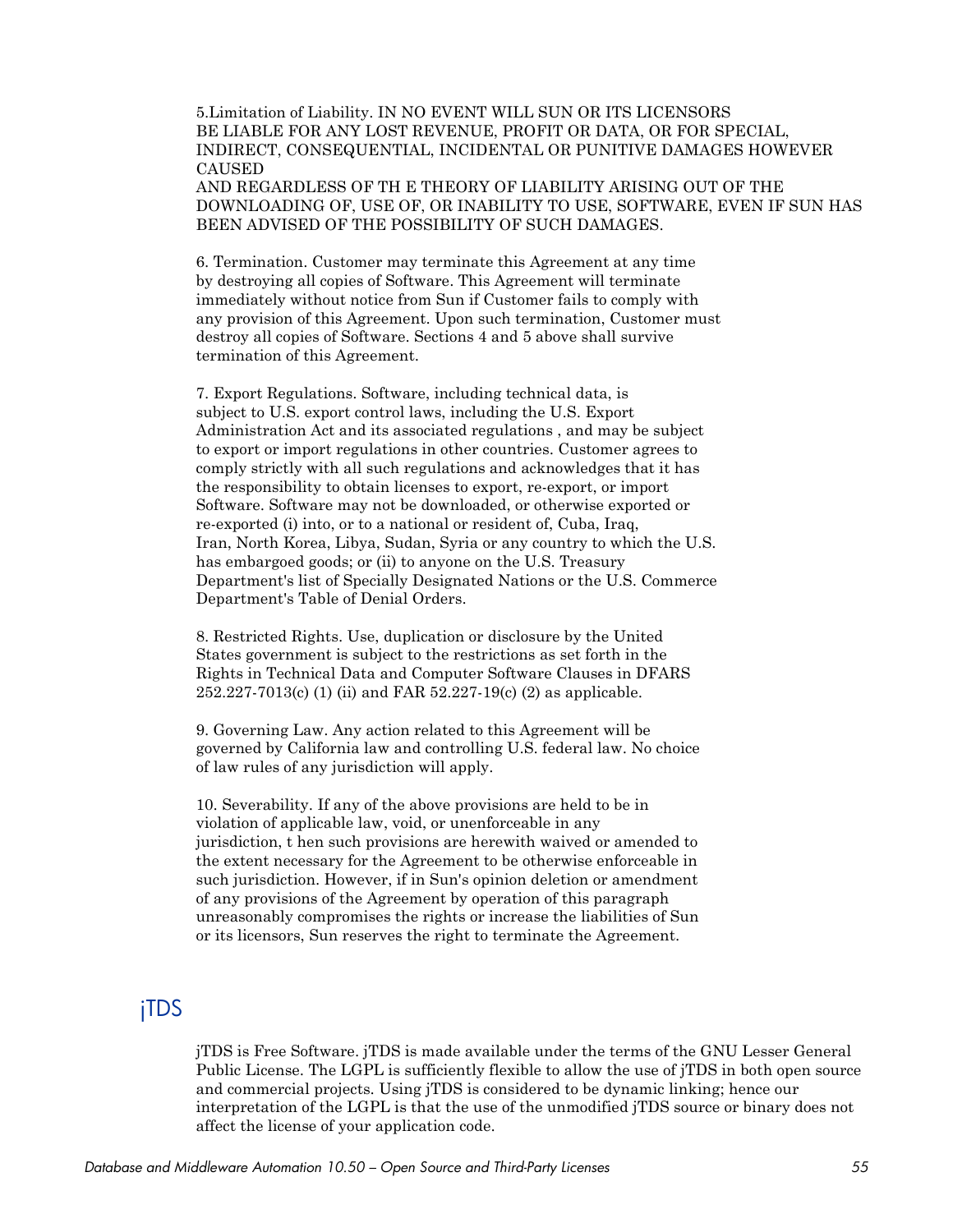If you modify jTDS and redistribute your modifications, the LGPL applies, basically meaning that you'll have to make the modified version publicly available under the LGPL license too. This ensures that all users of the software have access to all future improvements.

jTDS was initially based on software released under a BSD license by CDS Networks, Inc. and/or Craig Spannring, the author of the original FreeTDS JDBC driver from which jTDS is derived. Between releases 0.8.1 and 0.9 jTDS was completely rewritten so the original BSD license no longer applies.

# jython

The Jython License

A. TERMS AND CONDITIONS FOR ACCESSING OR OTHERWISE USING JYTHON

PYTHON SOFTWARE FOUNDATION LICENSE VERSION 2

1. This LICENSE AGREEMENT is between the Python Software Foundation ("PSF"), and the Individual or Organization ("Licensee") accessing and otherwise using this software ("Jython") in source or binary form and its associated documentation.

2. Subject to the terms and conditions of this License Agreement, PSF hereby grants Licensee a nonexclusive, royalty-free, world-wide license to reproduce, analyze, test, perform and/or display publicly, prepare derivative works, distribute, and otherwise use Jython alone or in any derivative version, provided, however, that PSF's License Agreement and PSF's notice of copyright, i.e., "Copyright (c) 2007 Python Software Foundation; All Rights Reserved" are retained in Jython alone or in any derivative version prepared by Licensee.

3. In the event Licensee prepares a derivative work that is based on or incorporates Jython or any part thereof, and wants to make the derivative work available to others as provided herein, then Licensee hereby agrees to include in any such work a brief summary of the changes made to Jython.

4. PSF is making Jython available to Licensee on an "AS IS" basis. PSF MAKES NO REPRESENTATIONS OR WARRANTIES, EXPRESS OR IMPLIED. BY WAY OF EXAMPLE, BUT NOT LIMITATION, PSF MAKES NO AND DISCLAIMS ANY REPRESENTATION OR WARRANTY OF MERCHANTABILITY OR FITNESS FOR ANY PARTICULAR PURPOSE OR THAT THE USE OF JYTHON WILL NOT INFRINGE ANY THIRD PARTY RIGHTS.

5. PSF SHALL NOT BE LIABLE TO LICENSEE OR ANY OTHER USERS OF JYTHON FOR ANY INCIDENTAL, SPECIAL, OR CONSEQUENTIAL DAMAGES OR LOSS AS A RESULT OF MODIFYING, DISTRIBUTING, OR OTHERWISE USING JYTHON, OR ANY DERIVATIVE THEREOF, EVEN IF ADVISED OF THE POSSIBILITY THEREOF.

6. This License Agreement will automatically terminate upon a material breach of its terms and conditions.

7. Nothing in this License Agreement shall be deemed to create any relationship of agency, partnership, or joint venture between PSF and Licensee. This License Agreement does not grant permission to use PSF trademarks or trade name in a trademark sense to endorse or promote products or services of Licensee, or any third party.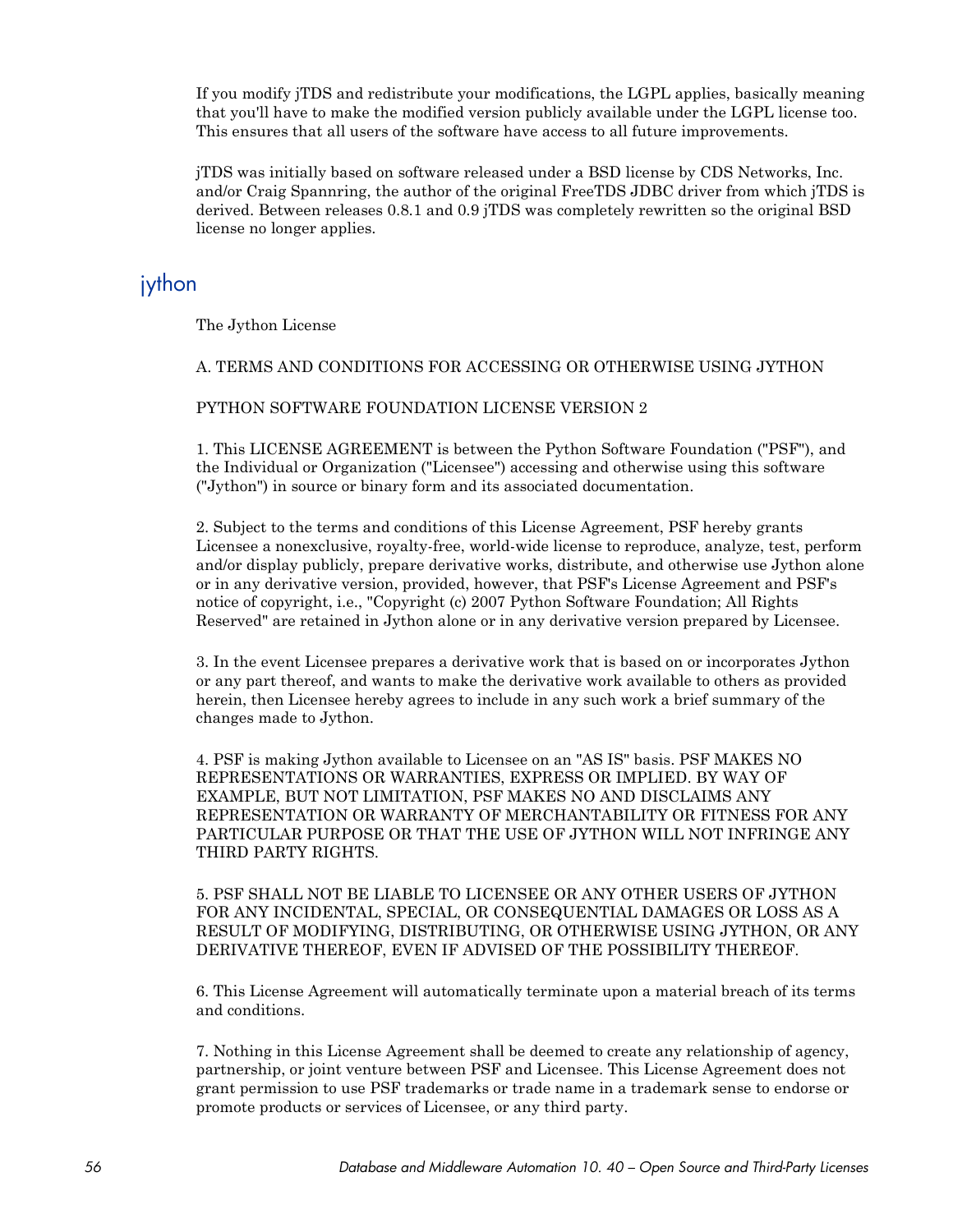8. By copying, installing or otherwise using Jython, Licensee agrees to be bound by the terms and conditions of this License Agreement.

Jython 2.0, 2.1 License

Copyright (c) 2000, 2001, 2002, 2003, 2004, 2005, 2006, 2007 Jython Developers All rights reserved.

Redistribution and use in source and binary forms, with or without modification, are permitted provided that the following conditions are met:

Redistributions of source code must retain the above copyright notice, this list of conditions and the following disclaimer.

Redistributions in binary form must reproduce the above copyright notice, this list of conditions and the following disclaimer in the documentation and/or other materials provided with the distribution.

Neither the name of the Jython Developers nor the names of its contributors may be used to endorse or promote products derived from this software without specific prior written permission.

THIS SOFTWARE IS PROVIDED BY THE COPYRIGHT HOLDERS AND CONTRIBUTORS "AS IS'' AND ANY EXPRESS OR IMPLIED WARRANTIES, INCLUDING, BUT NOT LIMITED TO, THE IMPLIED WARRANTIES OF MERCHANTABILITY AND FITNESS FOR A PARTICULAR PURPOSE ARE DISCLAIMED. IN NO EVENT SHALL THE REGENTS OR CONTRIBUTORS BE LIABLE FOR ANY DIRECT, INDIRECT, INCIDENTAL, SPECIAL, EXEMPLARY, OR CONSEQUENTIAL DAMAGES (INCLUDING, BUT NOT LIMITED TO, PROCUREMENT OF SUBSTITUTE GOODS OR SERVICES; LOSS OF USE, DATA, OR PROFITS; OR BUSINESS INTERRUPTION) HOWEVER CAUSED AND ON ANY THEORY OF LIABILITY, WHETHER IN CONTRACT, STRICT LIABILITY, OR TORT (INCLUDING NEGLIGENCE OR OTHERWISE) ARISING IN ANY WAY OUT OF THE USE OF THIS SOFTWARE, EVEN IF ADVISED OF THE POSSIBILITY OF SUCH DAMAGE.

JPython 1.1.x Software License.

This LICENSE AGREEMENT is between the Corporation for National Research Initiatives, having an office at 1895 Preston White Drive, Reston, VA 20191 ("CNRI"), and the Individual or Organization ("Licensee") accessing and using JPython version 1.1.x in source or binary form and its associated documentation as provided herein ("Software").

Subject to the terms and conditions of this License Agreement, CNRI hereby grants Licensee a non-exclusive, non-transferable, royalty-free, world-wide license to reproduce, analyze, test, perform and/or display publicly, prepare derivative works, distribute, and otherwise use the Software alone or in any derivative version, provided, however, that CNRI's License Agreement and CNRI's notice of copyright, i.e., "Copyright ©1996-1999 Corporation for National Research Initiatives; All Rights Reserved" are both retained in the Software, alone or in any derivative version prepared by Licensee.

Alternatively, in lieu of CNRI's License Agreement, Licensee may substitute the following text (omitting the quotes), provided, however, that such text is displayed prominently in the Software alone or in any derivative version prepared by Licensee: "JPython (Version 1.1.x) is made available subject to the terms and conditions in CNRI's License Agreement. This Agreement may be located on the Internet using the following unique, persistent identifier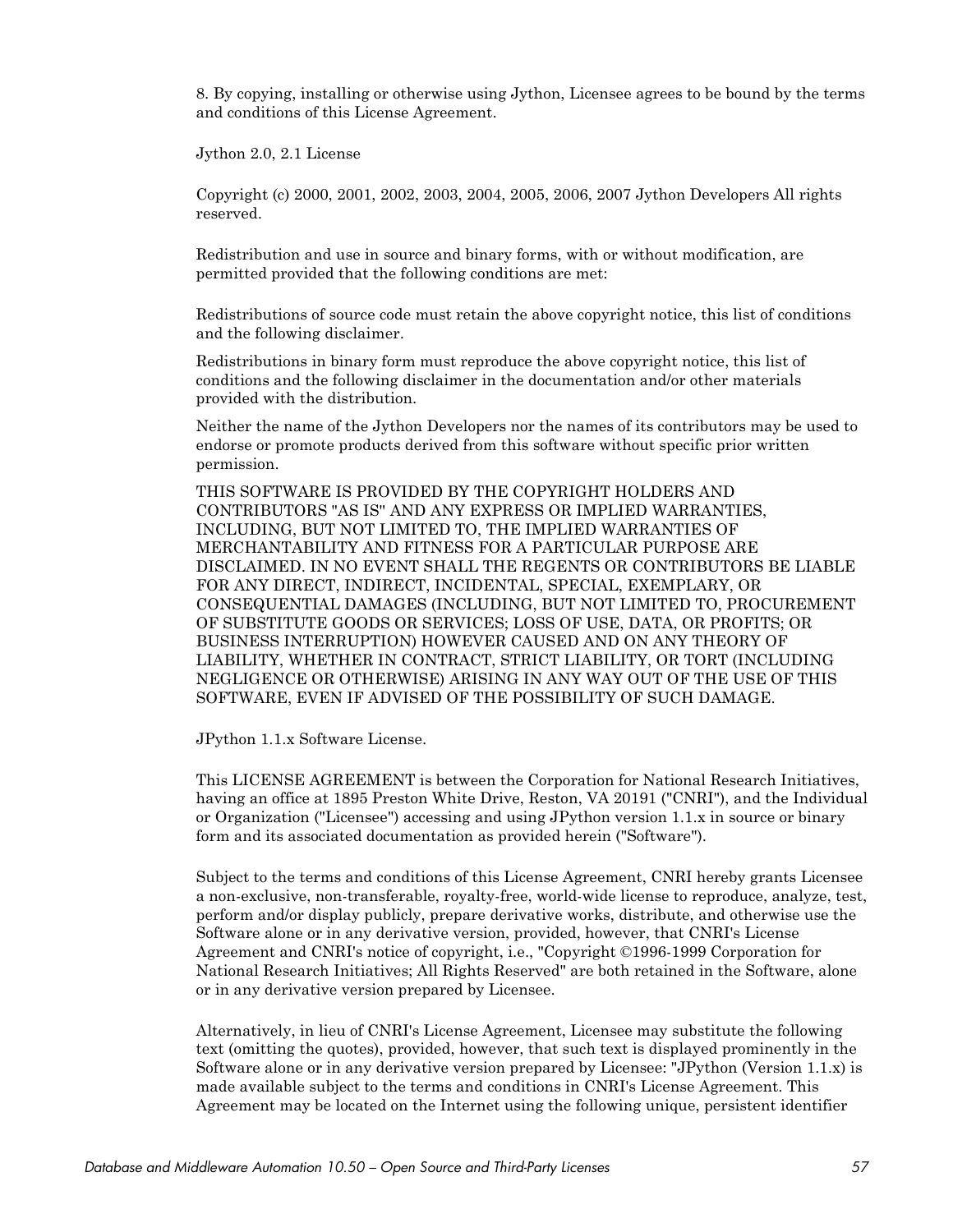(known as a handle): 1895.22/1006. The License may also be obtained from a proxy server on the Web using the following URL: http://hdl.handle.net/1895.22/1006."

In the event Licensee prepares a derivative work that is based on or incorporates the Software or any part thereof, and wants to make the derivative work available to the public as provided herein, then Licensee hereby agrees to indicate in any such work, in a prominently visible way, the nature of the modifications made to CNRI's Software.

Licensee may not use CNRI trademarks or trade name, including JPython or CNRI, in a trademark sense to endorse or promote products or services of Licensee, or any third party. Licensee may use the mark JPython in connection with Licensee's derivative versions that are based on or incorporate the Software, but only in the form "JPython-based \_," or equivalent.

CNRI is making the Software available to Licensee on an "AS IS" basis. CNRI MAKES NO REPRESENTATIONS OR WARRANTIES, EXPRESS OR IMPLIED. BY WAY OF EXAMPLE, BUT NOT LIMITATION, CNRI MAKES NO AND DISCLAIMS ANY REPRESENTATION OR WARRANTY OF MERCHANTABILITY OR FITNESS FOR ANY PARTICULAR PURPOSE OR THAT THE USE OF THE SOFTWARE WILL NOT INFRINGE ANY THIRD PARTY RIGHTS.

CNRI SHALL NOT BE LIABLE TO LICENSEE OR OTHER USERS OF THE SOFTWARE FOR ANY INCIDENTAL, SPECIAL OR CONSEQUENTIAL DAMAGES OR LOSS AS A RESULT OF USING, MODIFYING OR DISTRIBUTING THE SOFTWARE, OR ANY DERIVATIVE THEREOF, EVEN IF ADVISED OF THE POSSIBILITY THEREOF. SOME STATES DO NOT ALLOW THE LIMITATION OR EXCLUSION OF LIABILITY SO THE ABOVE DISCLAIMER MAY NOT APPLY TO LICENSEE.

This License Agreement may be terminated by CNRI (i) immediately upon written notice from CNRI of any material breach by the Licensee, if the nature of the breach is such that it cannot be promptly remedied; or (ii) sixty (60) days following notice from CNRI to Licensee of a material remediable breach, if Licensee has not remedied such breach within that sixty-day period.

This License Agreement shall be governed by and interpreted in all respects by the law of the State of Virginia, excluding conflict of law provisions. Nothing in this Agreement shall be deemed to create any relationship of agency, partnership, or joint venture between CNRI and Licensee.

By clicking on the "ACCEPT" button where indicated, or by installing, copying or otherwise using the Software, Licensee agrees to be bound by the terms and conditions of this License Agreement.

#### B. HISTORY OF THE SOFTWARE

JPython was created in late 1997 by Jim Hugunin. Jim was also the primary developer while he was at CNRI. In February 1999 Barry Warsaw took over as primary developer and released JPython version 1.1.

In October 2000 Barry helped move the software to SourceForge where it was renamed to Jython. Jython 2.0 and 2.1 were developed under the Jython specific license below.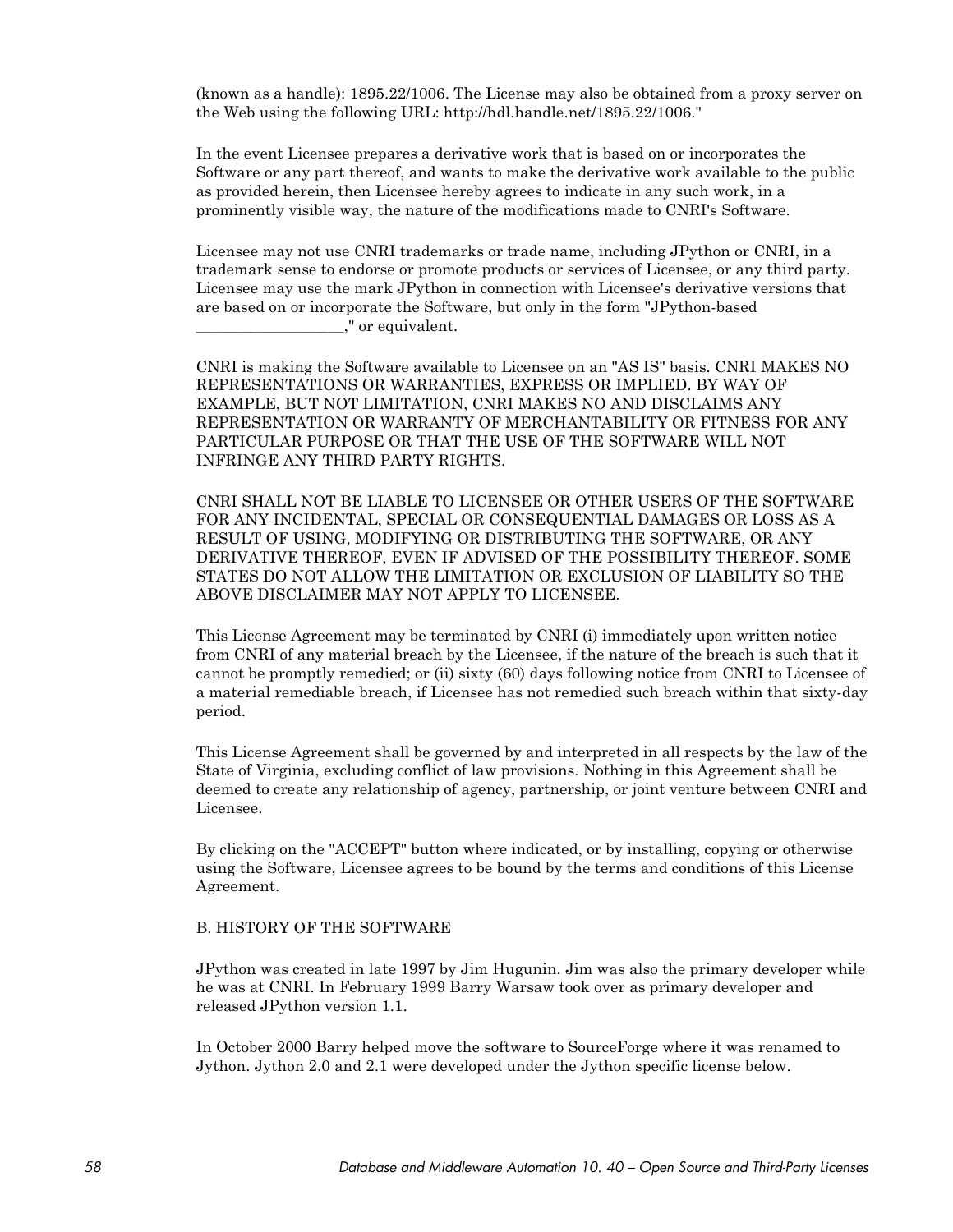From the 2.2 release on, Jython contributors have signed Python Software Foundation contributor agreements and releases are covered under the Python Software Foundation license version 2.

The standard library is covered by the Python Software Foundation license as well. See the Lib/LICENSE file for details.

The zxJDBC package was written by Brian Zimmer and originally licensed under the GNU Public License. The package is now covered by the Jython Software License.

The command line interpreter is covered by the Apache Software License. See the org/apache/LICENSE file for details.

### libcommons-cli-java

Apache License Version 2.0 See page [11.](#page-10-0)

# libcommons-codec-java

Apache License Version 2.0 See page [11.](#page-10-0)

# libcommons-collections-java

Apache License Version 2.0 See page [11.](#page-10-0)

# libcommons-fileupload-java

Apache License Version 2.0 See page [11.](#page-10-0)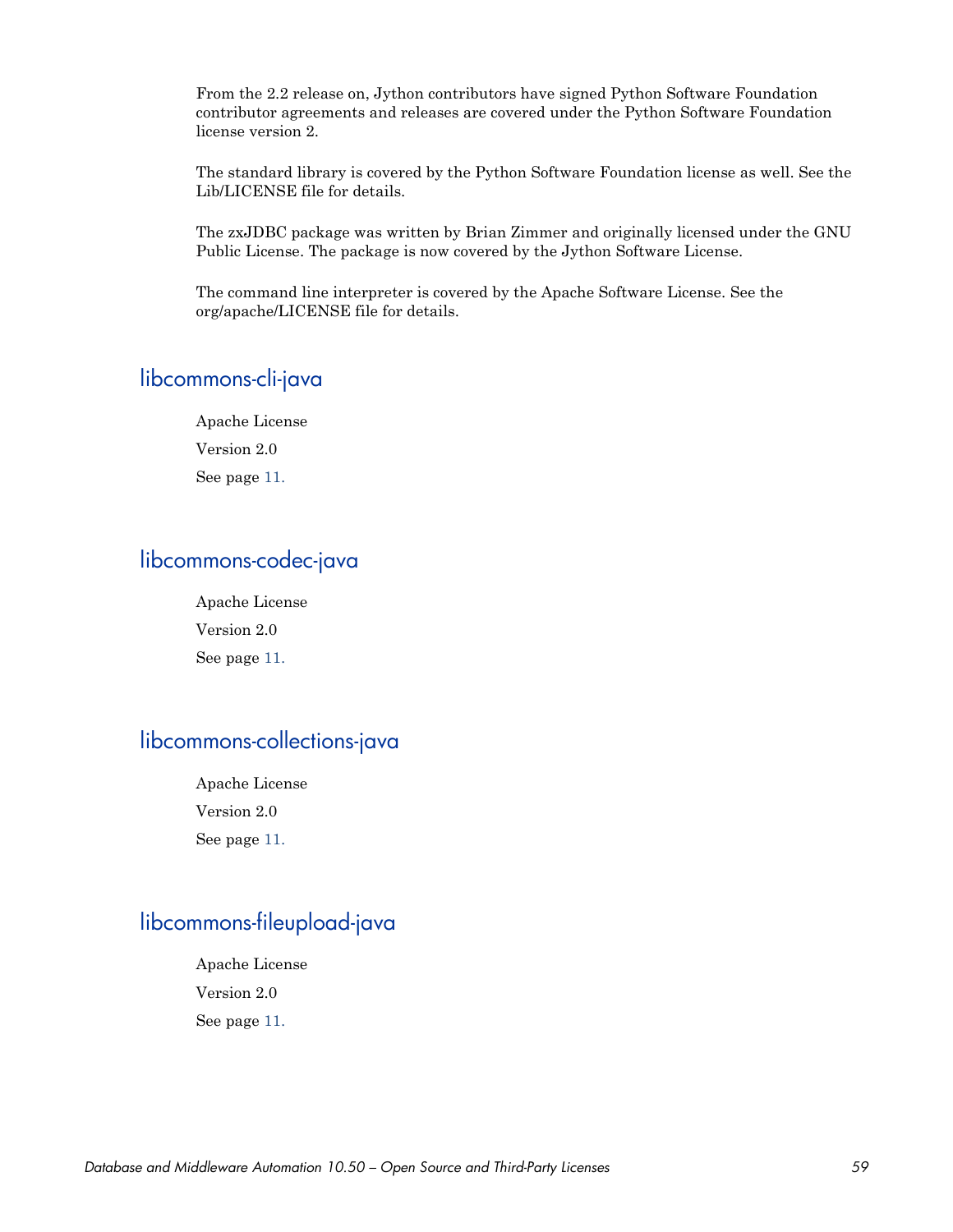# libcommons-io-java

Apache License Version 2.0 See page [11.](#page-10-0)

# libcommons-lang3-java

Apache License Version 2.0 See page [11.](#page-10-0)

### libcommons-logging-java

Apache License Version 2.0 See page [11.](#page-10-0)

### libcommons-math-java

Apache License Version 2.0 See page [11.](#page-10-0)

# libjs-codemirror

Copyright (C) 2012 by Marijn Haverbeke <marijnh@gmail.com>

Permission is hereby granted, free of charge, to any person obtaining a copy of this software and associated documentation files (the "Software"), to deal in the Software without restriction, including without limitation the rights to use, copy, modify, merge, publish, distribute, sublicense, and/or sell copies of the Software, and to permit persons to whom the Software is furnished to do so, subject to the following conditions: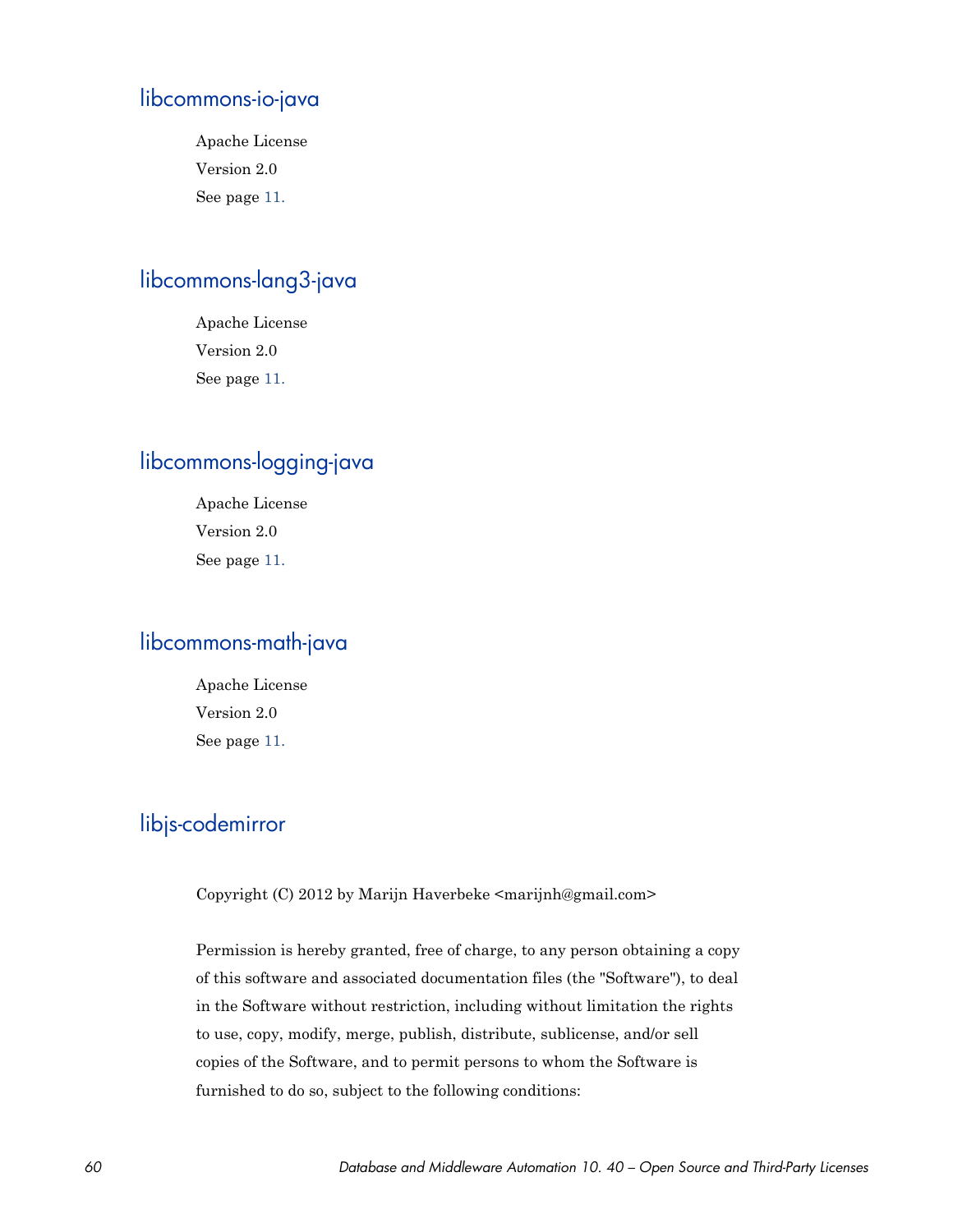The above copyright notice and this permission notice shall be included in

all copies or substantial portions of the Software.

THE SOFTWARE IS PROVIDED "AS IS", WITHOUT WARRANTY OF ANY KIND, EXPRESS OR

IMPLIED, INCLUDING BUT NOT LIMITED TO THE WARRANTIES OF MERCHANTABILITY,

FITNESS FOR A PARTICULAR PURPOSE AND NONINFRINGEMENT. IN NO EVENT SHALL THE

AUTHORS OR COPYRIGHT HOLDERS BE LIABLE FOR ANY CLAIM, DAMAGES OR **OTHER** 

LIABILITY, WHETHER IN AN ACTION OF CONTRACT, TORT OR OTHERWISE, ARISING FROM,

OUT OF OR IN CONNECTION WITH THE SOFTWARE OR THE USE OR OTHER DEALINGS IN

THE SOFTWARE.

Please note that some subdirectories of the CodeMirror distribution include their own LICENSE files, and are released under different licences.

## libjs-d3

Copyright (c) 2012, Michael Bostock All rights reserved.

Redistribution and use in source and binary forms, with or without modification, are permitted provided that the following conditions are met:

\* Redistributions of source code must retain the above copyright notice, this list of conditions and the following disclaimer.

- \* Redistributions in binary form must reproduce the above copyright notice, this list of conditions and the following disclaimer in the documentation and/or other materials provided with the distribution.
- \* The name Michael Bostock may not be used to endorse or promote products derived from this software without specific prior written permission.

### THIS SOFTWARE IS PROVIDED BY THE COPYRIGHT HOLDERS AND CONTRIBUTORS "AS IS" AND ANY EXPRESS OR IMPLIED WARRANTIES,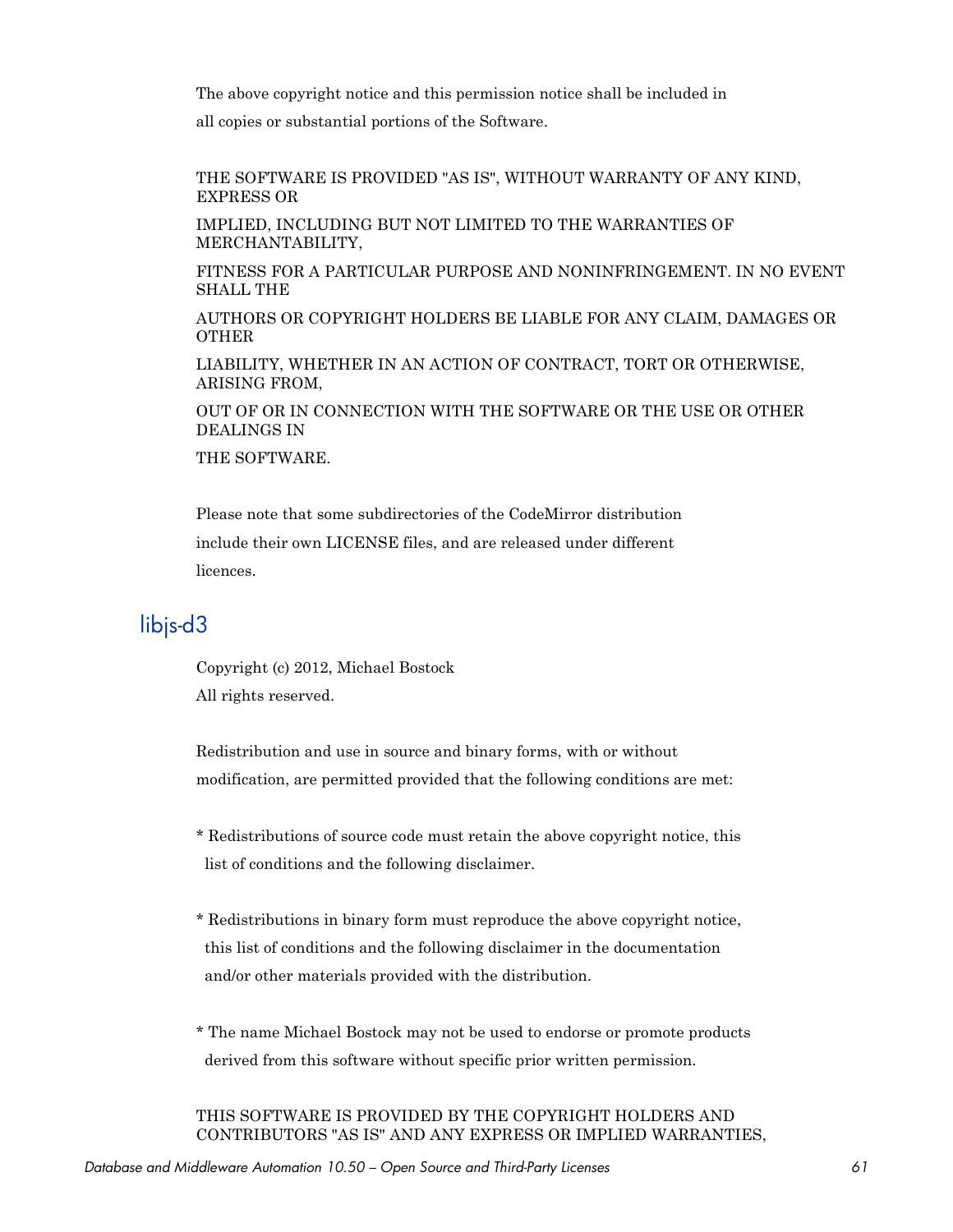INCLUDING, BUT NOT LIMITED TO, THE IMPLIED WARRANTIES OF MERCHANTABILITY AND FITNESS FOR A PARTICULAR PURPOSE ARE DISCLAIMED. IN NO EVENT SHALL MICHAEL BOSTOCK BE LIABLE FOR ANY DIRECT, INDIRECT, INCIDENTAL, SPECIAL, EXEMPLARY, OR CONSEQUENTIAL DAMAGES (INCLUDING, BUT NOT LIMITED TO, PROCUREMENT OF SUBSTITUTE GOODS OR SERVICES; LOSS OF USE, DATA, OR PROFITS; OR BUSINESS INTERRUPTION) HOWEVER CAUSED AND ON ANY THEORY OF LIABILITY, WHETHER IN CONTRACT, STRICT LIABILITY, OR TORT (INCLUDING NEGLIGENCE OR OTHERWISE) ARISING IN ANY WAY OUT OF THE USE OF THIS SOFTWARE, EVEN IF ADVISED OF THE POSSIBILITY OF SUCH DAMAGE.

### libjs-es5-shim

Copyright 2009, 2010 Kristopher Michael Kowal. All rights reserved.

Permission is hereby granted, free of charge, to any person obtaining a copy of this software and associated documentation files (the "Software"), to deal in the Software without restriction, including without limitation the rights to use, copy, modify, merge, publish, distribute, sublicense, and/or sell copies of the Software, and to permit persons to whom the Software is furnished to do so, subject to the following conditions:

The above copyright notice and this permission notice shall be included in all copies or substantial portions of the Software.

THE SOFTWARE IS PROVIDED "AS IS", WITHOUT WARRANTY OF ANY KIND, EXPRESS OR IMPLIED, INCLUDING BUT NOT LIMITED TO THE WARRANTIES OF MERCHANTABILITY, FITNESS FOR A PARTICULAR PURPOSE AND NONINFRINGEMENT. IN NO EVENT SHALL THE AUTHORS OR COPYRIGHT HOLDERS BE LIABLE FOR ANY CLAIM, DAMAGES OR OTHER LIABILITY, WHETHER IN AN ACTION OF CONTRACT, TORT OR OTHERWISE, ARISING FROM, OUT OF OR IN CONNECTION WITH THE SOFTWARE OR THE USE OR OTHER DEALINGS IN THE SOFTWARE.

## libjs-jquery

GNU General Public License Version 3.0 See page [17.](#page-16-0)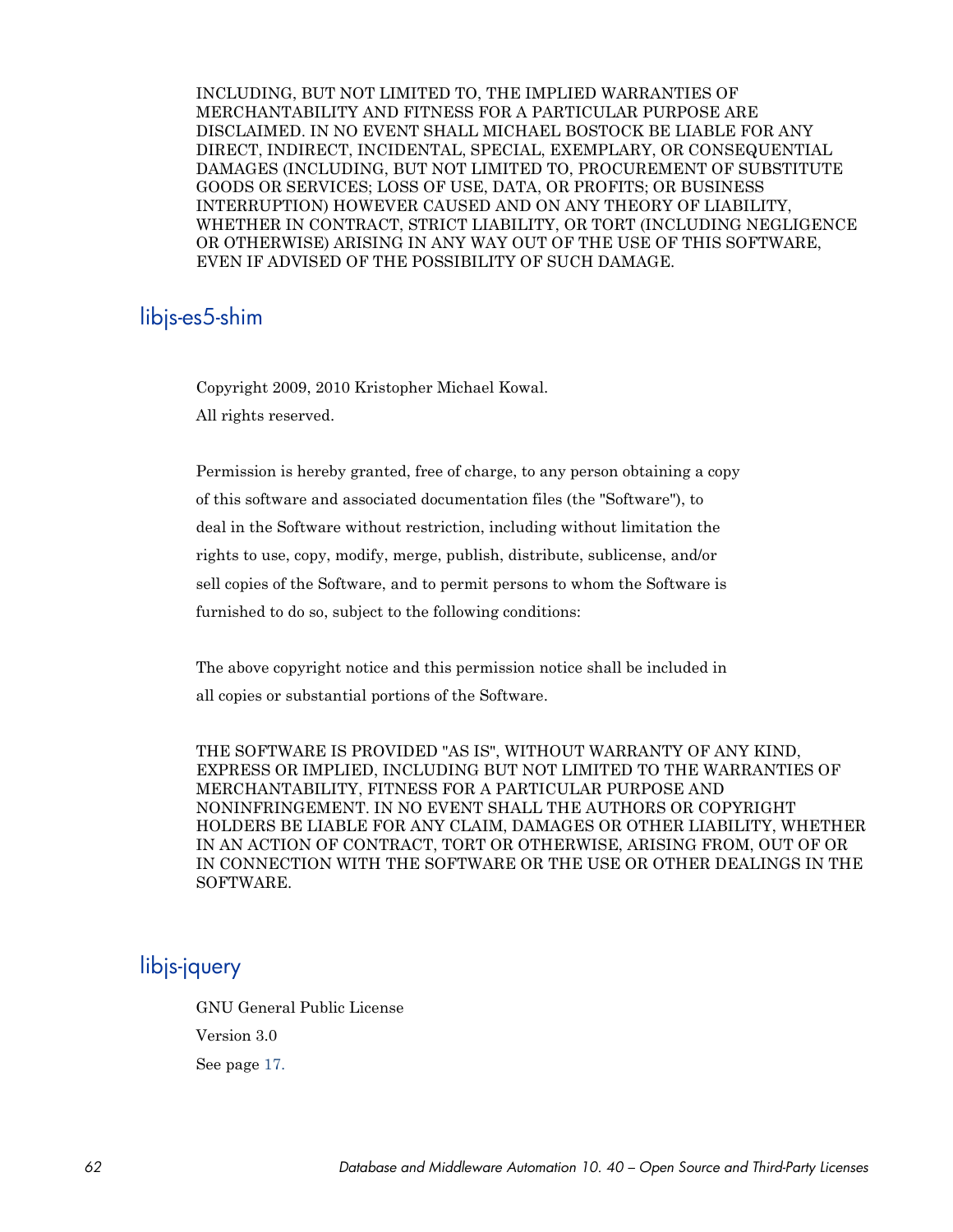libjs-prototype

Copyright (c) 2005-2010 Sam Stephenson

Permission is hereby granted, free of charge, to any person obtaining a copy of this software and associated documentation files (the "Software"), to deal in the Software without restriction, including without limitation the rights to use, copy, modify, merge, publish, distribute, sublicense, and/or sell copies of the Software, and to permit persons to whom the Software is furnished to do so, subject to the following conditions:

THE SOFTWARE IS PROVIDED "AS IS", WITHOUT WARRANTY OF ANY KIND, EXPRESS OR IMPLIED, INCLUDING BUT NOT LIMITED TO THE WARRANTIES OF MERCHANTABILITY, FITNESS FOR A PARTICULAR PURPOSE AND NONINFRINGEMENT. IN NO EVENT SHALL THE AUTHORS OR COPYRIGHT HOLDERS BE LIABLE FOR ANY CLAIM, DAMAGES OR OTHER LIABILITY, WHETHER IN AN ACTION OF CONTRACT, TORT OR OTHERWISE, ARISING FROM, OUT OF OR IN CONNECTION WITH THE SOFTWARE OR THE USE OR OTHER DEALINGS IN THE SOFTWARE.

# libjsr311-api-java

Open Source Initiative OSI - Common Development and Distribution License (CDDL-1.0)

COMMON DEVELOPMENT AND DISTRIBUTION LICENSE Version 1.0 (CDDL-1.0)

1. Definitions.

1.1. Contributor means each individual or entity that creates or contributes to the creation of Modifications.

1.2. Contributor Version means the combination of the Original Software, prior Modifications used by a Contributor (if any), and the Modifications made by that particular Contributor.

1.3. Covered Software means (a) the Original Software, or (b) Modifications, or (c) the combination of files containing Original Software with files containing Modifications, in each case including portions thereof.

1.4. Executable means the Covered Software in any form other than Source Code.

1.5. Initial Developer means the individual or entity that first makes Original Software available under this License.

1.6. Larger Work means a work which combines Covered Software or portions thereof with code not governed by the terms of this License.

1.7. License means this document.

1.8. Licensable means having the right to grant, to the maximum extent possible, whether at the time of the initial grant or subsequently acquired, any and all of the rights conveyed herein.

1.9. Modifications means the Source Code and Executable form of any of the following: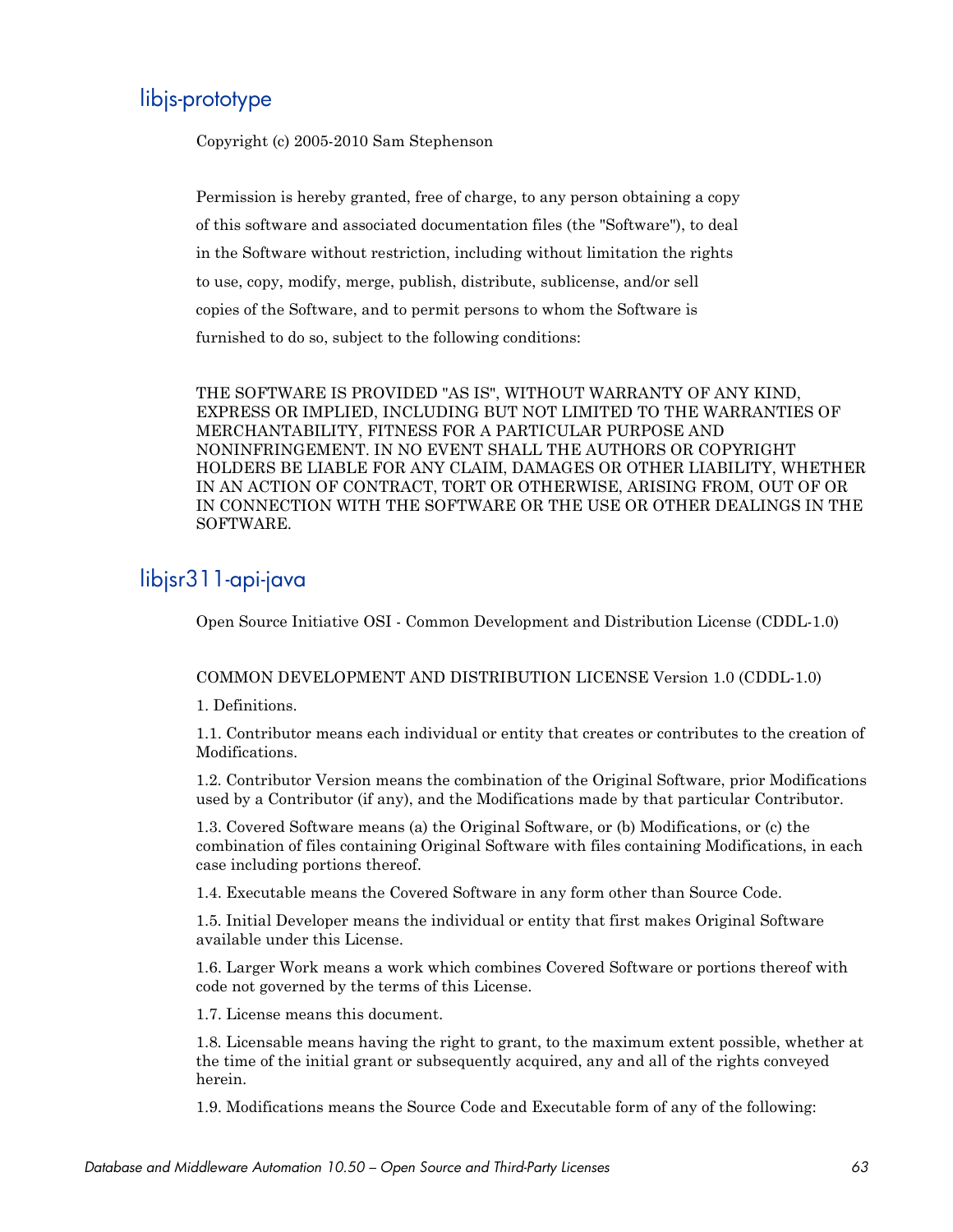A. Any file that results from an addition to, deletion from or modification of the contents of a file containing Original Software or previous Modifications;

B. Any new file that contains any part of the Original Software or previous Modification; or

C. Any new file that is contributed or otherwise made available under the terms of this License.

1.10. Original Software means the Source Code and Executable form of computer software code that is originally released under this License.

1.11. Patent Claims means any patent claim(s), now owned or hereafter acquired, including without limitation, method, process, and apparatus claims, in any patent Licensable by grantor.

1.12. Source Code means (a) the common form of computer software code in which modifications are made and (b) associated documentation included in or with such code.

1.13. You (or Your) means an individual or a legal entity exercising rights under, and complying with all of the terms of, this License. For legal entities, You includes any entity which controls, is controlled by, or is under common control with You. For purposes of this definition, control means (a) the power, direct or indirect, to cause the direction or management of such entity, whether by contract or otherwise, or (b) ownership of more than fifty percent (50%) of the outstanding shares or beneficial ownership of such entity.

2. License Grants.

2.1. The Initial Developer Grant.

Conditioned upon Your compliance with Section 3.1 below and subject to third party intellectual property claims, the Initial Developer hereby grants You a world-wide, royaltyfree, non-exclusive license:

(a) under intellectual property rights (other than patent or trademark) Licensable by Initial Developer, to use, reproduce, modify, display, perform, sublicense and distribute the Original Software (or portions thereof), with or without Modifications, and/or as part of a Larger Work; and

(b) under Patent Claims infringed by the making, using or selling of Original Software, to make, have made, use, practice, sell, and offer for sale, and/or otherwise dispose of the Original Software (or portions thereof).

(c) The licenses granted in Sections 2.1(a) and (b) are effective on the date Initial Developer first distributes or otherwise makes the Original Software available to a third party under the terms of this License.

(d) Notwithstanding Section 2.1(b) above, no patent license is granted: (1) for code that You delete from the Original Software, or (2) for infringements caused by: (i) the modification of the Original Software, or (ii) the combination of the Original Software with other software or devices.

2.2. Contributor Grant.

Conditioned upon Your compliance with Section 3.1 below and subject to third party intellectual property claims, each Contributor hereby grants You a world-wide, royalty-free, non-exclusive license:

(a) under intellectual property rights (other than patent or trademark) Licensable by Contributor to use, reproduce, modify, display, perform, sublicense and distribute the Modifications created by such Contributor (or portions thereof), either on an unmodified basis, with other Modifications, as Covered Software and/or as part of a Larger Work; and

(b) under Patent Claims infringed by the making, using, or selling of Modifications made by that Contributor either alone and/or in combination with its Contributor Version (or portions of such combination), to make, use, sell, offer for sale, have made, and/or otherwise dispose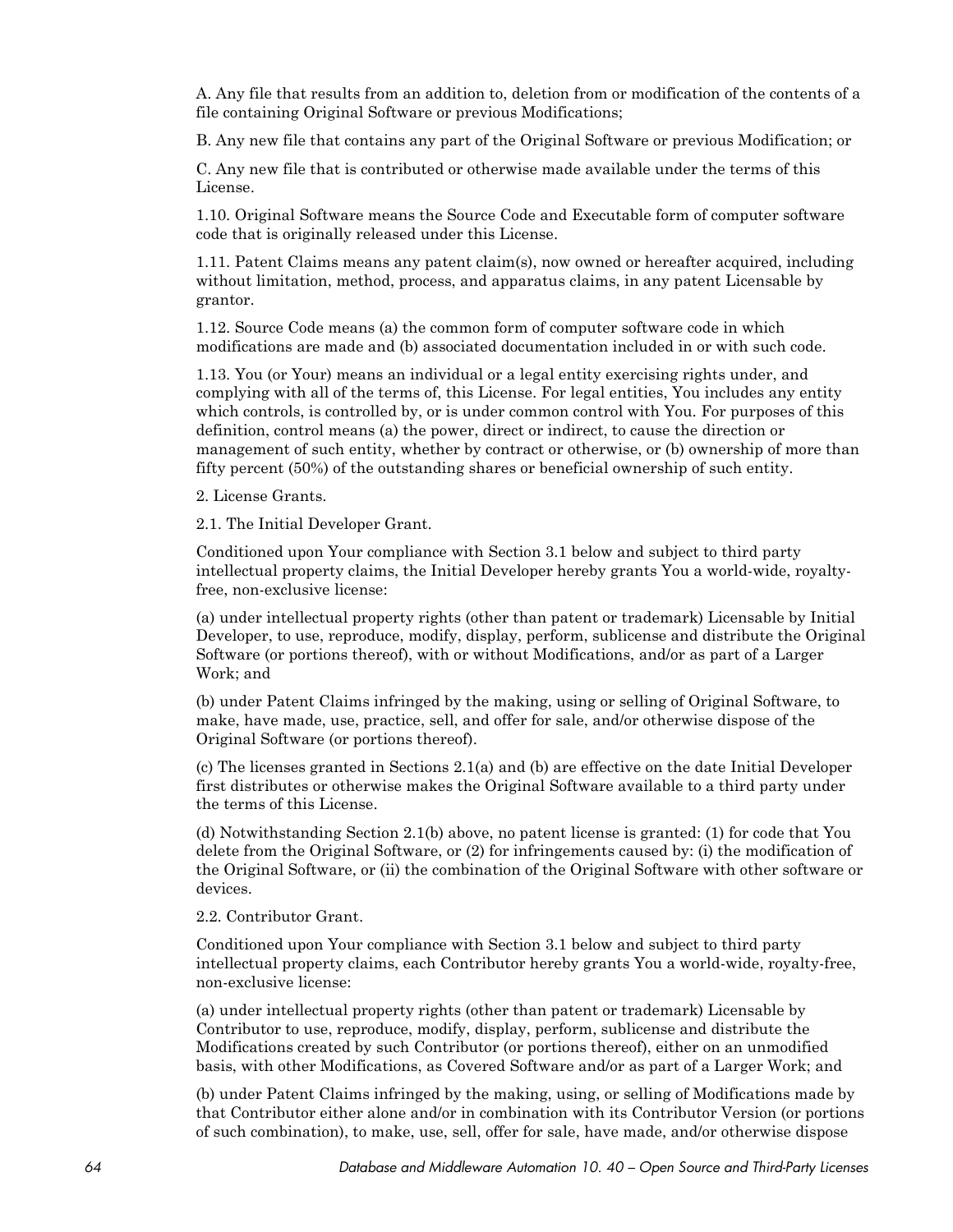of: (1) Modifications made by that Contributor (or portions thereof); and (2) the combination of Modifications made by that Contributor with its Contributor Version (or portions of such combination).

(c) The licenses granted in Sections 2.2(a) and 2.2(b) are effective on the date Contributor first distributes or otherwise makes the Modifications available to a third party.

(d) Notwithstanding Section 2.2(b) above, no patent license is granted: (1) for any code that Contributor has deleted from the Contributor Version; (2) for infringements caused by: (i) third party modifications of Contributor Version, or (ii) the combination of Modifications made by that Contributor with other software (except as part of the Contributor Version) or other devices; or (3) under Patent Claims infringed by Covered Software in the absence of Modifications made by that Contributor.

3. Distribution Obligations.

3.1. Availability of Source Code.

Any Covered Software that You distribute or otherwise make available in Executable form must also be made available in Source Code form and that Source Code form must be distributed only under the terms of this License. You must include a copy of this License with every copy of the Source Code form of the Covered Software You distribute or otherwise make available. You must inform recipients of any such Covered Software in Executable form as to how they can obtain such Covered Software in Source Code form in a reasonable manner on or through a medium customarily used for software exchange.

3.2. Modifications.

The Modifications that You create or to which You contribute are governed by the terms of this License. You represent that You believe Your Modifications are Your original creation(s) and/or You have sufficient rights to grant the rights conveyed by this License.

3.3. Required Notices.

You must include a notice in each of Your Modifications that identifies You as the Contributor of the Modification. You may not remove or alter any copyright, patent or trademark notices contained within the Covered Software, or any notices of licensing or any descriptive text giving attribution to any Contributor or the Initial Developer.

3.4. Application of Additional Terms.

You may not offer or impose any terms on any Covered Software in Source Code form that alters or restricts the applicable version of this License or the recipients rights hereunder. You may choose to offer, and to charge a fee for, warranty, support, indemnity or liability obligations to one or more recipients of Covered Software. However, you may do so only on Your own behalf, and not on behalf of the Initial Developer or any Contributor. You must make it absolutely clear that any such warranty, support, indemnity or liability obligation is offered by You alone, and You hereby agree to indemnify the Initial Developer and every Contributor for any liability incurred by the Initial Developer or such Contributor as a result of warranty, support, indemnity or liability terms You offer.

3.5. Distribution of Executable Versions.

You may distribute the Executable form of the Covered Software under the terms of this License or under the terms of a license of Your choice, which may contain terms different from this License, provided that You are in compliance with the terms of this License and that the license for the Executable form does not attempt to limit or alter the recipients rights in the Source Code form from the rights set forth in this License. If You distribute the Covered Software in Executable form under a different license, You must make it absolutely clear that any terms which differ from this License are offered by You alone, not by the Initial Developer or Contributor. You hereby agree to indemnify the Initial Developer and every Contributor for any liability incurred by the Initial Developer or such Contributor as a result of any such terms You offer.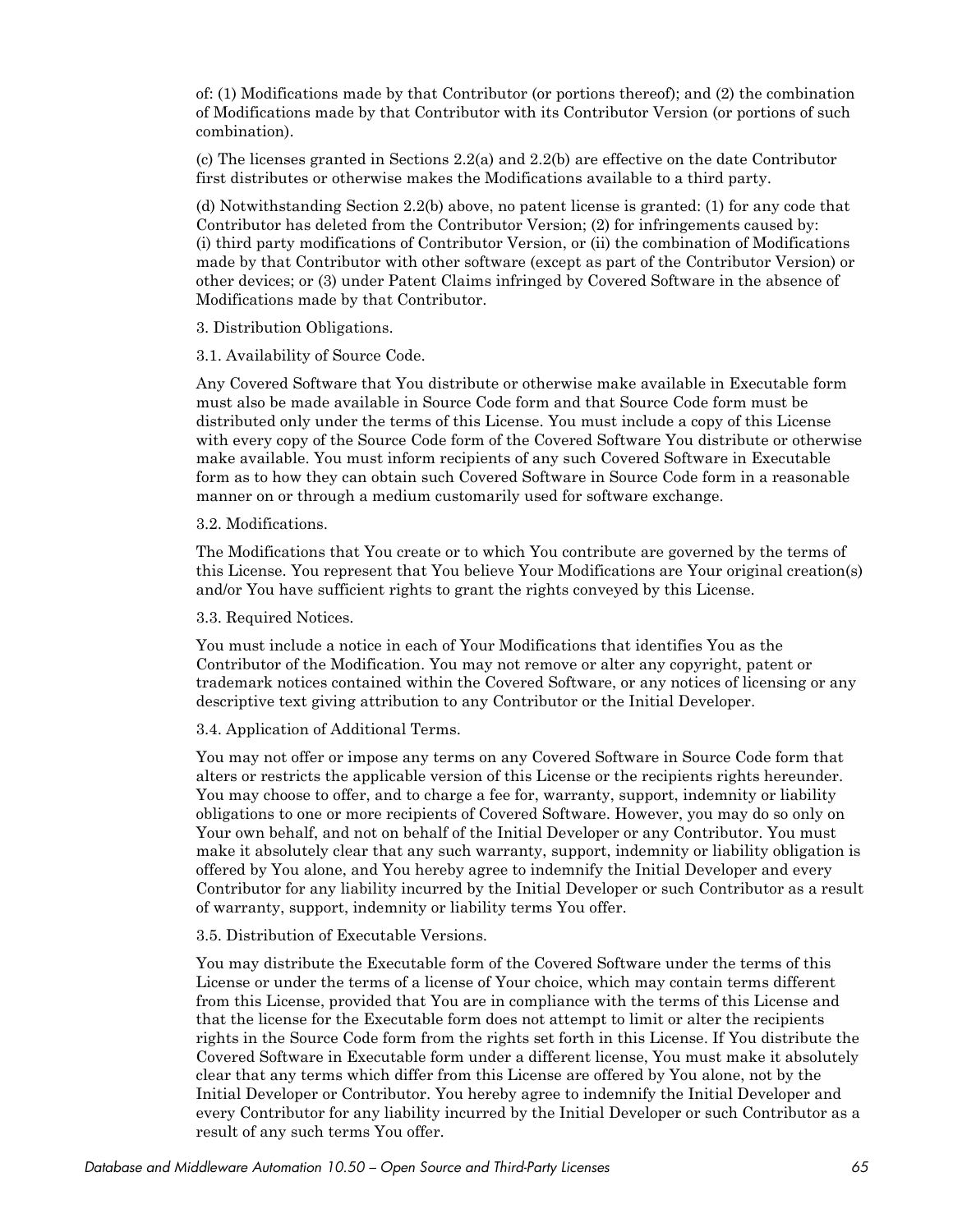3.6. Larger Works.

You may create a Larger Work by combining Covered Software with other code not governed by the terms of this License and distribute the Larger Work as a single product. In such a case, You must make sure the requirements of this License are fulfilled for the Covered Software.

4. Versions of the License.

4.1. New Versions.

Sun Microsystems, Inc. is the initial license steward and may publish revised and/or new versions of this License from time to time. Each version will be given a distinguishing version number. Except as provided in Section 4.3, no one other than the license steward has the right to modify this License.

4.2. Effect of New Versions.

You may always continue to use, distribute or otherwise make the Covered Software available under the terms of the version of the License under which You originally received the Covered Software. If the Initial Developer includes a notice in the Original Software prohibiting it from being distributed or otherwise made available under any subsequent version of the License, You must distribute and make the Covered Software available under the terms of the version of the License under which You originally received the Covered Software. Otherwise, You may also choose to use, distribute or otherwise make the Covered Software available under the terms of any subsequent version of the License published by the license steward.

#### 4.3. Modified Versions.

When You are an Initial Developer and You want to create a new license for Your Original Software, You may create and use a modified version of this License if You: (a) rename the license and remove any references to the name of the license steward (except to note that the license differs from this License); and (b) otherwise make it clear that the license contains terms which differ from this License.

#### 5. DISCLAIMER OF WARRANTY.

COVERED SOFTWARE IS PROVIDED UNDER THIS LICENSE ON AN AS IS BASIS, WITHOUT WARRANTY OF ANY KIND, EITHER EXPRESSED OR IMPLIED, INCLUDING, WITHOUT LIMITATION, WARRANTIES THAT THE COVERED SOFTWARE IS FREE OF DEFECTS, MERCHANTABLE, FIT FOR A PARTICULAR PURPOSE OR NON-INFRINGING. THE ENTIRE RISK AS TO THE QUALITY AND PERFORMANCE OF THE COVERED SOFTWARE IS WITH YOU. SHOULD ANY COVERED SOFTWARE PROVE DEFECTIVE IN ANY RESPECT, YOU (NOT THE INITIAL DEVELOPER OR ANY OTHER CONTRIBUTOR) ASSUME THE COST OF ANY NECESSARY SERVICING, REPAIR OR CORRECTION. THIS DISCLAIMER OF WARRANTY CONSTITUTES AN ESSENTIAL PART OF THIS LICENSE. NO USE OF ANY COVERED SOFTWARE IS AUTHORIZED HEREUNDER EXCEPT UNDER THIS DISCLAIMER.

#### 6. TERMINATION.

6.1. This License and the rights granted hereunder will terminate automatically if You fail to comply with terms herein and fail to cure such breach within 30 days of becoming aware of the breach. Provisions which, by their nature, must remain in effect beyond the termination of this License shall survive.

6.2. If You assert a patent infringement claim (excluding declaratory judgment actions) against Initial Developer or a Contributor (the Initial Developer or Contributor against whom You assert such claim is referred to as Participant) alleging that the Participant Software (meaning the Contributor Version where the Participant is a Contributor or the Original Software where the Participant is the Initial Developer) directly or indirectly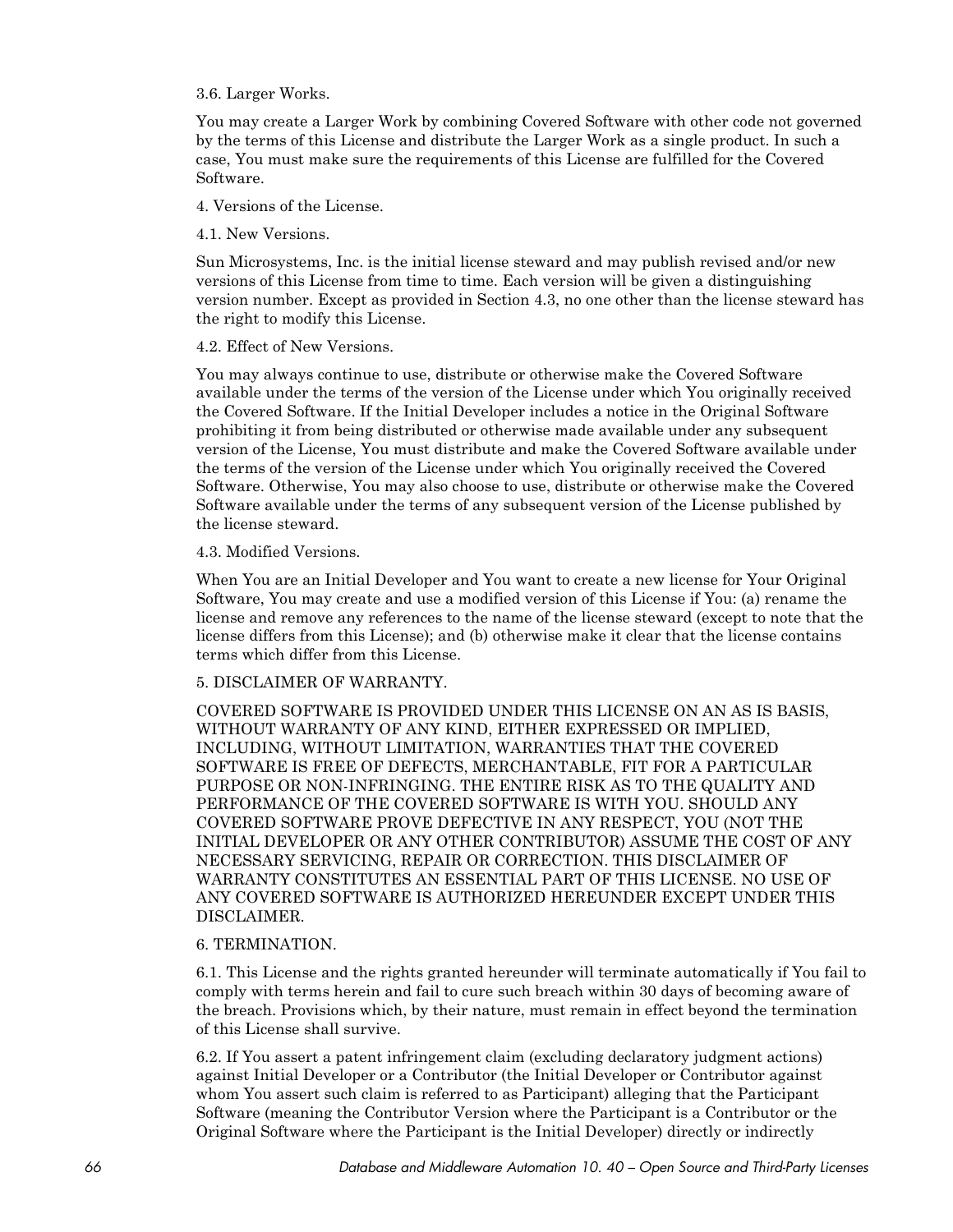infringes any patent, then any and all rights granted directly or indirectly to You by such Participant, the Initial Developer (if the Initial Developer is not the Participant) and all Contributors under Sections 2.1 and/or 2.2 of this License shall, upon 60 days notice from Participant terminate prospectively and automatically at the expiration of such 60 day notice period, unless if within such 60 day period You withdraw Your claim with respect to the Participant Software against such Participant either unilaterally or pursuant to a written agreement with Participant.

6.3. In the event of termination under Sections 6.1 or 6.2 above, all end user licenses that have been validly granted by You or any distributor hereunder prior to termination (excluding licenses granted to You by any distributor) shall survive termination.

#### 7. LIMITATION OF LIABILITY.

UNDER NO CIRCUMSTANCES AND UNDER NO LEGAL THEORY, WHETHER TORT (INCLUDING NEGLIGENCE), CONTRACT, OR OTHERWISE, SHALL YOU, THE INITIAL DEVELOPER, ANY OTHER CONTRIBUTOR, OR ANY DISTRIBUTOR OF COVERED SOFTWARE, OR ANY SUPPLIER OF ANY OF SUCH PARTIES, BE LIABLE TO ANY PERSON FOR ANY INDIRECT, SPECIAL, INCIDENTAL, OR CONSEQUENTIAL DAMAGES OF ANY CHARACTER INCLUDING, WITHOUT LIMITATION, DAMAGES FOR LOST PROFITS, LOSS OF GOODWILL, WORK STOPPAGE, COMPUTER FAILURE OR MALFUNCTION, OR ANY AND ALL OTHER COMMERCIAL DAMAGES OR LOSSES, EVEN IF SUCH PARTY SHALL HAVE BEEN INFORMED OF THE POSSIBILITY OF SUCH DAMAGES. THIS LIMITATION OF LIABILITY SHALL NOT APPLY TO LIABILITY FOR DEATH OR PERSONAL INJURY RESULTING FROM SUCH PARTYS NEGLIGENCE TO THE EXTENT APPLICABLE LAW PROHIBITS SUCH LIMITATION. SOME JURISDICTIONS DO NOT ALLOW THE EXCLUSION OR LIMITATION OF INCIDENTAL OR CONSEQUENTIAL DAMAGES, SO THIS EXCLUSION AND LIMITATION MAY NOT APPLY TO YOU.

#### 8. U.S. GOVERNMENT END USERS.

The Covered Software is a commercial item, as that term is defined in 48 C.F.R. 2.101 (Oct. 1995), consisting of commercial computer software (as that term is defined at 48 C.F.R.  $252.227-7014(a)(1)$  and commercial computer software documentation as such terms are used in 48 C.F.R. 12.212 (Sept. 1995). Consistent with 48 C.F.R. 12.212 and 48 C.F.R. 227.7202-1 through 227.7202-4 (June 1995), all U.S. Government End Users acquire Covered Software with only those rights set forth herein. This U.S. Government Rights clause is in lieu of, and supersedes, any other FAR, DFAR, or other clause or provision that addresses Government rights in computer software under this License.

#### 9. MISCELLANEOUS.

This License represents the complete agreement concerning subject matter hereof. If any provision of this License is held to be unenforceable, such provision shall be reformed only to the extent necessary to make it enforceable. This License shall be governed by the law of the jurisdiction specified in a notice contained within the Original Software (except to the extent applicable law, if any, provides otherwise), excluding such jurisdictions conflict-of-law provisions. Any litigation relating to this License shall be subject to the jurisdiction of the courts located in the jurisdiction and venue specified in a notice contained within the Original Software, with the losing party responsible for costs, including, without limitation, court costs and reasonable attorneys fees and expenses. The application of the United Nations Convention on Contracts for the International Sale of Goods is expressly excluded. Any law or regulation which provides that the language of a contract shall be construed against the drafter shall not apply to this License. You agree that You alone are responsible for compliance with the United States export administration regulations (and the export control laws and regulation of any other countries) when You use, distribute or otherwise make available any Covered Software.

#### 10. RESPONSIBILITY FOR CLAIMS.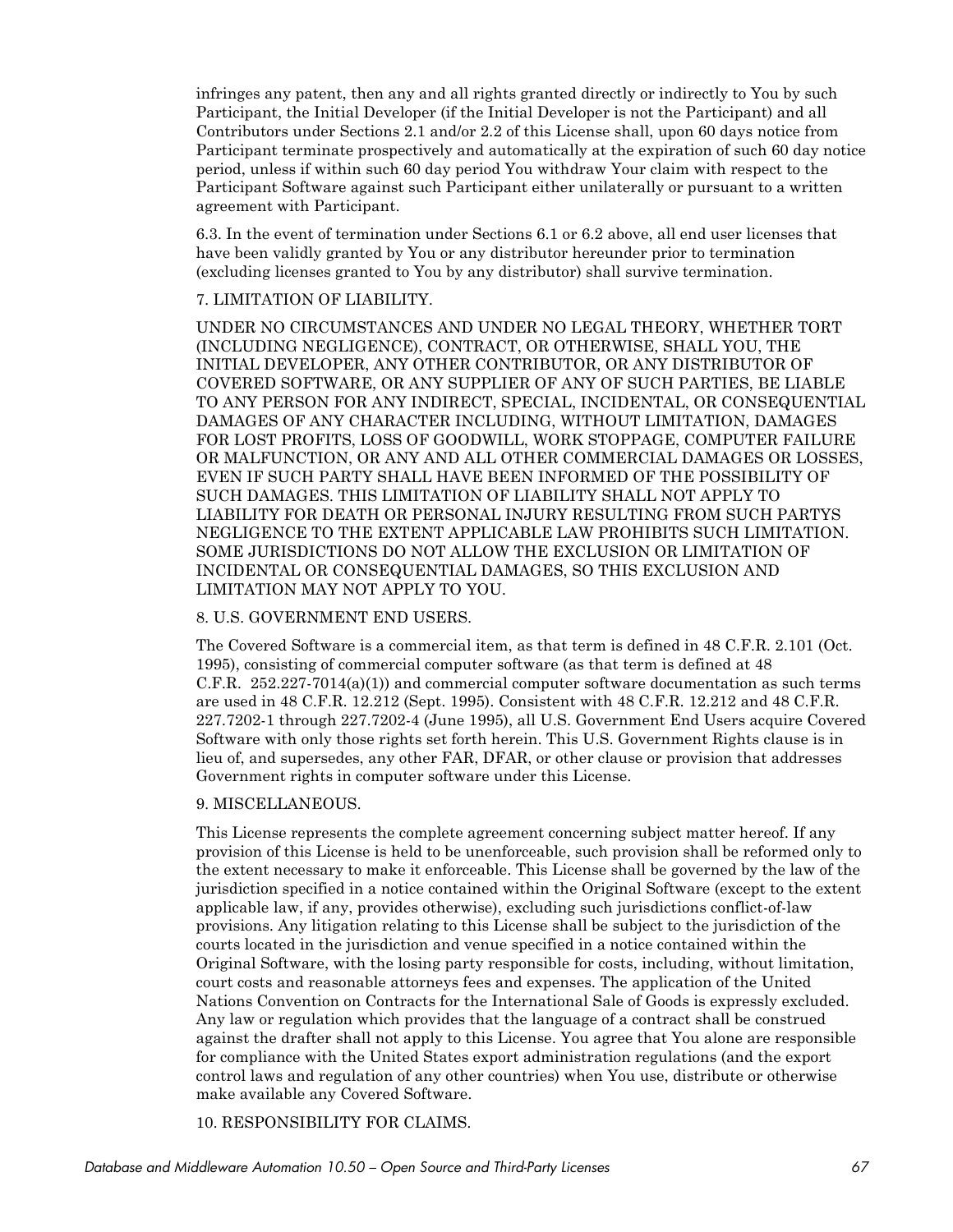As between Initial Developer and the Contributors, each party is responsible for claims and damages arising, directly or indirectly, out of its utilization of rights under this License and You agree to work with Initial Developer and Contributors to distribute such responsibility on an equitable basis. Nothing herein is intended or shall be deemed to constitute any admission of liability.

# libjs-raphael

Copyright © 2008 Dmitry Baranovskiy

Permission is hereby granted, free of charge, to any person obtaining a copy of this software and associated documentation files (the "Software"), to deal in the Software without restriction, including without limitation the rights to use, copy, modify, merge, publish, distribute, sublicense, and/or sell copies of the Software, and to permit persons to whom the Software is furnished to do so, subject to the following conditions:

The above copyright notice and this permission notice shall be included in all copies or substantial portions of the Software.

THE SOFTWARE IS PROVIDED "AS IS", WITHOUT WARRANTY OF ANY KIND, EXPRESS OR IMPLIED, INCLUDING BUT NOT LIMITED TO THE WARRANTIES OF MERCHANTABILITY, FITNESS FOR A PARTICULAR PURPOSE AND NONINFRINGEMENT. IN NO EVENT SHALL THE AUTHORS OR COPYRIGHT HOLDERS BE LIABLE FOR ANY CLAIM, DAMAGES OR OTHER LIABILITY, WHETHER IN AN ACTION OF CONTRACT, TORT OR OTHERWISE, ARISING FROM, OUT OF OR IN CONNECTION WITH THE SOFTWARE OR THE USE OR OTHER DEALINGS IN THE SOFTWARE.

### libjs-require

Copyright (c) 2010-2011, The Dojo Foundation

Permission is hereby granted, free of charge, to any person obtaining a copy of this software and associated documentation files (the "Software"), to deal in the Software without restriction, including without limitation the rights to use, copy, modify, merge, publish, distribute, sublicense, and/or sell copies of the Software, and to permit persons to whom the Software is furnished to do so, subject to the following conditions:

The above copyright notice and this permission notice shall be included in all copies or substantial portions of the Software.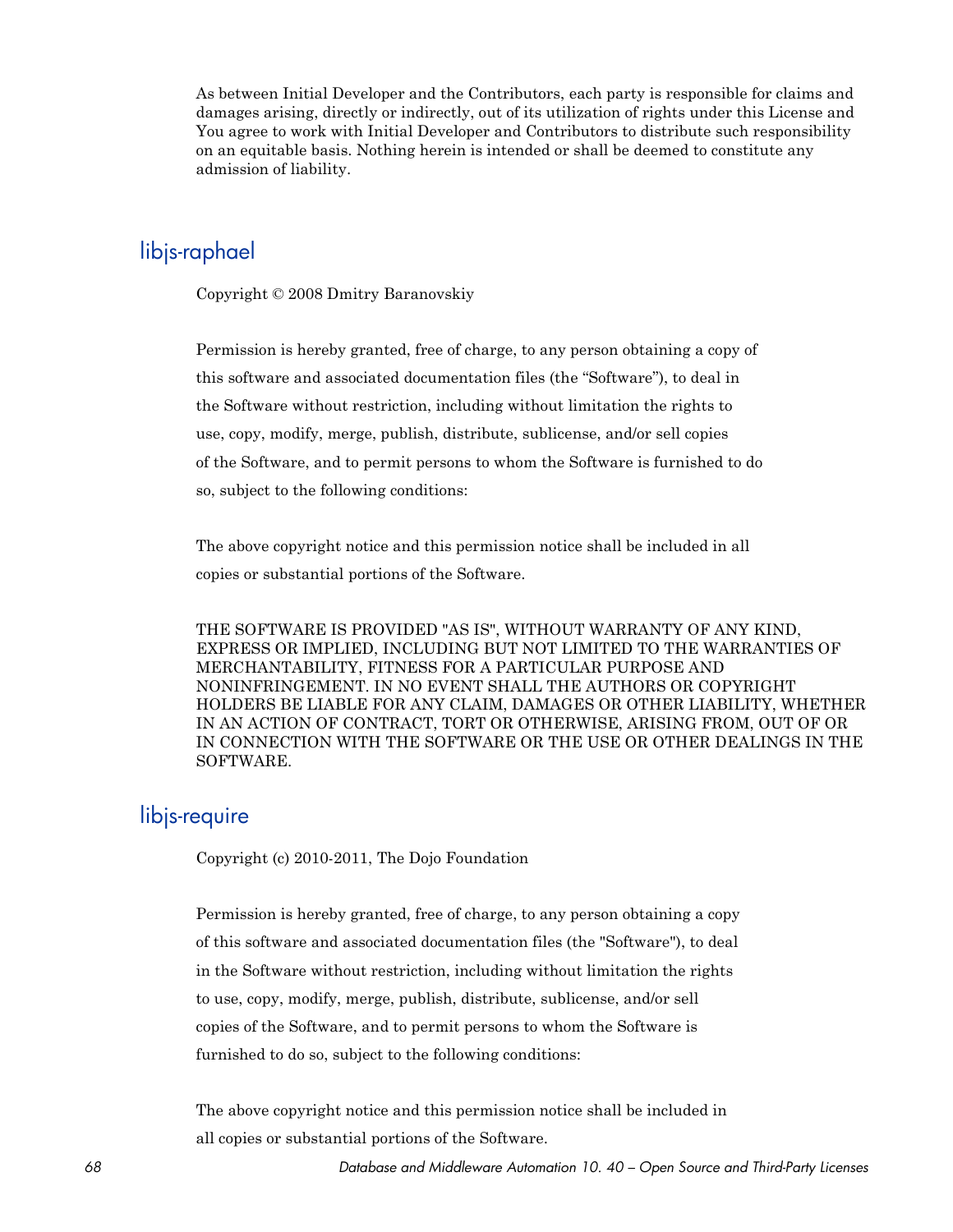THE SOFTWARE IS PROVIDED "AS IS", WITHOUT WARRANTY OF ANY KIND, EXPRESS OR IMPLIED, INCLUDING BUT NOT LIMITED TO THE WARRANTIES OF MERCHANTABILITY, FITNESS FOR A PARTICULAR PURPOSE AND NONINFRINGEMENT. IN NO EVENT SHALL THE AUTHORS OR COPYRIGHT HOLDERS BE LIABLE FOR ANY CLAIM, DAMAGES OR OTHER LIABILITY, WHETHER IN AN ACTION OF CONTRACT, TORT OR OTHERWISE, ARISING FROM, OUT OF OR IN CONNECTION WITH THE SOFTWARE OR THE USE OR OTHER DEALINGS IN THE **SOFTWARE** 

### libjs-sizzle

Copyright 2012 jQuery Foundation and other contributors http://jquery.com/

Permission is hereby granted, free of charge, to any person obtaining a copy of this software and associated documentation files (the "Software"), to deal in the Software without restriction, including without limitation the rights to use, copy, modify, merge, publish, distribute, sublicense, and/or sell copies of the Software, and to permit persons to whom the Software is furnished to do so, subject to the following conditions:

The above copyright notice and this permission notice shall be included in all copies or substantial portions of the Software.

THE SOFTWARE IS PROVIDED "AS IS", WITHOUT WARRANTY OF ANY KIND, EXPRESS OR IMPLIED, INCLUDING BUT NOT LIMITED TO THE WARRANTIES OF MERCHANTABILITY, FITNESS FOR A PARTICULAR PURPOSE AND NONINFRINGEMENT. IN NO EVENT SHALL THE AUTHORS OR COPYRIGHT HOLDERS BE LIABLE FOR ANY CLAIM, DAMAGES OR OTHER LIABILITY, WHETHER IN AN ACTION OF CONTRACT, TORT OR OTHERWISE, ARISING FROM, OUT OF OR IN CONNECTION WITH THE SOFTWARE OR THE USE OR OTHER DEALINGS IN THE SOFTWARE.

## libjstl1.1-java

SUN MICROSYSTEMS, INC. IS WILLING TO LICENSE THIS SPECIFICATION TO YOU ONLY UPON THE CONDITION THAT YOU ACCEPT ALL OF THE TERMS CONTAINED IN THIS LICENSE AGREEMENT ("AGREEMENT"). PLEASE READ THE TERMS AND CONDITIONS OF THIS LICENSE CAREFUL LY. BY DOWNLOADING THIS SPECIFICATION, YOU ACCEPT THE TERMS AND CONDITIONS OF THIS LICENSE AGREEMENT. IF YOU ARE NOT WILLING TO BE BOUND BY ITS TERMS, SELECT THE "DECLINE" BUTTON AT THE BOTTOM OF THIS PAGE AND THE DOWNLOADING PROCESS WILL NOT CONTINUE.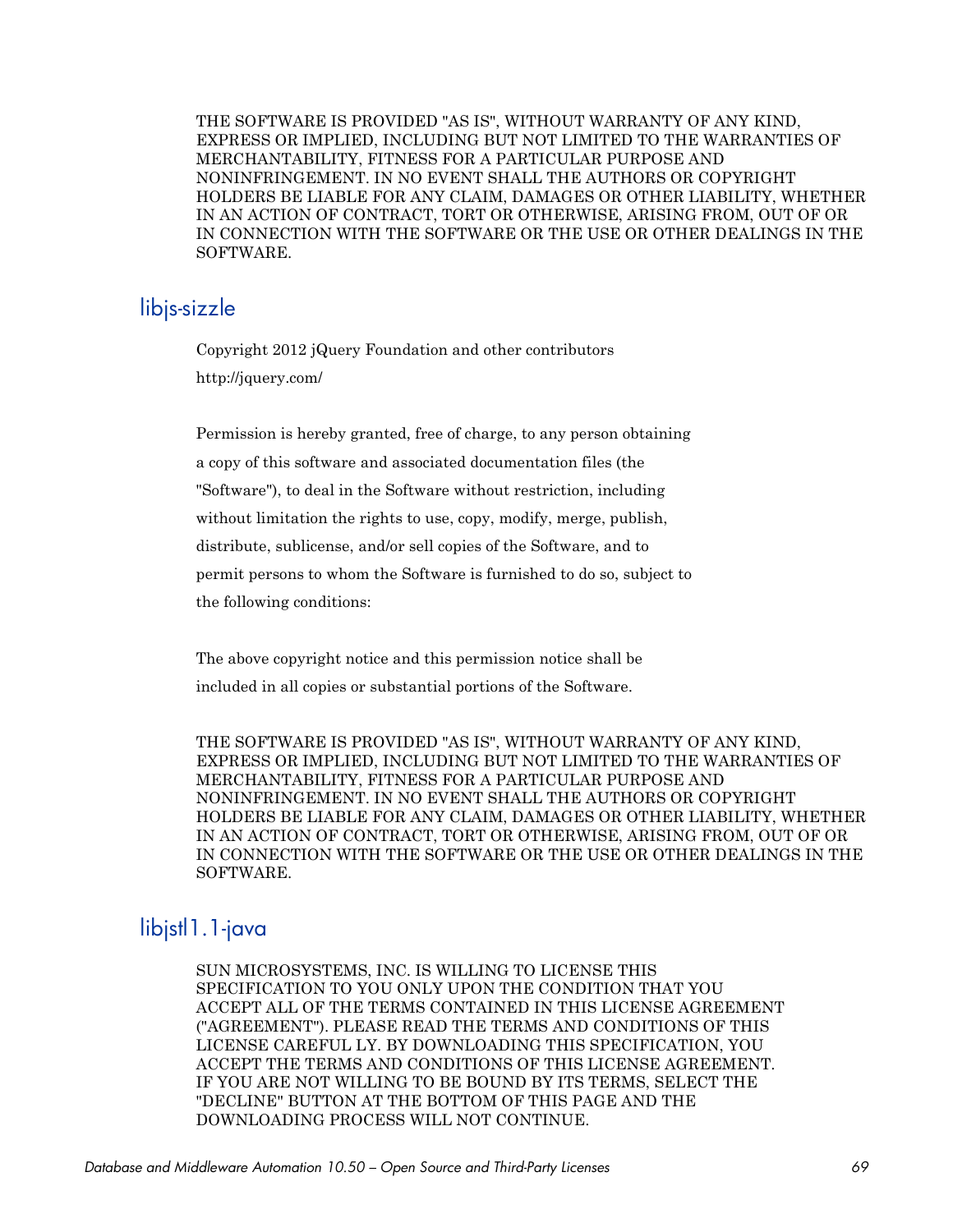JavaServer Pages(TM) Standard Tag Library (JSTL) Specification ("Specification") Version: 1.1 Status: FCS, Maintenance Release Release: November 24, 2003

Copyright 2003 Sun Microsystems, Inc. 4150 Network Circle, Santa Clara, California 95054, U.S.A All rights reserved.

NOTICE; LIMITED LICENSE GRANTS Sun Microsystems, Inc. ("Sun") hereby grants you a fully-paid, non-exclusive, non-transferable, worldwide, limited license (without the right to sublicense), under the Sun's applicable intellectual property rights to view, download, use and reproduce the Specification only for the purpose of internal evaluation, which shall be understood to include developing applications intended to run on an implementation of the Specification provided that such applications do not themselves implement any portion(s) of the Specification. Sun also grants you a perpetual, non-exclusive, worldwide, fully paid-up, royalty free, limited license (without the right to sublicense) under any applicable copyrights or patent rights it may have in the Specification to create and/or distribute an Independent Implementation of the Specification that: (i) fully implements the Spec(s) including all its required interfaces and functionality; (ii) does not modify, subset, superset or otherwise extend the Licensor Name Space, or include any public or protected packages, classes, Java interfaces, fields or methods within the Licensor Name Space other than those required/authorized by the Specification or Specifications being implemented; and (iii) passes the TCK (including satisfying the requirements of the applicable TCK Users Guide) for such Specification. The foregoing license is expressly conditioned on your not acting outside its scope. No license is granted hereunder for any other purpose. You need not include limitations (i)-(iii) from the previous paragraph or any other particular "pass through" requirement s in any license You grant concerning the use of your Independent Implementation or products derived from it. However, except with respect to implementations of the Specification (and products derived from them) that satisfy limitations (i)-(i ii) from the previous paragraph, You may neither: (a) grant or otherwise pass through to your licensees any licenses under Sun's applicable intellectual property rights; nor (b) authorize your licensees to make any claims concerning their implementation's compliance with the Spec in question.

For the purposes of this Agreement: "Independent Implementation" shall mean an implementation of the Specification that neither derives from any of Sun's source code or binary code materials nor, except with an appropriate and separate license from Sun, includes any of Sun's source code or binary code materials; and "Licensor Name Space" shall mean the public class or interface declarations whose names begin with "java", "javax",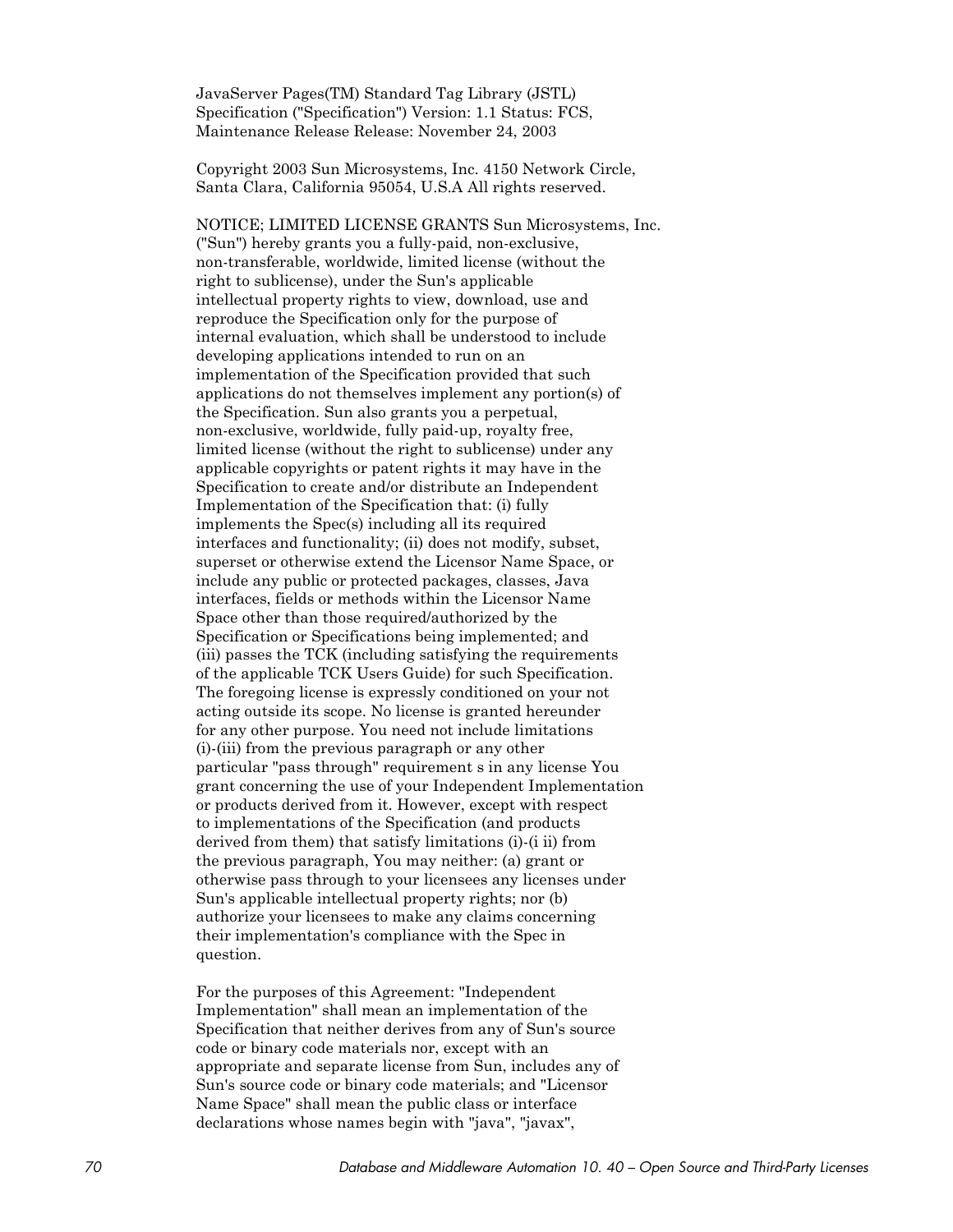"com.sun" or their equivalents in any subsequent naming convention adopted by Sun through the Java Community Process, or any recognized successors or replacements thereof.

This Agreement will terminate immediately without notice from Sun if you fail to comply with any material provision of or act outside the scope of the licenses granted above.

TRADEMARKS No right, title, or interest in or to any trademarks, service marks, or trade names of Sun or Sun's licensors is granted hereunder. Sun, Sun Microsystems, the Sun logo, Java, the Java Coffee Cup logo, J2EE, and JavaServer Pages are trademarks or registered trademarks of Sun Microsystems, Inc. in the U.S. and other countries.

DISCLAIMER OF WAR RANTIES THE SPECIFICATION IS PROVIDED "AS IS". SUN MAKES NO REPRESENTATIONS OR WARRANTIES, EITHER EXPRESS OR IMPLIED, INCLUDING BUT NOT LIMITED TO, WARRANTIES OF MERCHANTABILITY, FITNESS FOR A PARTICULAR PURPOSE, OR NON-INFRINGEMENT, THAT THE CONTENTS OF THE SPECIFICATION ARE SUITABLE FOR ANY PURPOSE OR THAT ANY PRACTICE OR IMPLEMENTATION OF SUCH CONTENTS WILL NOT INFRINGE ANY THIRD PARTY PATENTS, COPYRIGHTS, TRADE SECRETS OR OTHER RIGHTS. This document does not represent any commitment to release or implement any portion of the Specification in any product. THE SPECIFICATION COULD INCLUDE TECHNICAL INACCURACIES OR TYPOGRAPHICAL ERRORS. CHANGES ARE PERIODICALLY ADDED TO THE INFORMATION THEREIN; THESE CHANGES WILL BE INCORPORATED INTO NEW VERSIONS OF THE SPECIFICATION, IF ANY. SUN MAY MAKE IMPROVEMENTS AND/OR CHANGES TO THE PRODUCT(S) AND/OR THE PROGRAM(S) DESCRIBED IN THE SPECIFICATION AT ANY TIME. Any use of such changes in the Specification will be governed by the then-current license for the applicable version of the Specification.

LIMITATION OF LIABILITY TO THE EXTENT NOT PROHIBITED BY LAW, IN NO EVENT WILL SUN OR ITS LICENSORS BE LIABLE FOR ANY DAMAGES, INCLUDING WITHOUT LIMITATION, LOST REVENUE, PROFITS OR DATA, OR FOR SPECIAL, INDIRECT, CONSEQUENTIAL, INCIDENTAL OR PUNITIVE DAMAGES, HOWEVER CAUSED AND REGARDLESS OF THE THEORY OF LIABILITY, ARISING OUT OF OR RELATED TO ANY FURNISHING, PRACTICING, MODIFYING OR ANY USE OF THE SPECIFICATION, EVEN IF SUN AND/OR ITS LICENSORS HAVE BEEN ADVISED OF THE POSSIBILITY OF SUCH DAMAGES. You will indemnify, hold harmless, and defend Sun and its licensors from any claims arising or resulting from: (i) your use of the Specification; (ii) the use or distribution of your Java application, applet and/or clean room implementation; and/or (iii) any claims that later versions or releases of any Specification furnished to you are incompatible with the Specification provided to you under this license.

RESTRICTED RIGHTS LEGEND U.S. Government: If this Specification is being acquired by or on behalf of the U.S. Government or by a U.S. Government prime contractor or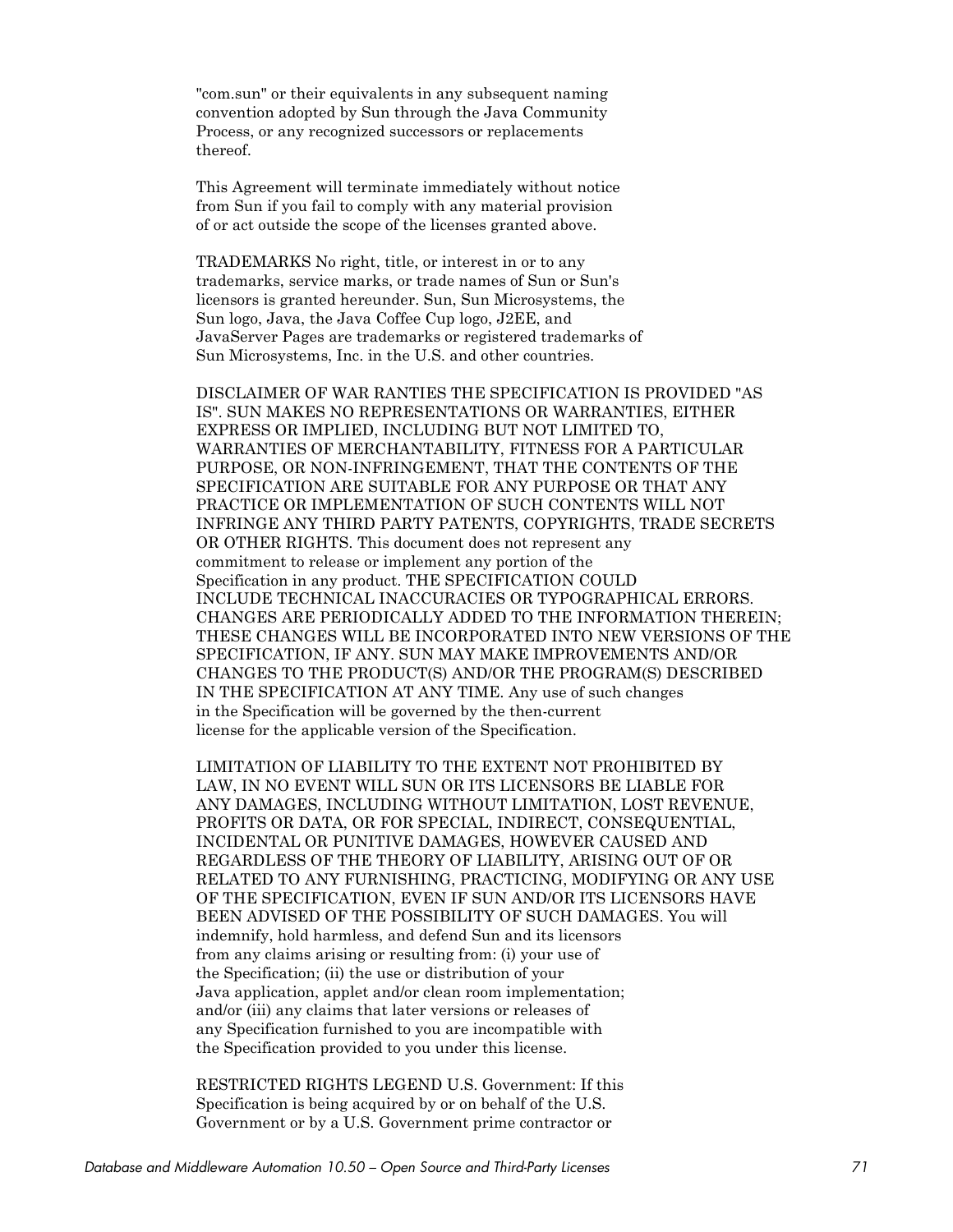subcontractor (at any tier), then the Government's rights in the Specification and accompanying documentation shall be only as set forth in this license; this is in accordance with 48 C.F.R. 227.7201 through 227.7202-4 (for Department of Defense (DoD) acquisitions) and with 48 C.F .R. 2.101 and 12.212 (for non-DoD acquisitions).

REPORT You may wish to report any ambiguities, inconsistencies or inaccuracies you may find in connection with your use of the Specification ("Feedback"). To the extent that you provide Sun with any Feedback, you hereby: (i) agree that such Feedback is provided on a non-proprietary and non-confidential basis, and (ii) grant Sun a perpetual, non-exclusive, worldwide, fully paid-up, irrevocable license, with the right to sublicense through multiple levels of sublicensees, to incorporate, disclose, and use without limitation the Feedback for any purpose related to the Specification and future versions, implementations, and test suites thereof.

(LFI#136183/Form ID#011801)

### libPoxool-java

(BSD Style)

Copyright (c) 2002-2003 Proxool. All rights reserved.

Redistribution and use in source and binary forms, with or without modification, are permitted provided that the following conditions are met:

1. Redistributions of source code must retain the above copyright notice, this list of conditions and the following disclaimer.

2. Redistributions in binary form must reproduce the above copyright notice, this list of conditions and the following disclaimer in the documentation and/or other materials provided with the distribution.

3. All advertising materials mentioning features or use of this software must display the following acknowledgment: "This product includes software developed by the Proxool Project (http://proxool.sourceforge.net/)."

4. The name "Proxool" must not be used to endorse or promote products derived from this software without prior written permission. For written permission, please contact bill@logicalcobwebs.co.uk.

5. Products derived from this software may not be called "Proxool" nor may "Proxool" appear in their names without prior written permission of the Proxool Project.

6. Redistributions of any form whatsoever must retain the following acknowledgment:

 "This product includes software developed by the Proxool Project (http://proxool.sourceforge.net/)."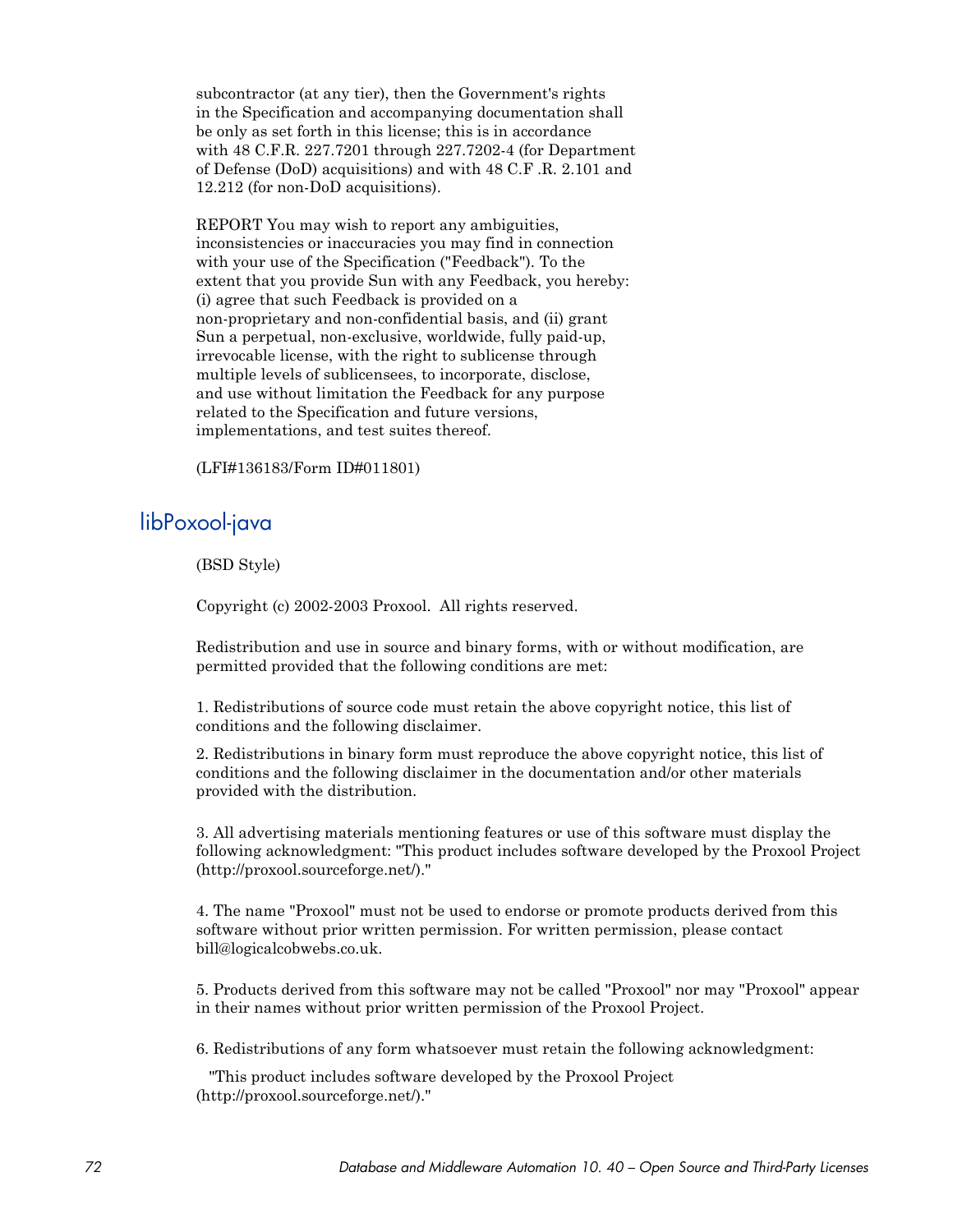THIS SOFTWARE IS PROVIDED BY THE PROXOOL PROJECT ``AS IS'' AND ANY EXPRESSED OR IMPLIED WARRANTIES, INCLUDING, BUT NOT LIMITED TO, THE IMPLIED WARRANTIES OF MERCHANTABILITY AND FITNESS FOR A PARTICULAR PURPOSE ARE DISCLAIMED. IN NO EVENT SHALL THE PROXOOL PROJECT OR ITS CONTRIBUTORS BE LIABLE FOR ANY DIRECT, INDIRECT, INCIDENTAL, SPECIAL, EXEMPLARY, OR CONSEQUENTIAL DAMAGES (INCLUDING, BUT NOT LIMITED TO, PROCUREMENT OF SUBSTITUTE GOODS OR SERVICES; LOSS OF USE, DATA, OR PROFITS; OR BUSINESS INTERRUPTION) HOWEVER CAUSED AND ON ANY THEORY OF LIABILITY, WHETHER IN CONTRACT, STRICT LIABILITY, OR TORT (INCLUDING NEGLIGENCE OR OTHERWISE) ARISING IN ANY WAY OUT OF THE USE OF THIS SOFTWARE, EVEN IF ADVISED OF THE POSSIBILITY OF SUCH DAMAGE.

# libsitemesh-java

OpenSymphony Software License

Version 1.1

See page [74.](#page-73-0)

# libslf4j-java

Copyright (c) 2004-2011 QOS.ch All rights reserved. Permission is hereby granted, free of charge, to any person obtaining a copy of this software and associated documentation files (the "Software"), to deal in the Software without restriction, including without limitation the rights to use, copy, modify, merge, publish, distribute, sublicense, and/or sell copies of the Software, and to permit persons to whom the Software is furnished to do so, subject to the following conditions:

The above copyright notice and this permission notice shall be included in all copies or substantial portions of the Software.

THE SOFTWARE IS PROVIDED "AS IS", WITHOUT WARRANTY OF ANY KIND, EXPRESS OR IMPLIED, INCLUDING BUT NOT LIMITED TO THE WARRANTIES OF MERCHANTABILITY, FITNESS FOR A PARTICULAR PURPOSE AND NONINFRINGEMENT. IN NO EVENT SHALL THE AUTHORS OR COPYRIGHT HOLDERS BE LIABLE FOR ANY CLAIM, DAMAGES OR OTHER LIABILITY, WHETHER IN AN ACTION OF CONTRACT, TORT OR OTHERWISE, ARISING FROM, OUT OF OR IN CONNECTION WITH THE SOFTWARE OR THE USE OR OTHER DEALINGS IN THE SOFTWARE.

# log4j

Apache License Version 2.0 See page [11.](#page-10-0)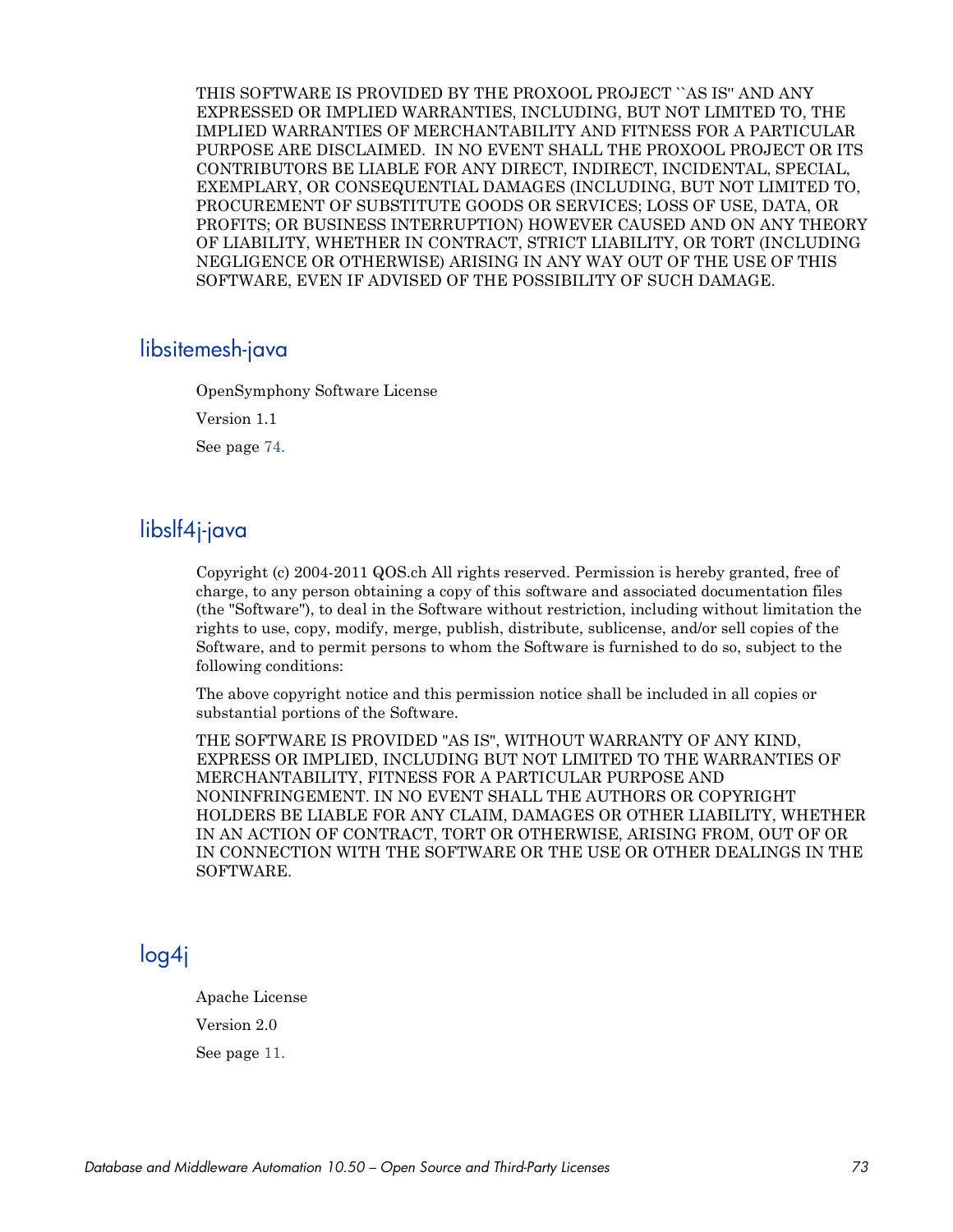

E.Wray Johnson License

License Agreement

Redistribution of this software is permitted provided that the following conditions are met:

1. Redistributions of source or binary code formats must retain the above copyright notice.

2. Redistribution in any product and all advertising materials mentioning features or use of this software must display the following acknowledgment: "This product includes copyrighted software developed by E. Wray Johnson for use and distribution by the Object Data Management Group (http://www.odmg.org/)."

No-Nonsense Disclaimer

THIS SOFTWARE IS FREE AND PROVIDED "AS-IS" BY THE AUTHOR E. WRAY JOHNSON WHO ASSUMES LIABILITY TO THE EXTENT OF THE AMOUNT THAT IS HEREBY BEING CHARGED FOR THE SOFTWARE.

#### License Agreement

Redistribution of this software is permitted provided that the following conditions are met:

1. Redistributions of source or binary code formats must retain the above copyright notice.

2. Redistribution in any product and all advertising materials mentioning features or use of this software must display the following acknowledgment: "This product includes copyrighted software developed by E. Wray Johnson for use and distribution by the Object Data Management Group (http://www.odmg.org/)."

No-Nonsense Disclaimer

THIS SOFTWARE IS FREE AND PROVIDED "AS-IS" BY THE AUTHOR E. WRAY JOHNSON WHO ASSUMES LIABILITY TO THE EXTENT OF THE AMOUNT THAT IS HEREBY BEING CHARGED FOR THE SOFTWARE.

© 1999 E. Wray Johnson, all rights reserved

## <span id="page-73-0"></span>ognl

OGNL (Object-Graph Navigation Language)

The OpenSymphony Software License, Version 1.1

(this license is derived and fully compatible with the Apache Software License - see http://www.apache.org/LICENSE.txt)

Copyright (c) 2001-2004 The OpenSymphony Group. All rights reserved.

Redistribution and use in source and binary forms, with or without modification, are permitted provided that the following conditions are met:

1. Redistributions of source code must retain the above copyright

notice, this list of conditions and the following disclaimer.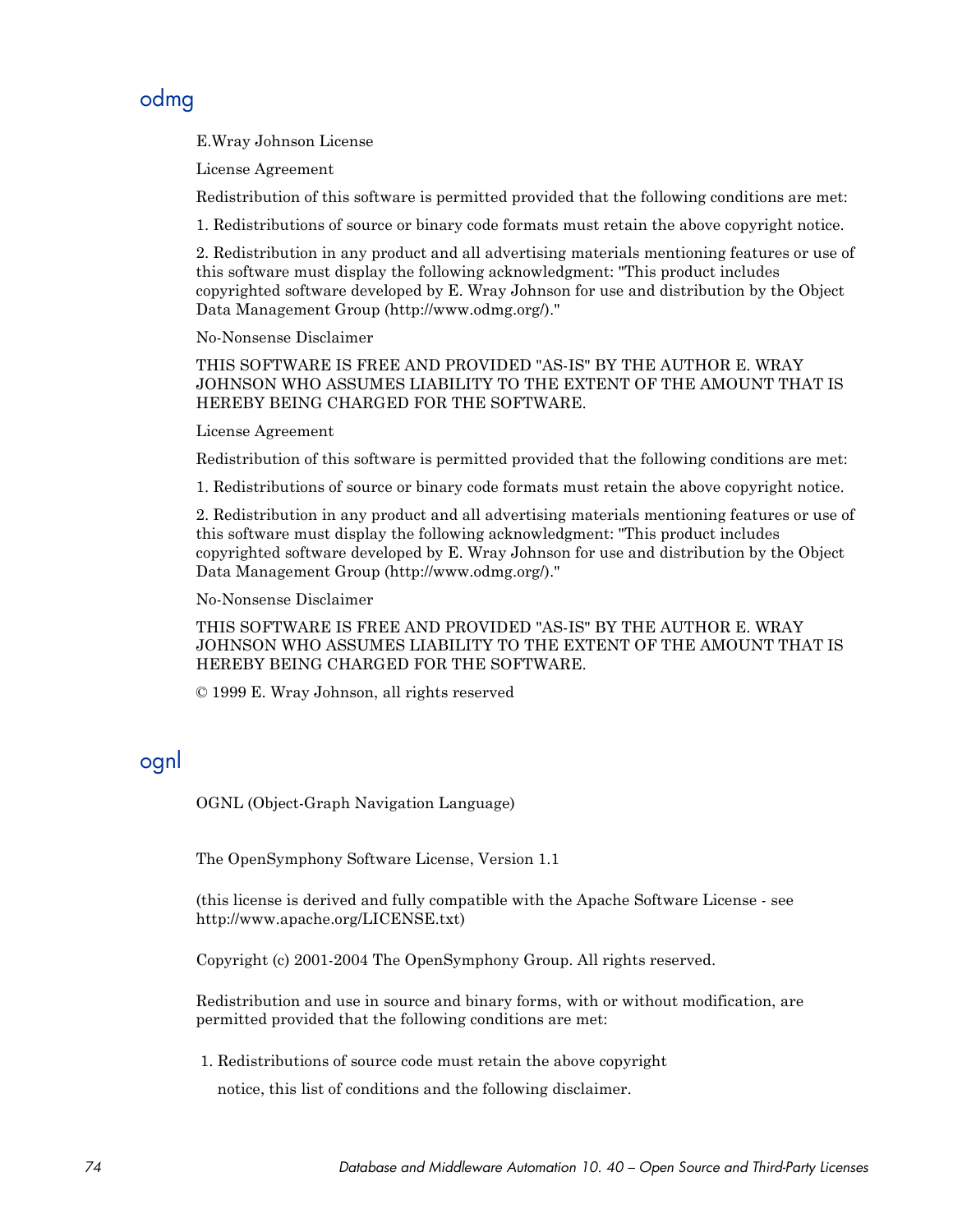- 2. Redistributions in binary form must reproduce the above copyright notice, this list of conditions and the following disclaimer in the documentation and/or other materials provided with the distribution.
- 3. The end-user documentation included with the redistribution, if any, must include the following acknowledgment:

 "This product includes software developed by the OpenSymphony Group (http://www.opensymphony.com/)." Alternately, this acknowledgment may appear in the software itself, if and wherever such third-party acknowledgments normally appear.

- 4. The names "OpenSymphony" and "The OpenSymphony Group" must not be used to endorse or promote products derived from this software without prior written permission. For written permission, please contact license@opensymphony.com .
- 5. Products derived from this software may not be called "OpenSymphony" or "OGNL", nor may "OpenSymphony" or "OGNL" appear in their name, without prior written permission of the OpenSymphony Group.

THIS SOFTWARE IS PROVIDED ``AS IS'' AND ANY EXPRESSED OR IMPLIED WARRANTIES, INCLUDING, BUT NOT LIMITED TO, THE IMPLIED WARRANTIES OF MERCHANTABILITY AND FITNESS FOR A PARTICULAR PURPOSE ARE DISCLAIMED. IN NO EVENT SHALL THE APACHE SOFTWARE FOUNDATION OR ITS CONTRIBUTORS BE LIABLE FOR ANY DIRECT, INDIRECT, INCIDENTAL, SPECIAL, EXEMPLARY, OR CONSEQUENTIAL DAMAGES (INCLUDING, BUT NOT LIMITED TO, PROCUREMENT OF SUBSTITUTE GOODS OR SERVICES; LOSS OF USE, DATA, OR PROFITS; OR BUSINESS INTERRUPTION) HOWEVER CAUSED AND ON ANY THEORY OF LIABILITY, WHETHER IN CONTRACT, STRICT LIABILITY, OR TORT (INCLUDING NEGLIGENCE OR OTHERWISE) ARISING IN ANY WAY OUT OF THE USE OF THIS SOFTWARE, EVEN IF ADVISED OF THE POSSIBILITY OF SUCH DAMAGE.

The following open source software also uses the [GNU LESSER GENERAL PUBLIC](#page-16-0)  [LICENSE](#page-16-0) License: libsitemesh-javajavassist.

# ojdbc

Oracle Technology Network Developer License Terms

Export Controls on the Programs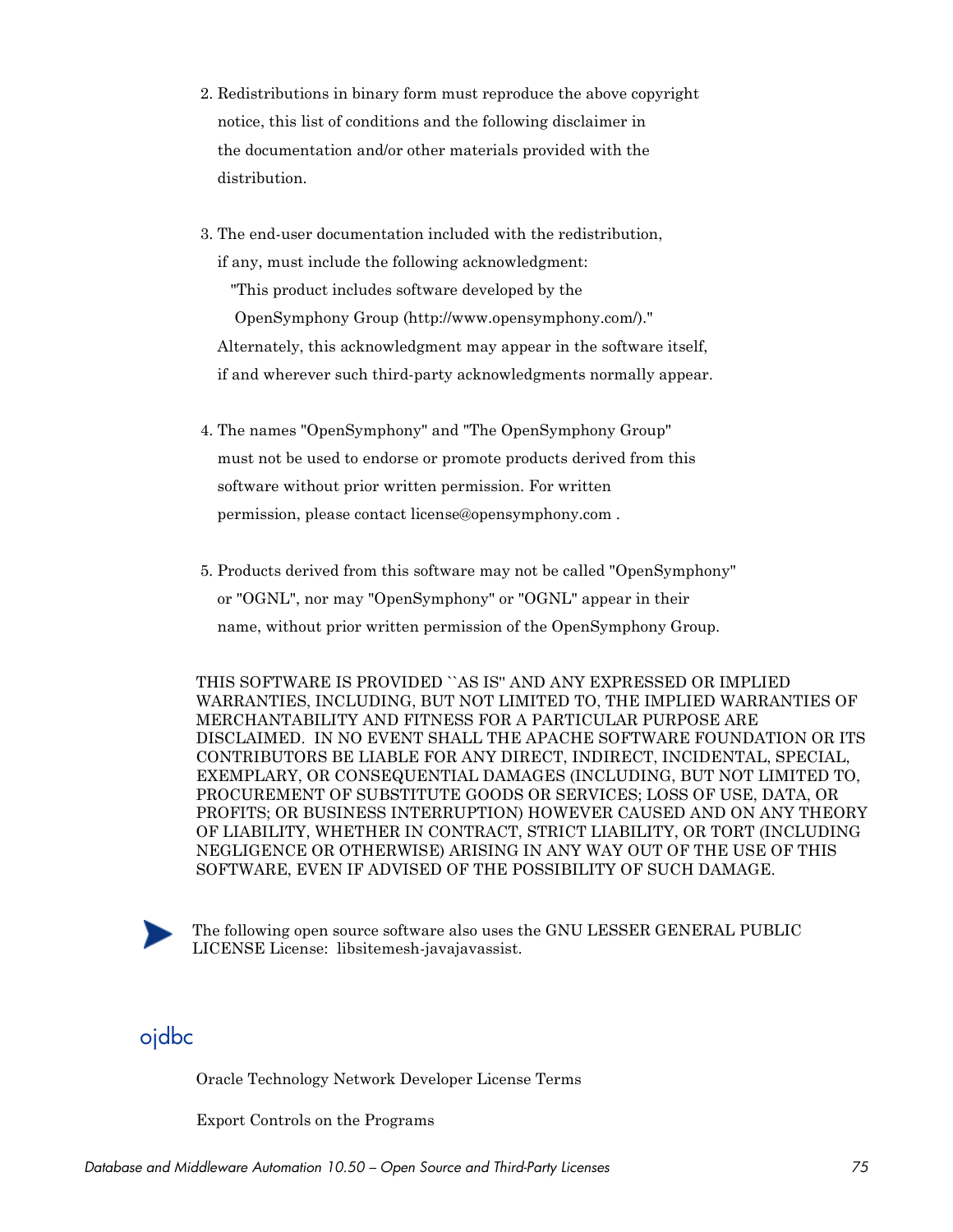Selecting the "Accept License Agreement" button is a confirmation of your agreement that you comply, now and during the trial term, with each of the following statements:

-You are not a citizen, national, or resident of, and are not under control of, the government of Cuba, Iran, Sudan, Libya, North Korea, Syria, nor any country to which the United States has prohibited export.

-You will not download or otherwise export or re-export the Programs, directly or indirectly, to the above mentioned countries nor to citizens, nationals or residents of those countries.

-You are not listed on the United States Department of Treasury lists of Specially Designated Nationals, Specially Designated Terrorists, and Specially Designated Narcotic Traffickers, nor are you listed on the United States Department of Commerce Table of Denial Orders.

You will not download or otherwise export or re-export the Programs, directly or indirectly, to persons on the above mentioned lists.

You will not use the Programs for, and will not allow the Programs to be used for, any purposes prohibited by United States law, including, without limitation, for the development, design, manufacture or production of nuclear, chemical or biological weapons of mass destruction.

### EXPORT RESTRICTIONS

You agree that U.S. export control laws and other applicable export and import laws govern your use of the programs, including technical data; additional information can be found on Oracle®'s Global Trade Compliance web site (http://www.oracle.com/products/export).

You agree that neither the programs nor any direct product thereof will be exported, directly, or indirectly, in violation of these laws, or will be used for any purpose prohibited by these laws including, without limitation, nuclear, chemical, or biological weapons proliferation.

Oracle Employees: Under no circumstances are Oracle Employees authorized to download software for the purpose of distributing it to customers. Oracle products are available to employees for internal use or demonstration purposes only. In keeping with Oracle's trade compliance obligations under U.S. and applicable multilateral law, failure to comply with this policy could result in disciplinary action up to and including termination.

Note: You are bound by the Oracle Technology Network ("OTN") License Agreement terms. The OTN License Agreement terms also apply to all updates you receive under your Technology Track subscription.

The OTN License Agreement terms below supercede any shrinkwrap license on the OTN Technology Track software CDs and previous OTN License terms (including the Oracle Program License as modified by the OTN Program Use Certificate).

Oracle Technology Network Development License Agreement

"We," "us," and "our" refers to Oracle America, Inc., for and on behalf of itself and its subsidiaries and affiliates under common control. "You" and "your" refers to the individual or entity that wishes to use the programs from Oracle. "Programs" refers to the Oracle software product you wish to download and use and program documentation. "License" refers to your right to use the programs under the terms of this agreement. This agreement is governed by the substantive and procedural laws of California. You and Oracle agree to submit to the exclusive jurisdiction of, and venue in, the courts of San Francisco, San Mateo, or Santa Clara counties in California in any dispute arising out of or relating to this agreement.

We are willing to license the programs to you only upon the condition that you accept all of the terms contained in this agreement. Read the terms carefully and select the "Accept License Agreement" button to confirm your acceptance. If you are not willing to be bound by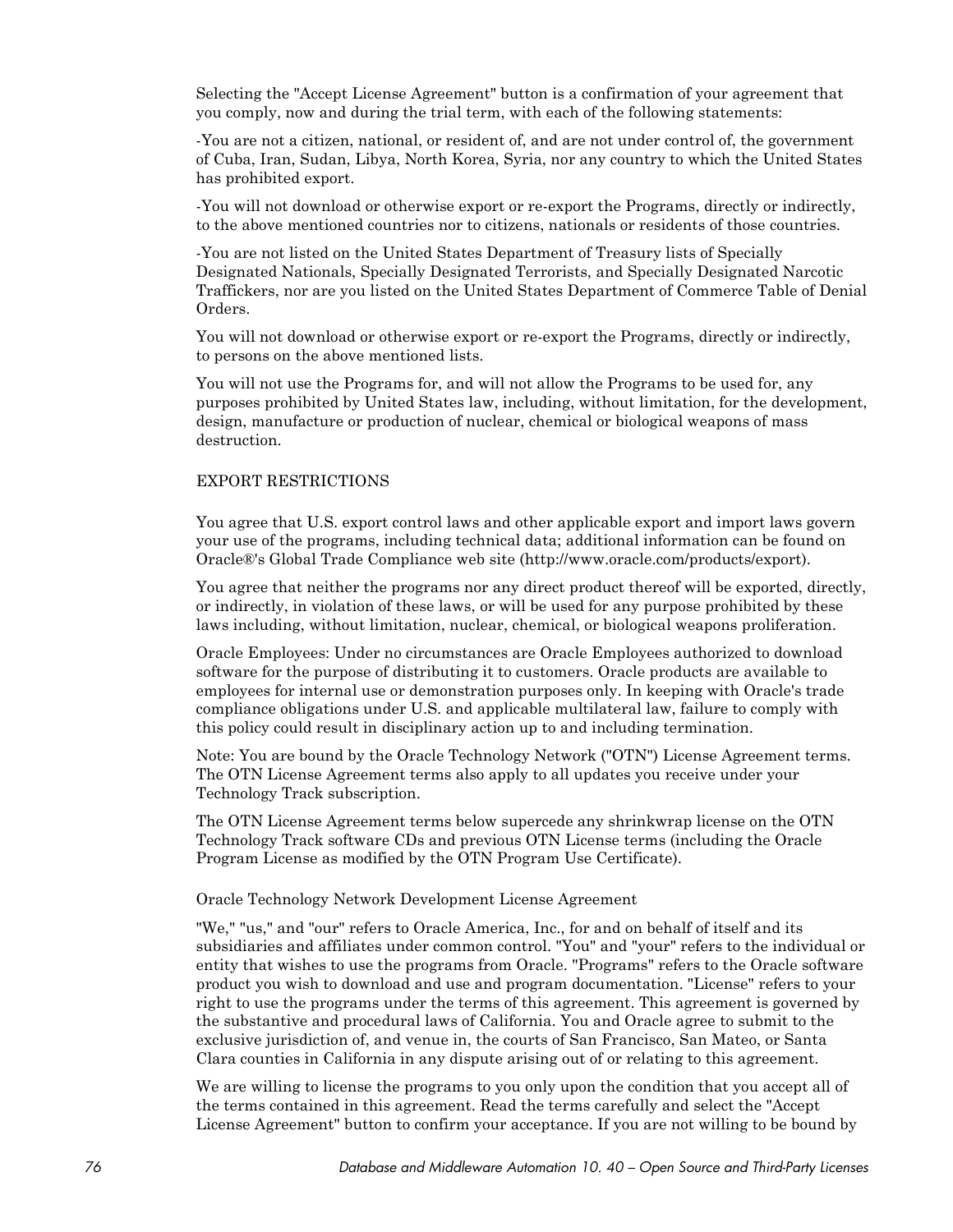these terms, select the "Decline License Agreement" button and the registration process will not continue.

## LICENSE RIGHTS

We grant you a nonexclusive, nontransferable limited license to use the programs only for the purpose of developing, testing, prototyping and demonstrating your application, and not for any other purpose. If you use the application you develop under this license for any internal data processing or for any commercial or production purposes, or you want to use the programs for any purpose other than as permitted under this agreement, you must obtain a production release version of the program by contacting us or an Oracle reseller to obtain the appropriate license. You acknowledge that we may not produce a production release version of the program and any development efforts undertaken by you are at your own risk. We may audit your use of the programs. Program documentation, if available, may accessed online at http://otn.oracle.com/docs.

Ownership and Restrictions We retain all ownership and intellectual property rights in the programs. The programs may be installed on one computer only, and used by one person in the operating environment identified by us. You may make one copy of the programs for backup purposes.

You may not:

- use the programs for your own internal data processing or for any commercial or production purposes, or use the programs for any purpose except the development of your application;

- use the application you develop with the programs for any internal data processing or commercial or production purposes without securing an appropriate license from us;

- continue to develop your application after you have used it for any internal data processing, commercial or production purpose without securing an appropriate license from us, or an Oracle reseller;

- remove or modify any program markings or any notice of our proprietary rights;

- make the programs available in any manner to any third party;

- use the programs to provide third party training;

- assign this agreement or give or transfer the programs or an interest in them to another individual or entity; - cause or permit reverse engineering (unless required by law for interoperability), disassembly or decompilation of the programs;

- disclose results of any program benchmark tests without our prior consent.

#### Export

You agree that U.S. export control laws and other applicable export and import laws govern your use of the programs, including technical data; additional information can be found on Oracle's Global Trade Compliance web site located at

http://www.oracle.com/products/export/index.html?content.html. You agree that neither the programs nor any direct product thereof will be exported, directly, or indirectly, in violation of these laws, or will be used for any purpose prohibited by these laws including, without limitation, nuclear, chemical, or biological weapons proliferation.

Disclaimer of Warranty and Exclusive Remedies

THE PROGRAMS ARE PROVIDED "AS IS" WITHOUT WARRANTY OF ANY KIND. WE FURTHER DISCLAIM ALL WARRANTIES, EXPRESS AND IMPLIED, INCLUDING WITHOUT LIMITATION, ANY IMPLIED WARRANTIES OF MERCHANTABILITY, FITNESS FOR A PARTICULAR PURPOSE OR NONINFRINGEMENT.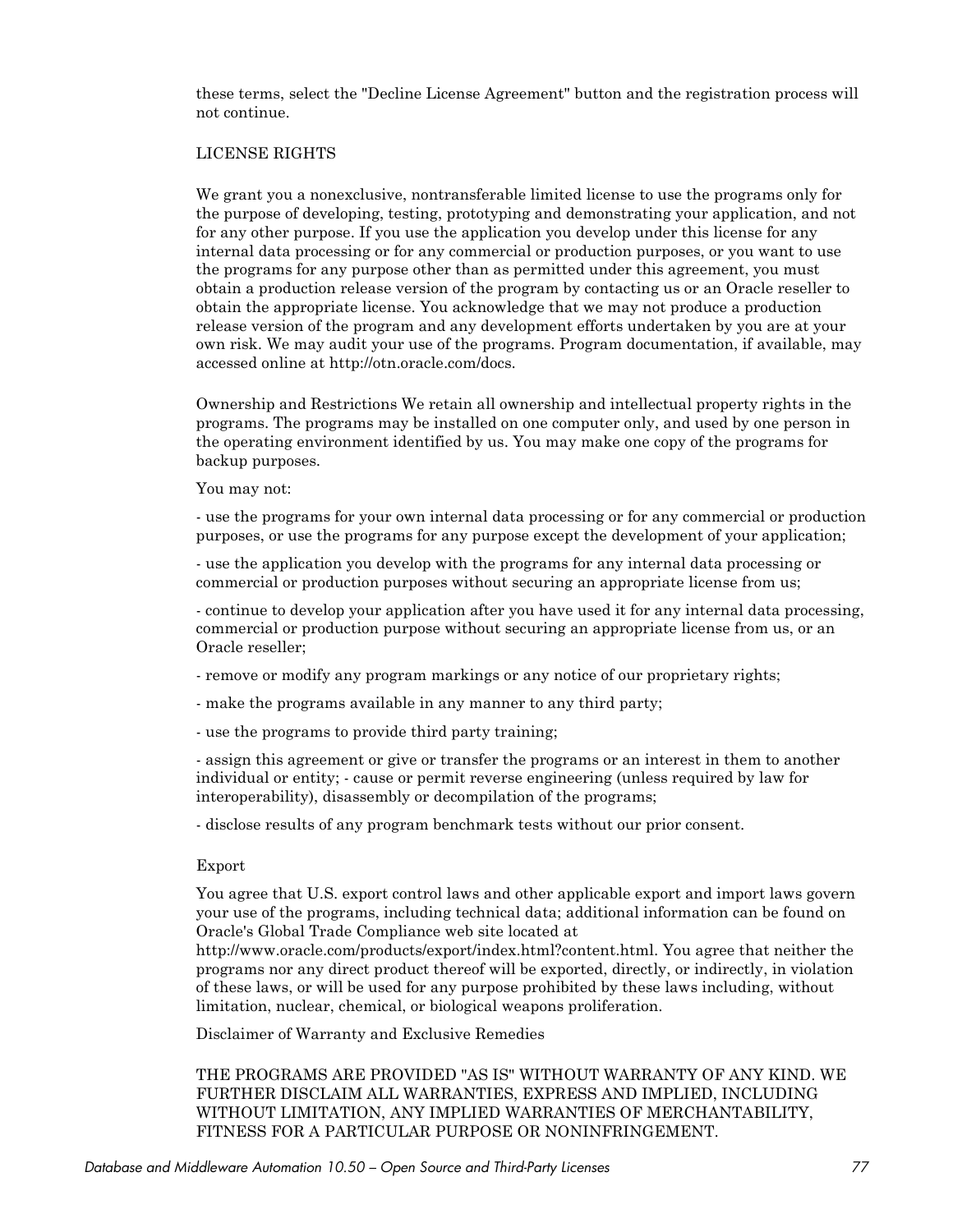IN NO EVENT SHALL WE BE LIABLE FOR ANY INDIRECT, INCIDENTAL, SPECIAL, PUNITIVE OR CONSEQUENTIAL DAMAGES, OR DAMAGES FOR LOSS OF PROFITS, REVENUE, DATA OR DATA USE, INCURRED BY YOU OR ANY THIRD PARTY, WHETHER IN AN ACTION IN CONTRACT OR TORT, EVEN IF WE HAVE BEEN ADVISED OF THE POSSIBILITY OF SUCH DAMAGES. OUR ENTIRE LIABILITY FOR DAMAGES HEREUNDER SHALL IN NO EVENT EXCEED ONE THOUSAND DOLLARS (U.S. \$1,000).

### Trial Programs Included With Orders

We may include additional programs with an order which may be used for trial purposes only. You will have 30 days from the delivery date to evaluate these programs. Any use of these programs after the 30 day trial period requires you to obtain the applicable license. Programs licensed for trial purposes are provided "as is" and we do not provide technical support or any warranties for these programs.

#### No Technical Support

Our technical support organization will not provide technical support, phone support, or updates to you for the programs licensed under this agreement.

### End of Agreement

You may terminate this agreement by destroying all copies of the programs. We have the right to terminate your right to use the programs if you fail to comply with any of the terms of this agreement, in which case you shall destroy all copies of the programs.

### Relationship Between the Parties

The relationship between you and us is that of licensee/licensor. Neither party will represent that it has any authority to assume or create any obligation, express or implied, on behalf of the other party, nor to represent the other party as agent, employee, franchisee, or in any other capacity. Nothing in this agreement shall be construed to limit either party's right to independently develop or distribute software that is functionally similar to the other party's products, so long as proprietary information of the other party is not included in such software.

#### Open Source

"Open Source" software - software available without charge for use, modification and distribution - is often licensed under terms that require the user to make the user's modifications to the Open Source software or any software that the user 'combines' with the Open Source software freely available in source code form. If you use Open Source software in conjunction with the programs, you must ensure that your use does not: (i) create, or purport to create, obligations of us with respect to the Oracle programs; or (ii) grant, or purport to grant, to any third party any rights to or immunities under our intellectual property or proprietary rights in the Oracle programs. For example, you may not develop a software program using an Oracle program and an Open Source program where such use results in a program file(s) that contains code from both the Oracle program and the Open Source program (including without limitation libraries) if the Open Source program is licensed under a license that requires any "modifications" be made freely available. You also may not combine the Oracle program with programs licensed under the GNU General Public License ("GPL") in any manner that could cause, or could be interpreted or asserted to cause, the Oracle program or any modifications thereto to become subject to the terms of the GPL.

#### Entire Agreement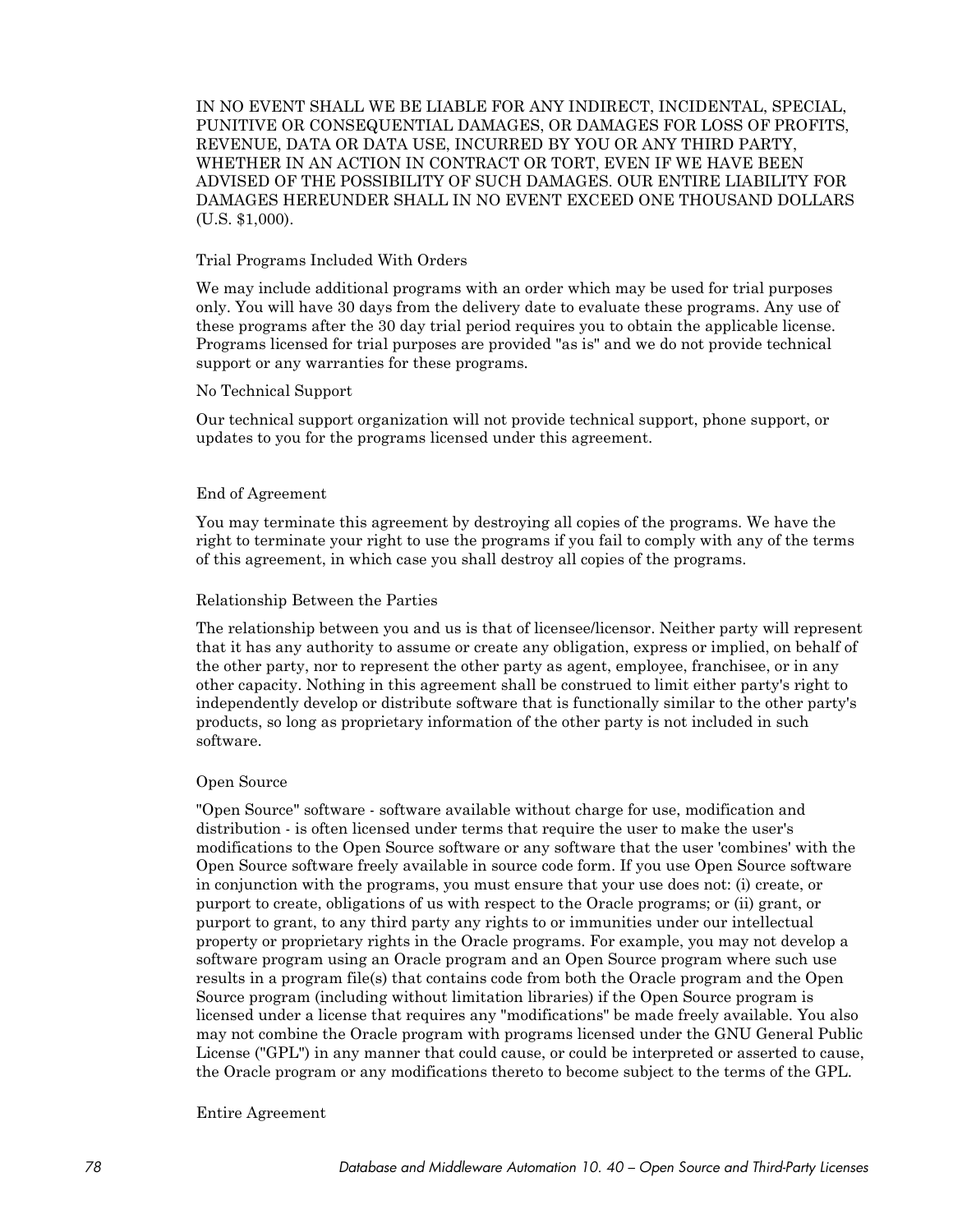You agree that this agreement is the complete agreement for the programs and licenses, and this agreement supersedes all prior or contemporaneous agreements or representations. If any term of this agreement is found to be invalid or unenforceable, the remaining provisions will remain effective.

Last updated: 01/24/09

Should you have any questions concerning this License Agreement, or if you desire to contact Oracle for any reason, please write:

Oracle America, Inc.

500 Oracle Parkway,

Redwood City, CA 94065

Oracle may contact you to ask if you had a satisfactory experience installing and using this OTN software download.

# openlaszlo

Open Source Initiative OSI - Common Public License Version 1.0:Licensing

Common Public License Version 1.0 (CPL) (NOTE: This license has been superseded by the Eclipse Public License)

(text)

## THE ACCOMPANYING PROGRAM IS PROVIDED UNDER THE TERMS OF THIS COMMON PUBLIC LICENSE ("AGREEMENT"). ANY USE, REPRODUCTION OR DISTRIBUTION OF THE PROGRAM CONSTITUTES RECIPIENT'S ACCEPTANCE OF THIS AGREEMENT.

#### 1. DEFINITIONS

"Contribution" means:

a) in the case of the initial Contributor, the initial code and documentation distributed under this Agreement, and

b) in the case of each subsequent Contributor:

i) changes to the Program, and

ii) additions to the Program;

where such changes and/or additions to the Program originate from and are distributed by that particular Contributor. A Contribution 'originates' from a Contributor if it was added to the Program by such Contributor itself or anyone acting on such Contributor's behalf. Contributions do not include additions to the Program which: (i) are separate modules of software distributed in conjunction with the Program under their own license agreement, and (ii) are not derivative works of the Program.

"Contributor" means any person or entity that distributes the Program.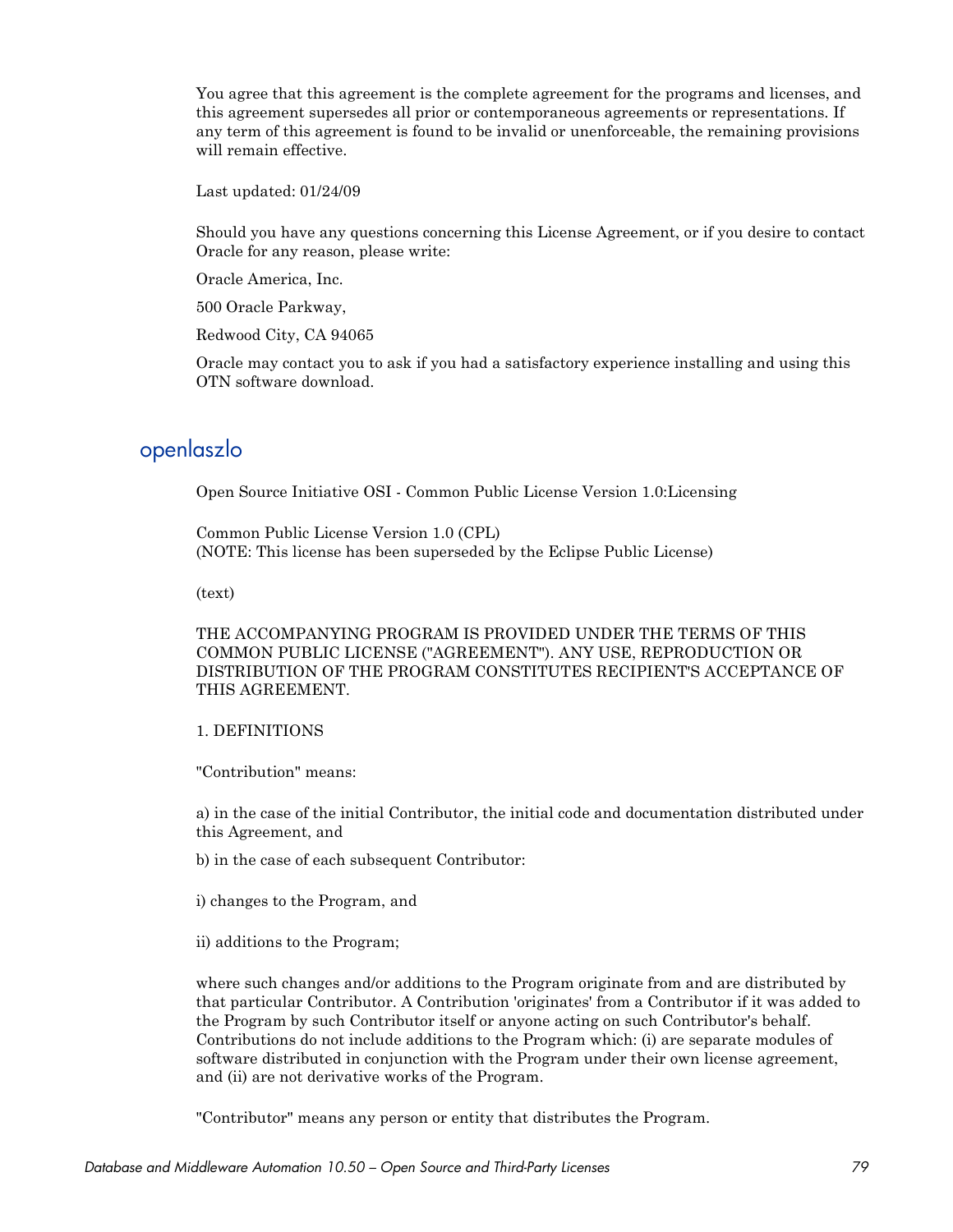"Licensed Patents " mean patent claims licensable by a Contributor which are necessarily infringed by the use or sale of its Contribution alone or when combined with the Program.

"Program" means the Contributions distributed in accordance with this Agreement.

"Recipient" means anyone who receives the Program under this Agreement, including all Contributors.

### 2. GRANT OF RIGHTS

a) Subject to the terms of this Agreement, each Contributor hereby grants Recipient a nonexclusive, worldwide, royalty-free copyright license to reproduce, prepare derivative works of, publicly display, publicly perform, distribute and sublicense the Contribution of such Contributor, if any, and such derivative works, in source code and object code form.

b) Subject to the terms of this Agreement, each Contributor hereby grants Recipient a nonexclusive, worldwide, royalty-free patent license under Licensed Patents to make, use, sell, offer to sell, import and otherwise transfer the Contribution of such Contributor, if any, in source code and object code form. This patent license shall apply to the combination of the Contribution and the Program if, at the time the Contribution is added by the Contributor, such addition of the Contribution causes such combination to be covered by the Licensed Patents. The patent license shall not apply to any other combinations which include the Contribution. No hardware per se is licensed hereunder.

c) Recipient understands that although each Contributor grants the licenses to its Contributions set forth herein, no assurances are provided by any Contributor that the Program does not infringe the patent or other intellectual property rights of any other entity. Each Contributor disclaims any liability to Recipient for claims brought by any other entity based on infringement of intellectual property rights or otherwise. As a condition to exercising the rights and licenses granted hereunder, each Recipient hereby assumes sole responsibility to secure any other intellectual property rights needed, if any.

For example, if a third party patent license is required to allow Recipient to distribute the Program, it is Recipient's responsibility to acquire that license before distributing the Program.

d) Each Contributor represents that to its knowledge it has sufficient copyright rights in its Contribution, if any, to grant the copyright license set forth in this Agreement.

#### 3. REQUIREMENTS

A Contributor may choose to distribute the Program in object code form under its own license agreement, provided that:

a) it complies with the terms and conditions of this Agreement; and

b) its license agreement:

i) effectively disclaims on behalf of all Contributors all warranties and conditions, express and implied, including warranties or conditions of title and non-infringement, and implied warranties or conditions of merchantability and fitness for a particular purpose;

ii) effectively excludes on behalf of all Contributors all liability for damages, including direct, indirect, special, incidental and consequential damages, such as lost profits;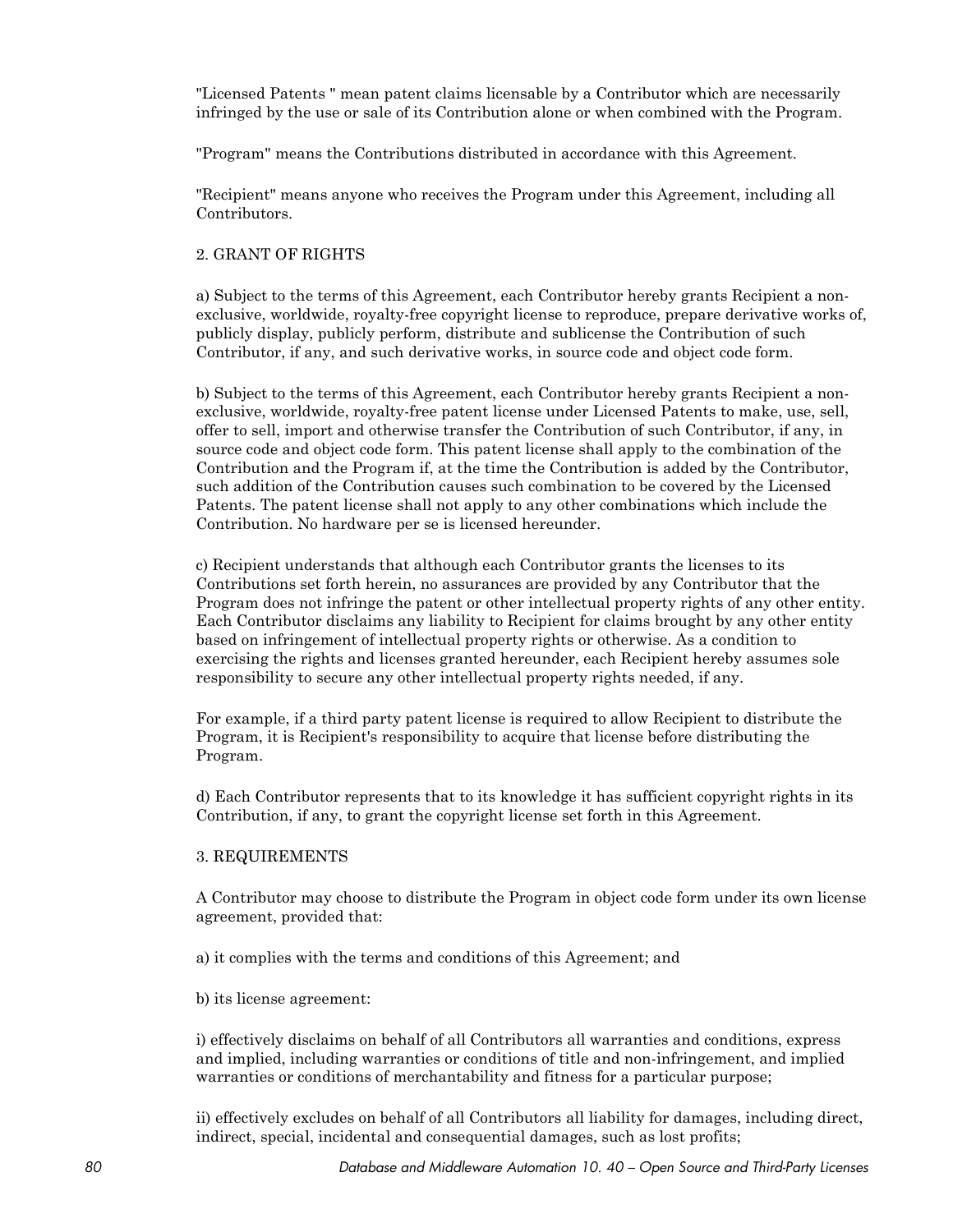iii) states that any provisions which differ from this Agreement are offered by that Contributor alone and not by any other party; and

iv) states that source code for the Program is available from such Contributor, and informs licensees how to obtain it in a reasonable manner on or through a medium customarily used for software exchange.

When the Program is made available in source code form:

a) it must be made available under this Agreement; and

b) a copy of this Agreement must be included with each copy of the Program.

Contributors may not remove or alter any copyright notices contained within the

Program.

Each Contributor must identify itself as the originator of its Contribution, if any, in a manner that reasonably allows subsequent Recipients to identify the originator of the Contribution.

### 4. COMMERCIAL DISTRIBUTION

Commercial distributors of software may accept certain responsibilities with respect to end users, business partners and the like. While this license is intended to facilitate the commercial use of the Program, the Contributor who includes the Program in a commercial product offering should do so in a manner which does not create potential liability for other Contributors. Therefore, if a Contributor includes the Program in a commercial product offering, such Contributor ("Commercial Contributor") hereby agrees to defend and indemnify every other Contributor ("Indemnified Contributor") against any losses, damages and costs (collectively "Losses") arising from claims, lawsuits and other legal actions brought by a third party against the Indemnified Contributor to the extent caused by the acts or omissions of such Commercial Contributor in connection with its distribution of the Program in a commercial product offering. The obligations in this section do not apply to any claims or Losses relating to any actual or alleged intellectual property infringement. In order to qualify, an Indemnified Contributor must: a) promptly notify the Commercial Contributor in writing of such claim, and b) allow the Commercial Contributor to control, and cooperate with the Commercial Contributor in, the defense and any related settlement negotiations. The Indemnified Contributor may participate in any such claim at its own expense.

For example, a Contributor might include the Program in a commercial product offering, Product X. That Contributor is then a Commercial Contributor. If that Commercial Contributor then makes performance claims, or offers warranties related to Product X, those performance claims and warranties are such Commercial Contributor's responsibility alone. Under this section, the Commercial Contributor would have to defend claims against the other Contributors related to those performance claims and warranties, and if a court requires any other Contributor to pay any damages as a result, the Commercial Contributor must pay those damages.

### 5. NO WARRANTY

EXCEPT AS EXPRESSLY SET FORTH IN THIS AGREEMENT, THE PROGRAM IS PROVIDED ON AN "AS IS" BASIS, WITHOUT WARRANTIES OR CONDITIONS OF ANY KIND, EITHER EXPRESS OR IMPLIED INCLUDING, WITHOUT LIMITATION, ANY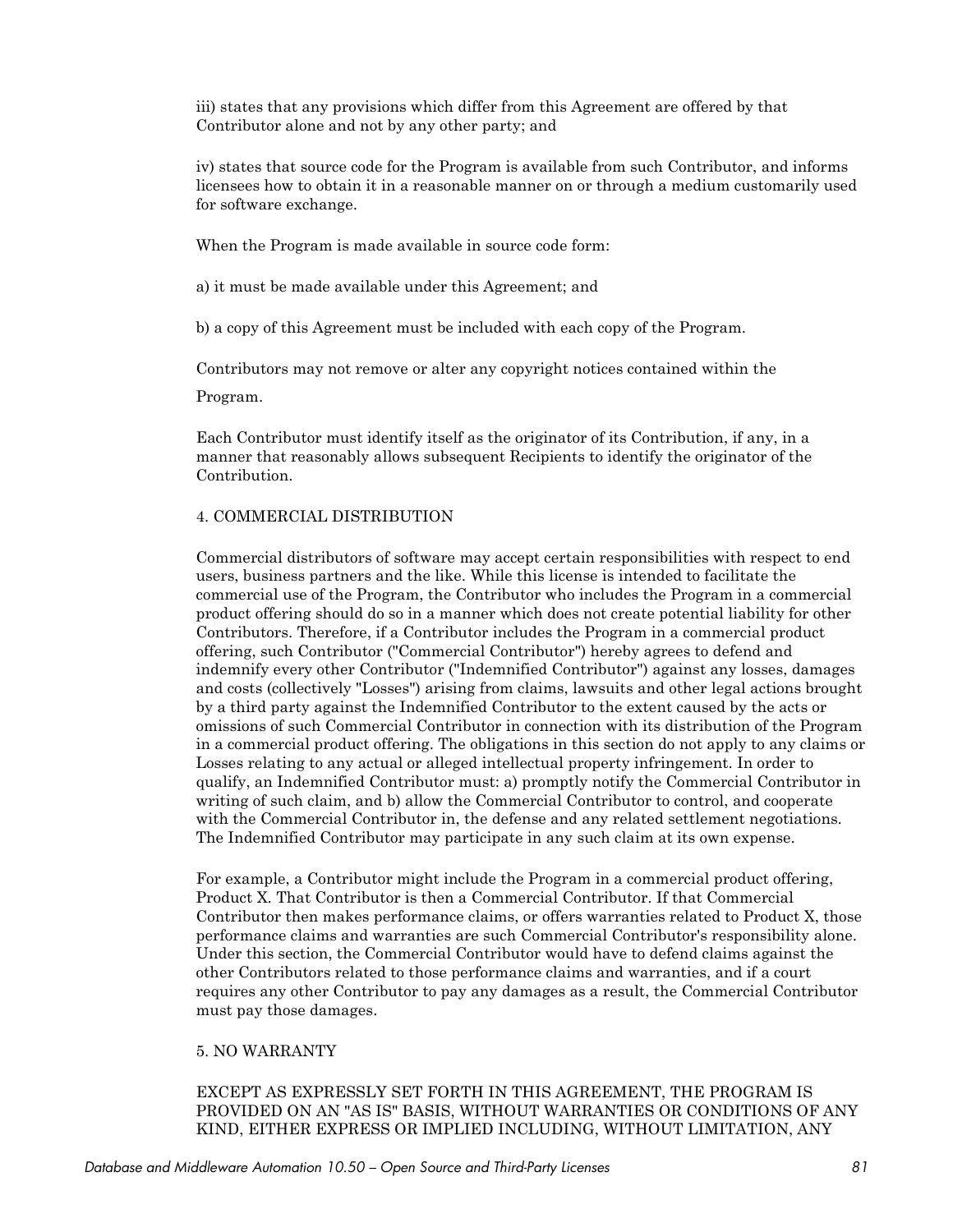## WARRANTIES OR CONDITIONS OF TITLE, NON-INFRINGEMENT,

MERCHANTABILITY OR FITNESS FOR A PARTICULAR PURPOSE. Each Recipient is solely responsible for determining the appropriateness of using and distributing the Program and assumes all risks associated with its exercise of rights under this Agreement, including but not limited to the risks and costs of program errors, compliance with applicable laws, damage to or loss of data, programs or equipment, and unavailability or interruption of operations.

### 6. DISCLAIMER OF LIABILITY

EXCEPT AS EXPRESSLY SET FORTH IN THIS AGREEMENT, NEITHER RECIPIENT NOR ANY CONTRIBUTORS SHALL HAVE ANY LIABILITY FOR ANY DIRECT, INDIRECT, INCIDENTAL,

SPECIAL, EXEMPLARY, OR CONSEQUENTIAL DAMAGES (INCLUDING WITHOUT LIMITATION LOST PROFITS), HOWEVER CAUSED AND ON ANY THEORY OF LIABILITY, WHETHER IN CONTRACT,

STRICT LIABILITY, OR TORT (INCLUDING NEGLIGENCE OR OTHERWISE) ARISING IN ANY WAY OUT OF THE USE OR DISTRIBUTION OF THE PROGRAM OR THE EXERCISE OF ANY RIGHTS

GRANTED HEREUNDER, EVEN IF ADVISED OF THE POSSIBILITY OF SUCH DAMAGES.

## 7. GENERAL

If any provision of this Agreement is invalid or unenforceable under applicable law, it shall not affect the validity or enforceability of the remainder of the terms of this Agreement, and without further action by the parties hereto, such provision shall be reformed to the minimum extent necessary to make such provision valid and enforceable.

If Recipient institutes patent litigation against a Contributor with respect to a patent applicable to software (including a cross-claim or counterclaim in a lawsuit), then any patent licenses granted by that Contributor to such Recipient under this Agreement shall terminate as of the date such litigation is filed. In addition, if Recipient institutes patent litigation against any entity (including a cross-claim or counterclaim in a lawsuit) alleging that the Program itself (excluding combinations of the Program with other software or hardware) infringes such Recipient's patent(s), then such Recipient's rights granted under Section 2(b) shall terminate as of the date such litigation is filed.

All Recipient's rights under this Agreement shall terminate if it fails to comply with any of the material terms or conditions of this Agreement and does not cure such failure in a reasonable period of time after becoming aware of such noncompliance. If all Recipient's rights under this Agreement terminate, Recipient agrees to cease use and distribution of the Program as soon as reasonably practicable. However, Recipient's obligations under this Agreement and any licenses granted by Recipient relating to the Program shall continue and survive.

Everyone is permitted to copy and distribute copies of this Agreement, but in order to avoid inconsistency the Agreement is copyrighted and may only be modified in the following manner. The Agreement Steward reserves the right to publish new versions (including revisions) of this Agreement from time to time.

No one other than the Agreement Steward has the right to modify this Agreement.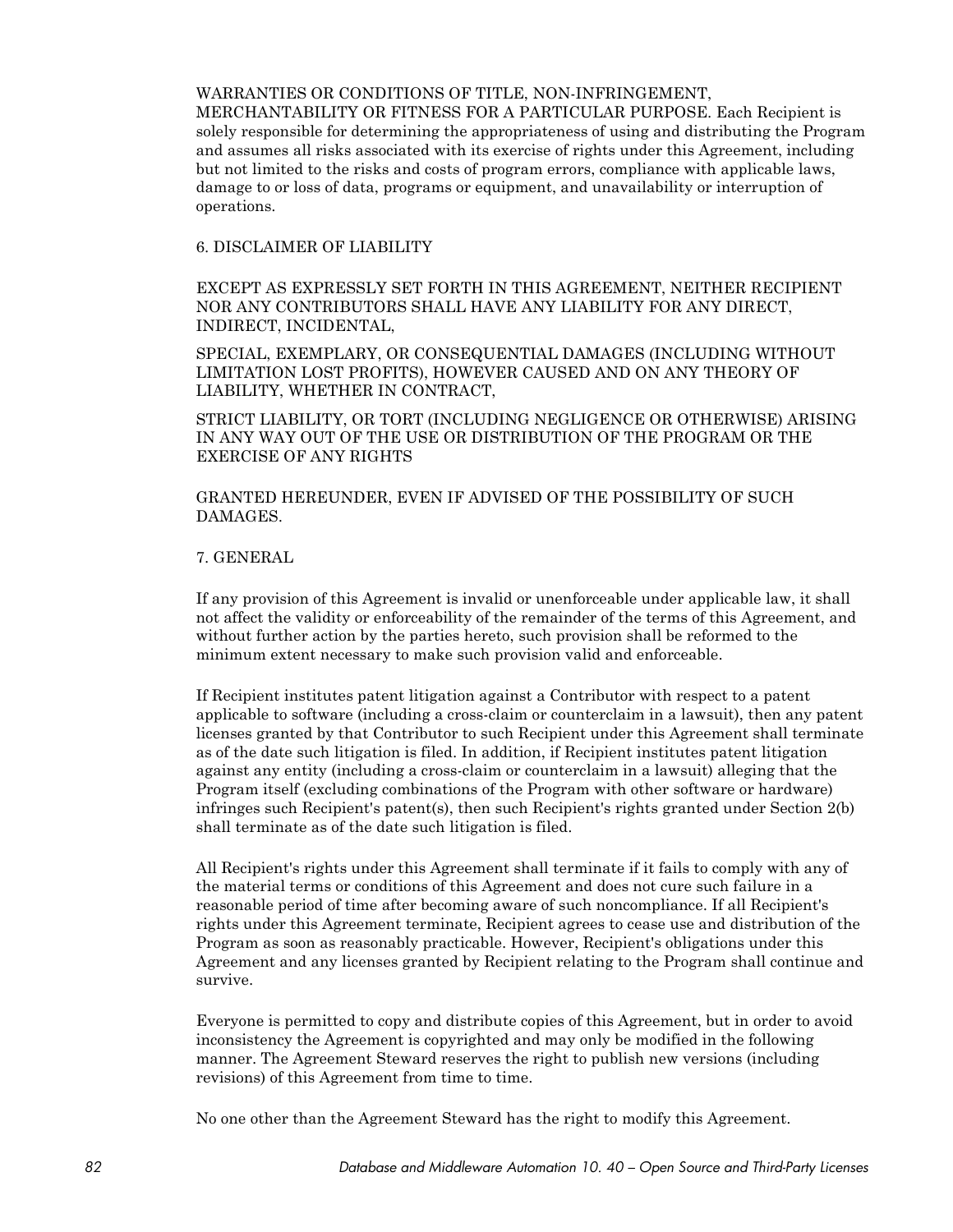IBM is the initial Agreement Steward. IBM may assign the responsibility to serve as the Agreement Steward to a suitable separate entity. Each new version of the Agreement will be given a distinguishing version number. The Program (including Contributions) may always be distributed subject to the version of the Agreement under which it was received. In addition, after a new version of the Agreement is published, Contributor may elect to distribute the Program (including its Contributions) under the new version. Except as expressly stated in Sections 2(a) and 2(b) above, Recipient receives no rights or licenses to the intellectual property of any Contributor under this Agreement, whether expressly, by implication, estoppel or otherwise. All rights in the Program not expressly granted under this Agreement are reserved.

This Agreement is governed by the laws of the State of New York and the intellectual property laws of the United States of America. No party to this Agreement will bring a legal action under this Agreement more than one year after the cause of action arose. Each party waives its rights to a jury trial in any resulting litigation.

# postgresql

### BSD License

Copyright (c) 1997-2011, PostgreSQL Global Development Group All rights reserved.

Redistribution and use in source and binary forms, with or without modification, are permitted provided that the following conditions are met:

- 1. Redistributions of source code must retain the above copyright notice, this list of conditions and the following disclaimer.
- 2. Redistributions in binary form must reproduce the above copyright notice, this list of conditions and the following disclaimer in the documentation and/or other materials provided with the distribution.
- 3. Neither the name of the PostgreSQL Global Development Group nor the names of its contributors may be used to endorse or promote products derived from this software without specific prior written permission.

THIS SOFTWARE IS PROVIDED BY THE COPYRIGHT HOLDERS AND CONTRIBUTORS "AS IS" AND ANY EXPRESS OR IMPLIED WARRANTIES, INCLUDING, BUT NOT LIMITED TO, THE IMPLIED WARRANTIES OF MERCHANTABILITY AND FITNESS FOR A PARTICULAR PURPOSE ARE DISCLAIMED. IN NO EVENT SHALL THE COPYRIGHT OWNER OR CONTRIBUTORS BE LIABLE FOR ANY DIRECT, INDIRECT, INCIDENTAL, SPECIAL, EXEMPLARY, OR CONSEQUENTIAL DAMAGES (INCLUDING, BUT NOT LIMITED TO, PROCUREMENT OF SUBSTITUTE GOODS OR SERVICES; LOSS OF USE, DATA, OR PROFITS; OR BUSINESS INTERRUPTION) HOWEVER CAUSED AND ON ANY THEORY OF LIABILITY, WHETHER IN CONTRACT, STRICT LIABILITY, OR TORT (INCLUDING NEGLIGENCE OR OTHERWISE) ARISING IN ANY WAY OUT OF THE USE OF THIS SOFTWARE, EVEN IF ADVISED OF THE POSSIBILITY OF SUCH DAMAGE.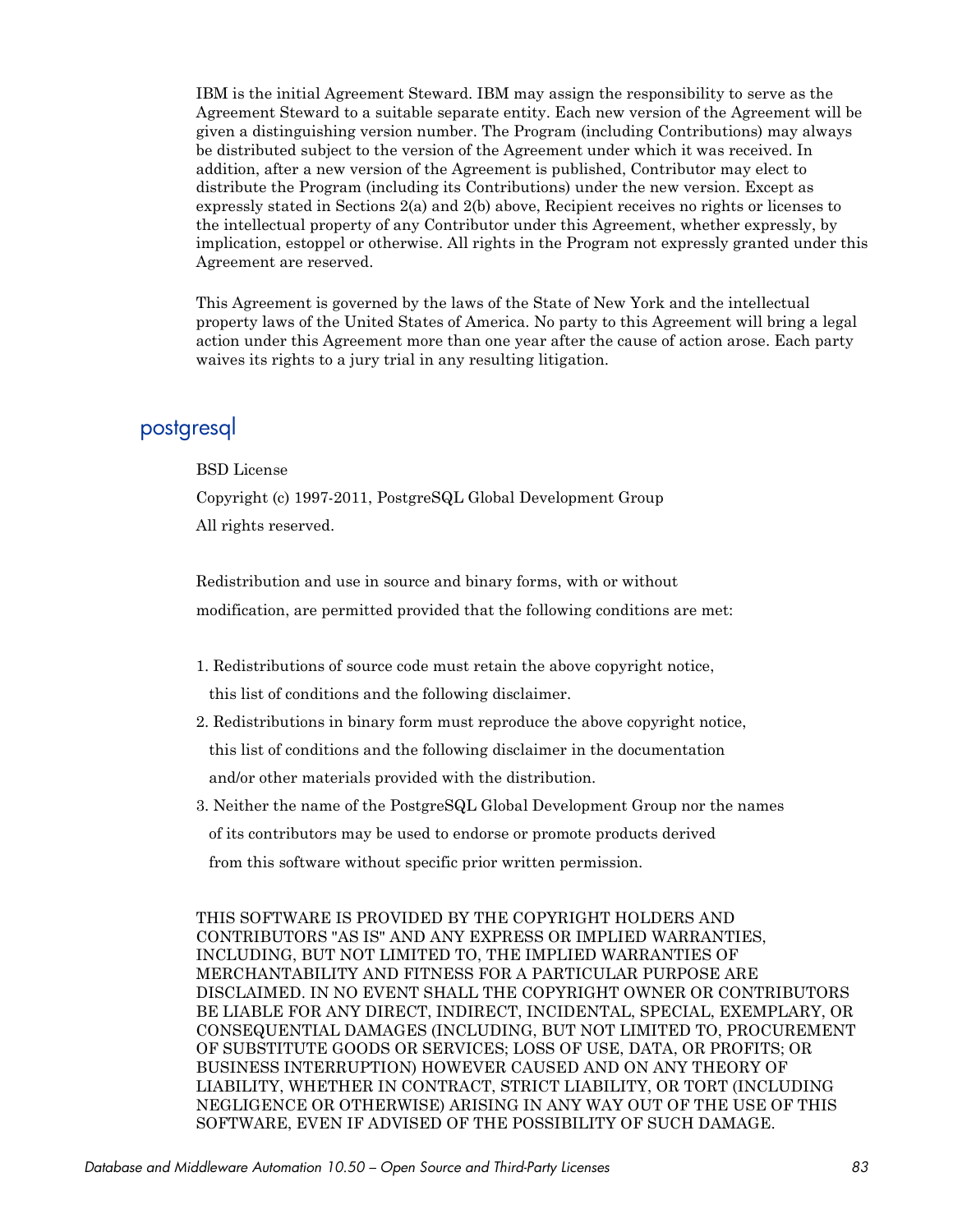# rhino

Mozilla Public License Version 2.0

==================================

1. Definitions

--------------

1.1. "Contributor" means each individual or legal entity that creates, contributes to the creation of, or owns Covered Software.

1.2. "Contributor Version" means the combination of the Contributions of others (if any) used by a Contributor and that particular Contributor's Contribution.

1.3. "Contribution" means Covered Software of a particular Contributor.

1.4. "Covered Software" means Source Code Form to which the initial Contributor has attached the notice in Exhibit A, the Executable Form of such Source Code Form, and Modifications of such Source Code Form, in each case including portions thereof.

1.5. "Incompatible With Secondary Licenses" means

 (a) that the initial Contributor has attached the notice described in Exhibit B to the Covered Software; or

 (b) that the Covered Software was made available under the terms of version 1.1 or earlier of the License, but not also under the terms of a Secondary License.

1.6. "Executable Form" means any form of the work other than Source Code Form.

1.7. "Larger Work" means a work that combines Covered Software with other material, in a separate file or files, that is not Covered Software.

1.8. "License" means this document.

1.9. "Licensable" means having the right to grant, to the maximum extent possible, whether at the time of the initial grant or subsequently, any and all of the rights conveyed by this License.

1.10. "Modifications" means any of the following:

 (a) any file in Source Code Form that results from an addition to, deletion from, or modification of the contents of Covered Software; or

(b) any new file in Source Code Form that contains any Covered Software.

1.11. "Patent Claims" of a Contributor means any patent claim(s), including without limitation, method, process, and apparatus claims, in any patent Licensable by such Contributor that would be infringed, but for the grant of the License, by the making, using, selling, offering for sale, having made, import, or transfer of either its Contributions or its Contributor Version.

1.12. "Secondary License" means either the GNU General Public License, Version 2.0, the GNU Lesser General Public License, Version 2.1, the GNU Affero General Public License, Version 3.0, or any later versions of those licenses.

1.13. "Source Code Form" means the form of the work preferred for making modifications.

1.14. "You" (or "Your") means an individual or a legal entity exercising rights under this License. For legal entities, "You" includes any entity that controls, is controlled by, or is under common control with You. For purposes of this definition, "control" means (a) the power, direct or indirect, to cause the direction or management of such entity, whether by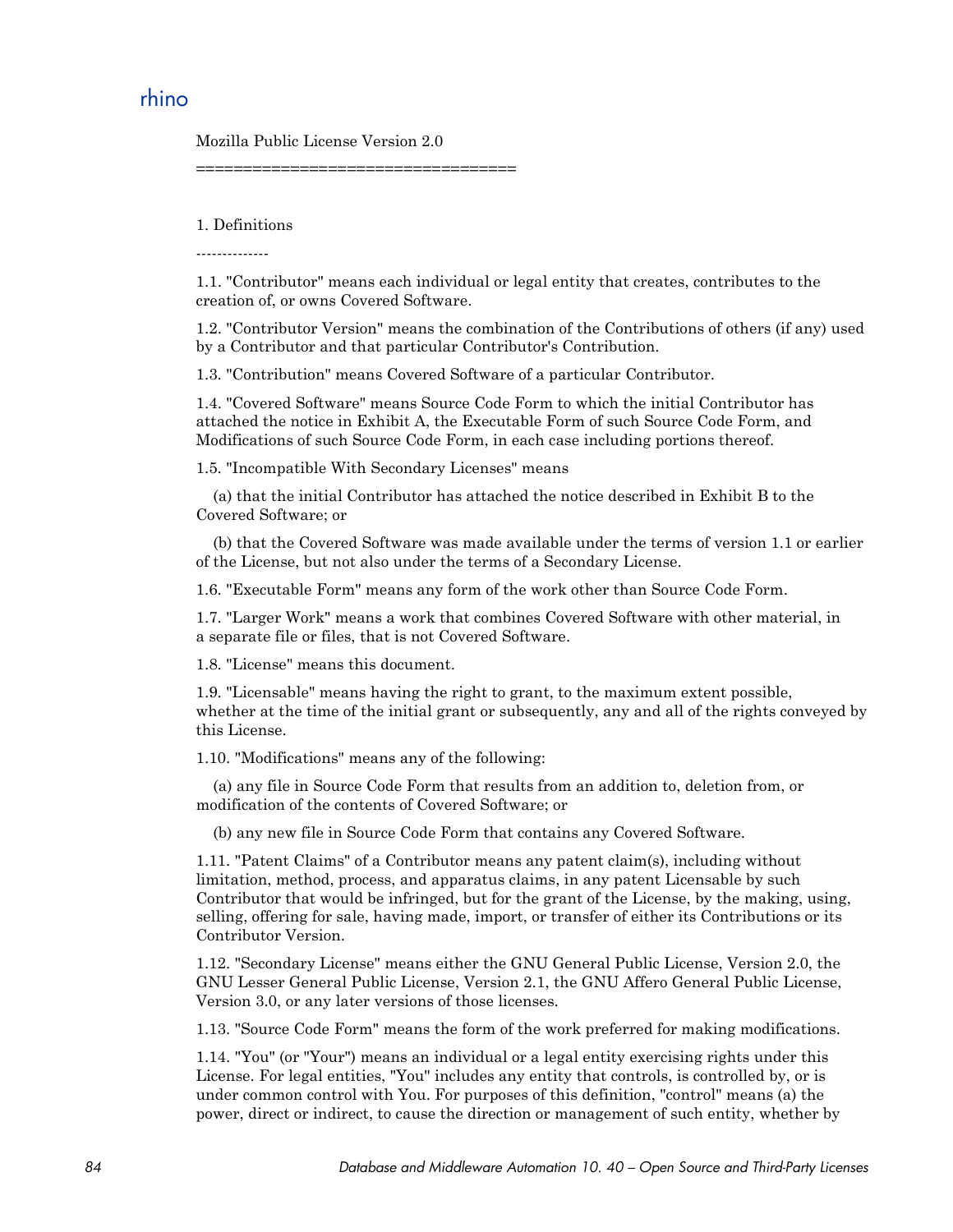contract or otherwise, or (b) ownership of more than fifty percent (50%) of the outstanding shares or beneficial ownership of such entity.

2. License Grants and Conditions

--------------------------------

### 2.1. Grants

Each Contributor hereby grants You a world-wide, royalty-free, non-exclusive license:

(a) under intellectual property rights (other than patent or trademark) Licensable by such Contributor to use, reproduce, make available, modify, display, perform, distribute, and otherwise exploit its Contributions, either on an unmodified basis, with Modifications, or as part of a Larger Work; and

(b) under Patent Claims of such Contributor to make, use, sell, offer for sale, have made, import, and otherwise transfer either its Contributions or its Contributor Version.

2.2. Effective Date

The licenses granted in Section 2.1 with respect to any Contribution become effective for each Contribution on the date the Contributor first distributes such Contribution.

2.3. Limitations on Grant Scope

The licenses granted in this Section 2 are the only rights granted under this License. No additional rights or licenses will be implied from the distribution or licensing of Covered Software under this License. Notwithstanding Section 2.1(b) above, no patent license is granted by a Contributor:

(a) for any code that a Contributor has removed from Covered Software;

or

(b) for infringements caused by: (i) Your and any other third party's modifications of Covered Software, or (ii) the combination of its Contributions with other software (except as part of its Contributor Version); or

(c) under Patent Claims infringed by Covered Software in the absence of its Contributions.

This License does not grant any rights in the trademarks, service marks, or logos of any Contributor (except as may be necessary to comply with the notice requirements in Section 3.4).

2.4. Subsequent Licenses

No Contributor makes additional grants as a result of Your choice to distribute the Covered Software under a subsequent version of this License (see Section 10.2) or under the terms of a Secondary License (if permitted under the terms of Section 3.3).

#### 2.5. Representation

Each Contributor represents that the Contributor believes its Contributions are its original creation(s) or it has sufficient rights to grant the rights to its Contributions conveyed by this License.

2.6. Fair Use

This License is not intended to limit any rights You have under applicable copyright doctrines of fair use, fair dealing, or other equivalents.

2.7. Conditions

Sections 3.1, 3.2, 3.3, and 3.4 are conditions of the licenses granted in Section 2.1.

3. Responsibilities

-------------------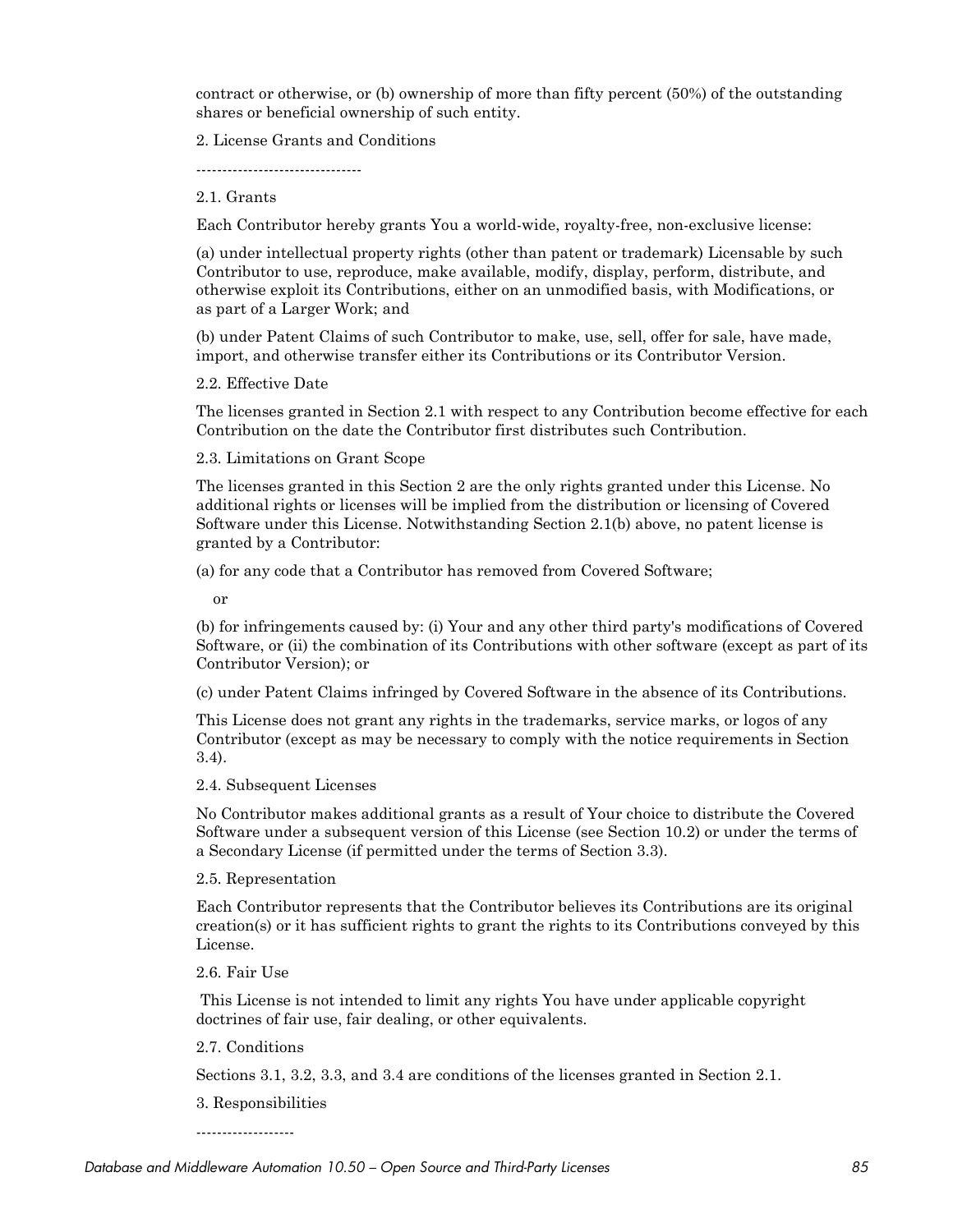### 3.1. Distribution of Source Form

All distribution of Covered Software in Source Code Form, including any Modifications that You create or to which You contribute, must be under the terms of this License. You must inform recipients that the Source Code Form of the Covered Software is governed by the terms of this License, and how they can obtain a copy of this License. You may not attempt to alter or restrict the recipients' rights in the Source Code Form.

### 3.2. Distribution of Executable Form

If You distribute Covered Software in Executable Form then:

(a) such Covered Software must also be made available in Source Code Form, as described in Section 3.1, and You must inform recipients of the Executable Form how they can obtain a copy of such Source Code Form by reasonable means in a timely manner, at a charge no more than the cost of distribution to the recipient; and

(b) You may distribute such Executable Form under the terms of this License, or sublicense it under different terms, provided that the license for the Executable Form does not attempt to limit or alter the recipients' rights in the Source Code Form under this License.

### 3.3. Distribution of a Larger Work

You may create and distribute a Larger Work under terms of Your choice, provided that You also comply with the requirements of this License for the Covered Software. If the Larger Work is a combination of Covered Software with a work governed by one or more Secondary Licenses, and the Covered Software is not Incompatible With Secondary Licenses, this License permits You to additionally distribute such Covered Software under the terms of such Secondary License(s), so that the recipient of the Larger Work may, at their option, further distribute the Covered Software under the terms of either this License or such Secondary License(s).

#### 3.4. Notices

You may not remove or alter the substance of any license notices (including copyright notices, patent notices, disclaimers of warranty, or limitations of liability) contained within the Source Code Form of the Covered Software, except that You may alter any license notices to the extent required to remedy known factual inaccuracies.

#### 3.5. Application of Additional Terms

You may choose to offer, and to charge a fee for, warranty, support, indemnity or liability obligations to one or more recipients of Covered Software. However, You may do so only on Your own behalf, and not on behalf of any Contributor. You must make it absolutely clear that any such warranty, support, indemnity, or liability obligation is offered by You alone, and You hereby agree to indemnify every Contributor for any liability incurred by such Contributor as a result of warranty, support, indemnity or liability terms You offer. You may include additional disclaimers of warranty and limitations of liability specific to any jurisdiction.

4. Inability to Comply Due to Statute or Regulation

#### ---------------------------------------------------

If it is impossible for You to comply with any of the terms of this License with respect to some or all of the Covered Software due to statute, judicial order, or regulation then You must: (a) comply with the terms of this License to the maximum extent possible; and (b) describe the limitations and the code they affect. Such description must be placed in a text file included with all distributions of the Covered Software under this License. Except to the extent prohibited by statute or regulation, such description must be sufficiently detailed for a recipient of ordinary skill to be able to understand it.

5. Termination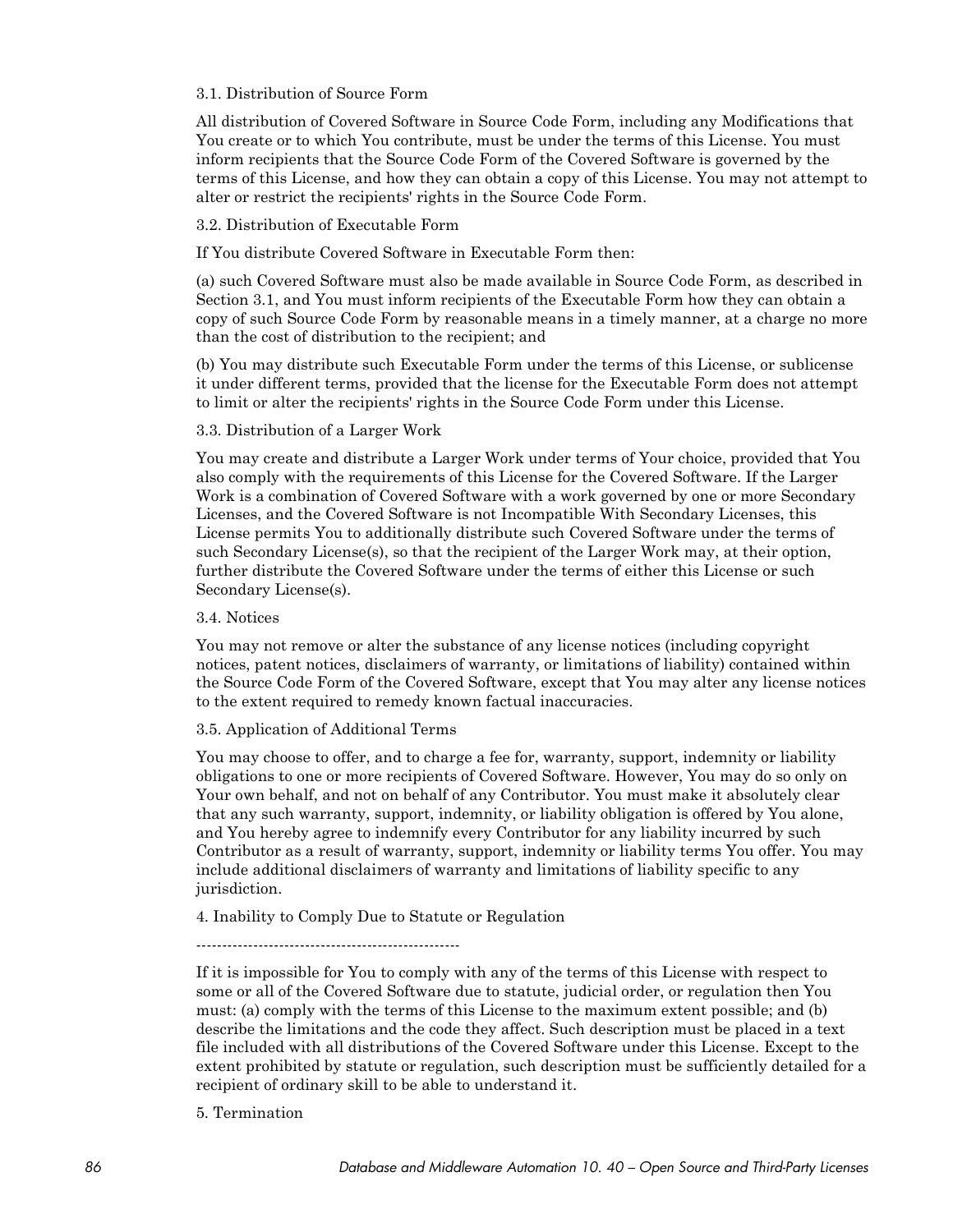--------------

5.1. The rights granted under this License will terminate automatically if You fail to comply with any of its terms. However, if You become compliant, then the rights granted under this License from a particular Contributor are reinstated (a) provisionally, unless and until such Contributor explicitly and finally terminates Your grants, and (b) on an ongoing basis, if such Contributor fails to notify You of the non-compliance by some reasonable means prior to 60 days after You have come back into compliance. Moreover, Your grants from a particular Contributor are reinstated on an ongoing basis if such Contributor notifies You of the noncompliance by some reasonable means, this is the first time You have received notice of noncompliance with this License from such Contributor, and You become compliant prior to 30 days after Your receipt of the notice.

5.2. If You initiate litigation against any entity by asserting a patent infringement claim (excluding declaratory judgment actions, counter-claims, and cross-claims) alleging that a Contributor Version directly or indirectly infringes any patent, then the rights granted to You by any and all Contributors for the Covered Software under Section 2.1 of this License shall terminate.

5.3. In the event of termination under Sections 5.1 or 5.2 above, all end user license agreements (excluding distributors and resellers) which have been validly granted by You or Your distributors under this License prior to termination shall survive termination.

\*\*\*\*\*\*\*\*\*\*\*\*\*\*\*\*\*\*\*\*\*\*\*\*\*\*\*\*\*\*\*\*\*\*\*\*\*\*\*\*\*\*\*\*\*\*\*\*\*\*\*\*\*\*\*\*\*\*\*\*\*\*\*\*\*\*\*\*\*\*\*\*

6. Disclaimer of Warranty

-------------------------

Covered Software is provided under this License on an "as is" basis, without warranty of any kind, either expressed, implied, or statutory, including, without limitation, warranties that the Covered Software is free of defects, merchantable, fit for a particular purpose or noninfringing. The entire risk as to the quality and performance of the Covered Software is with You.

Should any Covered Software prove defective in any respect, You (not any Contributor) assume the cost of any necessary servicing, repair, or correction. This disclaimer of warranty constitutes an essential part of this License. No use of any Covered Software is authorized under this License except under this disclaimer.

\*\*\*\*\*\*\*\*\*\*\*\*\*\*\*\*\*\*\*\*\*\*\*\*\*\*\*\*\*\*\*\*\*\*\*\*\*\*\*\*\*\*\*\*\*\*\*\*\*\*\*\*\*\*\*\*\*\*\*\*\*\*\*\*\*\*\*\*\*\*\*\*

\*\*\*\*\*\*\*\*\*\*\*\*\*\*\*\*\*\*\*\*\*\*\*\*\*\*\*\*\*\*\*\*\*\*\*\*\*\*\*\*\*\*\*\*\*\*\*\*\*\*\*\*\*\*\*\*\*\*\*\*\*\*\*\*\*\*\*\*\*\*\*\*

7. Limitation of Liability

--------------------------

Under no circumstances and under no legal theory, whether tort (including negligence), contract, or otherwise, shall any Contributor, or anyone who distributes Covered Software as permitted above, be liable to You for any direct, indirect, special, incidental, or consequential damages of any character including, without limitation, damages for lost profits, loss of goodwill, work stoppage, computer failure or malfunction, or any and all other commercial damages or losses, even if such party shall have been informed of the possibility of such damages. This limitation of liability shall not apply to liability for death or personal injury resulting from such party's negligence to the extent applicable law prohibits such limitation.

Some jurisdictions do not allow the exclusion or limitation of incidental or consequential damages, so this exclusion and limitation may not apply to You.

\*\*\*\*\*\*\*\*\*\*\*\*\*\*\*\*\*\*\*\*\*\*\*\*\*\*\*\*\*\*\*\*\*\*\*\*\*\*\*\*\*\*\*\*\*\*\*\*\*\*\*\*\*\*\*\*\*\*\*\*\*\*\*\*\*\*\*\*\*\*\*\*\*

8. Litigation

-------------

*Database and Middleware Automation 10.50 – Open Source and Third-Party Licenses 87*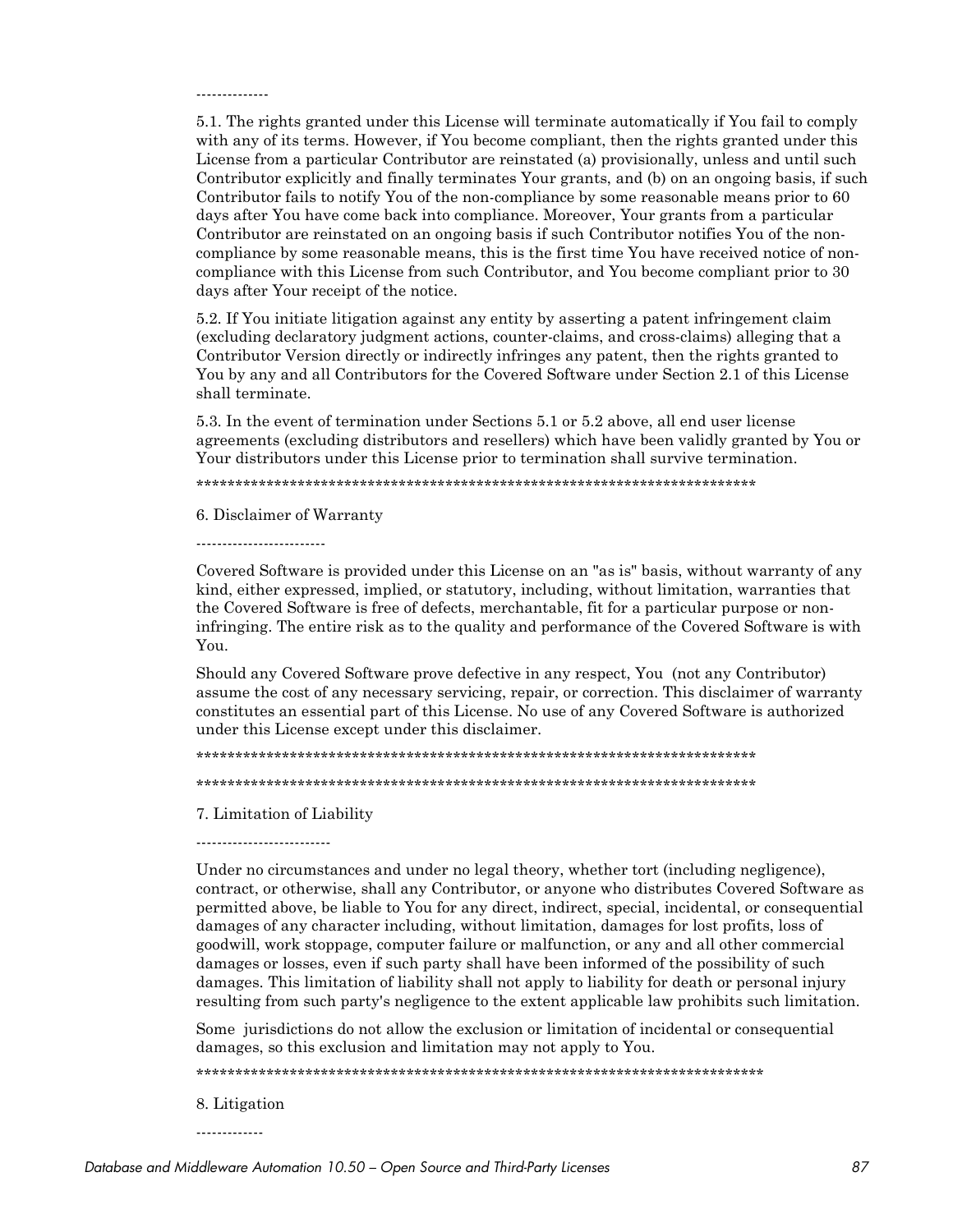Any litigation relating to this License may be brought only in the courts of a jurisdiction where the defendant maintains its principal place of business and such litigation shall be governed by laws of that jurisdiction, without reference to its conflict-of-law provisions.

Nothing in this Section shall prevent a party's ability to bring cross-claims or counter-claims.

9. Miscellaneous

----------------

This License represents the complete agreement concerning the subject matter hereof. If any provision of this License is held to be unenforceable, such provision shall be reformed only to the extent necessary to make it enforceable. Any law or regulation which provides that the language of a contract shall be construed against the drafter shall not be used to construe this License against a Contributor.

10. Versions of the License

---------------------------

10.1. New Versions

Mozilla Foundation is the license steward. Except as provided in Section 10.3, no one other than the license steward has the right to modify or publish new versions of this License. Each version will be given a distinguishing version number.

10.2. Effect of New Versions

You may distribute the Covered Software under the terms of the version of the License under which You originally received the Covered Software, or under the terms of any subsequent version published by the license steward.

10.3. Modified Versions

If you create software not governed by this License, and you want to create a new license for such software, you may create and use a modified version of this License if you rename the license and remove any references to the name of the license steward (except to note that such modified license differs from this License).

10.4. Distributing Source Code Form that is Incompatible With Secondary Licenses

If You choose to distribute Source Code Form that is Incompatible With Secondary Licenses under the terms of this version of the License, the notice described in Exhibit B of this License must be attached.

Exhibit A - Source Code Form License Notice

-------------------------------------------

This Source Code Form is subject to the terms of the Mozilla Public License, v. 2.0. If a copy of the MPL was not distributed with this file, You can obtain one at http://mozilla.org/MPL/2.0/.

If it is not possible or desirable to put the notice in a particular file, then You may include the notice in a location (such as a LICENSE file in a relevant directory) where a recipient would be likely to look for such a notice.

You may add additional accurate notices of copyright ownership.

Exhibit B - "Incompatible With Secondary Licenses" Notice

---------------------------------------------------------

This Source Code Form is "Incompatible With Secondary Licenses", as defined by the Mozilla Public License, v. 2.0.

The following open source software also uses the [GNU LESSER GENERAL PUBLIC](#page-16-0)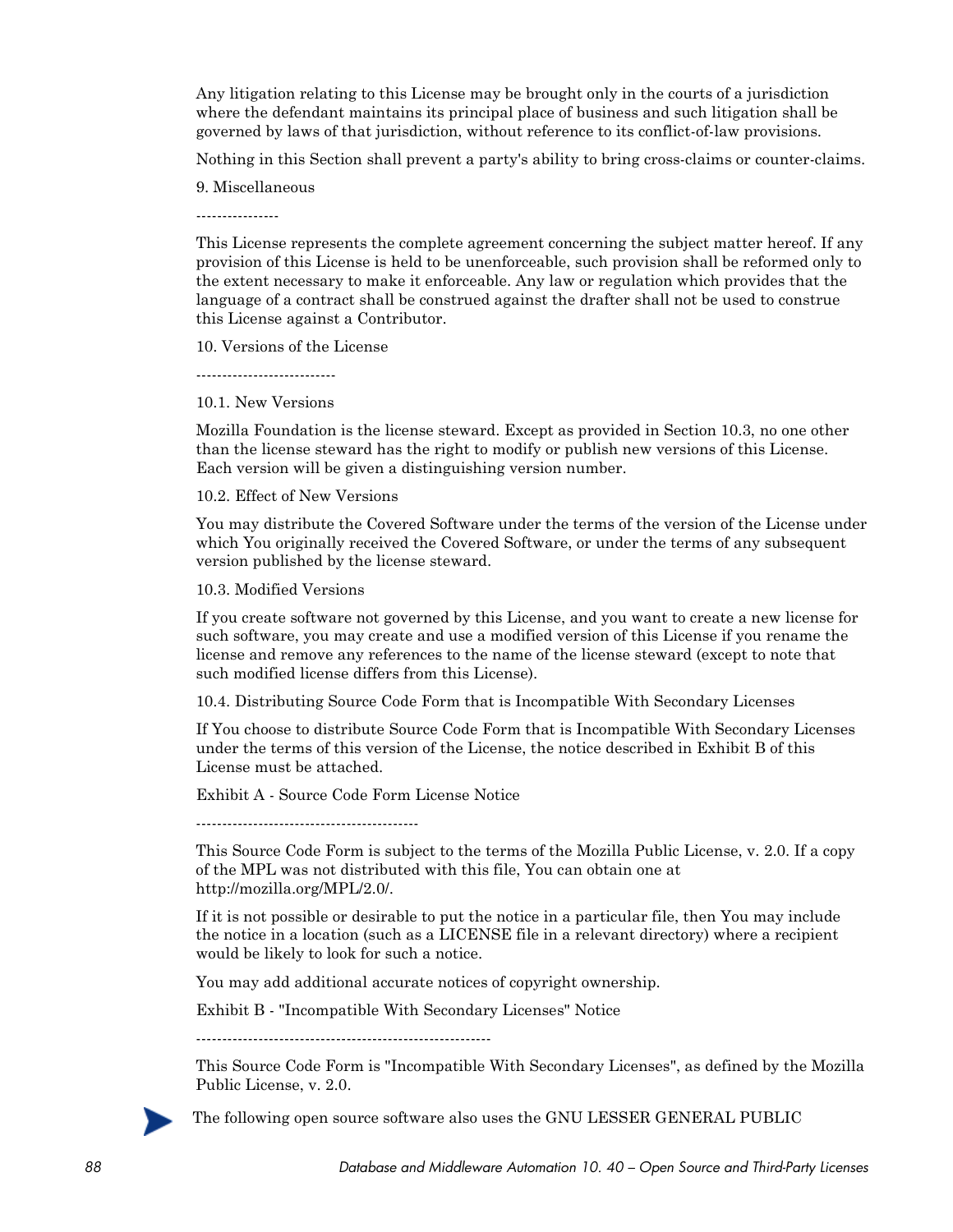[LICENSE](#page-16-0) License: javassist, smarty.

# scriptaculous

Copyright © 2005-2008 Thomas Fuchs (http://script.aculo.us, http://mir.aculo.us)

Permission is hereby granted, free of charge, to any person obtaining a copy of this software and associated documentation files (the "Software"), to deal in the Software without restriction, including without limitation the rights to use, copy, modify, merge, publish, distribute, sublicense, and/or sell copies of the Software, and to permit persons to whom the Software is furnished to do so, subject to the following conditions:

The above copyright notice and this permission notice shall be included in all copies or substantial portions of the Software.

THE SOFTWARE IS PROVIDED "AS IS", WITHOUT WARRANTY OF ANY KIND, EXPRESS OR IMPLIED, INCLUDING BUT NOT LIMITED TO THE WARRANTIES OF MERCHANTABILITY, FITNESS FOR A PARTICULAR PURPOSE AND NONINFRINGEMENT. IN NO EVENT SHALL THE AUTHORS OR COPYRIGHT HOLDERS BE LIABLE FOR ANY CLAIM, DAMAGES OR OTHER LIABILITY, WHETHER IN AN ACTION OF CONTRACT, TORT OR OTHERWISE, ARISING FROM, OUT OF OR IN CONNECTION WITH THE SOFTWARE OR THE USE OR OTHER DEALINGS IN THE SOFTWARE.

## smarty

[GNU LESSER GENERAL PUBLIC LICENSE](#page-16-0)

Version 3, June 2007

See page [17.](#page-16-0)

# snmp-wh

Westhawk SNMP Copyright & License

The stack is freeware. The licence (see the header of each file) means that you can do whatever you like with it without cost, except

- 1. blame us when it does/doesn't work
- 2. remove our copyright

The licence requires that you acknowledge our code, by mentioning its origin in the documentation of any product that uses it (in some cases there may be no documentation).

The Stub Browser is released under the GNU GPL License, since it uses Mibble. There are no commercial licence fees, nor do we have any GPL-style open-source requirements on our stack itself.

If you would like software written that uses the stack or modifications to the stack to better suit your project, we would be happy to quote you for the work.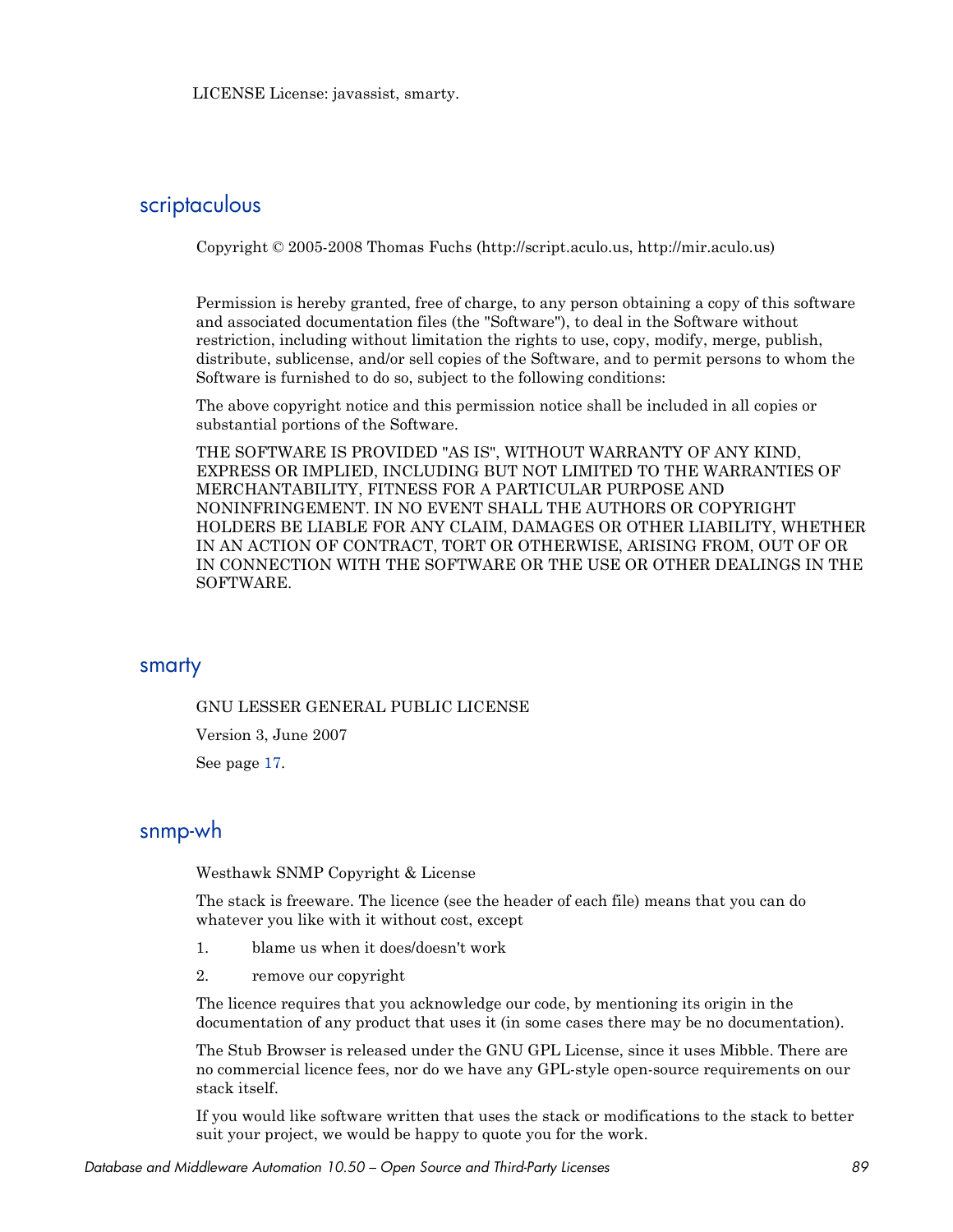We also offer commercial support for organisations who want it.

# swfobject

The MIT License (MIT)

Permission is hereby granted, free of charge, to any person obtaining a copy of this software and associated documentation files (the "Software"), to deal in the Software without restriction, including without limitation the rights to use, copy, modify, merge, publish, distribute, sublicense, and/or sell copies of the Software, and to permit persons to whom the Software is furnished to do so, subject to the following conditions:

The above copyright notice and this permission notice shall be included in all copies or substantial portions of the Software.

THE SOFTWARE IS PROVIDED "AS IS", WITHOUT WARRANTY OF ANY KIND, EXPRESS OR IMPLIED, INCLUDING BUT NOT LIMITED TO THE WARRANTIES OF MERCHANTABILITY, FITNESS FOR A PARTICULAR PURPOSE AND NONINFRINGEMENT. IN NO EVENT SHALL THE AUTHORS OR COPYRIGHT HOLDERS BE LIABLE FOR ANY CLAIM, DAMAGES OR OTHER LIABILITY, WHETHER IN AN ACTION OF CONTRACT, TORT OR OTHERWISE, ARISING FROM, OUT OF OR IN CONNECTION WITH THE SOFTWARE OR THE USE OR OTHER DEALINGS IN THE SOFTWARE.

# tablekit

Copyright © 1997-2008 Millstream Web Software

Permission is hereby granted, free of charge, to any person obtaining a copy of this software and associated documentation files (the "Software"), to deal in the Software without restriction, including without limitation the rights to use, copy, modify, merge, publish, distribute, sublicense, and/or sell copies of the Software, and to permit persons to whom the Software is furnished to do so, subject to the following conditions:

The above copyright notice and this permission notice shall be included in all copies or substantial portions of the Software.

THE SOFTWARE IS PROVIDED "AS IS", WITHOUT WARRANTY OF ANY KIND, EXPRESS OR IMPLIED, INCLUDING BUT NOT LIMITED TO THE WARRANTIES OF MERCHANTABILITY, FITNESS FOR A PARTICULAR PURPOSE AND NONINFRINGEMENT. IN NO EVENT SHALL THE AUTHORS OR COPYRIGHT HOLDERS BE LIABLE FOR ANY CLAIM, DAMAGES OR OTHER LIABILITY, WHETHER IN AN ACTION OF CONTRACT, TORT OR OTHERWISE, ARISING FROM, OUT OF OR IN CONNECTION WITH THE SOFTWARE OR THE USE OR OTHER DEALINGS IN THE SOFTWARE.

# textile-j

[GNU LESSER GENERAL PUBLIC LICENSE](#page-16-0)

Version 2.1, February 1999

See page [17.](#page-16-0)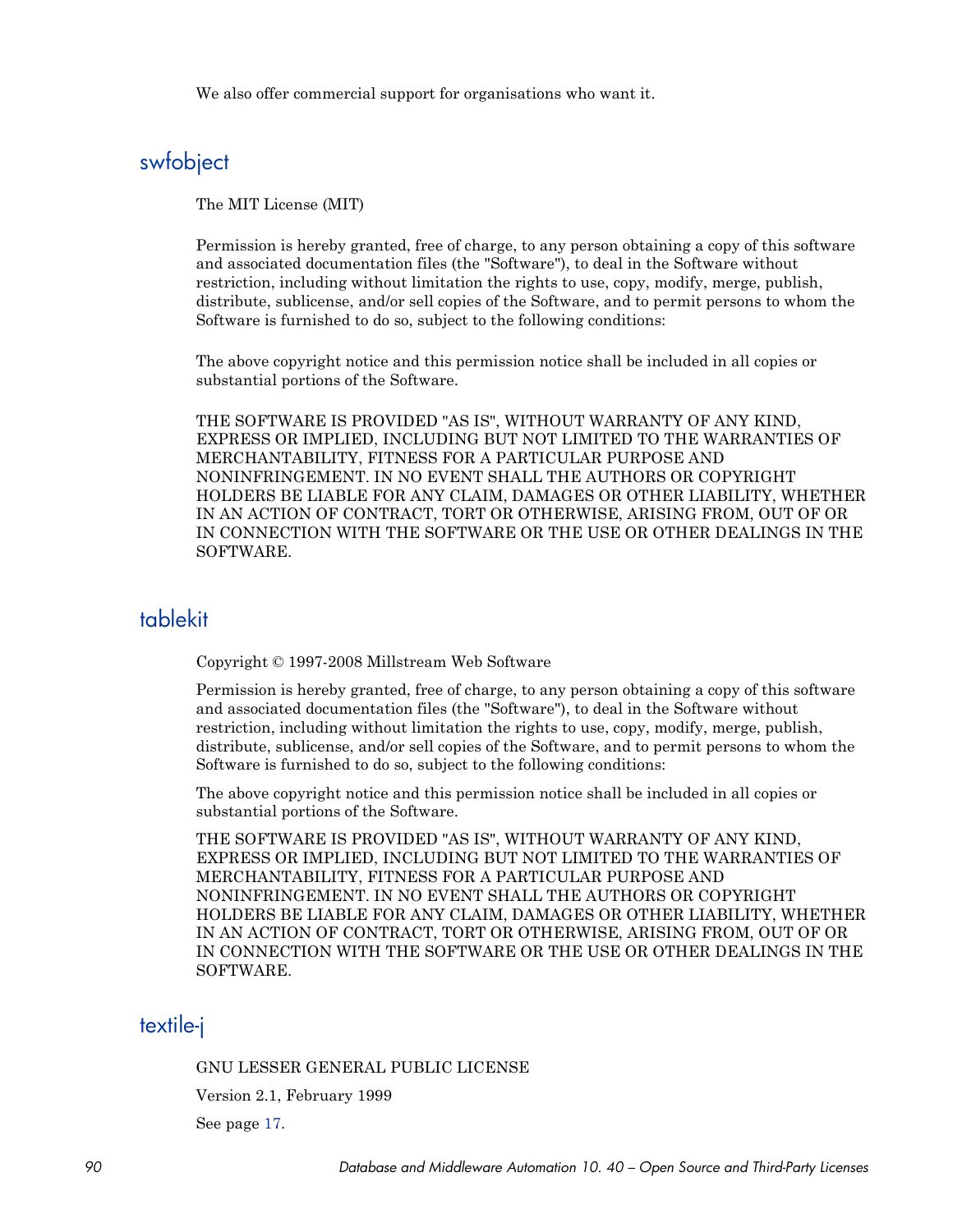# Xerces2

| *** ***      | *** *** *** *** *** *** *** *** *** *** *** *** |  |  |
|--------------|-------------------------------------------------|--|--|
| =========    | Origin                                          |  |  |
| *** ***      | *** *** *** *** *** *** *** *** *** *** *** *** |  |  |
| fedora, suse |                                                 |  |  |
| *** ***      | *** *** *** *** *** *** *** *** *** *** *** *** |  |  |
|              |                                                 |  |  |
| *** ***      | *** *** *** *** *** *** *** *** *** *** *** *** |  |  |

### Java XML parser

Welcome to the future! Xerces2 is the next generation of high performance, fully compliant XML parsers in the Apache Xerces family. This new version of Xerces introduces the Xerces Native Interface (XNI), a complete framework for building parser components and configurations that is extremely modular and easy to program. The Apache Xerces2 parser is the reference implementation of XNI but other parser components, configurations, and parsers can be written using the Xerces Native Interface. For complete design and implementation documents, refer to the XNI Manual. Xerces2 is a fully conforming XML Schema processor. For more information, refer to the XML Schema page. Xerces2 also provides a complete implementation of the Document Object Model Level 3 Core and Load/Save W3C Recommendations and provides a complete implementation of the XML Inclusions (XInclude) W3C Recommendation. It also provides support for OASIS XML Catalogs v1.1. Xerces2 is able to parse documents written according to the XML 1.1 Recommendation, except that it does not yet provide an option to enable normalization checking as described in section 2.13 of this specification. It also handles name spaces according to the XML Namespaces 1.1 Recommendation, and will correctly serialize XML 1.1 documents if the DOM level 3 load/save APIs are in use.

```
*** *** *** *** *** *** *** *** *** *** *** *** ***
```
========= License ============================================

\*\*\* \*\*\* \*\*\* \*\*\* \*\*\* \*\*\* \*\*\* \*\*\* \*\*\* \*\*\* \*\*\* \*\*\* \*\*\*

Apache License

Version 2.0, January 2004

http://www.apache.org/licenses/

#### TERMS AND CONDITIONS FOR USE, REPRODUCTION, AND DISTRIBUTION

#### 1. Definitions.

"License" shall mean the terms and conditions for use, reproduction, and distribution as defined by Sections 1 through 9 of this document.

"Licensor" shall mean the copyright owner or entity authorized by the copyright owner that is granting the License.

"Legal Entity" shall mean the union of the acting entity and all other entities that control, are controlled by, or are under common control with that entity.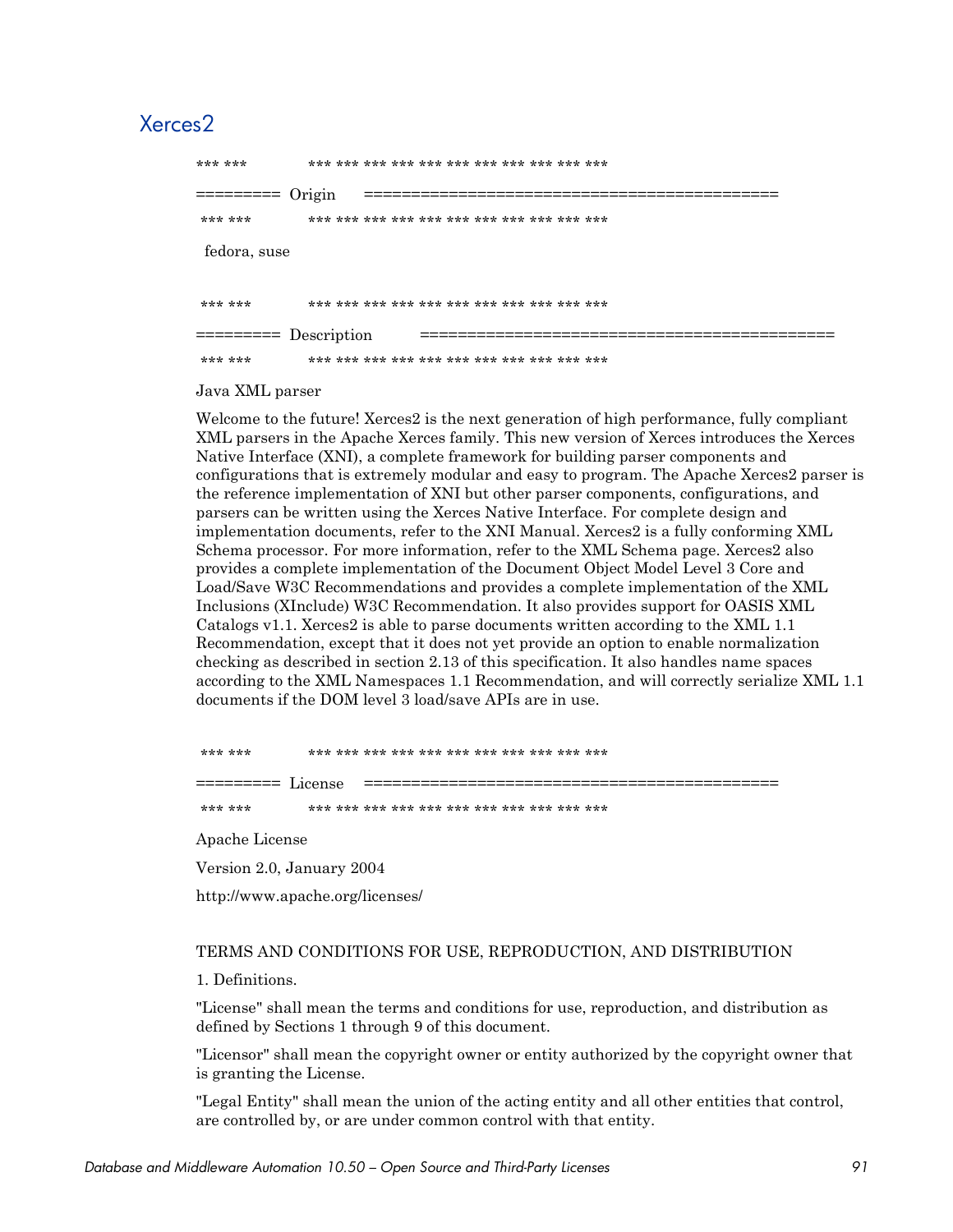For the purposes of this definition, "control" means (i) the power, direct or indirect, to cause the direction or management of such entity, whether by contract or otherwise, or (ii) ownership of fifty percent (50%) or more of the outstanding shares, or (iii) beneficial ownership of such entity.

"You" (or "Your") shall mean an individual or Legal Entity exercising permissions granted by this License.

"Source" form shall mean the preferred form for making modifications, including but not limited to software source code, documentation source, and configuration files.

"Object" form shall mean any form resulting from mechanical transformation or translation of a Source form, including but not limited to compiled object code, generated documentation, and conversions to other media types.

"Work" shall mean the work of authorship, whether in Source or Object form, made available under the License, as indicated by a copyright notice that is included in or attached to the work (an example is provided in the Appendix below).

"Derivative Works" shall mean any work, whether in Source or Object form, that is based on (or derived from) the Work and for which the editorial revisions, annotations, elaborations, or other modifications represent, as a whole, an original work of authorship. For the purposes of this License, Derivative Works shall not include works that remain separable from, or merely link (or bind by name) to the interfaces of, the Work and Derivative Works thereof.

"Contribution" shall mean any work of authorship, including the original version of the Work and any modifications or additions to that Work or Derivative Works thereof, that is intentionally submitted to Licensor for inclusion in the Work by the copyright owner or by an individual or Legal Entity authorized to submit on behalf of the copyright owner. For the purposes of this definition, "submitted" means any form of electronic, verbal, or written communication sent to the Licensor or its representatives, including but not limited to communication on electronic mailing lists, source code control systems, and issue tracking systems that are managed by, or on behalf of, the Licensor for the purpose of discussing and improving the Work, but excluding communication that is conspicuously marked or otherwise designated in writing by the copyright owner as "Not a Contribution."

"Contributor" shall mean Licensor and any individual or Legal Entity on behalf of whom a Contribution has been received by Licensor and subsequently incorporated within the Work.

2. Grant of Copyright License. Subject to the terms and conditions of this License, each Contributor hereby grants to You a perpetual, worldwide, non-exclusive, no-charge, royaltyfree, irrevocable copyright license to reproduce, prepare Derivative Works of, publicly display, publicly perform, sublicense, and distribute the Work and such Derivative Works in Source or Object form.

3. Grant of Patent License. Subject to the terms and conditions of this License, each Contributor hereby grants to You a perpetual, worldwide, non-exclusive, no-charge, royaltyfree, irrevocable (except as stated in this section) patent license to make, have made, use, offer to sell, sell, import, and otherwise transfer the Work, where such license applies only to those patent claims licensable by such Contributor that are necessarily infringed by their Contribution(s) alone or by combination of their Contribution(s) with the Work to which such Contribution(s) was submitted. If You institute patent litigation against any entity (including a cross-claim or counterclaim in a lawsuit) alleging that the Work or a Contribution incorporated within the Work constitutes direct or contributory patent infringement, then any patent licenses granted to You under this License for that Work shall terminate as of the date such litigation is filed.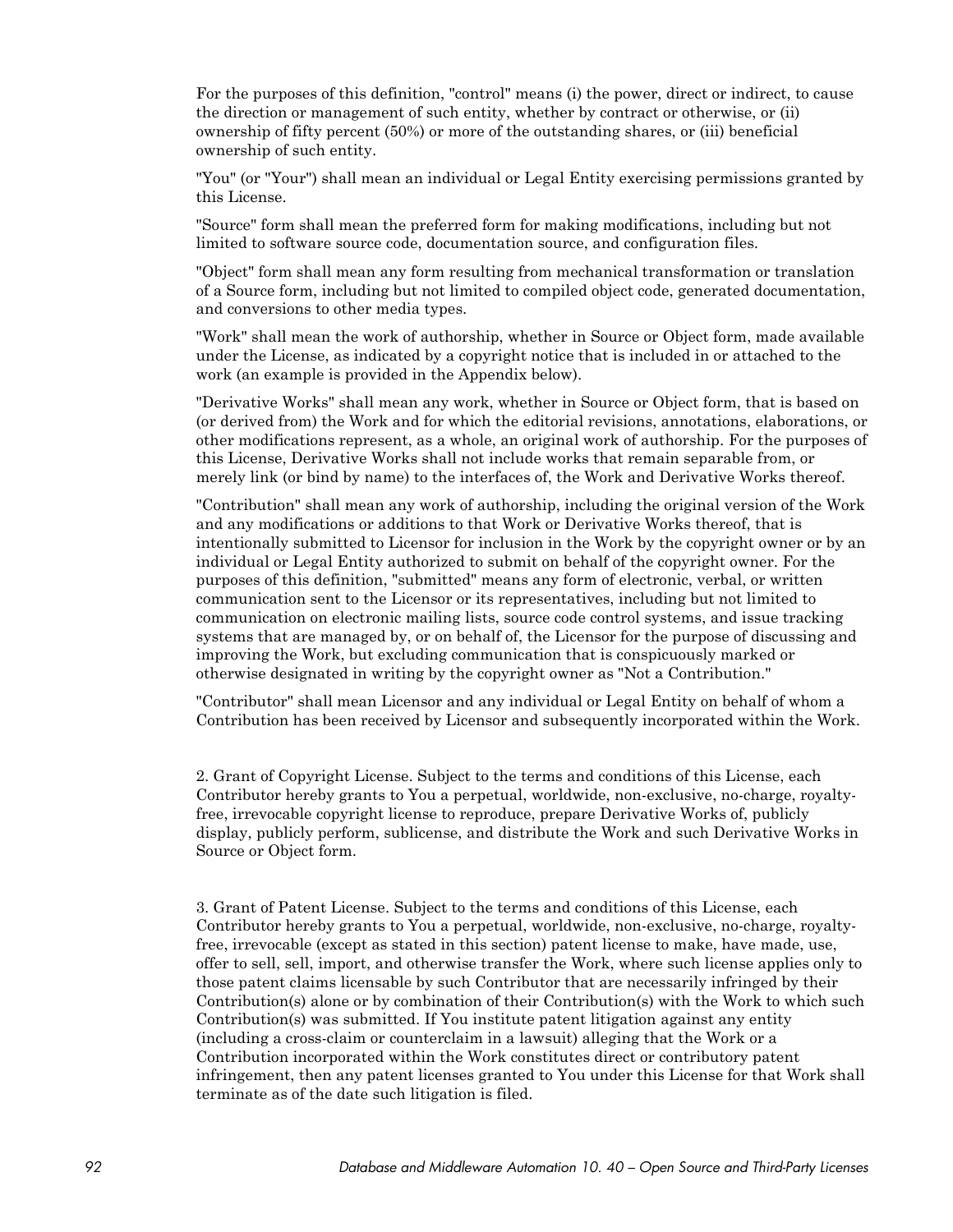4. Redistribution. You may reproduce and distribute copies of the Work or Derivative Works thereof in any medium, with or without modifications, and in Source or Object form, provided that You meet the following conditions:

 1. You must give any other recipients of the Work or Derivative Works a copy of this License; and

 2. You must cause any modified files to carry prominent notices stating that You changed the files; and

 3. You must retain, in the Source form of any Derivative Works that You distribute, all copyright, patent, trademark, and attribution notices from the Source form of the Work, excluding those notices that do not pertain to any part of the Derivative Works; and

 4. If the Work includes a "NOTICE" text file as part of its distribution, then any Derivative Works that You distribute must include a readable copy of the attribution notices contained within such NOTICE file, excluding those notices that do not pertain to any part of the Derivative Works, in at least one of the following places: within a NOTICE text file distributed as part of the Derivative Works; within the Source form or documentation, if provided along with the Derivative Works; or, within a display generated by the Derivative Works, if and wherever such third-party notices normally appear. The contents of the NOTICE file are for informational purposes only and do not modify the License. You may add Your own attribution notices within Derivative Works that You distribute, alongside or as an addendum to the NOTICE text from the Work, provided that such additional attribution notices cannot be construed as modifying the License.

You may add Your own copyright statement to Your modifications and may provide additional or different license terms and conditions for use, reproduction, or distribution of Your modifications, or for any such Derivative Works as a whole, provided Your use, reproduction, and distribution of the Work otherwise complies with the conditions stated in this License.

5. Submission of Contributions. Unless You explicitly state otherwise, any Contribution intentionally submitted for inclusion in the Work by You to the Licensor shall be under the terms and conditions of this License, without any additional terms or conditions. Notwithstanding the above, nothing herein shall supersede or modify the terms of any separate license agreement you may have executed with Licensor regarding such Contributions.

6. Trademarks. This License does not grant permission to use the trade names, trademarks, service marks, or product names of the Licensor, except as required for reasonable and customary use in describing the origin of the Work and reproducing the content of the NOTICE file.

7. Disclaimer of Warranty. Unless required by applicable law or agreed to in writing, Licensor provides the Work (and each Contributor provides its Contributions) on an "AS IS" BASIS, WITHOUT WARRANTIES OR CONDITIONS OF ANY KIND, either express or implied, including, without limitation, any warranties or conditions of TITLE, NON-INFRINGEMENT, MERCHANTABILITY, or FITNESS FOR A PARTICULAR PURPOSE. You are solely responsible for determining the appropriateness of using or redistributing the Work and assume any risks associated with Your exercise of permissions under this License.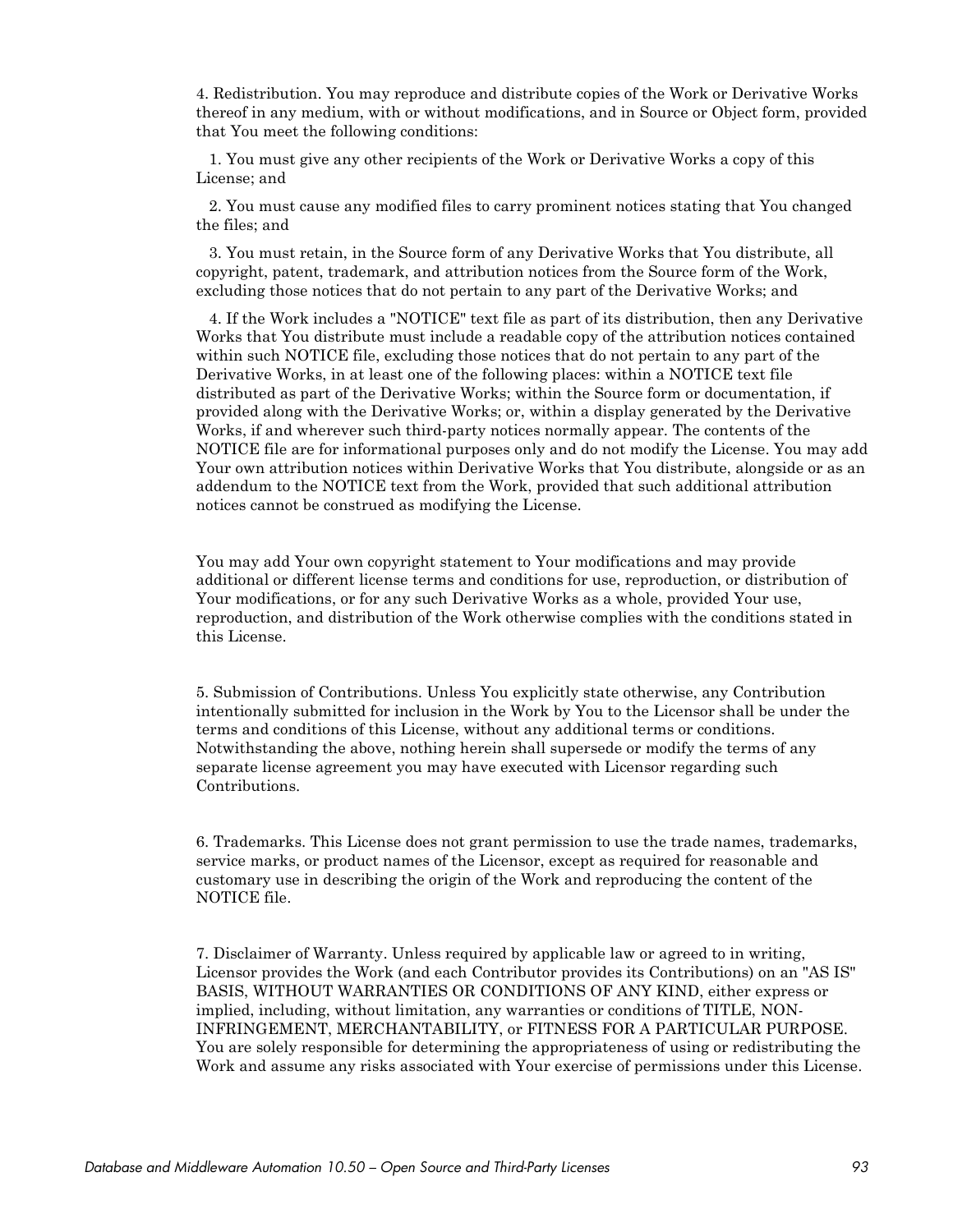8. Limitation of Liability. In no event and under no legal theory, whether in tort (including negligence), contract, or otherwise, unless required by applicable law (such as deliberate and grossly negligent acts) or agreed to in writing, shall any Contributor be liable to You for damages, including any direct, indirect, special, incidental, or consequential damages of any character arising as a result of this License or out of the use or inability to use the Work (including but not limited to damages for loss of goodwill, work stoppage, computer failure or malfunction, or any and all other commercial damages or losses), even if such Contributor has been advised of the possibility of such damages.

9. Accepting Warranty or Additional Liability. While redistributing the Work or Derivative Works thereof, You may choose to offer, and charge a fee for, acceptance of support, warranty, indemnity, or other liability obligations and/or rights consistent with this License. However, in accepting such obligations, You may act only on Your own behalf and on Your sole responsibility, not on behalf of any other Contributor, and only if You agree to indemnify, defend, and hold each Contributor harmless for any liability incurred by, or claims asserted against, such Contributor by reason of your accepting any such warranty or additional liability.

END OF TERMS AND CONDITIONS

# xmlgraphics-commons

Apache License Version 2.0 See page [11.](#page-10-0)

# xwork

OpenSymphony Software License Version 1.1 See page [74.](#page-73-0)

# wizard

\*\*\* \*\*\* \*\*\* \*\*\* \*\*\* \*\*\* \*\*\* \*\*\* \*\*\* \*\*\* \*\*\* \*\*\* \*\*\* ========= Origin ============================================ \*\*\* \*\*\* \*\*\* \*\*\* \*\*\* \*\*\* \*\*\* \*\*\* \*\*\* \*\*\* \*\*\* \*\*\* \*\*\* java \*\*\* \*\*\* \*\*\* \*\*\* \*\*\* \*\*\* \*\*\* \*\*\* \*\*\* \*\*\* \*\*\* \*\*\* \*\*\* ========= Description ============================================ \*\*\* \*\*\* \*\*\* \*\*\* \*\*\* \*\*\* \*\*\* \*\*\* \*\*\* \*\*\* \*\*\* \*\*\* \*\*\*

API and UI to develop wizards in Swing easily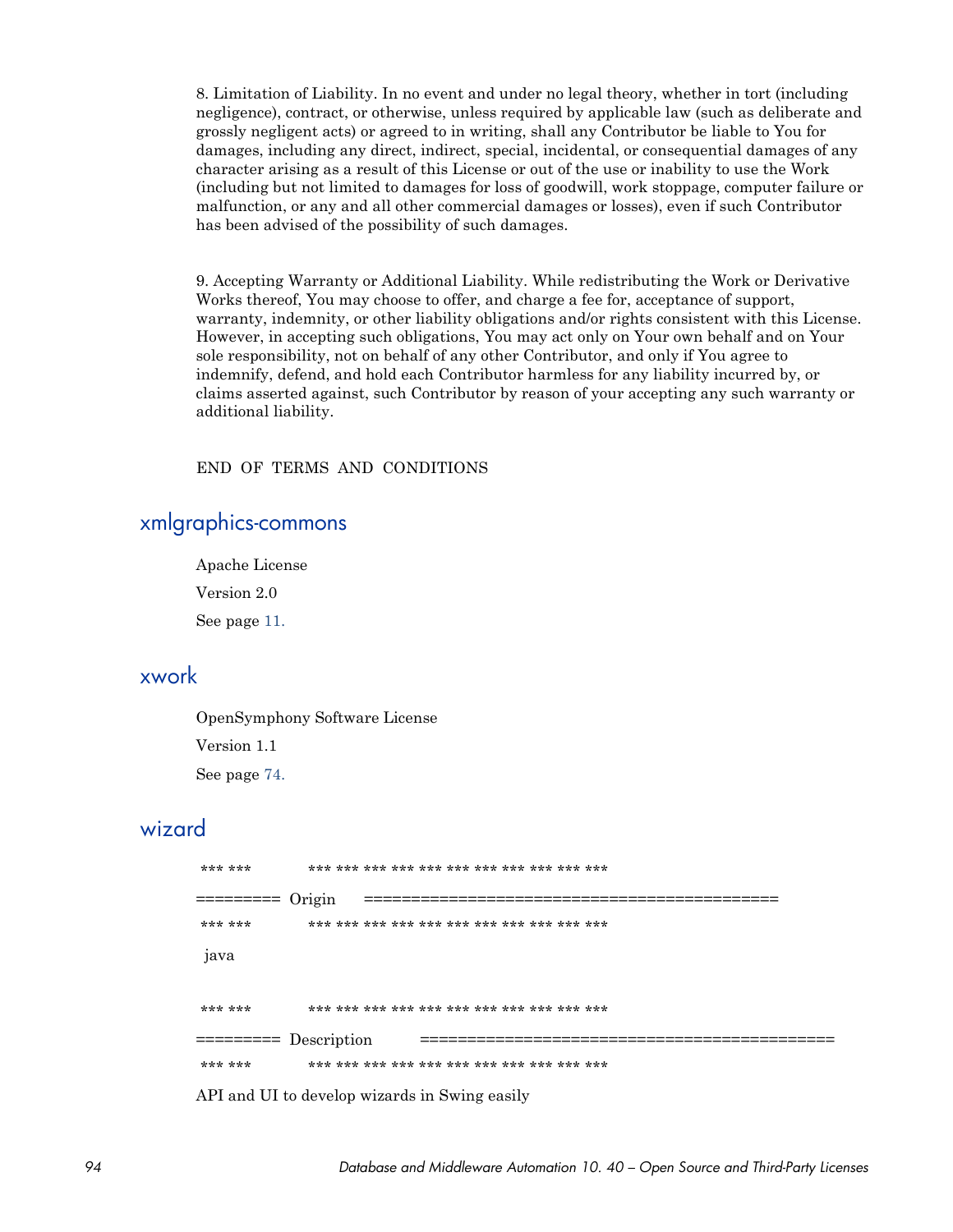\*\*\* \*\*\* \*\*\* \*\*\* \*\*\* \*\*\* \*\*\* \*\*\* \*\*\* \*\*\* \*\*\* \*\*\* \*\*\*

========= License ============================================

\*\*\* \*\*\* \*\*\* \*\*\* \*\*\* \*\*\* \*\*\* \*\*\* \*\*\* \*\*\* \*\*\* \*\*\* \*\*\*

COMMON DEVELOPMENT AND DISTRIBUTION LICENSE (CDDL) Version 1.0 1. Definitions.

1.1. "Contributor" means each individual or entity that creates or contributes to the creation of Modifications.

1.2. "Contributor Version" means the combination of the Original Software, prior Modifications used by a Contributor (if any), and the Modifications made by that particular Contributor.

1.3. "Covered Software" means (a) the Original Software, or (b) Modifications, or (c) the combination of files containing Original Software with files containing Modifications, in each case including portions thereof.

1.4. "Executable" means the Covered Software in any form other than Source Code.

1.5. "Initial Developer" means the individual or entity that first makes Original Software available under this License.

1.6. "Larger Work" means a work which combines Covered Software or portions thereof with code not governed by the terms of this License.

1.7. "License" means this document.

1.8. "Licensable" means having the right to grant, to the maximum extent possible, whether at the time of the initial grant or subsequently acquired, any and all of the rights conveyed herein.

1.9. "Modifications" means the Source Code and Executable form of any of the following: A. Any file that results from an addition to, deletion from or modification of the contents of a file containing Original Software or previous Modifications; B. Any new file that contains any part of the Original Software or previous Modification; or C. Any new file that is contributed or otherwise made available under the terms of this License.

1.10. "Original Software" means the Source Code and Executable form of computer software code that is originally released under this License.

1.11. "Patent Claims" means any patent claim(s), now owned or hereafter acquired, including without limitation, method, process, and apparatus claims, in any patent Licensable by grantor.

1.12. "Source Code" means (a) the common form of computer software code in which modifications are made and (b) associated documentation included in or with such code.

1.13. "You" (or "Your") means an individual or a legal entity exercising rights under, and complying with all of the terms of, this License. For legal entities, "You" includes any entity which controls, is controlled by, or is under common control with You. For purposes of this definition, "control" means (a) the power, direct or indirect, to cause the direction or management of such entity, whether by contract or otherwise, or (b) ownership of more than fifty percent (50%) of the outstanding shares or beneficial ownership of such entity.

2. License Grants.

2.1. The Initial Developer Grant. Conditioned upon Your compliance with Section 3.1 below and subject to third party intellectual property claims, the Initial Developer hereby grants You a world-wide, royalty-free, non-exclusive license: (a) under intellectual property rights (other than patent or trademark) Licensable by Initial Developer, to use, reproduce, modify, display, perform, sublicense and distribute the Original Software (or portions thereof), with or without Modifications, and/or as part of a Larger Work; and (b) under Patent Claims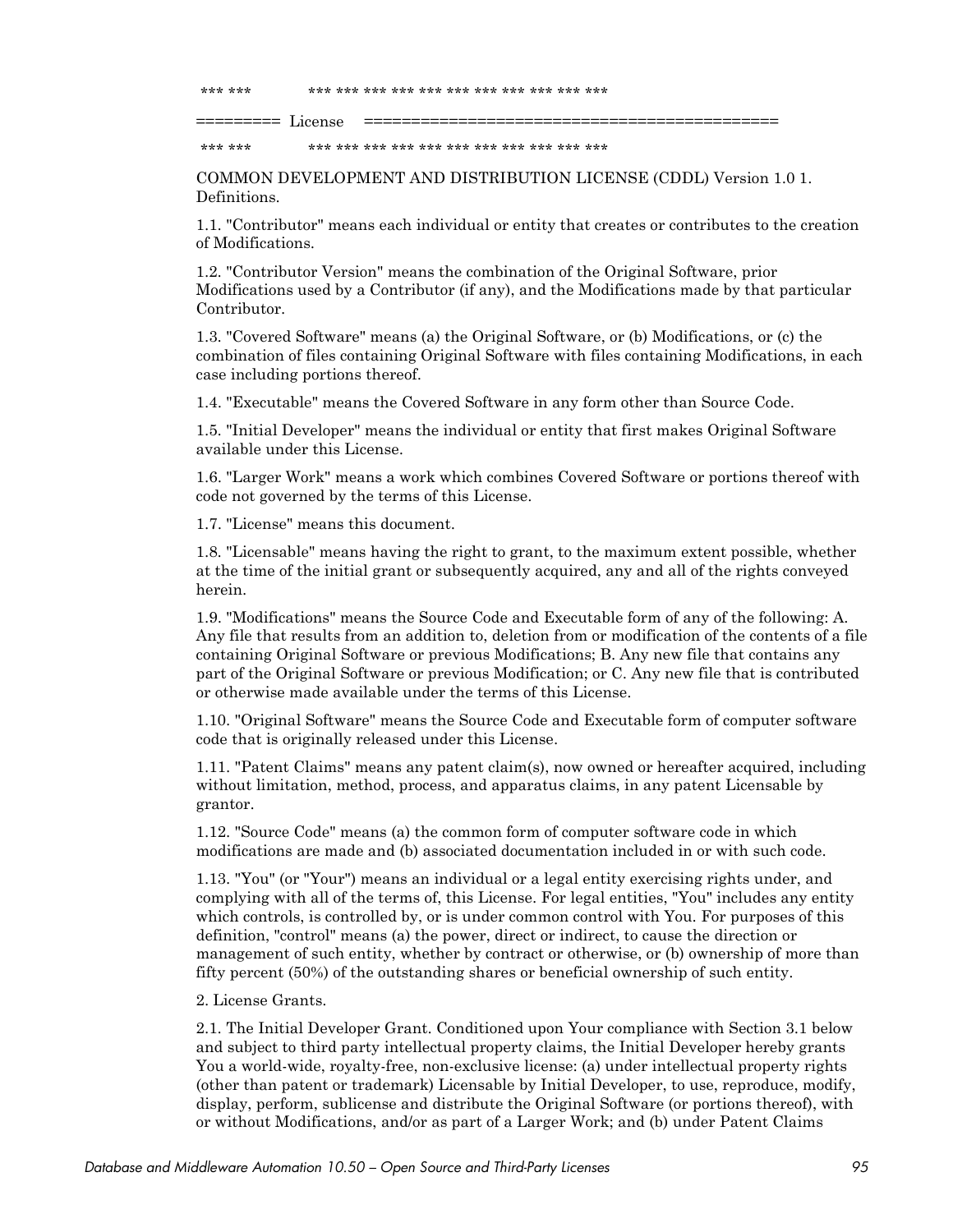infringed by the making, using or selling of Original Software, to make, have made, use, practice, sell, and offer for sale, and/or otherwise dispose of the Original Software (or portions thereof). (c) The licenses granted in Sections 2.1(a) and (b) are effective on the date Initial Developer first distributes or otherwise makes the Original Software available to a third party under the terms of this License. (d) Notwithstanding Section 2.1(b) above, no patent license is granted: (1) for code that You delete from the Original Software, or (2) for infringements caused by: (i) the modification of the Original Software, or (ii) the combination of the Original Software with other software or devices.

2.2. Contributor Grant. Conditioned upon Your compliance with Section 3.1 below and subject to third party intellectual property claims, each Contributor hereby grants You a world-wide, royalty-free, non-exclusive license: (a) under intellectual property rights (other than patent or trademark) Licensable by Contributor to use, reproduce, modify, display, perform, sublicense and distribute the Modifications created by such Contributor (or portions thereof), either on an unmodified basis, with other Modifications, as Covered Software and/or as part of a Larger Work; and (b) under Patent Claims infringed by the making, using, or selling of Modifications made by that Contributor either alone and/or in combination with its Contributor Version (or portions of such combination), to make, use, sell, offer for sale, have made, and/or otherwise dispose of: (1) Modifications made by that Contributor (or portions thereof); and (2) the combination of Modifications made by that Contributor with its Contributor Version (or portions of such combination). (c) The licenses granted in Sections 2.2(a) and 2.2(b) are effective on the date Contributor first distributes or otherwise makes the Modifications available to a third party. (d) Notwithstanding Section 2.2(b) above, no patent license is granted: (1) for any code that Contributor has deleted from the Contributor Version; (2) for infringements caused by: (i) third party modifications of Contributor Version, or (ii) the combination of Modifications made by that Contributor with other software (except as part of the Contributor Version) or other devices; or (3) under Patent Claims infringed by Covered Software in the absence of Modifications made by that Contributor.

#### 3. Distribution Obligations.

3.1. Availability of Source Code. Any Covered Software that You distribute or otherwise make available in Executable form must also be made available in Source Code form and that Source Code form must be distributed only under the terms of this License. You must include a copy of this License with every copy of the Source Code form of the Covered Software You distribute or otherwise make available. You must inform recipients of any such Covered Software in Executable form as to how they can obtain such Covered Software in Source Code form in a reasonable manner on or through a medium customarily used for software exchange.

3.2. Modifications. The Modifications that You create or to which You contribute are governed by the terms of this License. You represent that You believe Your Modifications are Your original creation(s) and/or You have sufficient rights to grant the rights conveyed by this License.

3.3. Required Notices. You must include a notice in each of Your Modifications that identifies You as the Contributor of the Modification. You may not remove or alter any copyright, patent or trademark notices contained within the Covered Software, or any notices of licensing or any descriptive text giving attribution to any Contributor or the Initial Developer.

3.4. Application of Additional Terms. You may not offer or impose any terms on any Covered Software in Source Code form that alters or restricts the applicable version of this License or the recipients' rights hereunder. You may choose to offer, and to charge a fee for, warranty, support, indemnity or liability obligations to one or more recipients of Covered Software. However, you may do so only on Your own behalf, and not on behalf of the Initial Developer or any Contributor. You must make it absolutely clear that any such warranty, support, indemnity or liability obligation is offered by You alone, and You hereby agree to indemnify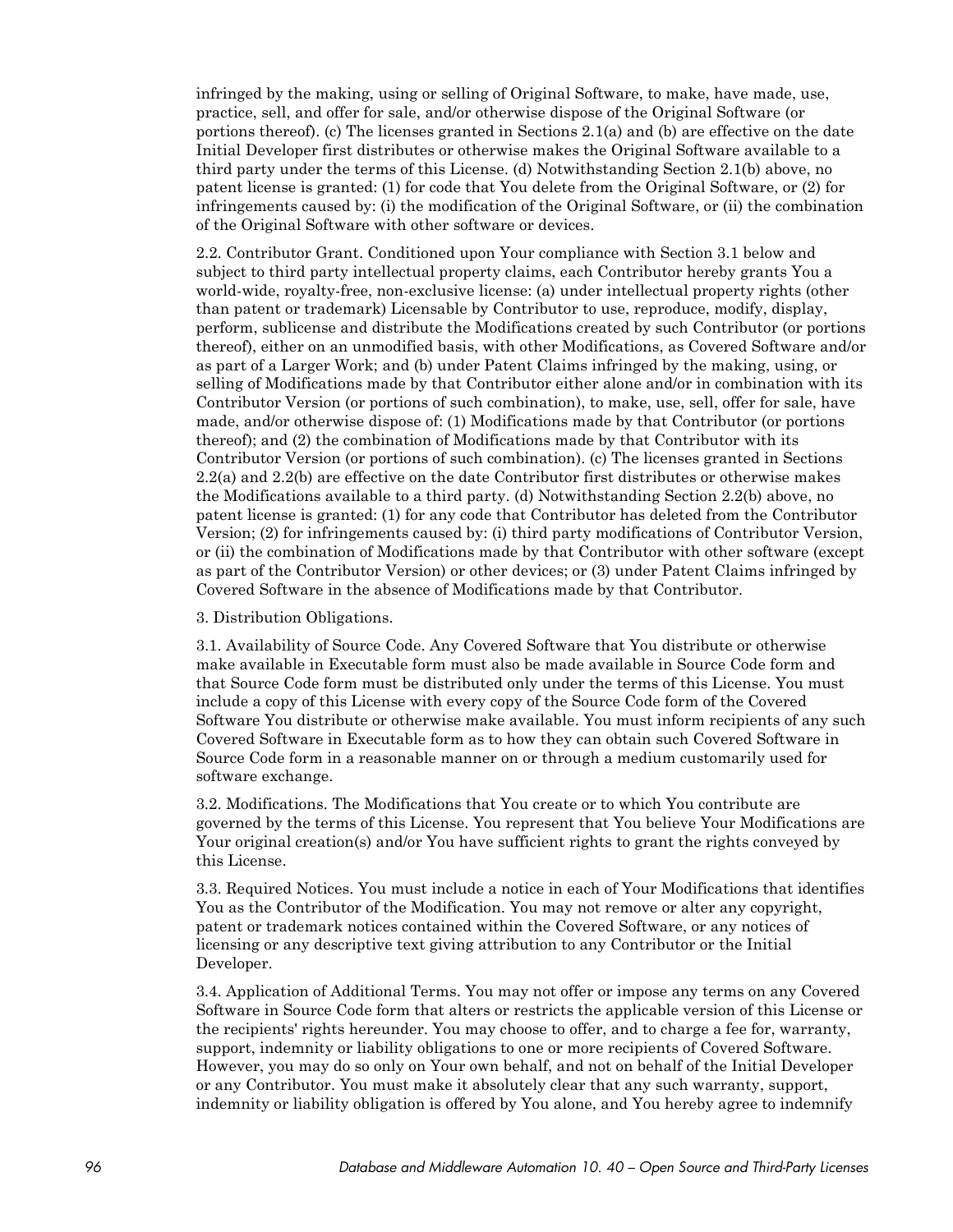the Initial Developer and every Contributor for any liability incurred by the Initial Developer or such Contributor as a result of warranty, support, indemnity or liability terms You offer.

3.5. Distribution of Executable Versions. You may distribute the Executable form of the Covered Software under the terms of this License or under the terms of a license of Your choice, which may contain terms different from this License, provided that You are in compliance with the terms of this License and that the license for the Executable form does not attempt to limit or alter the recipient's rights in the Source Code form from the rights set forth in this License. If You distribute the Covered Software in Executable form under a different license, You must make it absolutely clear that any terms which differ from this License are offered by You alone, not by the Initial Developer or Contributor. You hereby agree to indemnify the Initial Developer and every Contributor for any liability incurred by the Initial Developer or such Contributor as a result of any such terms You offer.

3.6. Larger Works. You may create a Larger Work by combining Covered Software with other code not governed by the terms of this License and distribute the Larger Work as a single product. In such a case, You must make sure the requirements of this License are fulfilled for the Covered Software.

4. Versions of the License.

4.1. New Versions. Sun Microsystems, Inc. is the initial license steward and may publish revised and/or new versions of this License from time to time. Each version will be given a distinguishing version number. Except as provided in Section 4.3, no one other than the license steward has the right to modify this License.

4.2. Effect of New Versions. You may always continue to use, distribute or otherwise make the Covered Software available under the terms of the version of the License under which You originally received the Covered Software. If the Initial Developer includes a notice in the Original Software prohibiting it from being distributed or otherwise made available under any subsequent version of the License, You must distribute and make the Covered Software available under the terms of the version of the License under which You originally received the Covered Software. Otherwise, You may also choose to use, distribute or otherwise make the Covered Software available under the terms of any subsequent version of the License published by the license steward.

4.3. Modified Versions. When You are an Initial Developer and You want to create a new license for Your Original Software, You may create and use a modified version of this License if You: (a) rename the license and remove any references to the name of the license steward (except to note that the license differs from this License); and (b) otherwise make it clear that the license contains terms which differ from this License.

### 5. DISCLAIMER OF WARRANTY.

COVERED SOFTWARE IS PROVIDED UNDER THIS LICENSE ON AN "AS IS" BASIS, WITHOUT WARRANTY OF ANY KIND, EITHER EXPRESSED OR IMPLIED, INCLUDING, WITHOUT LIMITATION, WARRANTIES THAT THE COVERED SOFTWARE IS FREE OF DEFECTS, MERCHANTABLE, FIT FOR A PARTICULAR PURPOSE OR NON-INFRINGING. THE ENTIRE RISK AS TO THE QUALITY AND PERFORMANCE OF THE COVERED SOFTWARE IS WITH YOU. SHOULD ANY COVERED SOFTWARE PROVE DEFECTIVE IN ANY RESPECT, YOU (NOT THE INITIAL DEVELOPER OR ANY OTHER CONTRIBUTOR) ASSUME THE COST OF ANY NECESSARY SERVICING, REPAIR OR CORRECTION. THIS DISCLAIMER OF WARRANTY CONSTITUTES AN ESSENTIAL PART OF THIS LICENSE. NO USE OF ANY COVERED SOFTWARE IS AUTHORIZED HEREUNDER EXCEPT UNDER THIS DISCLAIMER.

#### 6. TERMINATION.

6.1. This License and the rights granted hereunder will terminate automatically if You fail to comply with terms herein and fail to cure such breach within 30 days of becoming aware of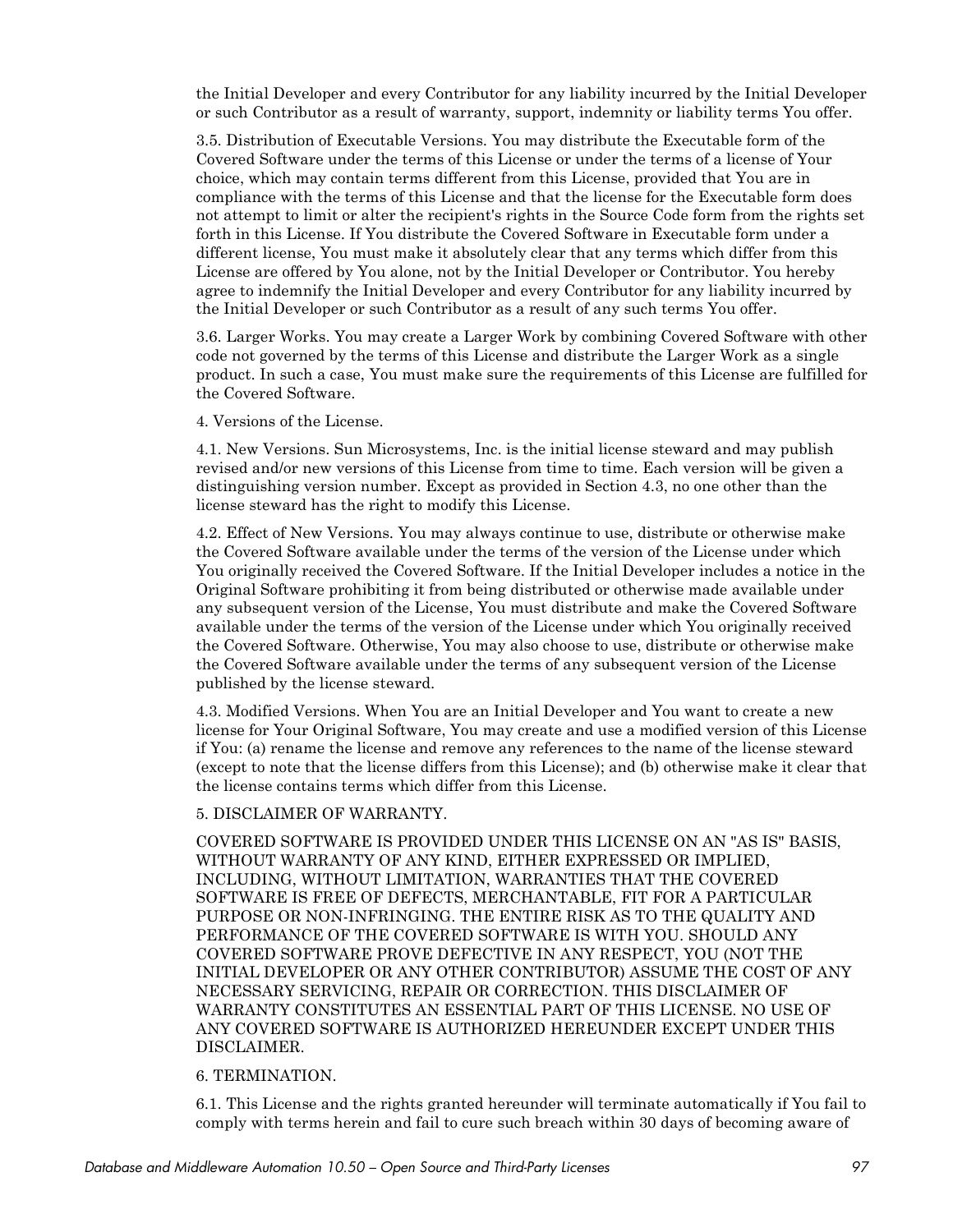the breach. Provisions which, by their nature, must remain in effect beyond the termination of this License shall survive.

6.2. If You assert a patent infringement claim (excluding declaratory judgment actions) against Initial Developer or a Contributor (the Initial Developer or Contributor against whom You assert such claim is referred to as "Participant") alleging that the Participant Software (meaning the Contributor Version where the Participant is a Contributor or the Original Software where the Participant is the Initial Developer) directly or indirectly infringes any patent, then any and all rights granted directly or indirectly to You by such Participant, the Initial Developer (if the Initial Developer is not the Participant) and all Contributors under Sections 2.1 and/or 2.2 of this License shall, upon 60 days notice from Participant terminate prospectively and automatically at the expiration of such 60 day notice period, unless if within such 60 day period You withdraw Your claim with respect to the Participant Software against such Participant either unilaterally or pursuant to a written agreement with Participant. 6.3. In the event of termination under Sections 6.1 or 6.2 above, all end user licenses that have been validly granted by You or any distributor hereunder prior to termination (excluding licenses granted to You by any distributor) shall survive termination.

7. LIMITATION OF LIABILITY. UNDER NO CIRCUMSTANCES AND UNDER NO LEGAL THEORY, WHETHER TORT (INCLUDING NEGLIGENCE), CONTRACT, OR THERWISE, SHALL YOU, THE INITIAL DEVELOPER, ANY OTHER CONTRIBUTOR, OR ANY DISTRIBUTOR OF COVERED SOFTWARE, OR ANY SUPPLIER OF ANY OF SUCH PARTIES, BE LIABLE TO ANY PERSON FOR ANY INDIRECT, SPECIAL, INCIDENTAL, OR CONSEQUENTIAL DAMAGES OF ANY CHARACTER INCLUDING, WITHOUT LIMITATION, DAMAGES FOR LOST PROFITS, LOSS OF GOODWILL, WORK STOPPAGE, COMPUTER FAILURE OR MALFUNCTION, OR ANY AND ALL OTHER COMMERCIAL DAMAGES OR LOSSES, EVEN IF SUCH PARTY SHALL HAVE BEEN INFORMED OF THE POSSIBILITY OF SUCH DAMAGES. THIS LIMITATION OF LIABILITY SHALL NOT APPLY TO LIABILITY FOR DEATH OR PERSONAL INJURY RESULTING FROM SUCH PARTY'S NEGLIGENCE TO THE EXTENT APPLICABLE LAW PROHIBITS SUCH LIMITATION. SOME JURISDICTIONS DO NOT ALLOW THE EXCLUSION OR LIMITATION OF INCIDENTAL OR CONSEQUENTIAL DAMAGES, SO THIS EXCLUSION AND LIMITATION MAY NOT APPLY TO YOU.

### 8. U.S. GOVERNMENT END USERS.

The Covered Software is a "commercial item," as that term is defined in 48 C.F.R. 2.101 (Oct. 1995), consisting of "commercial computer software" (as that term is defined at 48 C.F.R. ¤  $252.227-7014(a)(1)$  and "commercial computer software documentation" as such terms are used in 48 C.F.R. 12.212 (Sept. 1995).

Consistent with 48 C.F.R. 12.212 and 48 C.F.R. 227.7202-1 through 227.7202-4 (June 1995), all U.S. Government End Users acquire Covered Software with only those rights set forth herein. This U.S. Government Rights clause is in lieu of, and supersedes, any other FAR, DFAR, or other clause or provision that addresses Government rights in computer software under this License.

### 9. MISCELLANEOUS.

This License represents the complete agreement concerning subject matter hereof. If any provision of this License is held to be unenforceable, such provision shall be reformed only to the extent necessary to make it enforceable. This License shall be governed by the law of the jurisdiction specified in a notice contained within the Original Software (except to the extent applicable law, if any, provides otherwise), excluding such jurisdiction's conflict-of-law provisions. Any litigation relating to this License shall be subject to the jurisdiction of the courts located in the jurisdiction and venue specified in a notice contained within the Original Software, with the losing party responsible for costs, including, without limitation, court costs and reasonable attorneys' fees and expenses. The application of the United Nations Convention on Contracts for the International Sale of Goods is expressly excluded.